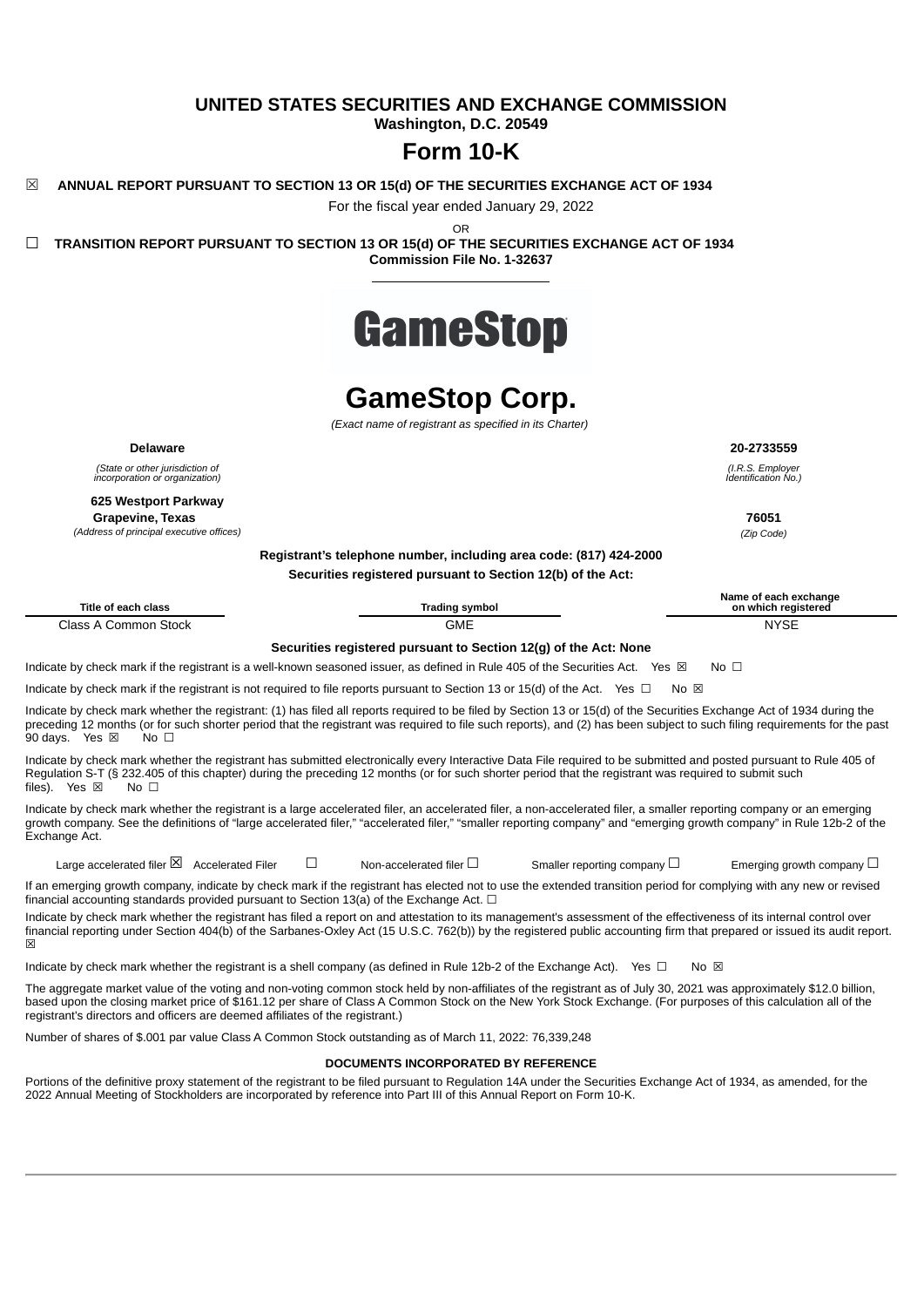**TABLE OF CONTENTS**

|                   |                                                                                                              | Page            |
|-------------------|--------------------------------------------------------------------------------------------------------------|-----------------|
|                   | <b>PART I</b>                                                                                                |                 |
| Item 1.           | <b>Business</b>                                                                                              | $\mathbf 1$     |
| Item 1A.          | <b>Risk Factors</b>                                                                                          | $6\phantom{1}6$ |
| Item 1B.          | <b>Unresolved Staff Comments</b>                                                                             | 15              |
| Item 2.           | <b>Properties</b>                                                                                            | 16              |
| Item 3.           | <b>Legal Proceedings</b>                                                                                     | 16              |
| Item 4.           | <b>Mine Safety Disclosures</b>                                                                               | 16              |
|                   | <b>PART II</b>                                                                                               |                 |
| Item 5.           | Market for Registrant's Common Equity, Related Stockholder Matters and Issuer Purchases of Equity Securities | 17              |
| Item 6.           | <b>Reserved</b>                                                                                              | 19              |
| Item 7.           | Management's Discussion and Analysis of Financial Condition and Results of Operations                        | 20              |
| Item 7A.          | <b>Quantitative and Qualitative Disclosures About Market Risk</b>                                            | 28              |
| Item 8.           | <b>Financial Statements and Supplementary Data</b>                                                           | 28              |
| Item 9.           | Changes in and Disagreements with Accountants on Accounting and Financial Disclosure                         | 31              |
| Item 9A.          | <b>Controls and Procedures</b>                                                                               | 32              |
| Item 9B.          | <b>Other Information</b>                                                                                     | 33              |
| Item 9C.          | Disclosure Regarding Foreign Jurisdictions That Prevent Inspections                                          | 34              |
|                   | <b>PART III</b>                                                                                              |                 |
| Item $10$ .       | Directors, Executive Officers and Corporate Governance                                                       | 34              |
| Item $11$ .       | <b>Executive Compensation</b>                                                                                | 34              |
| Item $12$ .       | Security Ownership of Certain Beneficial Owners and Management and Related Stockholder Matters               | 34              |
| Item $13.$        | Certain Relationships and Related Transactions, and Director Independence                                    | 34              |
| Item $14$ .       | <b>Principal Accountant Fees and Services</b>                                                                | 34              |
|                   | <b>PART IV</b>                                                                                               |                 |
| Item $15.$        | <b>Exhibits and Financial Statement Schedule</b>                                                             | 35              |
| Item $16$ .       | Form 10-K Summary                                                                                            | 37              |
| <b>SIGNATURES</b> |                                                                                                              | 38              |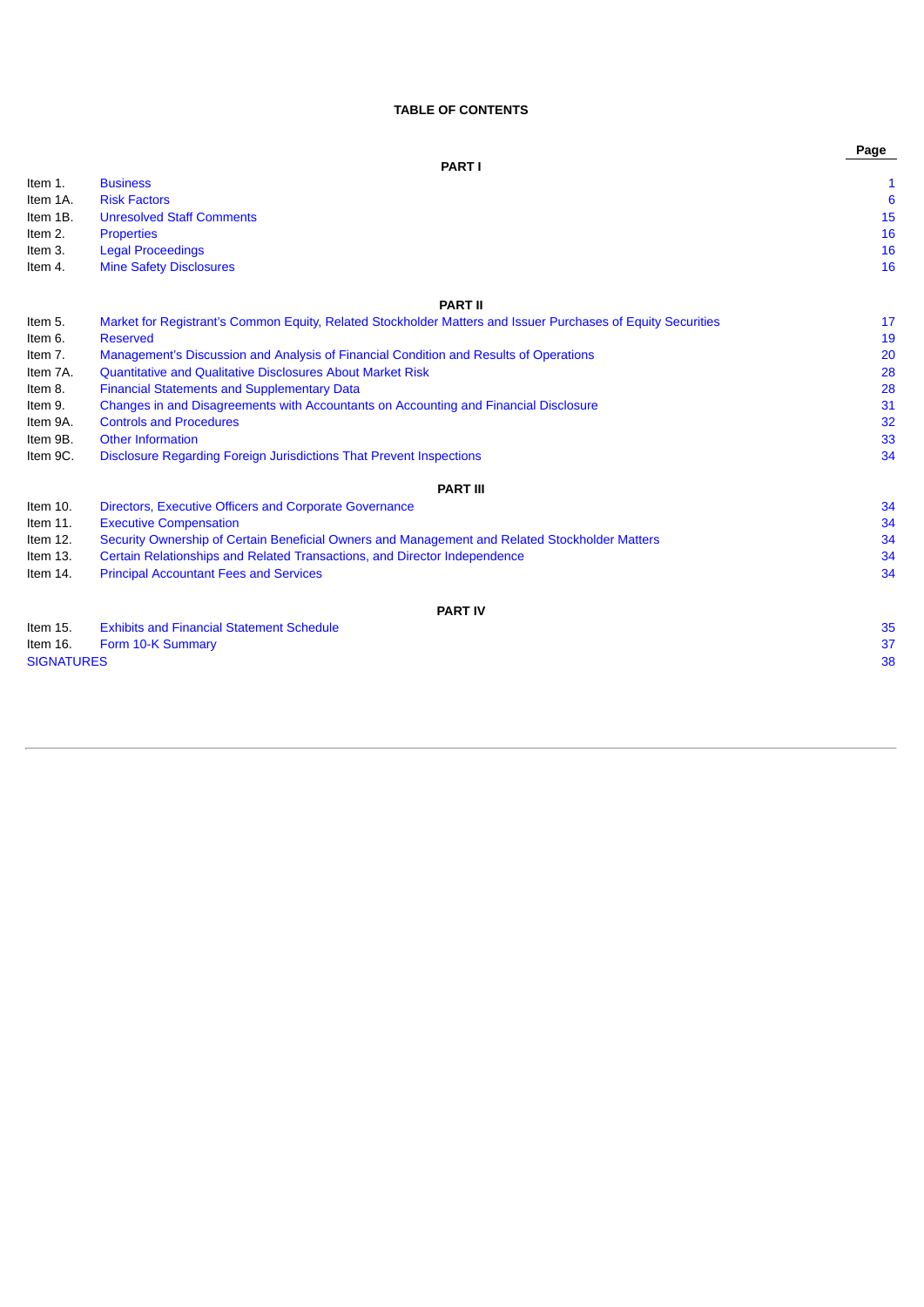#### **Disclosure Regarding Forward-looking Statements**

This Annual Report on Form 10-K ("Form 10-K") contains forward-looking statements within the meaning of Section 27A of the Securities Act of 1933, as amended (the "Securities Act"), and Section 21E of the Securities Exchange Act of 1934, as amended (the "Exchange Act"). In some cases, forward-looking statements can be identified by the use of terms such as "anticipates," "believes," "continues," "could," "estimates," "expects," "intends," "may," "plans," "potential," "predicts," "pro forma," "seeks," "should," "will" or similar expressions. These statements are only predictions based on current expectations and assumptions and involve known and unknown risks, uncertainties and other factors that may cause our or our industry's actual results, levels of activity, performance or achievements to be materially different from any future results, levels of activity, performance or achievements expressed or implied by such forward-looking statements. All forward-looking statements included in this Form 10-K are based upon information available to us as of the filing date of this Form 10-K, and we undertake no obligation to update or revise any of these forward-looking statements for any reason, whether as a result of new information, future events or otherwise after the date of this Form 10-K, except as required by law. You should not place undue reliance on these forwardlooking statements. The forward-looking statements involve a number of risks and uncertainties. Although we believe that the expectations reflected in our forward-looking statements are reasonable, we cannot guarantee future results, levels of activity, performance or achievements. A number of factors could cause our actual results, performance, achievements or industry results to be materially different from any future results, performance or achievements expressed or implied by these forward-looking statements. Factors that might cause such differences include, but are not limited to, those discussed in Part I, Item 1A of this Form 10-K under the heading "Risk Factors," which are incorporated herein by reference. You should carefully consider the risks and uncertainties described in this Form 10-K.

# **PART I**

#### <span id="page-2-0"></span>**ITEM 1. BUSINESS**

#### **General**

GameStop Corp. ("GameStop," "we," "us," "our," or the "Company") offers games and entertainment products through its ecommerce properties and stores.

Our fiscal year is composed of the 52 or 53 weeks ending on the Saturday closest to the last day of January. Fiscal year 2021 consisted of the 52 weeks ended on January 29, 2022 ("fiscal 2021"). Fiscal year 2020 consisted of the 52 weeks ended on January 30, 2021 ("fiscal 2020") and fiscal year 2019 consisted of the 52 weeks ended on February 1, 2020 ("fiscal 2019").

#### **Reportable Segments**

We operate in four geographic segments: United States, Canada, Australia and Europe. We identified segments based on a combination of geographic areas, which is the basis of how we manage the organization and analyze performance. Our sales and profits are driven through both our physical stores and broad ecommerce platforms. Each segment consists primarily of retail operations, with the significant majority of our stores and ecommerce properties focused on games, entertainment products and technology. These products are substantially the same regardless of geographic location, with the primary differences in merchandise carried being the timing of the release of new products or technologies in the various segments.

As of January 29, 2022, we had a total of 4,573 stores across all of our segments; 3,018 in the United States, 231 in Canada, 417 in Australia and 907 in Europe. Our stores and ecommerce sites operate primarily under the names GameStop® ("GameStop"), EB Games® ("EB Games") and Micromania™.

Our segments also include 50 pop culture themed stores selling collectibles, apparel, gadgets, electronics, toys and other retail products for technology enthusiasts and general consumers in international markets operating under the Zing Pop Culture® brand. Our brands also include Game Informer® ("Game Informer") magazine, the world's leading print and digital gaming publication.

Financial information about our segments is included in Part II, Item 7, Management's Discussion and Analysis of Financial Condition and Results of Operations, and Part II, Item 8, Notes to the Consolidated Financial Statements, [Note 6,](#page-45-0) "Segment Information," of this Form 10-K.

#### **Merchandise**

We categorize our sale of products as follows:

*• Hardware and accessories.* We offer new and pre-owned gaming platforms from the major console and PC manufacturers. The current generation of consoles include the Sony PlayStation 5, Microsoft Xbox Series X, and the Nintendo Switch. Accessories consist primarily of controllers, gaming headsets, virtual reality products and memory cards.

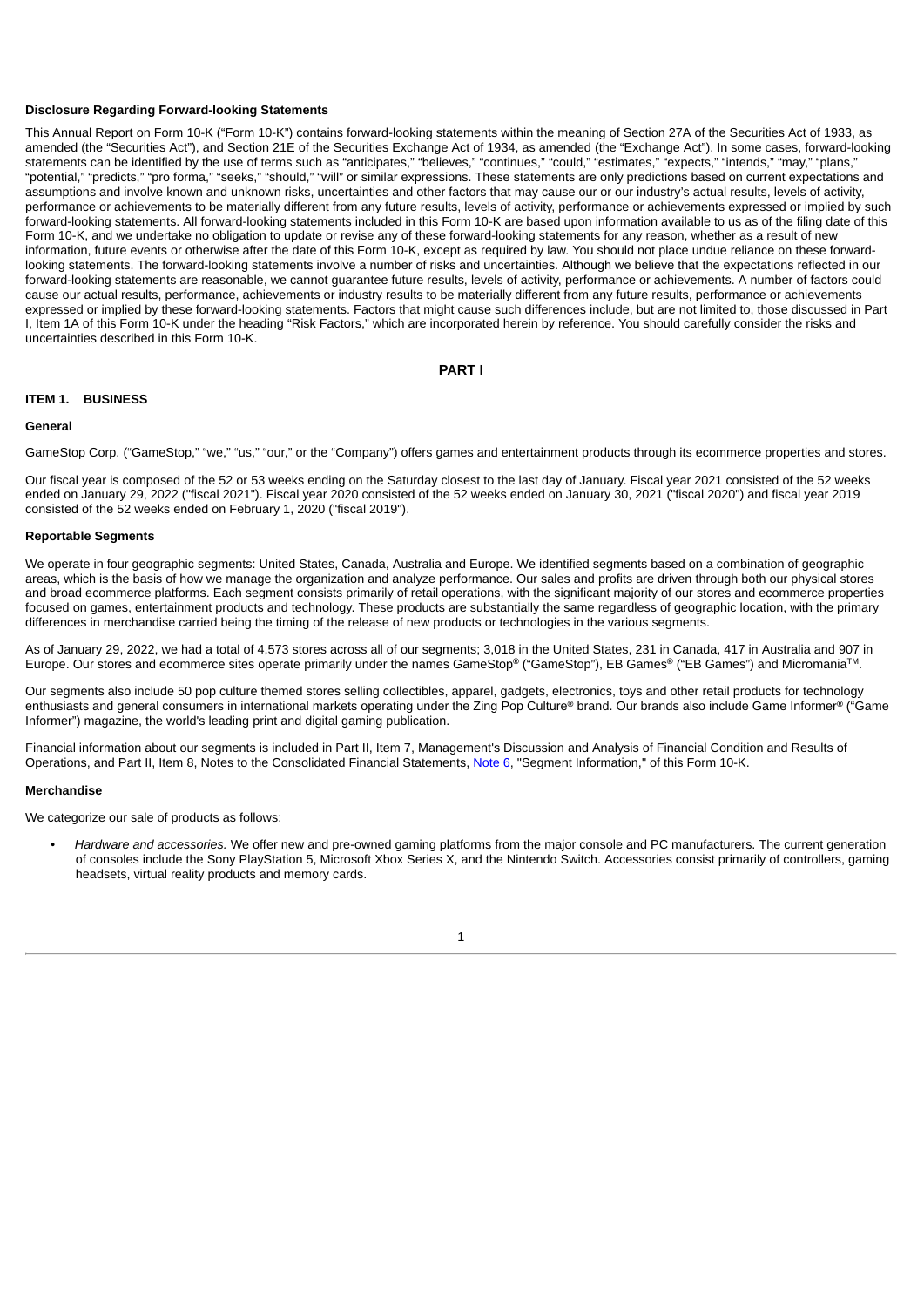- *• Software.* We offer new and pre-owned gaming software for current and certain prior generation consoles. We also sell a wide variety of in-game digital currency, digital downloadable content ("DLC") and full-game downloads.
- *• Collectibles*. Collectibles consist of licensed merchandise, primarily related to the gaming, television and movie industries and pop-culture themes.

#### **Trade-In Program**

We provide our customers with an opportunity to trade-in their pre-owned gaming, mobility and other products at our stores in exchange for cash or in-store credit which can be applied towards the purchase of other products. This process drives higher market share and offers a broader range of price points for our customers. Our trade-in program provides customers a means to unlock value and recycle used product, which enables us to offer previous generation platforms and related games. We operate refurbishment centers in the United States, Canada, Australia and Europe, where used gaming, mobility, and other products can be tested, repaired, sanitized, repackaged and redistributed for sale.

# **Store Locations**

Our retail stores are generally located in strip centers, shopping malls and pedestrian areas. These locations provide easy access and high frequency of visits and, in the case of strip centers and high-traffic pedestrian stores, high visibility. We target strip centers that are conveniently located, have a mass merchant or supermarket anchor tenant and have a high volume of customers. As of January 29, 2022, we offered games and entertainment products in 4,573 stores worldwide.

*Domestic Locations.* The table below sets forth the number and locations of our domestic stores included in the United States segment as of January 29, 2022:

| Alabama     | 48             | Kentucky          | 62             | North Dakota         | $\overline{7}$ |
|-------------|----------------|-------------------|----------------|----------------------|----------------|
| Alaska      | 5              | Louisiana         | 55             | Ohio                 | 141            |
| Arizona     | 61             | Maine             | $\overline{7}$ | <b>Oklahoma</b>      | 38             |
| Arkansas    | 25             | Maryland          | 57             | Oregon               | 31             |
| California  | 271            | Massachusetts     | 54             | Pennsylvania         | 128            |
| Colorado    | 48             | Michigan          | 83             | Rhode Island         | 8              |
| Connecticut | 31             | Minnesota         | 35             | South Carolina       | 62             |
| Delaware    | 13             | Mississippi       | 39             | South Dakota         | 6              |
| Florida     | 193            | Missouri          | 53             | Tennessee            | 78             |
| Georgia     | 106            | Montana           | 9              | Texas                | 305            |
| Guam        | $\overline{2}$ | Nebraska          | 18             | Utah                 | 25             |
| Hawaii      | 13             | Nevada            | 34             | Vermont              | 4              |
| Idaho       | 16             | New Hampshire     | 20             | Virginia             | 98             |
| Illinois    | 102            | New Jersey        | 82             | Washington           | 59             |
| Indiana     | 74             | <b>New Mexico</b> | 22             | <b>West Virginia</b> | 23             |
| Iowa        | 24             | New York          | 147            | Wisconsin            | 45             |
| Kansas      | 27             | North Carolina    | 118            | Wyoming              | 6              |
|             |                |                   |                |                      |                |
|             |                |                   |                |                      |                |

**Total Domestic Stores** 3,018

2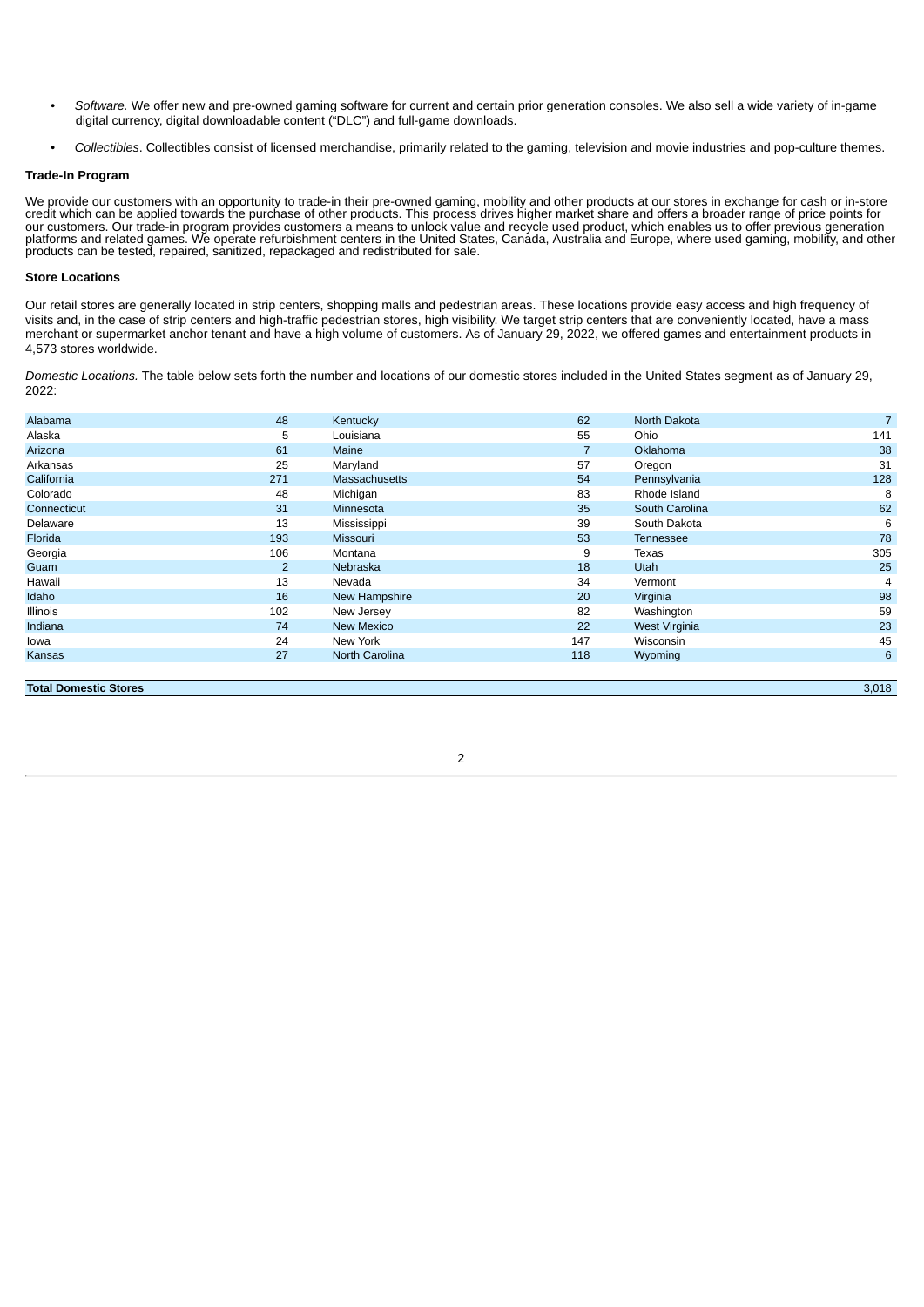*International Locations.* The table below sets forth the number and locations of our international stores included in our segments in Canada, Europe and Australia as of January 29, 2022:

**Number**

|                                   | <b>NUMBER</b><br>of Stores |
|-----------------------------------|----------------------------|
| Canada                            | 231                        |
| <b>Total Stores - Canada</b>      | 231                        |
|                                   |                            |
| Australia                         | 376                        |
| New Zealand                       | 41                         |
| <b>Total Stores - Australia</b>   | 417                        |
|                                   |                            |
| Austria                           | 8                          |
| France                            | 399                        |
| Germany                           | 172                        |
| Ireland                           | 42                         |
| Italy                             | 272                        |
| Switzerland                       | 14                         |
| <b>Total Stores - Europe</b>      | 907                        |
| <b>Total International Stores</b> | 1,555                      |

#### **Business Strategy**

GameStop is on a strategic path to fully leverage our unique position and brand in gaming. Our strategic plan is designed to optimize our core business while at the same time, pursuing strategic initiatives to transform GameStop for the future by expanding our addressable market and product offerings to drive growth in the gaming and entertainment industries.

GameStop is focused on transforming into a customer-obsessed technology company to delight gamers and is actively focused on the below:

- **Establish ecommerce excellence.** We aim to be the leading destination for games and entertainment across all channels and will scale up our ecommerce operations to make the most convenient solution for our customers. This includes app & site redesigns, improvements in fulfillment and delivery times, better product availability across all channels, and a further improved customer service experience.
- **Expand our selection to deliver a market-leading offering in gaming & entertainment.** Continue investing in expanding our product offering to relevant categories for our customers, including becoming a leader in PC gaming, virtual reality, and other gaming products.
- **Leverage existing strengths and assets.** Grow our presence in the gaming community and increase market share through enhancing the value of our loyalty program and Game Informer assets while also expanding the scope of our buy, sell, and trade business to support our expanded offering.
- **Invest in new growth opportunities.** As we scale and expand our core offerings we will simultaneously invest in additional growth, including blockchain, digital assets (including non-fungible tokens ("NFTs")), Web 3.0 technology, and new destination formats for our stores. In January 2022, we entered into partnerships with Immutable X Pty Limited ("IMX") and Digital Worlds NFTs Ltd. ("Digital Worlds") pursuant to which IMX will become a technology partner and platform for our NFT marketplace, and Digital Worlds will grant up to \$100 million in IMX tokens to creators of NFT content and technology. In addition, Digital Worlds agreed to provide up to approximately \$150 million in IMX tokens to GameStop upon the achievement of certain milestones.

We believe these future transformation efforts are an important aspect of our continued business to enable long-term value creation for our shareholders.

In fiscal 2021 we further strengthened our balance sheet by eliminating \$314.6 million of total outstanding debt as of fiscal 2020 and raising \$1,672.8 million in gross equity capital through an at-the-market offering. Connected to our transformation efforts, we have incurred and may continue to incur severance, store closure costs and expenses for consultants and advisors. See "Consolidated Results of Operations—Selling, General and Administrative Expenses" for additional information.

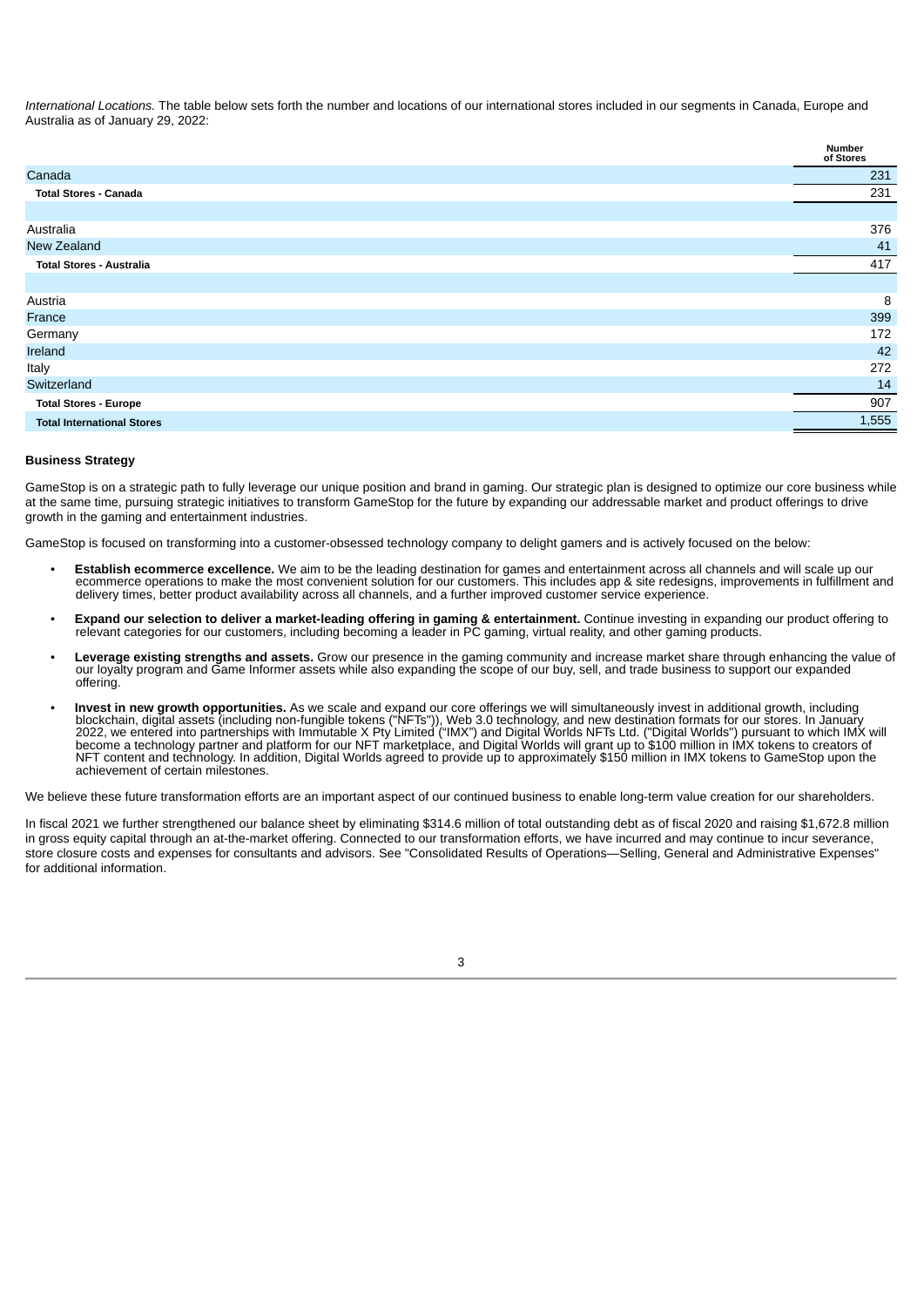# **PowerUp Rewards**

Our U.S. loyalty program, called PowerUp Rewards® ("PowerUp Rewards"), had approximately 50.5 million members as of January 29, 2022, of which approximately 16.1 million members have purchased or traded at GameStop® in the past year. The PowerUp Rewards membership totals include 5.8 million paying pro members, which represents 31.8% growth compared to prior year. Our loyalty programs generally offer our customers the ability to sign up for a free or paid membership which gives our customers access to exclusive gaming related rewards. The programs' paid memberships generally include a subscription to Game Informer® magazine and additional discounts and benefits in our stores and ecommerce properties. The GameStop PowerUp Rewards program has also been recognized by *Newsweek®* as one of America's Best Loyalty Programs 2022.

#### **Game Informer ®**

We publish Game Informer®, a leading gaming publication featuring reviews of new releases, previews of the big titles on the horizon, and coverage of the latest developments in the gaming industry. The magazine is available by subscription, in both digital and physical formats and is sold both online and instore. Game Informer® is a part of the PowerUp Rewards Pro loyalty program and is a key feature of each paid PowerUp Rewards Pro membership. Operating results from the English version of Game Informer® are included in the United States segment and other international version results from Game Informer<sup>®</sup> operations are included in the segment in which the sales are generated.

#### **Vendors**

We purchase our new products worldwide from a broad number of manufacturers, software publishers and distributors. Our largest vendors are Nintendo, Sony, Microsoft, U&I Entertainment and Electronic Arts, which collectively accounted for a majority of our new product purchases in fiscal 2021. We have established price protections and return rights with our primary gaming product vendors in order to reduce our risk of inventory obsolescence.

In addition, we generally conduct business on an order-by-order basis, a practice that is typical throughout the industry. We purchase collectibles merchandise from a broad base of domestic and international vendors. We believe that maintaining and strengthening our long-term relationships with our vendors is essential to our operations and continued expansion.

#### **Distribution and Information Management**

Our operating strategy involves providing a broad merchandise selection for our customers to purchase what they want, when and how they want it. We use our distribution facilities, store locations and inventory management systems to optimize the efficiency of the flow of products to our stores and customers, enhance fulfillment efficiency and optimize in-stock and overall investment in inventory. In 2020, we introduced same day delivery service in certain markets to enhance the customer shopping and delivery experience. In 2021, we announced the expansion of our North American fulfillment network through the lease of facilities in Reno, Nevada and York, Pennsylvania. See Item 1A. Risk Factors, Operational Risks - "We depend on third-party delivery services to deliver products to our retail locations, fulfillment centers and customers on a timely and consistent basis, and changes in the terms we have with these service providers could adversely affect our business and financial position."

#### **Competition**

The gaming industry is intensely competitive and subject to rapid changes in consumer preferences and frequent new product introductions. We compete with mass merchants and regional chains; computer product and consumer electronics stores; other gaming and related specialty stores; toy retail chains; direct sales by software publishers; the online environments operated by Sony (PlayStation Network), Microsoft (XBox Live), Nintendo (Nintendo Switch Online), as well as other online retailers and game rental companies. Gaming products are also distributed through other methods such as digital delivery. We also compete with sellers of pre-owned and value gaming products and other forms of entertainment activities, including casual and mobile games, movies, television, theater, sporting events and family entertainment centers.

In the U.S., we compete with Wal-Mart Stores, Inc. ("Wal-Mart"); Target Corporation ("Target"); Best Buy Co., Inc. ("Best Buy") and Amazon.com, Inc. ("Amazon.com"), among others. Throughout Europe we compete with major consumer electronics retailers such as Media Markt, Saturn and FNAC, major hypermarket chains like Carrefour and Auchan, and online retailer Amazon.com. Competitors in Canada include Wal-Mart and Best Buy. In Australia, competitors include JB HiFi stores, Big W, Target, and Amazon.com. Globally, we also compete with certain vendors including Sony, Microsoft, and Nintendo, among others, for direct-to-consumer offerings.

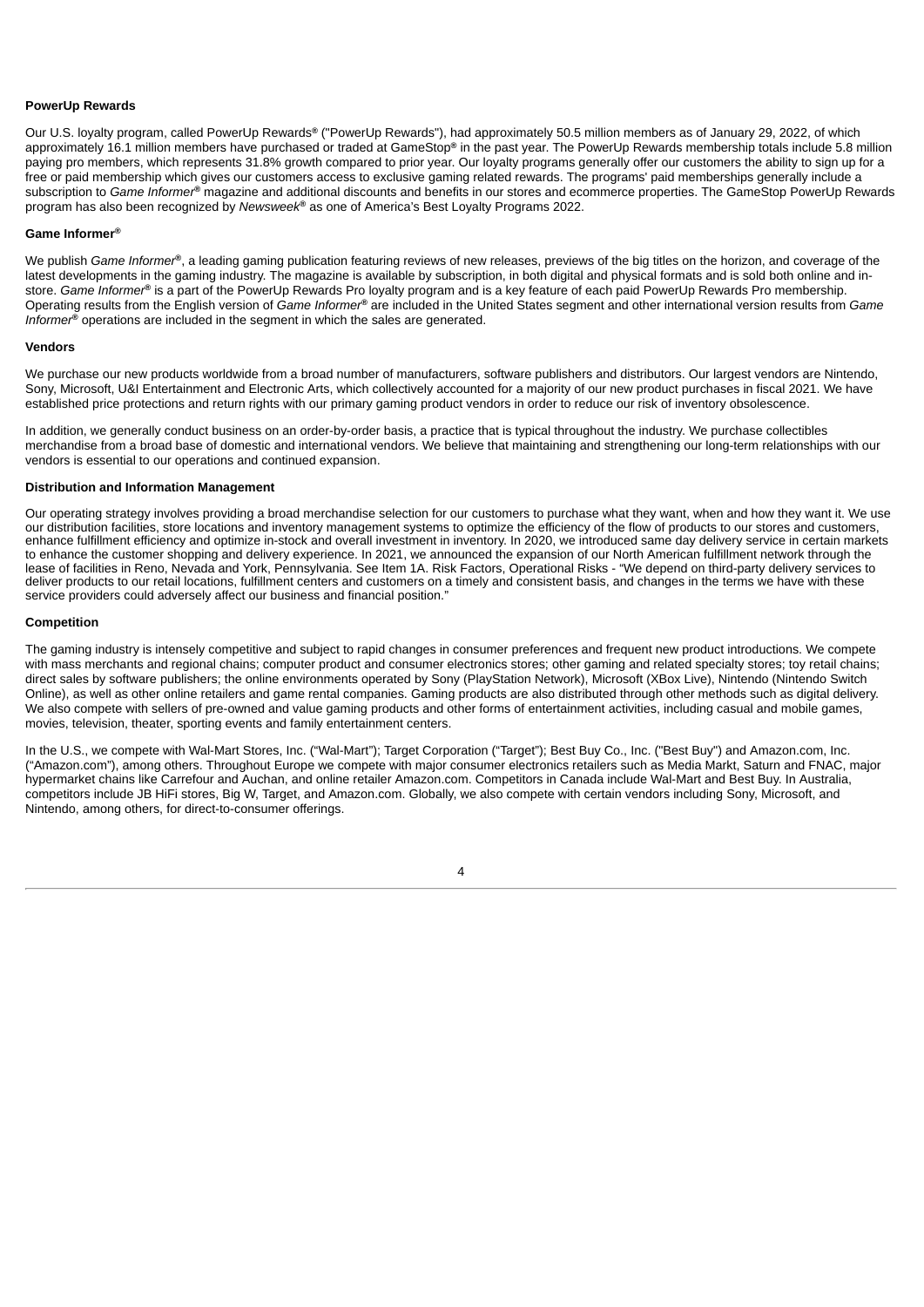#### **Market Size**

Based upon estimates compiled by various market research firms, including NPD Group, Inc. ("NPD"), International Development Group ("IDG") and DFC Intelligence ("DFC"), we estimate that the market for new physical console gaming systems, accessories and physical software was approximately \$18.0 billion in 2021 in the countries in which we operate. This estimated market excludes sales of pre-owned gaming systems, which are not currently measured by any third-party research firms. Additionally, based on estimates compiled by DFC, we estimate that the market in North America for content in digital format (full-game and add-on content downloads for console and PC, subscriptions, mobile games and social network games) was approximately \$27.0 billion in 2021.

#### **Seasonality**

Our business, like that of many retailers, is seasonal, with a major portion of our sales and operating profit realized during the fourth fiscal quarter, which includes the holiday selling season. During fiscal 2021 and 2020, we generated approximately 37% and 42%, respectively, of our sales during the fourth quarter.

#### **Trademarks**

We have a number of trademarks and service marks, including "GameStop®," "Game Informer®," "EB Games®," "Electronics Boutique®," "Zing Pop Culture®," "Power to the Players®" and "GameStop PowerUp Rewards®," which have been registered by us with the U.S. Patent and Trademark Office. For many of our trademarks and service marks, including "Micromania™," we also have registered or have registrations pending with the trademark authorities throughout the world. We maintain a policy of pursuing registration of our principal marks and opposing any infringement of our marks.

#### **Human Capital**

At GameStop, we strive to attract, retain and develop talent at all levels of our organization. In 2021, as part of these efforts to attract talent throughout the United States, we opened additional offices in Seattle, WA, Pembrook Pines, FL, and Boston, MA. We have approximately 12,000 full-time salaried and hourly associates and between 14,000 and 28,000 part-time hourly associates worldwide, depending on the time of year. The number of part-time hourly associates fluctuates primarily due to the seasonality of our business.

- *•* **Development.** We are committed to providing our associates with opportunities to develop and grow their careers. We offer learning opportunities through our proprietary training programs and high-potential talent development programs as well as educational assistance programs.
- *•* **Diversity and Inclusion.** We advocate working actively to build understanding and collaboration across functions. We believe a more diverse workforce provides many benefits in drawing upon a greater richness of resources, experiences, ideas and talents.
- *•* **Benefits.** We have designed our compensation and benefits programs to meet the unique needs of employees in our various business segments. These programs are intended to attract, reward and retain talent that reflects local communities and customers, while instilling an ownership mentality in our work.

We are also committed to taking care of our associates in times of need. Through our Gamer Fund employee assistance program, an employee sponsored 501(c)(3) organization, we have provided temporary assistance to more than 3,800 GameStop associates who have experienced unforeseen emergency or hardship, and more than \$750,000 in scholarships.

**Safety.** In response to the COVID-19 pandemic, we implemented enhanced safety measures and made certain other operational changes that were in the best interests of our associates as well as the communities in which we operate, including use of personal protective equipment. We will continue to prioritize the health and safety of our associates as we navigate the issues arising from the COVID-19 pandemic.

#### **Sustainability**

We are committed to sustainability and to operating our business in a manner that results in a positive impact to the environment and our communities. Through our trade-in program, we take gaming consoles, gaming software and consumer electronics that are otherwise destined for landfills and either refurbish them or recycle them. In 2021 alone, through our U.S. refurbishment center, we refurbished over 0.7 million pieces of software (CDs) and over 2.1 million consumer electronic devices, and recycled over 1.0 million pounds of e-waste. In addition, we continuously measure and look for cost effective ways to reduce our carbon emissions and have seen both our total emissions and emissions by store decrease in the U.S. over our baseline year of 2009. In 2021, we achieved an 11% reduction in year over year carbon emissions in the U.S. through both operational reductions and renewable sourcing.

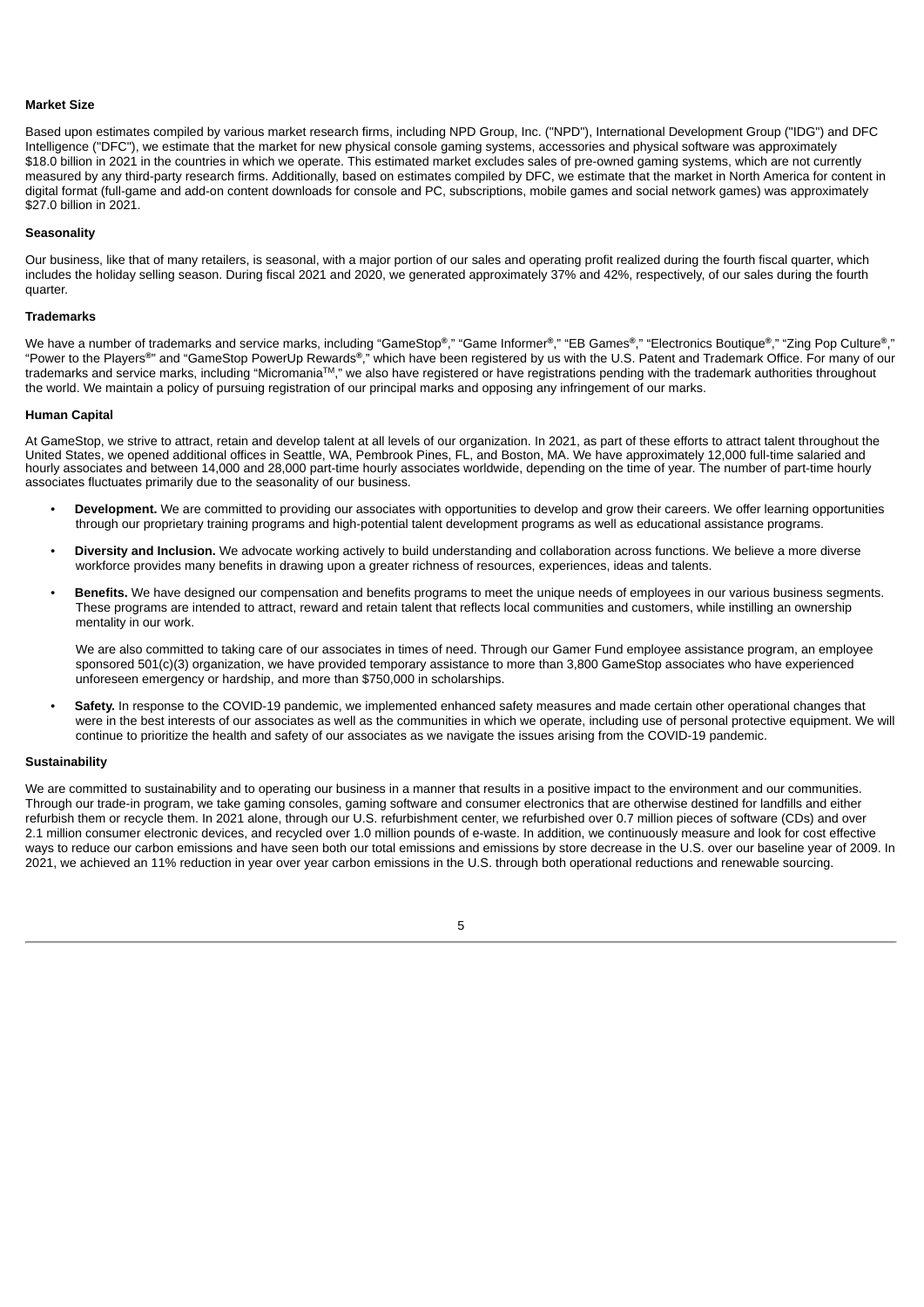#### **Available Information**

We make available on our corporate website (http://news.gamestop.com), under "Investors — SEC Filings," our annual reports on Form 10-K, quarterly reports on Form 10-Q, current reports on Form 8-K, and amendments to those reports as soon as reasonably practicable after we electronically file or furnish such material to the SEC. The SEC also maintains a website that contains reports, proxy statements and other information about issuers, like GameStop, who file electronically with the SEC. The address of that site is http://www.sec.gov. In addition to copies of our annual reports on Form 10-K, quarterly reports on Form 10-Q, current reports on Form 8-K, and amendments to those reports, our Code of Standards, Ethics and Conduct is available on our website under "Investors — Corporate Governance" and is available to our stockholders in print, free of charge, upon written request to the Investor Relations Department at GameStop Corp., 625 Westport Parkway, Grapevine, Texas 76051. Any amendments to or waivers of our Code of Standards, Ethics and Conduct or our Code of Ethics for Senior Financial and Executive Officers that apply to our principal executive officer, principal financial officer, principal accounting officer, controllers and persons performing similar functions and that relate to any matter enumerated in Item 406(b) of Regulation S-K promulgated by the SEC will be disclosed on our website. The contents of our corporate website are not part of this Annual Report on Form 10-K, or any other report we file with, or furnish to, the SEC.

#### <span id="page-7-0"></span>**ITEM 1A. RISK FACTORS**

An investment in our Company involves a high degree of risk. You should carefully consider the risks below, together with the other information contained in this report and other filings we make with the Securities and Exchange Commission ("SEC"), before you make an investment decision with respect to our Company. The risks described below are not the only ones facing us. Additional risks not presently known to us, or that we consider immaterial, may also impair our business operations. Any of the following risks could materially adversely affect our business, operating results or financial condition, and could cause a decline in the trading price of our Class A Common Stock and the value of your investment.

#### **Economic Risks**

#### *Economic, social and political conditions in the markets in which we operate could adversely affect demand for the products we sell and impact our business and financial condition.*

Sales of our products involve discretionary spending by consumers, making our results highly dependent on the health of the economies and consumer confidence in the markets in which we operate. Consumers are typically more likely to make discretionary purchases, including purchasing gaming and technology products, when there are favorable economic conditions. Our business may be affected by many economic, social, and political factors outside our control. Some of these factors include consumer disposable income levels, consumer confidence in current and future economic conditions, levels of employment, consumer credit availability, consumer debt levels, interest rates, tax rates, housing market conditions, inflation, socio-political factors, such as civil unrest or political uncertainty, and the effect of weather, natural disasters, and public health crises, including the COVID-19 pandemic. Adverse economic, social and political changes in any of the regions in which we sell our products could adversely affect our business in many ways, including by reducing sales and margins.

#### *The COVID-19 pandemic has had, and may continue to have, an adverse effect on our business and our financial results.*

The COVID-19 pandemic has impacted the global economy, changed consumer behaviors and disrupted global supply chains, and may continue to do so. The extent of the impact of the COVID-19 pandemic on our business and financial results will depend on future developments, including the duration and severity of the pandemic, the implementation or recurrence of store closure requirements and operating restrictions placed on our physical locations by governmental authorities, disruptions in the supply chain for the products we sell resulting from labor shortages and other issues caused by the pandemic, and the impact of the pandemic on consumer confidence and spending, as well as the financial markets, all of which are highly uncertain. Therefore, we cannot reasonably estimate the full extent of the COVID-19 pandemic's impact on our business and financial results.

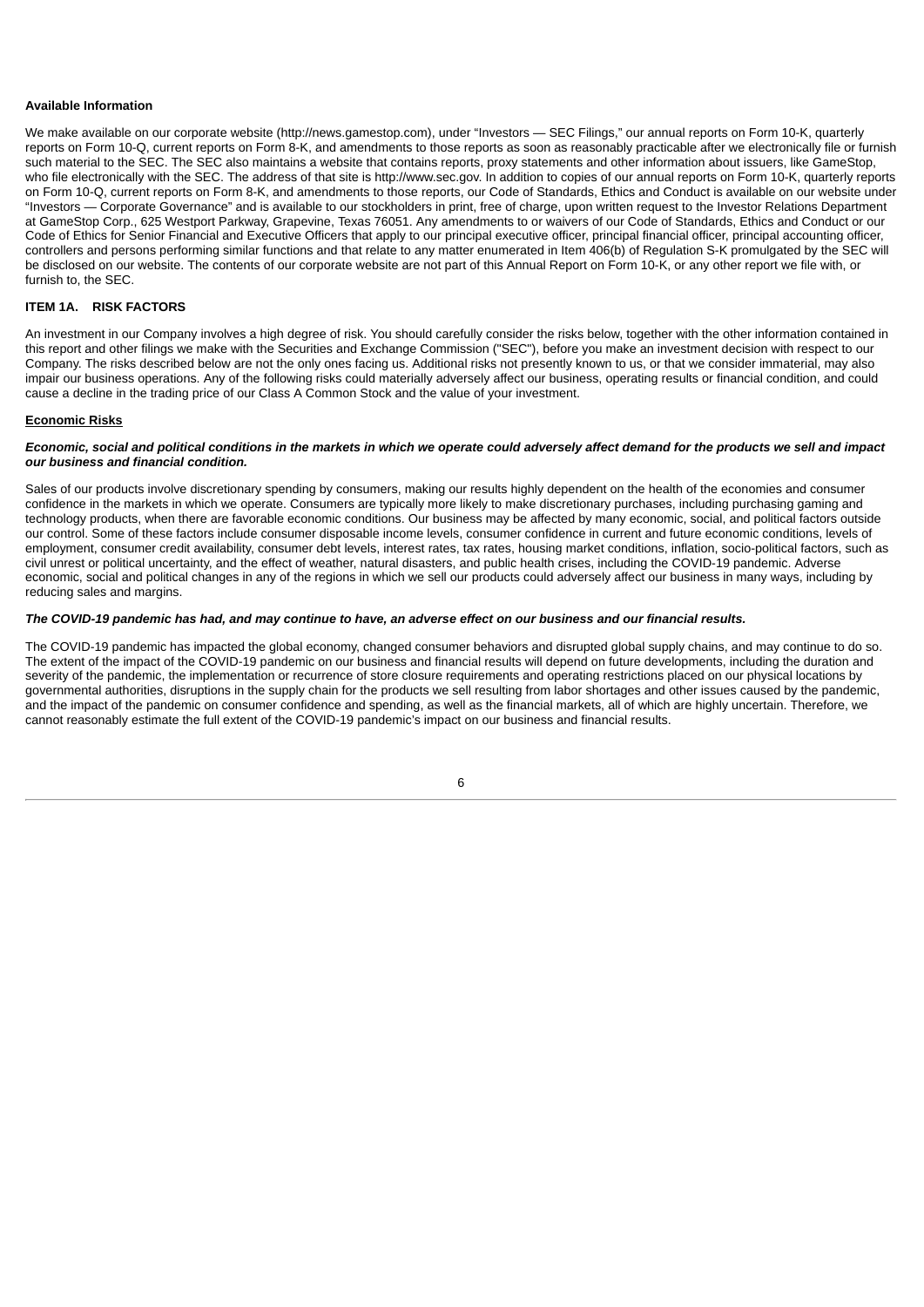#### **Industry Risks**

#### *We face strong competition from multi-channel retailers, ecommerce businesses and others, which directly affects our revenue and profitability.*

The retail environment is intensely competitive and subject to rapid changes in consumer preferences and frequent new product introductions. We compete with mass merchants and regional chains, including Wal-Mart and Target; computer product and consumer electronics stores, including Best Buy; other U.S. and international gaming and PC software specialty stores, such as Carrefour and Media Markt; toy retail chains; internet-based retailers such as Amazon.com; other internet marketplaces, including those operated by game publishers and console manufacturers; online retailers of digital software; and game rental companies. Competition may also result from new entrants into the markets we serve, offering products and/or services that compete with us. If we lose customers to our competitors, or if we reduce our prices or increase our spending to maintain our customers, such actions may negatively impact our business and our financial performance.

Multi-channel retailers and ecommerce companies continue to focus on delivery services, with customers increasingly seeking faster, guaranteed delivery times and low-cost or free shipping. Our ability to be competitive on delivery times and delivery costs depends on many factors and our failure to successfully manage these factors and offer competitive delivery options could negatively impact the demand for our products.

#### *The gaming industry has historically been cyclical and is affected by the introduction of next-generation consoles, which could negatively impact the demand for existing products.*

The gaming industry has historically been cyclical in nature in response to the introduction and maturation of new technology. Following the introduction of new gaming platforms, sales of these platforms and related software and accessories generally increase due to initial demand, while sales of older platforms and related products generally decrease as customers migrate toward the new platforms. A new console cycle began with the launch of the Sony PlayStation 5 in November 2020, the Microsoft Xbox Series X in November 2020, and the Nintendo Switch in March 2017.

#### *We are dependent upon the timely delivery of new and innovative products from our vendors and failure to timely obtain new product can adversely affect our sales.*

We depend on manufacturers and publishers to deliver video game hardware, software, and consumer electronics in quantities sufficient to meet customer demand. Some of the products we sell are in short supply and are highly allocated among us and our competitors and we compete for product inventory. If we fail to obtain products in sufficient quantities, our sales may be negatively impacted.

We depend on these manufacturers and publishers to introduce new and innovative products and software titles to drive industry sales. The number of new software titles available for sale has decreased in recent years. Any material delay in the introduction or delivery, or limited allocations, of hardware platforms or software titles could result in reduced sales. In addition, some publishers that have historically published games compatible with multiple gaming platforms have recently been acquired by console manufacturers. This consolidation could lead to a further reduction in the number of new software titles available for sale.

#### *Technological advances in the delivery and types of video games and PC entertainment hardware and software, as well as changes in consumer behavior related to these new technologies, have lowered and may continue to lower, our sales.*

The current consoles from Sony, Nintendo, and Microsoft have facilitated download technology. Downloading of video game content to the current generation video game systems continues to grow and take an increasing percentage of new video game sales. If consumers' preference for downloading video game content in lieu of physical software continues to increase, our business and financial performance may be adversely impacted.

In addition, both Sony and Microsoft currently offer consoles that only allow for the purchase of digital games and content and do not work with physical software. Sales of those types of consoles eliminate the ability of customers to purchase physical software, which may also adversely affect our sales of both new and pre-owned physical software.

# *Interruptions to our supply chain or the supply chain of our suppliers may adversely affect our business*

Our suppliers rely on foreign sources, primarily in Asia, to manufacture a portion of the products we purchase from them. As a result, any event causing a disruption of imports, including labor shortages, natural disasters, public health crises, including the ongoing COVID-19 pandemic, or the imposition of import or trade restrictions in the form of tariffs or quotas could increase the cost and reduce the supply of products available to us, which may negatively impact our business and results of operations. The COVID-19 pandemic has resulted in labor and raw material shortages at certain suppliers that are part of our supply chain, and we have experienced, and expect to continue to experience, shortages in supply as a result. If labor and material

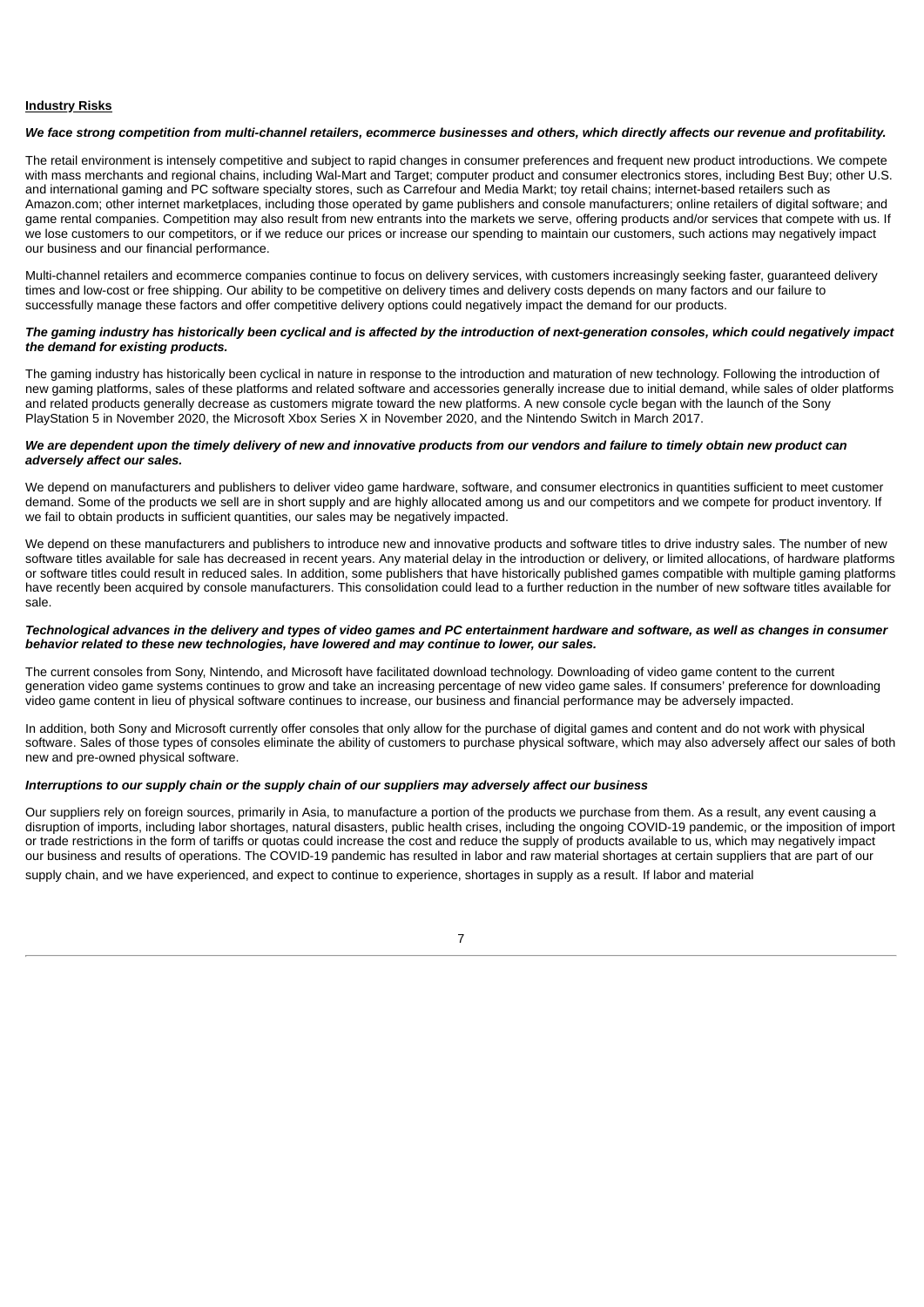shortages continue or expand in scope, it could impact our ability to obtain certain products on schedule and, accordingly, could have an adverse effect on our business and financial condition.

#### *An adverse trend in sales during the holiday selling season could impact our financial results.*

Our business, like that of many retailers, is seasonal, with a major portion of our sales and operating profit realized during the fourth fiscal quarter, which includes the holiday selling season. During fiscal 2021 and 2020, we generated approximately 37% and 42%, respectively, of our sales during the fourth quarter. Any adverse trend in sales during the holiday selling season could lower our results of operations for the fourth quarter and the entire fiscal year and adversely impact our liquidity.

## *Our ability to obtain favorable terms from our suppliers and service providers may impact our financial results.*

Our financial results depend significantly upon the business terms we can obtain from our suppliers and service providers, including competitive prices, unsold product return policies, advertising and market development allowances, freight charges and payment terms. We purchase substantially all of our products directly from manufacturers, software publishers and, in some cases, distributors. Our largest vendors are Nintendo, Sony, Microsoft, U&I Entertainment and Electronic Arts, which collectively accounted for a majority of our new product purchases in fiscal 2021. If our suppliers and service providers do not provide us with favorable business terms or allocate reduced volumes of their products to us, we may not be able to offer products to our customers in sufficient volumes or at competitive prices. Vendors may request credit support which could require us to either use cash on hand or collateralize letters of credit with restricted cash or other credit support mechanisms, which would reduce our liquidity available for other purposes.

#### *Our sales of collectibles depend on popularity of and trends in pop culture, and if we are unable to anticipate, identify and react to them, our sales and business may be adversely affected.*

Our sales of collectibles are heavily dependent upon the continued demand by our customers for collectibles, apparel, toys, gadgets, electronics and other retail products for pop culture and technology enthusiasts. The popularity of such products is often driven by movies, television shows, music, fashion and other pop culture influences. Our failure to anticipate, identify and react appropriately to changing trends and preferences of customers could lead to, among other things, excess inventories and higher markdowns.

#### *Sales of video games containing graphic violence may decrease as a result of actual violent events or other reasons, and our financial performance may be adversely affected as a result.*

Many popular video games contain material with graphic violence. These games receive an "M" or "T" rating from the Entertainment Software Ratings Board. As actual violent events occur and are publicized, or for other reasons, public acceptance of graphic violence in video games may decline. Consumer advocacy groups may increase their efforts to oppose sales of graphically-violent video games and may seek legislation prohibiting their sales. As a result, our sales of those games may decrease, which could negatively impact our results of operations.

#### **Strategic Risks**

#### *Our strategic plans and transformation initiatives may initially result in a negative impact on our financial results and such plans and initiatives may not achieve the desired results within the anticipated time frame or at all.*

Our ability to successfully implement and execute our strategic plans and transformation initiatives is dependent on many factors, some of which are out of our control. Our strategic plans and transformation initiatives may require significant capital investment and management attention at the expense of other business initiatives and may take longer than anticipated to achieve the desired return. Additionally, any new initiative is subject to certain risks, including customer acceptance, competition and the ability to attract and retain qualified personnel to support the initiative.

#### *If we are unable to successfully maintain strong retail and ecommerce experiences for our customers, our sales and results of operations could adversely be impacted.*

Our business has become increasingly dependent on multiple sales channels as we strive to deliver a seamless shopping experience to our customers through both online and in-store shopping experiences. Operating an ecommerce platform is a complex undertaking and exposes us to risks and difficulties frequently experienced by internet-based businesses, including risks related to our ability to attract and retain customers on a cost-effective basis and our ability to operate, support, expand, and develop our internet operations, website, mobile applications and software and other related operational systems. If we are not able to successfully operate our ecommerce platform, we may not be able to provide a relevant shopping experience or improve customer traffic, sales or margins, and our business and financial condition could be adversely affected.

In addition, improvements to our ecommerce platform involve substantial investments of capital and resources, increasing supply chain and distribution capabilities, attracting, developing and retaining qualified personnel with relevant subject matter expertise and effectively managing and improving the customer experience. In-store and ecommerce retail are competitive and

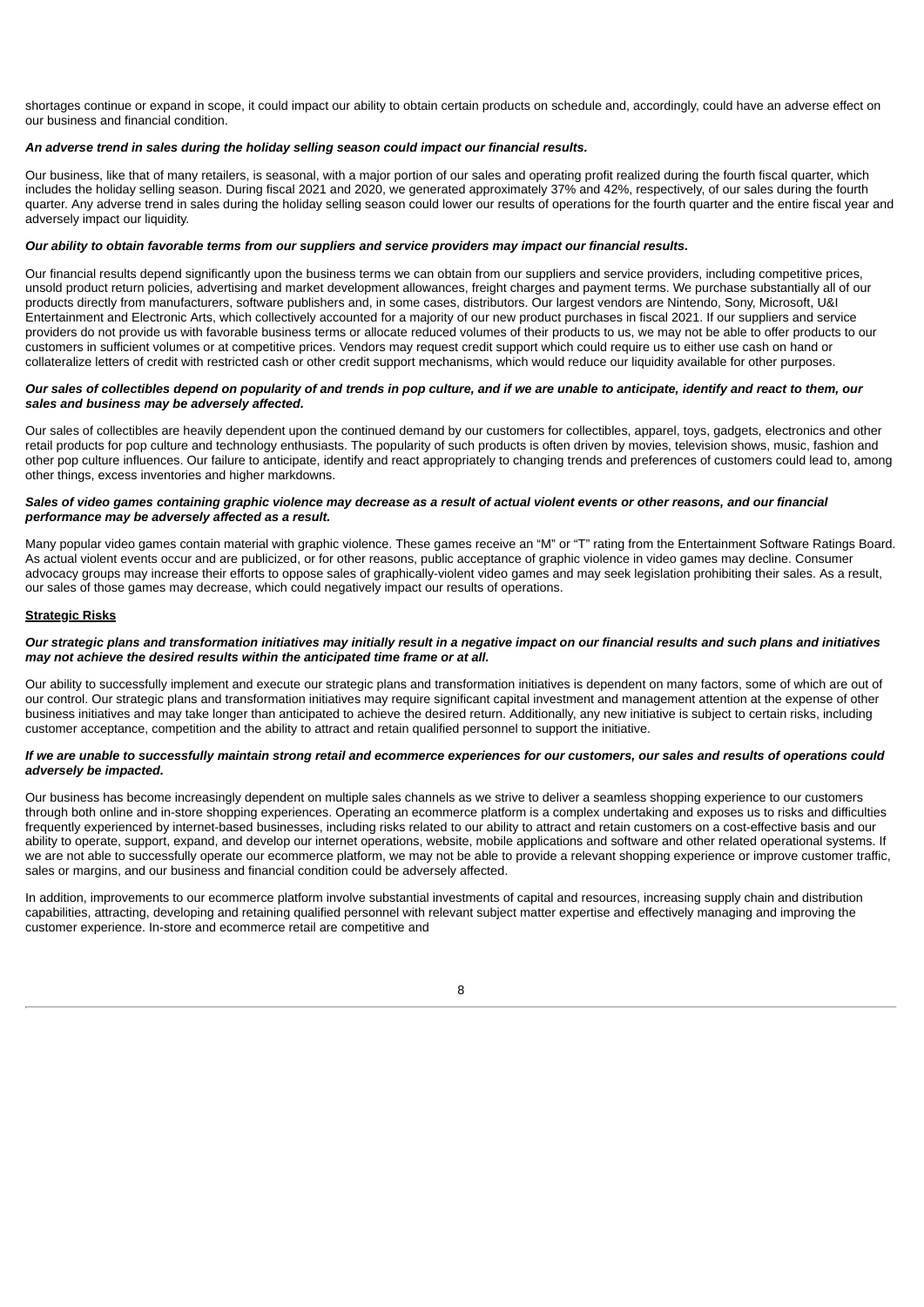evolving environments. Insufficient, untimely or inadequately prioritized or ineffectively implemented investments could significantly impact our profitability and growth and affect our ability to attract new customers, as well as maintain our existing ones.

#### *If we fail to keep pace with changing industry technology and consumer preferences, we will be at a competitive disadvantage.*

The interactive entertainment industry is characterized by swiftly changing technology, evolving industry standards, frequent new and enhanced product introductions, rapidly changing consumer preferences and product obsolescence. Video games are now played on a wide variety of mediums, including video game consoles, personal computers, mobile phones, tablets, social networking websites and other devices. Browser, mobile and social gaming is accessed through hardware other than the consoles and traditional hand-held video game devices we currently sell. In addition, augmented reality, virtual reality and blockchain technology continue to rapidly evolve and may result in changes in both customer preferences and the types of hardware and software that are used by customers.

To continue to compete effectively in the gaming and interactive entertainment industry, we must respond effectively to market and technological changes and understand their impact on our customers' preferences. It may take significant time and resources to respond to these technological changes and changes in consumer preferences. Our business and results of operations may be negatively impacted if we fail to keep pace with these changes.

#### *Changes in our senior management or our inability to attract and retain qualified personnel could have a material adverse impact on our business and results of operations.*

Our success depends, in part, on the continuing services and contributions of our leadership team to execute on our strategic plan and to identify and pursue new opportunities. Turnover in key leadership positions in the Company could adversely affect our ability to manage the Company efficiently and effectively, could be disruptive and distracting to management and may lead to additional departures of current personnel, any of which could have a material adverse effect on our business and results of operations.

Our success also depends, in part, upon our ability to attract, motivate and retain a highly trained and engaged workforce, management for our stores and skilled merchandising, marketing, financial and administrative personnel. In addition, the turnover rate in the retail and fulfillment industries is relatively high, and there is an ongoing need to recruit and train new store and fulfillment associates. Factors that affect our ability to maintain sufficient numbers of qualified associates include associate morale, our reputation, unemployment rates, competition from other employers and our ability to offer appropriate compensation and benefits packages.

Any turnover in senior management in the future or inability to attract and retain qualified personnel could have a material adverse effect on our business and results of operations.

#### *Changes to our Board may disrupt our operations, our strategic focus or our ability to drive stockholder value.*

Turnover among our Board may disrupt our operations, our strategic focus or our ability to drive stockholder value. If we fail to attract and retain skilled personnel for our Board, our business and growth prospects could disrupt our operations and have a material adverse effect on our operations and business.

#### *We may face enhanced risks as new business initiatives lead us to engage in new activities.*

We are pursuing, and expect to continue to pursue, business and strategic initiatives, some of which may expose us to new or enhanced risks. For example, we are in the process of expanding our core offerings while investing in growth opportunities, including blockchain, NFT, and Web 3.0 technology. Legal, regulatory and reputational risks may exist in connection with activities and transactions involving new technology where there is regulatory or legal uncertainty or where there are different or conflicting regulations or laws.

Engaging in new initiatives exposes us to a variety of risks, including that we may be unable to successfully develop new, competitive, efficient and effective products, systems and processes, and hire and retain the necessary personnel to support these activities. If and to the extent we are unable to successfully execute these initiatives, we may incur unanticipated costs and losses, and face other adverse consequences, such as negative reputational effects. In addition, the actual effects of pursuing these initiatives may differ, possibly materially, from the benefits that we expect to realize from them, such as the generation of additional revenues.

#### *Damage to our reputation could adversely affect our business and our ability to attract and retain customers and employees.*

Our continued success depends upon customers' perception of our Company. Any negative publicity relating to our vendors, products, associates and Board members, practices or our Company could damage our reputation and adversely impact our

9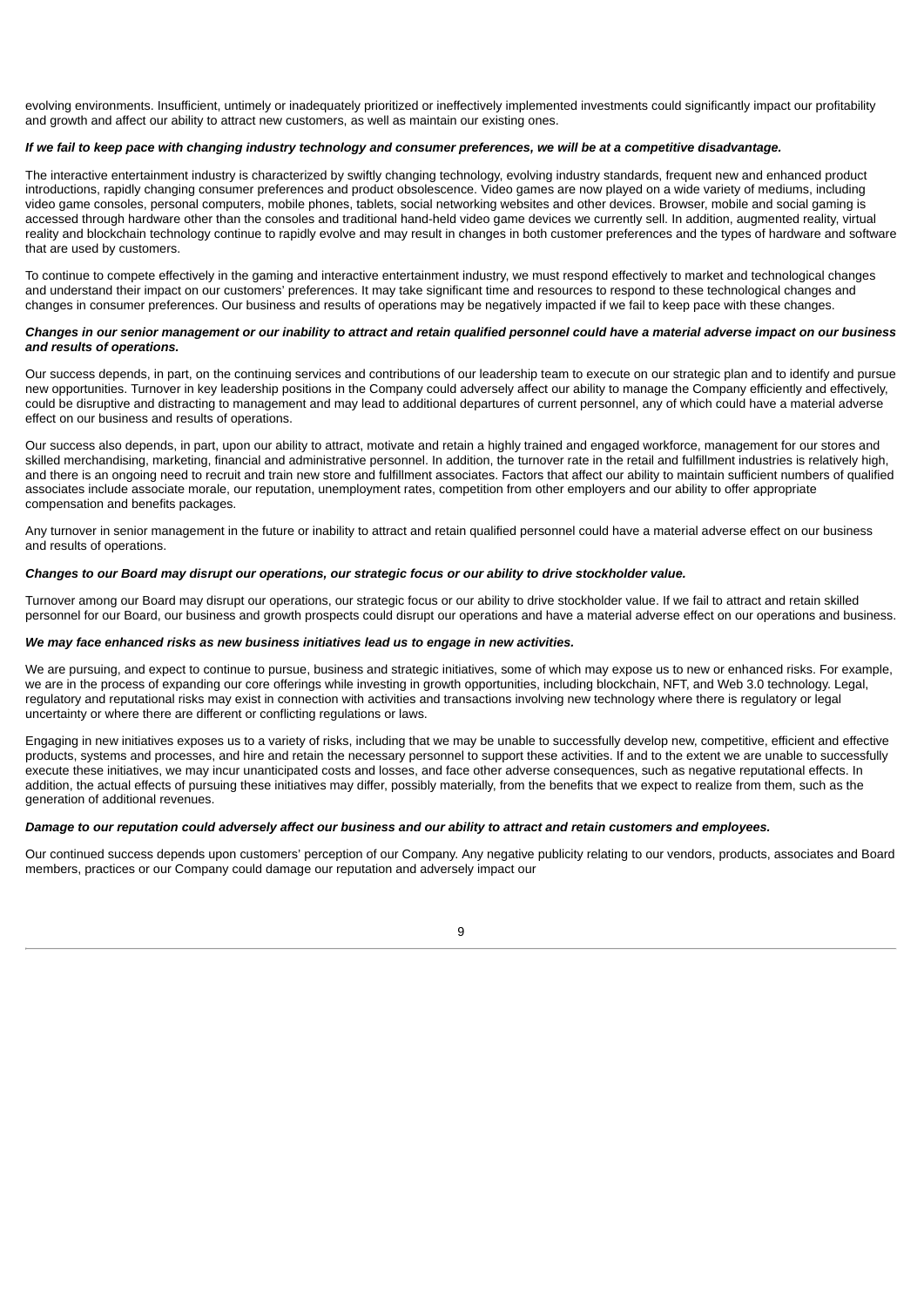ability to attract and retain customers and employees. Failure to detect, prevent, or mitigate issues that might give rise to reputational risk or failure to adequately address negative publicity or perceptions could adversely impact our reputation, business, results of operations, and financial condition.

#### **Operational Risks**

#### *If we do not maintain the security or privacy of our customer, associate or company information, we could impact our operations, damage our reputation, incur substantial additional costs and become subject to litigation.*

An important part of our business involves the receipt, processing and storage of personal information of our customers and associates, including, in the case of customers, payment information. We have systems and processes in place that are designed to protect against security and data breaches and unauthorized access to confidential information, and are constantly working to upgrade these systems and processes. Despite these efforts, we have been the target of cybersecurity attacks in the past and there is no guarantee that the procedures we have implemented to protect against unauthorized access to secure data are adequate. A successful cybersecurity attack could lead to significant disruptions in the operations of our systems and business, including our ability to accept payment from customers, unauthorized release of confidential information, including customer payment information and corruption of data. Any such cybersecurity attack may also require significant investment and resources to identify and remediate, may expose us to costly litigation, government investigations, government enforcement actions, fines and/or lawsuits and may significantly harm our reputation with our members and customers.

#### *Weather, natural disasters, public health crises and other unexpected events could adversely affect our operating results.*

The risk or actual occurrence of various unexpected events could have a material adverse effect on our financial condition. Such events may be caused by, for example: natural disasters or extreme weather events; diseases or pandemics (including COVID-19) that have affected and may continue to affect our employees, customers or partners; floods, fires or other catastrophes affecting our properties, employees or customers; cybersecurity attacks, power outages and telecommunications failures affecting our systems; or terrorism, civil unrest, mass violence or violent acts, or other conflicts.

Such events can adversely affect our workforce and prevent employees and customers from reaching our stores and properties and can disrupt or disable portions of our supply chain, distribution network and refurbishment operations. They can also affect our information technology systems, resulting in disruption to various aspects of our operations, including our ability to transact with customers and fulfill orders. As a consequence of these or other events, we may endure interruption to our operations or losses of property, equipment or inventory, which could adversely affect our operations and financial condition.

#### *If our systems fail to perform or are inadequate, our ability to manage our business could be disrupted.*

We rely on computerized systems to coordinate and manage the activities in our operations, including our ecommerce, store and fulfillment operations. If any of these systems fail to adequately perform their functions, including our point-of-sale, inventory management, information technology or enterprise management systems, our business could be adversely affected.

# *Disruptions to our logistics capability or supply chain may have an adverse impact on our operations.*

Our logistics services are operated through our fulfillment centers. An interruption of operations at any of these fulfillment centers, whether due to natural disaster or severe weather, or events such as fire, accidents, power outages, systems failures, restrictions on business operations (including as a result of the COVID-19 pandemic), or other unforeseen causes, could have an adverse effect on our operations in areas served by the affected fulfillment center. These disruptions and their effects are not predictable with certainty and, although they typically can be mitigated, they cannot be eliminated. We seek to mitigate our exposure to these disruptions in several ways. For example, where feasible, we design the configuration of our facilities to reduce the consequences of disasters and other disruptions. We also maintain insurance for our facilities against casualties, and we evaluate our risks and develop contingency plans for dealing with them. Although we have reviewed and analyzed a broad range of disruption risks applicable to our logistics operations, the ones that actually affect us may not be those that we have concluded are most likely to occur. Furthermore, our plans may not be adequate at the time of occurrence for the magnitude of any particular disruption event that we may encounter.

#### *We depend on third-party delivery services to deliver products to our retail locations, fulfillment centers and customers on a timely and consistent basis, and changes in the terms we have with these service providers could adversely affect our business and financial position.*

We rely on third parties for the transportation of products and we cannot be sure that these services will continue to be provided on terms favorable to us, or at all. Delivery and shipping costs have increased from time to time and may continue to increase, and we may not be able to pass these costs directly to our customers. Any increased delivery and shipping costs

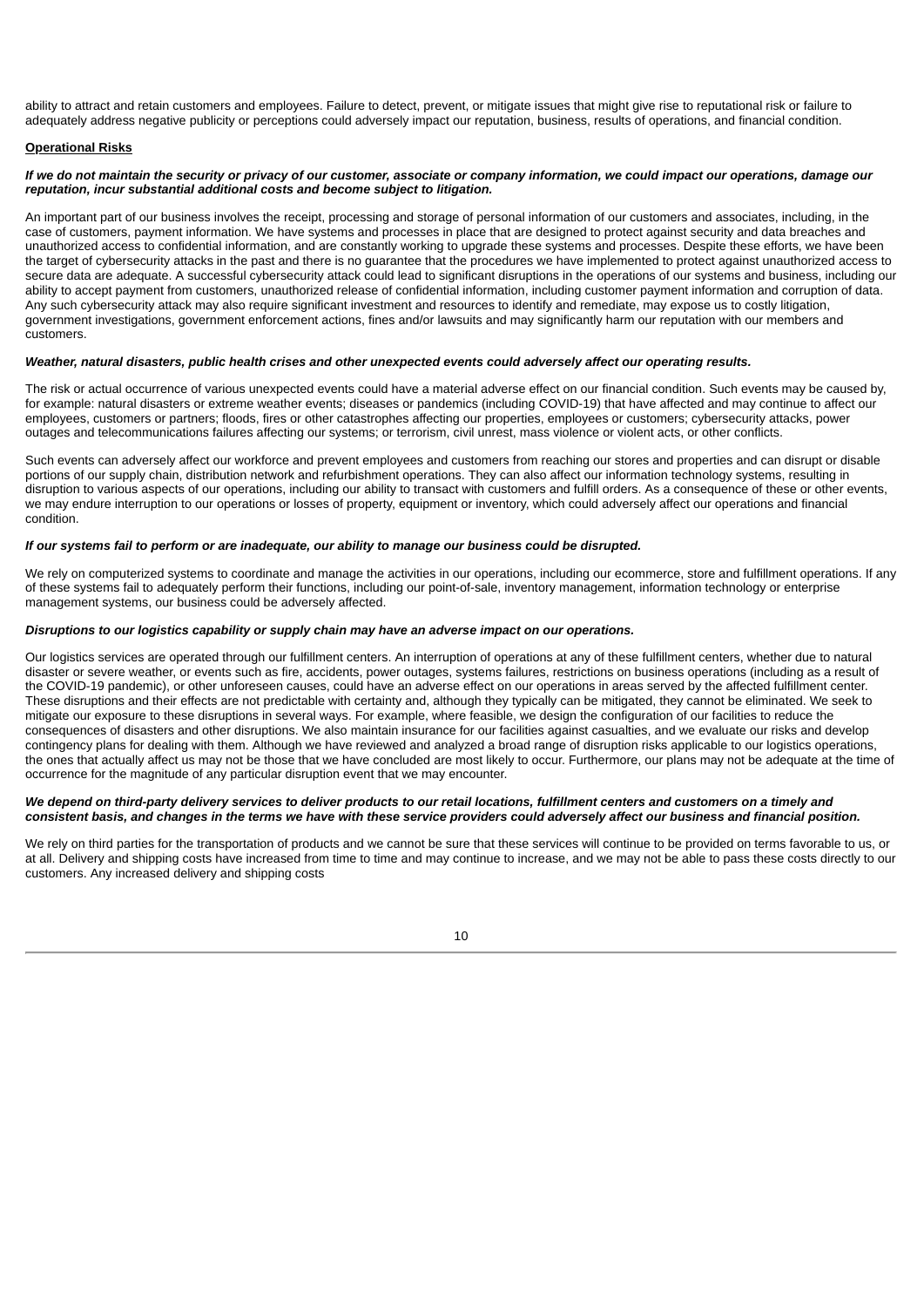could harm our business and financial performance by increasing our costs of doing business and reducing our margins. As we continue to increase our ecommerce capabilities, we expect our reliance on third party delivery services to increase.

If our relationships with these third parties are terminated or impaired, if we are unable to negotiate acceptable terms with these third parties or if these third parties are unable to deliver products for us, whether due to a labor shortage, slow down or stoppage, responses to the COVID-19 pandemic, or for any other reason, we would be required to use alternative carriers for the shipment of products to our retail locations, fulfillment centers and customers. Changing carriers could have a negative effect on our business and operating results due to the negative impact on customer experience, including reduced visibility of order status and package tracking and delays in order processing and product delivery, and we may be unable to engage alternative carriers on a timely basis, upon terms favorable to us, or at all. In addition, these third parties have increasingly had demand for their services exceed capacity, in particular during the holiday selling season, and we may be unable to obtain sufficient services to meet our demand or to timely meet our customers' expectations.

## *If our vendors fail to provide marketing and merchandising support at historical levels, our sales and earnings could be negatively impacted.*

The manufacturers of gaming products have typically provided retailers with significant marketing and merchandising support for their products. As part of this support, we receive cooperative advertising and market development payments from these vendors which enable us to actively promote and merchandise the products we sell and drive sales at our stores and on our websites. If our vendors fail to continue to provide this support at historical levels, our business and financial condition may be negatively impacted.

# *Restrictions on our ability to purchase and sell pre-owned products could negatively affect our business and financial condition.*

Our financial results depend on our ability to purchase and sell pre-owned products. Actions by manufacturers or publishers of products or governmental authorities to prohibit or limit our ability to purchase or sell pre-owned products, or to limit the ability of consumers to use pre-owned products, could have a negative impact on our business and financial condition.

#### *If we are unable to renew or enter into new leases on favorable terms, our earnings may be adversely affected.*

All of our retail stores are located in leased premises. If the cost of leasing existing stores increases, we cannot assure that we will be able to maintain our existing store locations as leases expire. In addition, we may not be able to enter into new leases on favorable terms or at all, or we may not be able to locate suitable alternative sites in a timely manner. Our revenues and earnings may decline if we fail to maintain existing store locations, enter into new leases, or locate alternative sites.

#### **Risks Related to Laws and Regulations**

# *Changes to tariff and import/export regulations may negatively impact our future financial condition and results of operations.*

The United States and other countries have from time to time proposed and enacted trade policies that could increase the cost or reduce the availability of certain merchandise. Any measures that could impact the cost or availability of the merchandise we offer could have an adverse impact on our business because a significant portion of the products we offer are purchased from foreign vendors and manufactured in foreign countries.

#### *Unfavorable changes in our global tax rate could have a negative impact on our business, results of operations and cash flows.*

As a result of our operations in many foreign countries, our global tax rate is derived from a combination of applicable tax rates in the various jurisdictions in which we operate. Depending upon the sources of our income, any agreements we may have with taxing authorities in various jurisdictions and the tax filing positions we take in various jurisdictions, our overall tax rate may be higher than other companies or higher than our tax rates have been in the past. We base our estimate of an annual effective tax rate at any given point in time on a calculated mix of the tax rates applicable to our business and to estimates of the amount of income to be derived in any given jurisdiction. A change in the mix of our business from year to year and from country to country, changes in rules related to accounting for income taxes, changes in tax laws in any of the multiple jurisdictions in which we operate or adverse outcomes from the tax audits that regularly are in process in any jurisdiction in which we operate could result in an unfavorable change in our overall tax rate, which could have a material adverse impact on our business and results of our operations.

We also continue to monitor developments related to tax legislation and government policy, including U.S. corporate tax reform. The impact of these potential changes to our business and consolidated financial results cannot be determined until the relevant legislation and policies are finalized.

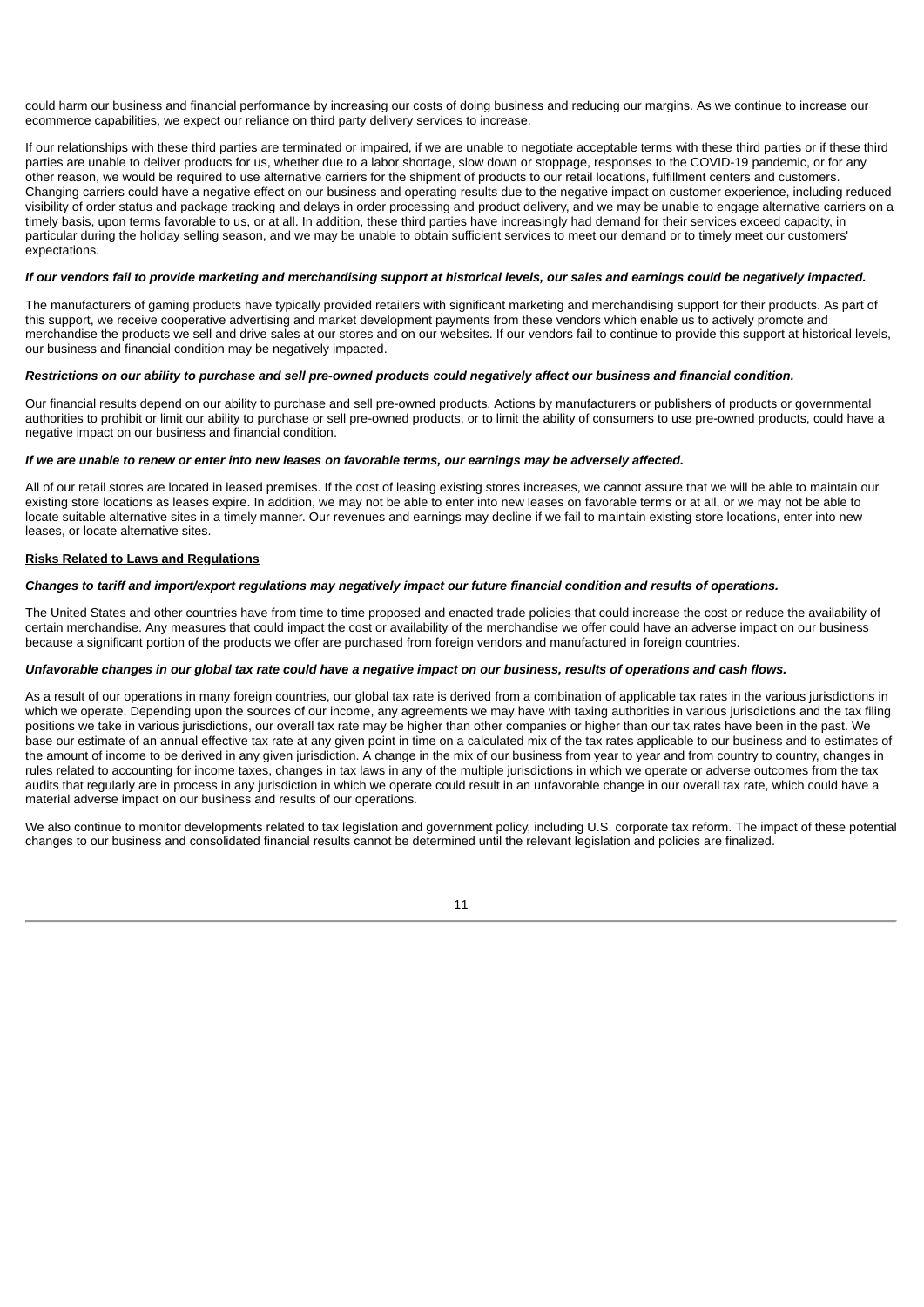#### *Legislative actions may cause our general and administrative and compliance costs to increase and impact our operations and financial condition.*

To comply with laws adopted by the U.S. government or other U.S. or foreign regulatory bodies, we may be required to increase our expenditures and hire additional personnel and additional outside legal, accounting and advisory services, all of which may cause our general and administrative and compliance costs to increase. Significant workforce-related legislative changes could increase our expenses and adversely affect our operations. Examples of possible workforce-related legislative changes include changes to an employer's obligation to recognize collective bargaining units, the process by which collective bargaining agreements are negotiated or imposed, minimum wage requirements, and health care mandates. In addition, changes in the regulatory environment affecting Medicare reimbursements, workplace safety (including in response to the COVID-19 pandemic), product safety, privacy and security of customer data, responsible sourcing, environmental protection, and supply chain transparency, and increased compliance costs related to wage and hour statutes, limitations on arbitration/class action waiver agreements and overtime regulations, among others, could cause our expenses to increase without an ability to pass through any increased expenses through higher prices.

#### *Failure to comply with federal, state, local and international laws, regulations, and statutes applicable to our business could result in an adverse impact to our business and financial condition.*

As a seller of consumer products, we are also subject to various federal, state, local and international laws, regulations and statutes, including laws relating to product safety and consumer protection, including protection of customer data and privacy. While we take steps to comply with these laws, there can be no assurance that we will be in compliance, and failure to comply with these laws could result in litigation, regulatory action and penalties which could have a negative impact on our business and financial condition. In addition, our suppliers might not adhere to product safety requirements and the Company and those suppliers may therefore be subject to involuntary or voluntary product recalls or product liability lawsuits. Direct costs, lost sales and reputational damage associated with product recalls, government enforcement actions, or product liability lawsuits, individually or in the aggregate, could have a negative impact on future revenues and results of operations.

Our international operations are also subject to compliance with the U.S. Foreign Corrupt Practices Act and other anti-bribery laws applicable to our operations. While we have policies and procedures to ensure compliance with these laws, our associates, contractors, representatives and agents may take actions that violate our policies. Any violations of these laws by any of these persons could have a negative impact on our business.

#### *Government regulation of certain of our potential business initiatives are evolving, and we may experience unfavorable changes in or failure to comply with existing or future regulations and laws.*

The Company continues to explore new business initiatives, including initiatives related to blockchain, digital assets (NFTs) and Web 3.0 technology. These potential business initiatives involve a complex and rapidly evolving mixture of laws and regulations enacted and implemented by U.S., state and local and foreign governments and regulatory authorities. Given the unique and novel nature of the underlying technologies associated with these potential business initiatives, governments and regulatory authorities continue to expand, modify, interpret and re-interpret frequently the legal and regulatory frameworks applied to these initiatives. Such legal and regulatory frameworks may be applied in an inconsistent manner from one jurisdiction to another, which may result in conflicting frameworks with one another. Moreover, since there is significant uncertainty associated with the laws and regulations concerning such potential business initiatives, we are required to exercise our judgment as to whether certain laws or regulations apply to the Company and the potential business initiatives or may apply in the future, and it is possible that legislators, regulators and the courts may disagree with our conclusions. As blockchainbased services and products continue to evolve, increasing legislation, regulation and enforcement efforts by federal, state and foreign legislators and agencies, respectively, and the prospect of private litigation claims related to such services and products become more likely, which may negatively impact such potential business initiatives.

In addition, the adoption of any laws or regulations, or the imposition of other legal requirements, that may adversely affect our ability to market, sell, and deliver digital assets or other blockchain-based services or products could decrease our ability to offer, or customer demand for, our product offerings, resulting in lower net revenue, and existing or future laws or regulations could impair our ability to provide or expand our product offerings, which could also result in lower net revenue and make us more vulnerable to increased competition. Future regulations, or changes in laws and regulations or their existing interpretations or applications, could also require us to change our business practices, raise compliance or litigation costs or other costs of doing business and materially adversely affect our business, financial condition and operating results.

# *Litigation and the outcomes of such litigation could negatively impact our future financial condition and results of operations.*

In the ordinary course of our business, we are, from time to time, subject to various litigation and legal proceedings, including matters involving wage and hour associate class actions, stockholder and consumer class actions, tax audits and unclaimed property audits by states. The outcome of litigation and other legal proceedings and the magnitude of potential losses therefrom, particularly class action lawsuits and regulatory actions, is difficult to assess or quantify.

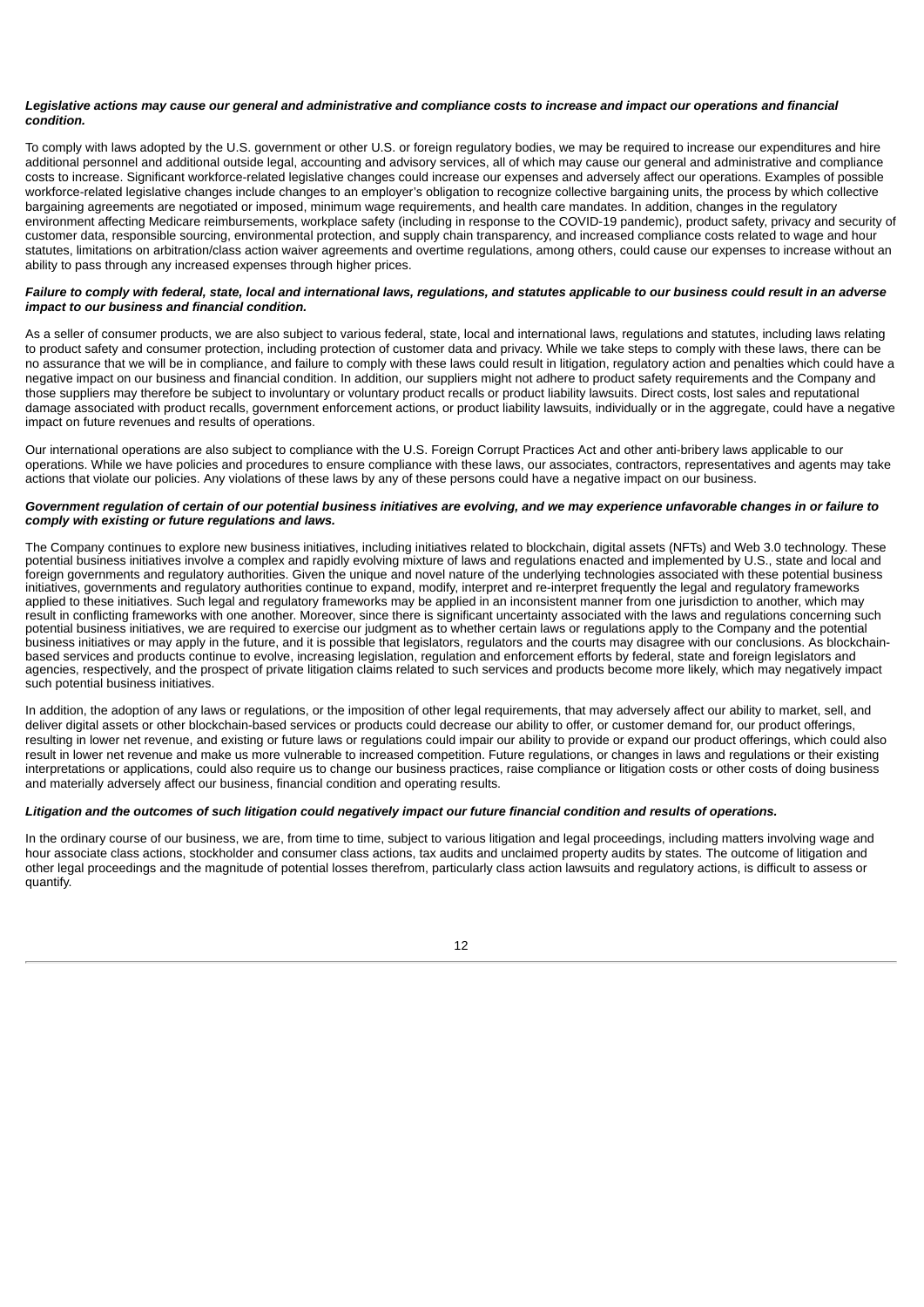Certain of these legal proceedings, if decided adversely to us or settled by us, may require changes to our business operations that negatively impact our operating results or involve significant liability awards that impact our financial condition. The cost to defend litigation may be significant. As a result, legal proceedings may adversely affect our business, financial condition, results of operations or liquidity.

# **Risks Related to Our Common Stock**

#### *The market price of our Class A Common Stock has been extremely volatile and may continue to be volatile due to numerous circumstances beyond our control.*

The market price of our common stock has fluctuated, and may continue to fluctuate, widely, due to many factors, some of which may be beyond our control. These factors include, without limitation:

- "short squeezes";
- comments by securities analysts or other third parties, including blogs, articles, message boards and social and other media;
- large stockholders exiting their position in our Class A Common Stock or an increase or decrease in the short interest in our Class A Common Stock:
- actual or anticipated fluctuations in our financial and operating results;
- the timing and allocations of new product releases including new console launches;
- shifts in the timing or content of certain promotions or service offerings;
- the effect of changes in tax rates in the jurisdictions in which we operate;
- acquisition costs and the integration of companies we acquire or invest in;
- the mix of earnings in the countries in which we operate;
- the costs associated with the exit of unprofitable markets, businesses or stores;
- changes in foreign currency exchange rates;
- negative public perception of us, our competitors, or industry; and
- overall general market fluctuations.

Stock markets in general and our stock price in particular have experienced extreme price and volume fluctuations that have often been unrelated or disproportionate to the operating performance of those companies and our Company. These broad market fluctuations may adversely affect the trading price of our Class A Common Stock. In particular, a large proportion of our Class A Common Stock has been and may continue to be traded by short sellers which has put and may continue to put pressure on the supply and demand for our Class A Common Stock, further influencing volatility in its market price. These and other external factors have caused and may continue to cause the market price and demand for our Class A Common Stock to fluctuate substantially, which may limit or prevent our stockholders from readily selling their shares of our common stock and may otherwise negatively affect the liquidity of our Class A Common Stock.

#### *A "short squeeze" due to a sudden increase in demand for shares of our Class A Common Stock that largely exceeds supply has led to, and may continue to lead to, extreme price volatility in shares of our Class A Common Stock.*

Investors may purchase shares of our Class A Common Stock to hedge existing exposure or to speculate on the price of our Class A Common Stock. Speculation on the price of our Class A Common Stock may involve long and short exposures. To the extent aggregate short exposure exceeds the number of shares of our Class A Common Stock available for purchase on the open market, investors with short exposure may have to pay a premium to repurchase shares of our Class A Common Stock for delivery to lenders of our Class A Common Stock. Those repurchases may in turn, dramatically increase the price of shares of our Class A Common Stock until additional shares of our Class A Common Stock are available for trading or borrowing. This is often referred to as a "short squeeze."

A large proportion of our Class A Common Stock has been and may continue to be traded by short sellers which may increase the likelihood that our Class A Common Stock will be the target of a short squeeze. A short squeeze has previously led and could continue to lead to volatile price movements in shares of our Class A Common Stock that are unrelated or disproportionate to our operating performance or prospects and, once investors purchase the shares of our Class A Common Stock necessary to cover their short positions, the price of our Class A Common Stock may rapidly decline. Stockholders that purchase shares of our Class A Common Stock during a short squeeze may lose a significant portion of their investment.

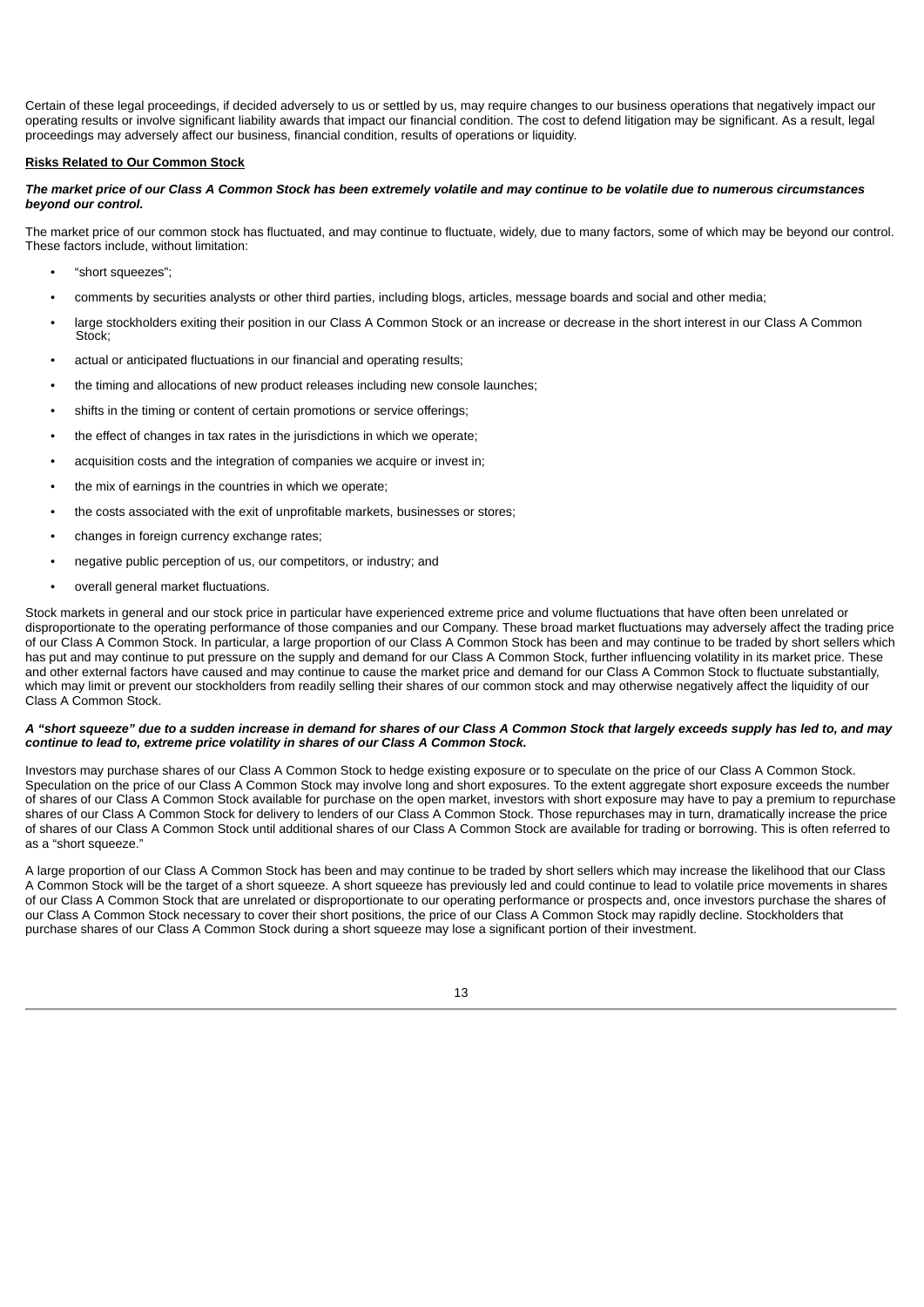#### *Information available in public media that is published by third parties, including blogs, articles, message boards and social and other media may include statements not attributable to the Company and may not be reliable or accurate.*

We have received, and may continue to receive, a high degree of media coverage that is published or otherwise disseminated by third parties, including blogs, articles, message boards and social and other media. This includes coverage that is not attributable to statements made by our officers or associates. Information provided by third parties may not be reliable or accurate and could materially impact the trading price of our Class A Common Stock which could cause stockholders to lose their investments.

#### *A large number of shares of our Class A Common Stock available for future sale could adversely affect the market price of our Class A Common Stock and may be dilutive to current stockholders.*

The sales of a substantial number of shares of our Class A Common Stock, or the perception that such sales could occur, could adversely affect the price for our Class A Common Stock. Our Board of Directors may authorize the issuance of additional authorized but unissued Class A Common Stock or other authorized but unissued securities at any time, including pursuant to equity incentive plans. In addition, we have filed a registration statement with the SEC, allowing us to offer, from time to time and at any time, equity securities (including common or preferred stock), subject to market conditions and other factors. Accordingly, we may, from time to time and at any time, seek to offer and sell our equity securities, including sales of our Class A common stock pursuant to an at-the-market program, based upon market conditions and other factors.

#### *Future sales of a substantial amount of our Class A Common Stock in the public markets by our insiders, or the perception that these sales may occur, may cause the market price of our Class A Common Stock to decline.*

Our employees, directors and officers, and their affiliates, hold substantial amounts of shares of our Class A Common Stock. Sales of a substantial number of such shares by these stockholders, or the perception that such sales will occur, may cause the market price of our Class A Common Stock to decline. Other than restrictions on trading that arise under securities laws (or pursuant to our securities trading policy that is intended to facilitate compliance with securities laws), including the prohibition on trading in securities by or on behalf of a person who is aware of nonpublic material information, we have no restrictions on the right of our employees, directors and officers, and their affiliates, to sell their unrestricted shares of Class A Common Stock.

#### **Risks Related to Financial Performance and Reporting**

#### *Our results of operations may fluctuate from quarter to quarter.*

Our results of operations may fluctuate from quarter to quarter depending upon several factors, some of which are beyond our control. These factors include, but are not limited to:

- the timing and allocations of new product releases including new console launches; the amounts devoted to strategic investments, including in multi-channel capabilities and other business initiatives, and failure to achieve anticipated profitability and benefits from such initiatives within the expected time-frames, or at all;
- timing and extent of the achievement of anticipated profits from investments, if at all;
- shifts in the timing or content of certain promotions or service offerings;
- the effect of changes in tax rates in the jurisdictions in which we operate;
- acquisition costs and the integration of companies we acquire or invest in;
- the mix of earnings in the countries in which we operate;
- the costs associated with the exit of unprofitable markets, businesses or stores; and
- changes in foreign currency exchange rates.

These and other factors could affect our business, financial condition and results of operations, and this makes the prediction of our financial results on a quarterly basis difficult. Also, it is possible that our quarterly financial results may be below the expectations of public market analysts.

#### *The agreement governing our revolving credit facility restricts our current and future operations.*

The agreement governing our revolving credit facility contains a number of restrictive covenants that impose significant operating and financial restrictions on us and certain of our subsidiaries and may limit our ability to engage in acts that may be in our long-term best interest, including limitations on additional liens, investments, acquisitions, loans, quarantees, the incurrence of additional indebtedness, certain fundamental changes, certain dispositions, certain dividends and distributions, and certain related party transactions. A breach of the covenants or restrictions under the agreement governing our revolving

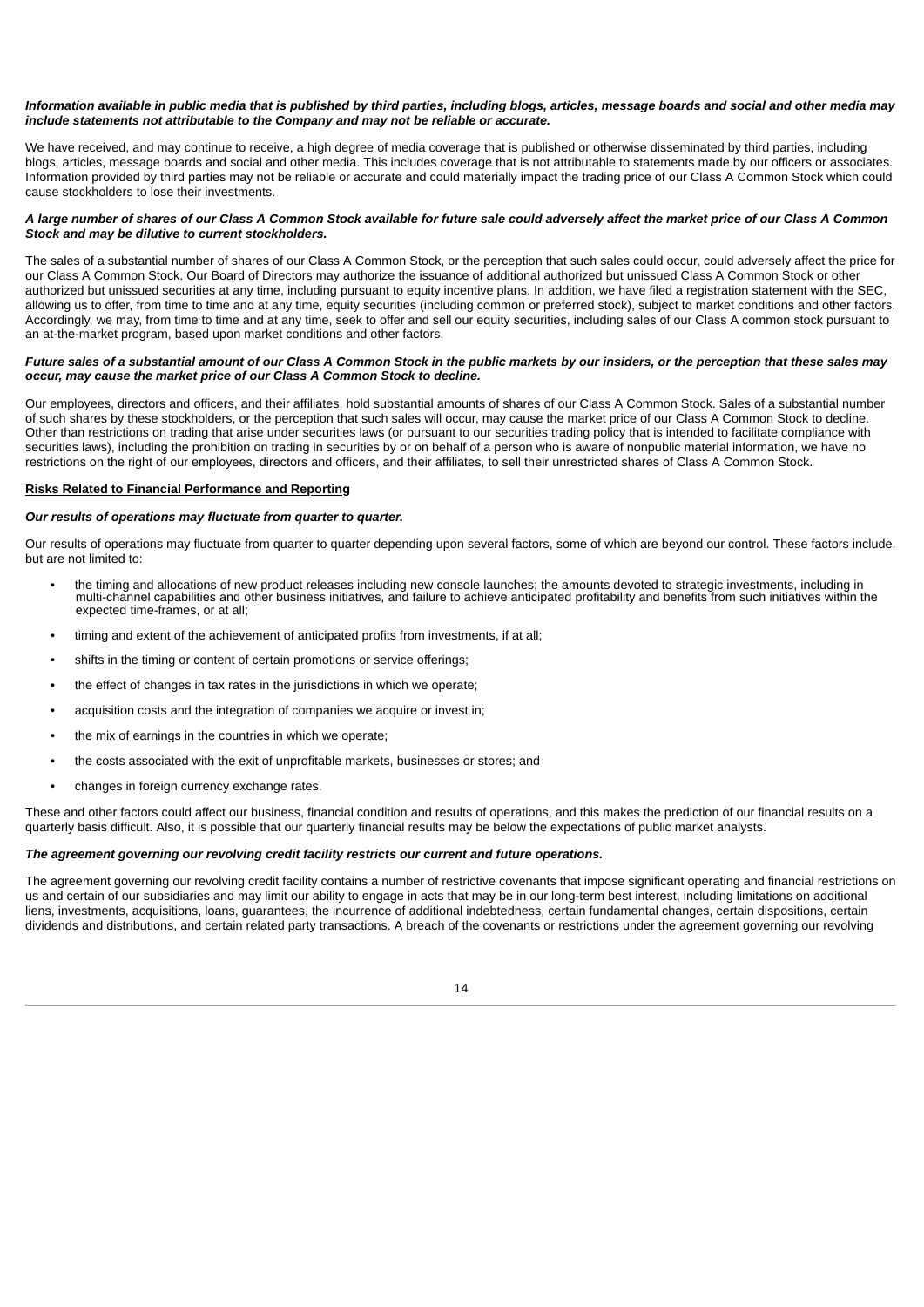credit facility could result in an event of default. Such an event of default may allow the creditors to accelerate the related debt and may result in the acceleration of any other debt to which a cross-acceleration or cross-default provision applies. In addition, an event of default under the revolving credit facility would permit the lenders under our revolving credit facility to terminate all commitments to extend further credit under that facility. Furthermore, if we were unable to repay the amounts due and payable under our revolving credit facility, those lenders could proceed against the collateral granted to them to secure that indebtedness. If our lenders accelerate the repayment of our borrowings, we and our subsidiaries may not have sufficient assets to repay that indebtedness.

As a result of these restrictions we may be limited in how we conduct our business, unable to raise additional debt or equity financing necessary to operate during general economic or business downturns, or unable to compete effectively or to take advantage of new business opportunities. Accordingly, these restrictions may affect our ability to operate in accordance with our strategy.

#### *To fund our operations, we require cash. We may not be able to generate sufficient cash flow to meet such obligations.*

Our ability to generate sufficient cash flow from operations to fund our business will depend on our ability to generate cash in the future. This, to a certain extent, is subject to general economic, financial, competitive, legislative, regulatory and other factors that are beyond our control. If we do not generate sufficient cash flow from operations to fund our business, we may have to sell assets, reduce or delay capital investments or seek to raise additional capital. We cannot provide assurance that any assets could be sold, or, if sold, of the timing of the sales and the amount of proceeds realized from those sales or, that additional capital could be raised.

#### *We and our subsidiaries may incur additional debt. This could further increase the risks associated with our leverage.*

Although our revolving credit facility agreement contain restrictions on the incurrence of additional indebtedness, these restrictions are subject to a number of qualifications and exceptions, and the additional indebtedness incurred in compliance with these restrictions could be substantial. Additionally, these restrictions will not prevent us from incurring obligations that do not constitute indebtedness. Such future indebtedness or obligations may have restrictions similar to, or more restrictive than, those included in our revolving credit facility agreement. The incurrence of additional indebtedness could impact our financial condition and results of operations.

#### *If our internal control over financial reporting is ineffective, our business may be adversely affected and we may lose market confidence in our reported financial information, which could adversely impact our business and stock price.*

Effective internal control over financial reporting can provide only reasonable assurance with respect to the preparation and fair presentation of consolidated financial statements and may not prevent or detect misstatements because of inherent limitations. These limitations include, among others, the possibility of human error, inadequacy or circumvention of controls and fraud.

If we are unable to maintain effective internal control over financial reporting, our ability to report financial information timely and accurately could be adversely affected. As a result, we could lose investor confidence and become subject to litigation or investigations, which could adversely affect our business, operations, financial condition and our stock price.

#### <span id="page-16-0"></span>**ITEM 1B. UNRESOLVED STAFF COMMENTS**

<span id="page-16-1"></span>None.

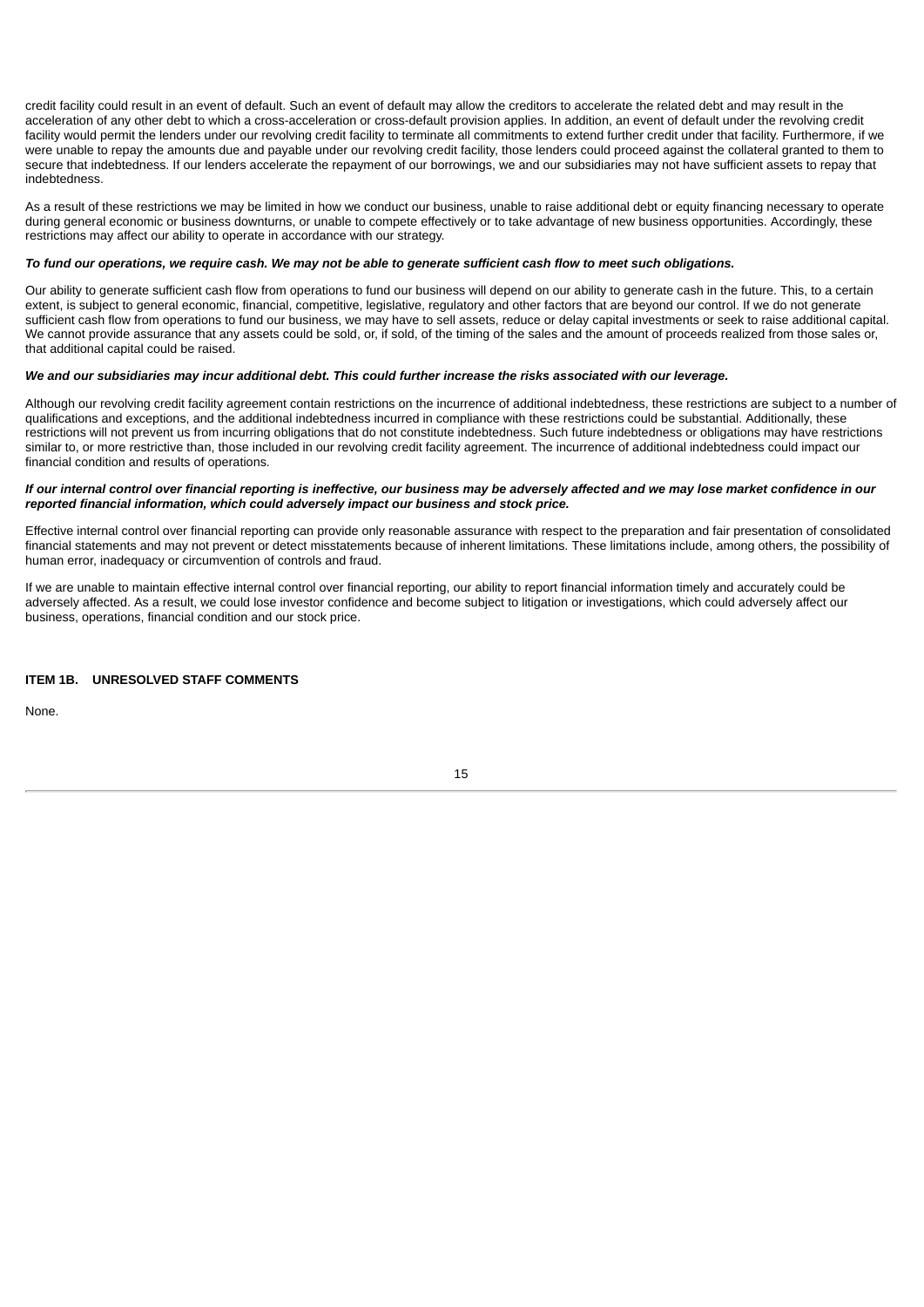# **ITEM 2. PROPERTIES**

All of our retail stores are leased. Store leases typically provide for a lease term of one to five years, plus renewal options. This arrangement gives us the flexibility to pursue extension or relocation opportunities that arise from changing market conditions. We believe that, as current leases expire, we will be able to obtain either renewals at present locations, leases for equivalent locations in the same area, or be able to close the stores with expiring leases and transfer enough of the sales to other nearby stores or ecommerce properties to improve, if not at least maintain, profitability.

The terms of the store leases, including reasonably certain options, for the 4,573 leased stores open as of January 29, 2022 expire as follows.

| <b>Lease Terms to Expire During</b> | <b>Number</b><br>of Stores |
|-------------------------------------|----------------------------|
| Fiscal 2022                         | 507                        |
| Fiscal 2023                         | 1,474                      |
| Fiscal 2024                         | 976                        |
| Fiscal 2025                         | 564                        |
| Fiscal 2026 and later               | 1,052                      |
| Total                               | 4,573                      |

In July of 2020, we sold and leased-back, in separate unrelated transactions, to unaffiliated third parties: i) our corporate headquarters and ancillary office space in Grapevine, Texas and ii) a nearby refurbishment center. In August of 2020, we sold and leased-back our Australian headquarters in Eagle Farm, Queensland to an unrelated party. Additionally, in September of 2020, we sold and leased-backed our Canadian headquarters in Brampton, Ontario to an unaffiliated third party.

As of January 29, 2022, we owned three and leased 16 office and distribution facilities, totaling approximately 3.2 million square feet. The lease expiration dates for the leased facilities range from 2022 to 2030, with an average remaining lease life, including reasonably certain options, of approximately seven years. The following table presents our principal facilities:

| Location                          | Square<br>Footage | Owned or<br>Leased | Use                             |
|-----------------------------------|-------------------|--------------------|---------------------------------|
| Grapevine, Texas, USA             | 426,000           | Leased             | Distribution and administration |
| Grapevine, Texas, USA             | 182.000           | Leased             | Manufacturing and distribution  |
| Shepherdsville, Kentucky, USA     | 631,000           | Leased             | <b>Distribution</b>             |
| York, Pennsylvania, USA           | 708.000           | Leased             | <b>Distribution</b>             |
| Reno, Nevada, USA                 | 532,000           | Leased             | <b>Distribution</b>             |
| Brampton, Ontario, Canada         | 119.000           | Leased             | Distribution and administration |
| Eagle Farm, Queensland, Australia | 185,000           | Leased             | Distribution and administration |
| Milan, Italy                      | 123,000           | Owned              | Distribution and administration |

Additional information regarding our properties can be found in Item 1, "Business—Store Locations" in this Form 10-K.

#### <span id="page-17-0"></span>**ITEM 3. LEGAL PROCEEDINGS**

The matters included in Part II, Item 8, Notes to the Consolidated Financial Statements, [Note 16,](#page-57-0) "Commitments and Contingencies - Legal Proceedings" included in this Form 10-K are incorporated by reference.

#### <span id="page-17-1"></span>**ITEM 4. MINE SAFETY DISCLOSURES**

Not applicable.

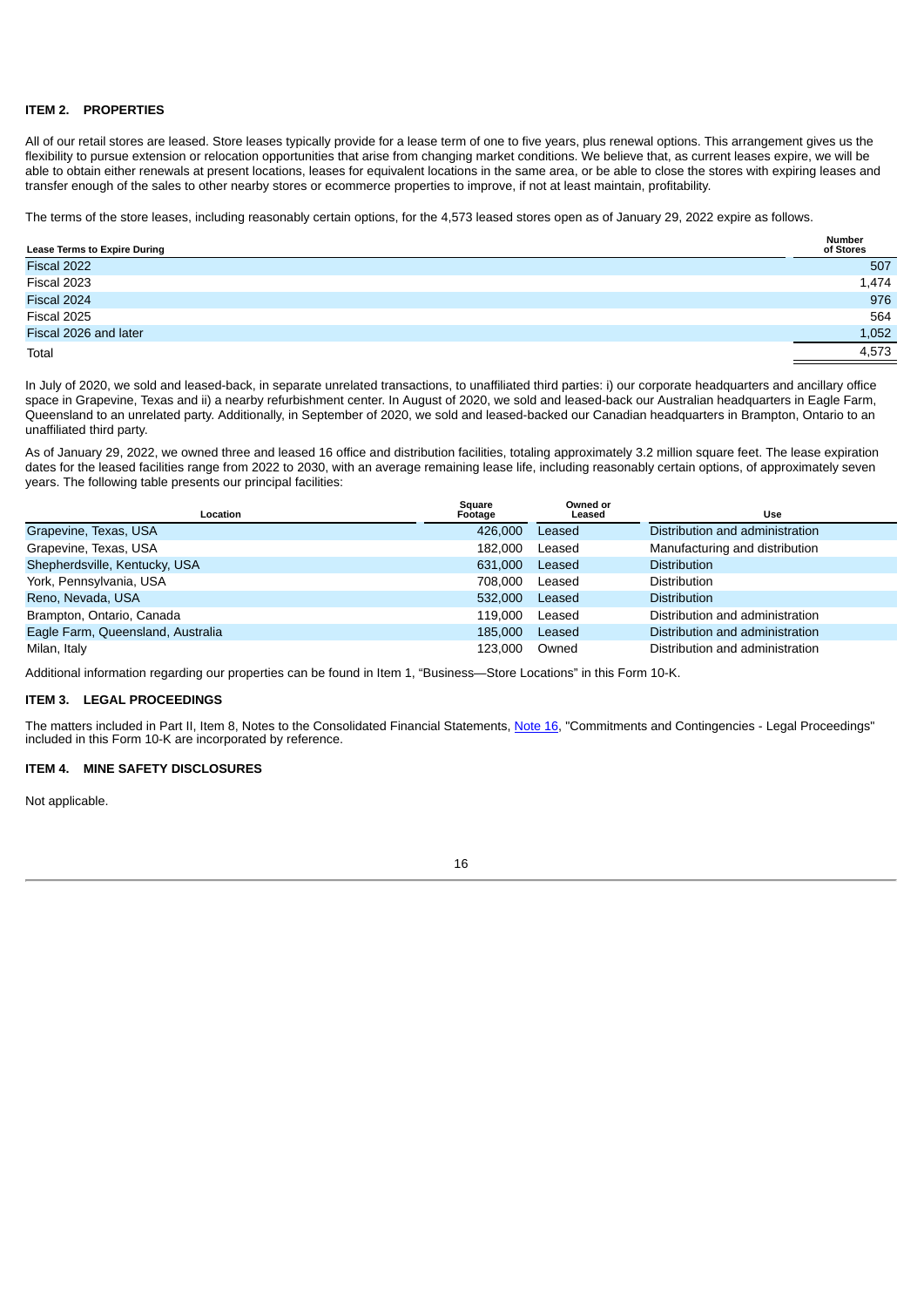# **PART II**

#### <span id="page-18-0"></span>**ITEM 5. MARKET FOR REGISTRANT'S COMMON EQUITY, RELATED STOCKHOLDER MATTERS AND ISSUER PURCHASES OF EQUITY SECURITIES**

Our Class A Common Stock is traded on the New York Stock Exchange ("NYSE") under the symbol "GME."

As of March 11, 2022, there were approximately 125,543 record holders of our Class A Common Stock.

#### **Dividends**

On June 3, 2019, our Board of Directors elected to eliminate our quarterly dividend in an effort to strengthen our balance sheet and provide increased financial flexibility. We paid an aggregate of \$40.5 million in cash dividends in the first quarter of fiscal 2019. During the past two fiscal years, we have not declared, and do not anticipate declaring in the near term, dividends on shares of our common stock. Dividends paid in fiscal 2020 of \$0.3 million represent dividends previously declared on unvested restricted stock awards granted under the Amended and Restated GameStop Corp. 2011 Incentive Plan. These dividends are paid upon vesting of the restricted stock awards. We currently use, and intend to continue to use, all available funds and any future earnings for working capital and general corporate purposes, including funding our transformation, growth initiatives and product category expansion efforts and capital expenditures. Any determination to pay dividends in the future will be at the discretion of our Board of Directors and will depend upon results of operations, financial condition, contractual restrictions, including those under the agreements governing our existing indebtedness and other factors our Board of Directors deems relevant.

#### **Stock Comparative Performance Graph**

The following graph compares the cumulative total stockholder return on our Class A Common Stock for the period commencing January 27, 2017 through January 28, 2022 (the last trading date of fiscal 2021) with the cumulative total return on the Standard & Poor's 500 Stock Index (the "S&P 500") and the Dow Jones Retailers, Other Specialty Industry Group Index (the "Dow Jones Specialty Retailers Index") over the same period. Total return values were calculated based on cumulative total return assuming (i) the investment of \$100 in our Class A Common Stock, the S&P 500 and the Dow Jones Specialty Retailers Index on January 27, 2017 and (ii) reinvestment of dividends.

The following stock performance graph and related information shall not be deemed "soliciting material" or "filed" with the SEC, nor should such information be incorporated by reference into any future filings under the Securities Act or the Exchange Act, except to the extent that we specifically incorporate it by reference in such filing.



17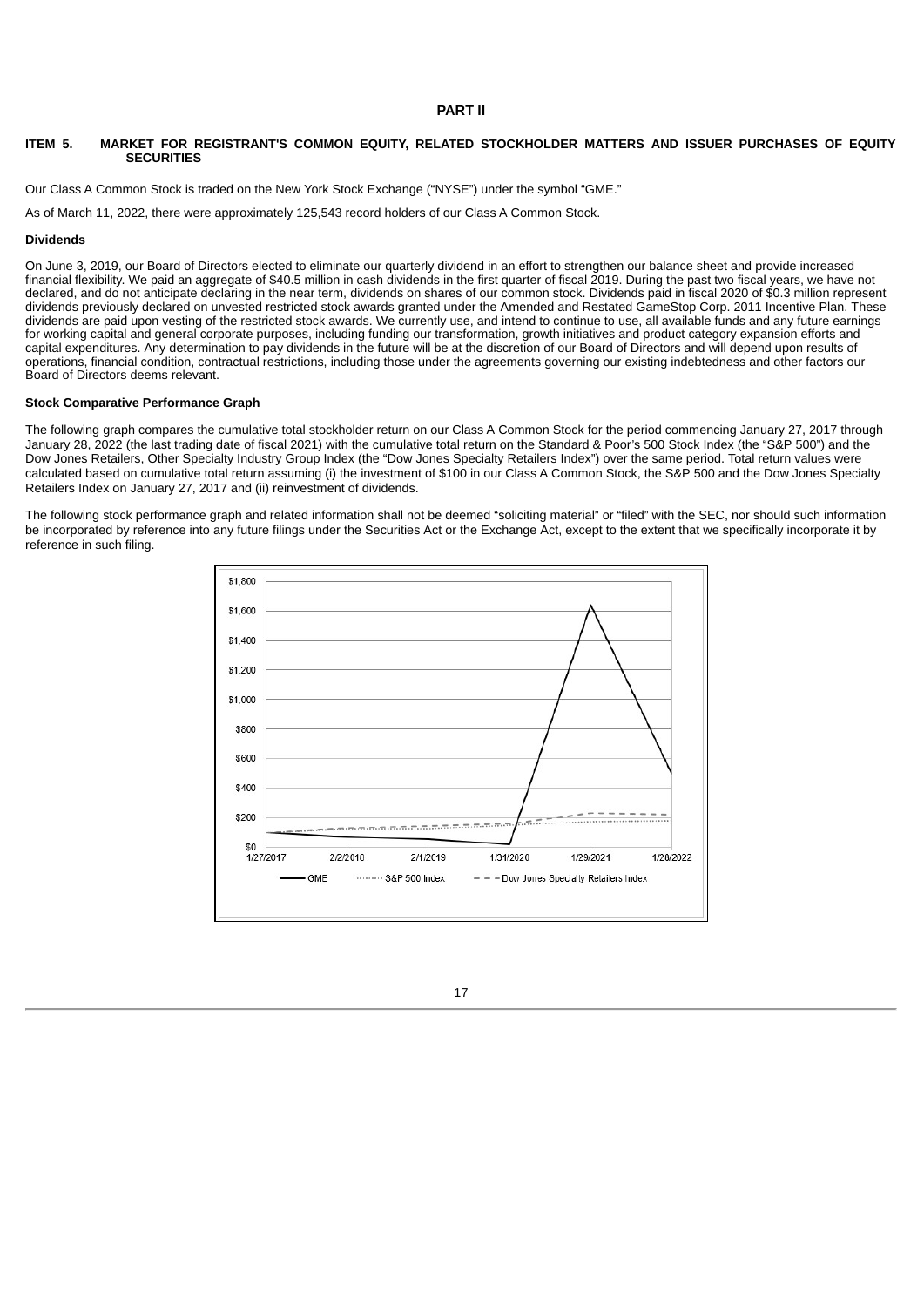|                                     | 1/27/2017 |        | 2/2/2018 |            | 2/1/2019 |             | 1/31/2020    |           | 1/29/2021            |  | 1/28/2022 |
|-------------------------------------|-----------|--------|----------|------------|----------|-------------|--------------|-----------|----------------------|--|-----------|
| <b>GME</b>                          |           | 100.00 |          | $71.73$ \$ |          | 54.94       | $\mathbb{S}$ |           | 19.42 \$ 1.643.76 \$ |  | 495.20    |
| <b>S&amp;P 500 Index</b>            |           | 100.00 |          | 122.82 \$  |          | 122.75 \$   |              | 149.19 \$ | 174.90 \$            |  | 178.32    |
| Dow Jones Specialty Retailers Index |           | 100.00 |          | 128.70 \$  |          | $147.53$ \$ |              | 161.94    | \$<br>$228.21$ \$    |  | 218.86    |

As noted above under the heading "Risk Factors — Risk Related to Our Common Stock", the market price of our Class A Common Stock has been extremely volatile due to circumstances outside of our control, including a short squeeze that led to volatile price movements that were unrelated or disproportionate to our operating performance.

# **Issuer Purchases of Equity Securities**

**\_\_\_\_\_\_\_\_\_\_\_\_\_\_**

Our purchases of our equity securities during the fourth quarter of fiscal 2021 were as follows:

| <b>Fiscal Period</b>                      | Total<br>Number of<br><b>Shares</b><br>Purchased (1) |      | <b>Weighted-Average</b><br>Price Paid per<br>Share | <b>Total Number of</b><br><b>Shares Purchased</b><br>as Part of Publicly<br><b>Announced Plans or</b><br>Programs |      | <b>Approximate Dollar</b><br>Value of Shares that<br><b>May Yet Be Purchased</b><br>Under the Plans or<br>Programs (2) |  |
|-------------------------------------------|------------------------------------------------------|------|----------------------------------------------------|-------------------------------------------------------------------------------------------------------------------|------|------------------------------------------------------------------------------------------------------------------------|--|
|                                           |                                                      |      |                                                    |                                                                                                                   |      | (In millions)                                                                                                          |  |
| October 31 through November 27, 2022      | 1.384                                                | - \$ | 210.12                                             | $\overline{\phantom{a}}$                                                                                          | -S   | 101.3                                                                                                                  |  |
| November 28, 2021 through January 1, 2022 | $\overline{\phantom{0}}$                             | \$   |                                                    | $\overline{\phantom{m}}$                                                                                          | -96  | 101.3                                                                                                                  |  |
| January 2, 2022 through January 29, 2022  |                                                      | - \$ |                                                    | $\qquad \qquad -$                                                                                                 | - \$ | 101.3                                                                                                                  |  |
| Total                                     | 1.384                                                |      | 210.12                                             | $\overline{\phantom{0}}$                                                                                          |      | 101.3                                                                                                                  |  |

(1) Under our 2011 and 2019 Incentive Plans, approved by our Board of Directors and our stockholders, we withheld 1,384 shares of Class A Common Stock from certain employees to satisfy minimum tax withholding obligations relating to the vesting of their restricted stock awards.

<span id="page-19-0"></span>(2) On March 4, 2019, our Board of Directors approved a share repurchase authorization allowing us to repurchase up to \$300.0 million of our Class A Common Stock. The authorization has no expiration date. In aggregate, during fiscal 2019, we repurchased a total of 38.1 million shares of our Class A Common Stock, totaling \$198.7 million. We did not repurchase shares during fiscal 2021 or fiscal 2020. As of January 29, 2022, we have \$101.3 million remaining under the repurchase authorization. Refer to Item 7. Management's Discussion and Analysis - "Share Repurchases" for additional information.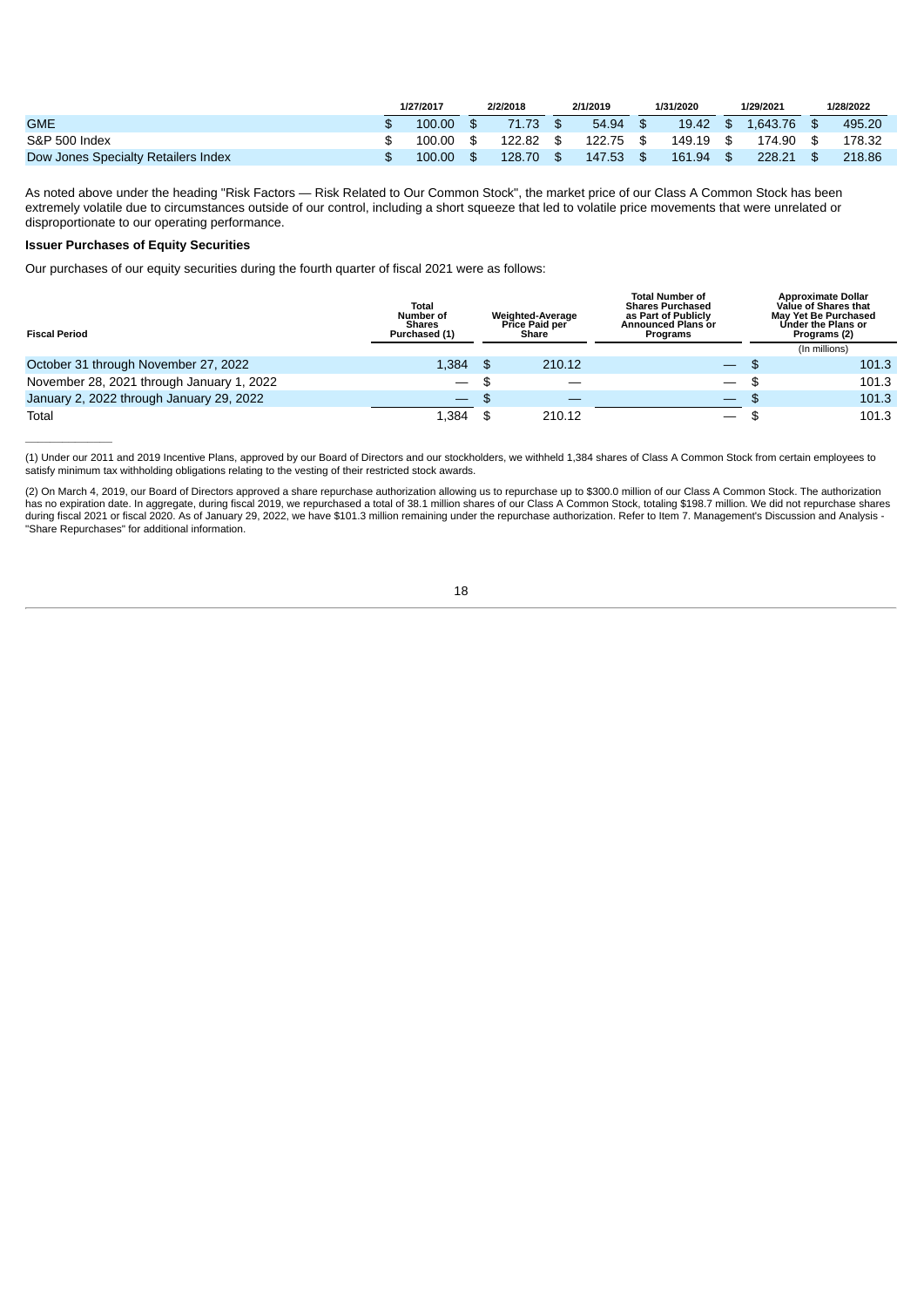<span id="page-20-0"></span>**ITEM 6. RESERVED**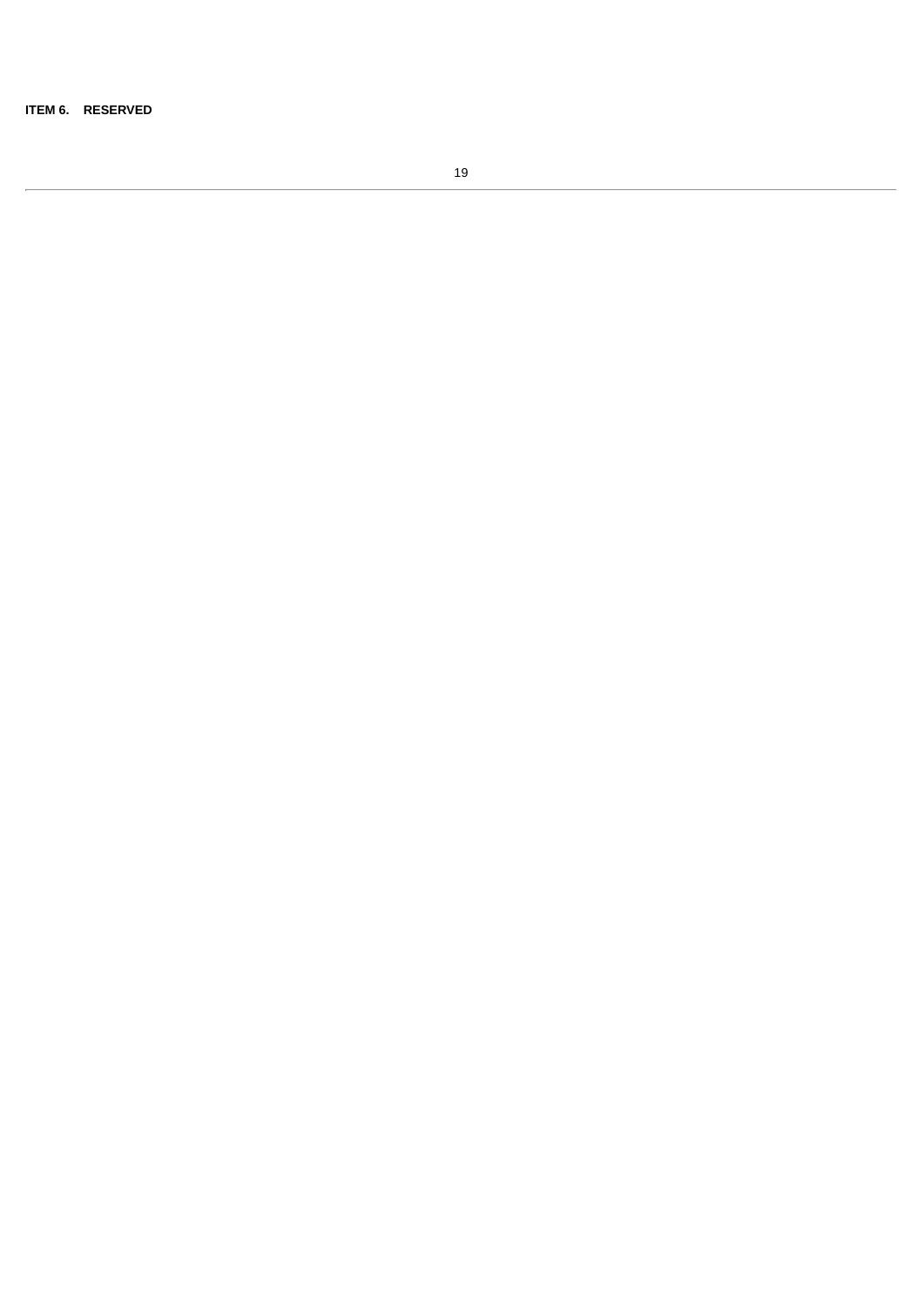# **ITEM 7. MANAGEMENT'S DISCUSSION AND ANALYSIS OF FINANCIAL CONDITION AND RESULTS OF OPERATIONS**

*The following discussion should be read in conjunction with the information contained in our consolidated financial statements, including the notes thereto. Statements regarding future economic performance, management's plans and objectives, and any statements concerning assumptions related to the foregoing contained in Management's Discussion and Analysis of Financial Condition and Results of Operations constitute forward-looking statements. Certain factors, which may cause actual results to vary materially from these forward-looking statements, accompany such statements or appear elsewhere in this Form 10-K, including the disclosures under Part I, Item 1A, "Risk Factors."*

In Management's Discussion and Analysis of Financial Condition and Results of Operations, we provide a detailed analysis for fiscal 2021 compared to fiscal 2020. For a comparison of our results of operations for fiscal 2020 compared to fiscal 2019, see "Part II, Item 7. Management's Discussion and Analysis of Financial Condition and Results of Operations" of our annual report on Form 10-K for the fiscal year ended January 30, 2021, as filed with the SEC on March 23, 2021.

#### **OVERVIEW**

GameStop Corp. ("GameStop," "we," "us," "our," or the "Company"), a Delaware corporation established in 1996, is a leading specialty retailer offering games and entertainment products through its ecommerce properties and thousands of stores.

The COVID-19 pandemic has impacted the global economy, changed consumer behaviors and disrupted global supply chains, and may continue to do so. The extent of the impact of the COVID-19 pandemic on our business and financial results will depend on future developments. See Item 1A of Part I, "Risk Factors" for additional information.

#### **BUSINESS PRIORITIES**

GameStop is on a strategic path to fully leverage our unique position and brand in gaming. GameStop is focused on transforming into a customer-obsessed technology company to delight gamers and is actively focused on efforts to (1) establish ecommerce excellence (2) expand our selection to deliver a marketleading offering in gaming & entertainment, (3) leverage existing strengths and assets (4) invest in new growth opportunities.

We are taking steps that include:

- Increasing the size of our addressable market by offering vast product selection and growing our product catalog across PC gaming, collectibles, consumer electronics, toys, augmented reality, virtual reality, blockchain technology, and other categories that represent the natural extensions of our business;
- Expanding fulfillment operations to improve speed of delivery and service to our customers;
- Building a superior customer experience, including by establishing a U.S.-based customer care operation supported by frictionless ecommerce and in-store experience; and
- Strengthening technology capabilities, including by investing in new systems, modernized ecommerce assets and an expanded, experienced talent base.

We believe these future transformation efforts are an important aspect of our continued business to enable long-term value creation for our shareholders. Accordingly, we prioritize long-term revenue growth and market leadership over short-term margins.

In fiscal 2021 we further strengthened our balance sheet by eliminating \$314.6 million of total outstanding debt and raising \$1,672.8 million in gross equity capital through an at-the-market offering. The Company will continue to invest in growth initiatives, while continuing to prioritize maintaining a strong balance sheet. Connected to our transformation efforts, we have incurred and may continue to incur severance, store closure costs and expenses for consultants and advisors. See "Consolidated Results of Operations—Selling, General and Administrative Expenses" for additional information.

#### **STORE COUNT INFORMATION**

The following table presents the number of stores by segment as of the end of fiscal 2021 compared to the end of fiscal 2020.

 $20$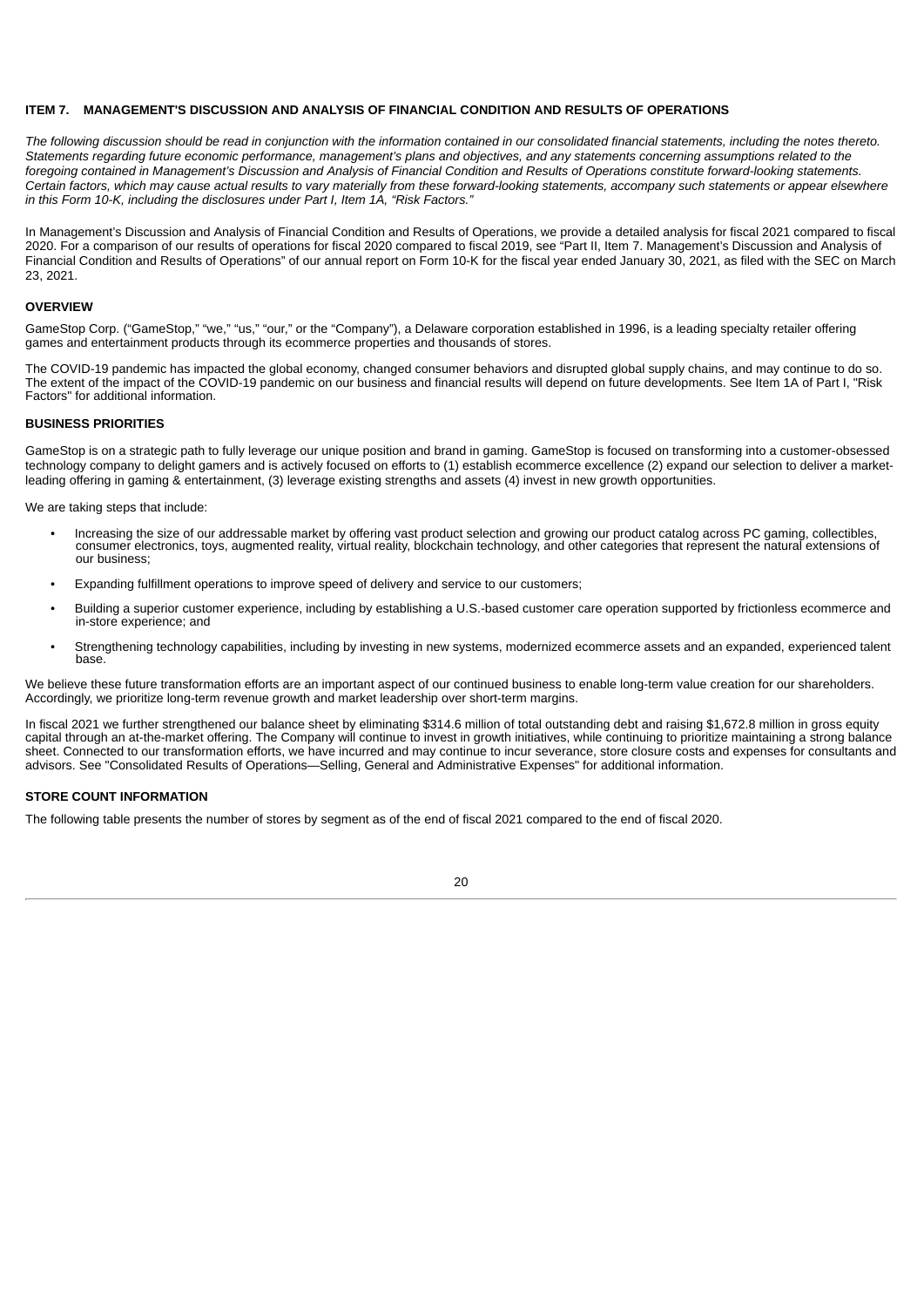|                      | January 30, 2021 | <b>Net Disposals</b> | <b>January 29, 2022</b> |
|----------------------|------------------|----------------------|-------------------------|
| <b>United States</b> | 3,192            | (174)                | 3,018                   |
| Canada               | 253              | (22)                 | 231                     |
| Australia            | 417              | —                    | 417                     |
| Europe               | 954              | (47)                 | 907                     |
| <b>Total Stores</b>  | 4,816            | (243)                | 4,573                   |

# **SEASONALITY**

Our business, like that of many retailers, is seasonal, with the major portion of sales and operating profit realized during the fourth quarter, which includes the holiday selling season. Results for any quarter are not necessarily indicative of the results that may be achieved for a full fiscal year. Quarterly results may fluctuate materially depending upon, among other factors, the timing of new product introductions, sales impacts related to temporary store closures, increases or decreases in comparable store sales, the nature and timing of acquisitions, adverse weather conditions, shifts in the timing of certain holidays or promotions and changes in our merchandise mix. During fiscal 2021 and 2020, we generated approximately 37% and 42%, respectively, of our sales during the fourth quarter.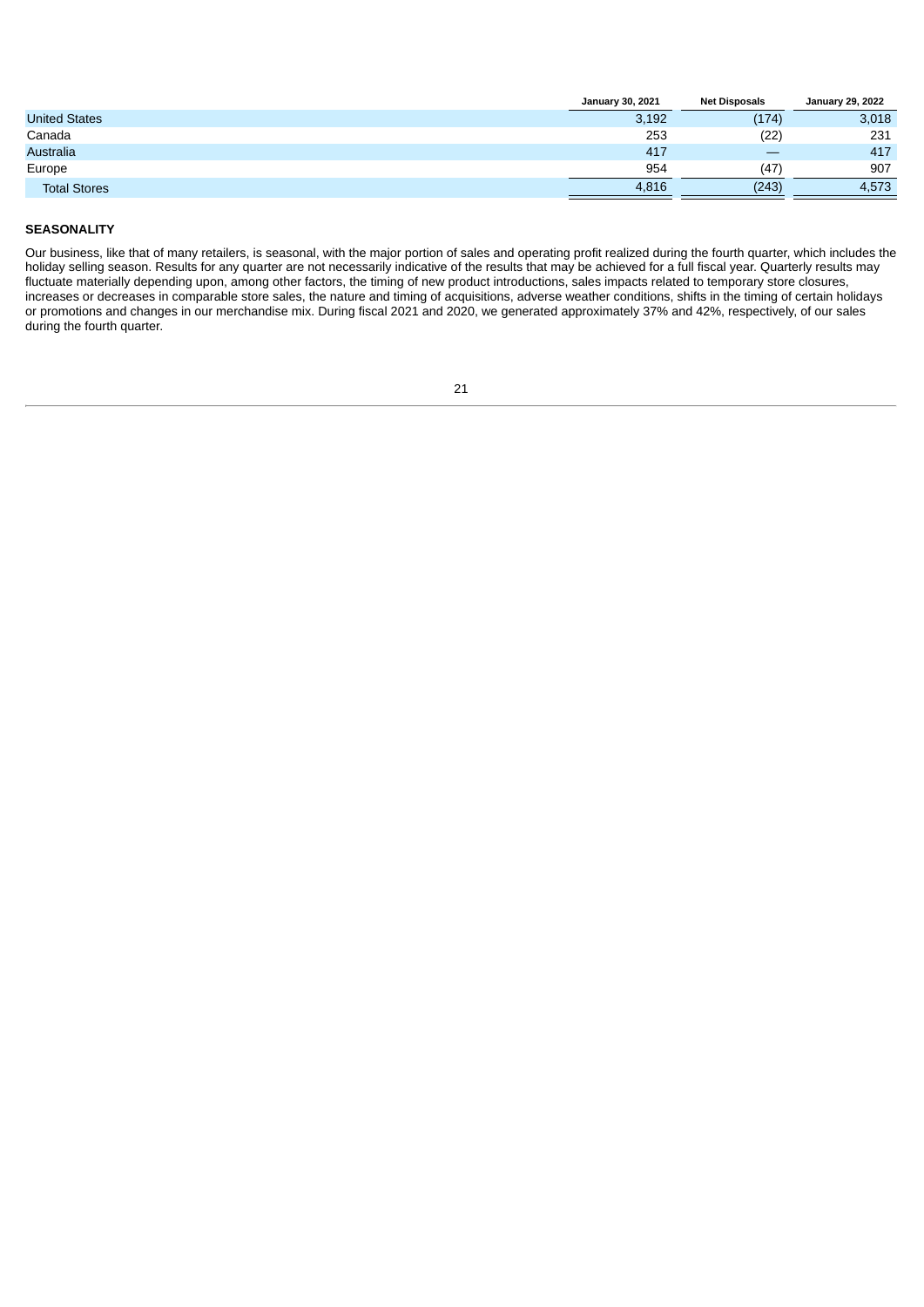# **CONSOLIDATED RESULTS OF OPERATIONS**

The following table presents certain statement of operations items (in millions) and as a percentage of net sales:

|                                                     |                | Fiscal Year 2021 |                                       | <b>Fiscal Year 2020</b> |         |                                       |  | Change  |            |  |
|-----------------------------------------------------|----------------|------------------|---------------------------------------|-------------------------|---------|---------------------------------------|--|---------|------------|--|
|                                                     |                | Amount           | <b>Percent of Net</b><br><b>Sales</b> |                         | Amount  | <b>Percent of Net</b><br><b>Sales</b> |  | \$      | %          |  |
| Net sales                                           | $\mathfrak{L}$ | 6,010.7          | 100.0%                                | \$.                     | 5,089.8 | $100.0\%$ \$                          |  | 920.9   | 18.1%      |  |
| Cost of sales                                       |                | 4,662.9          | 77.6                                  |                         | 3,830.3 | 75.3                                  |  | 832.6   | 21.7%      |  |
| Gross profit                                        |                | 1,347.8          | 22.4                                  |                         | 1,259.5 | 24.7                                  |  | 88.3    | 7.0 %      |  |
| Selling, general and administrative expenses        |                | 1,709.6          | 28.4                                  |                         | 1,514.2 | 29.7                                  |  | 195.4   | 12.9 %     |  |
| Asset impairments                                   |                | 6.7              | 0.1                                   |                         | 15.5    | 0.3                                   |  | (8.8)   | $(56.8)\%$ |  |
| Gain on sale of assets                              |                |                  |                                       |                         | (32.4)  | (0.6)                                 |  | 32.4    | 100.0%     |  |
| <b>Operating loss</b>                               |                | (368.5)          | (6.1)                                 |                         | (237.8) | (4.7)                                 |  | (130.7) | $(55.0)\%$ |  |
| Interest expense, net                               |                | 26.9             | 0.4                                   |                         | 32.1    | 0.6                                   |  | (5.2)   | $(16.2)\%$ |  |
| Loss from continuing operations before income taxes |                | (395.4)          | (6.6)                                 |                         | (269.9) | (5.3)                                 |  | (125.5) | $(46.5)\%$ |  |
| Benefit tax expense                                 |                | (14.1)           | (0.2)                                 |                         | (55.3)  | (1.1)                                 |  | 41.2    | 74.5 %     |  |
| Net loss from continuing operations                 |                | (381.3)          | (6.3)                                 |                         | (214.6) | (4.2)                                 |  | (166.7) | $(77.7)\%$ |  |
| Loss from discontinued operations, net of tax       |                |                  |                                       |                         | (0.7)   |                                       |  | 0.7     | 100.0%     |  |
| Net loss                                            | \$             | (381.3)          | $(6.3)\%$ \$                          |                         | (215.3) | $(4.2)\%$ \$                          |  | (166.0) | $(77.1)\%$ |  |

# **Net Sales**

The following table presents net sales by significant product category:

|                          |                  | <b>Fiscal Year 2021</b>               |                  | Fiscal Year 2020                      | Change |        |  |
|--------------------------|------------------|---------------------------------------|------------------|---------------------------------------|--------|--------|--|
|                          | <b>Net Sales</b> | <b>Percent of Net</b><br><b>Sales</b> | <b>Net Sales</b> | <b>Percent of Net</b><br><b>Sales</b> |        | %      |  |
| Hardware and accessories | \$3,171.7        | $52.8\%$ \$                           | 2.530.8          | 49.7 % \$                             | 640.9  | 25.3 % |  |
| Software                 | 2.014.8          | 33.5                                  | 1.979.1          | 38.9                                  | 35.7   | 1.8%   |  |
| <b>Collectibles</b>      | 824.2            | 13.7                                  | 579.9            | 11.4                                  | 244.3  | 42.1%  |  |
| Total                    | 6,010.7<br>\$    | 100.0 % \$                            | 5.089.8          | 100.0 % \$                            | 920.9  | 18.1 % |  |

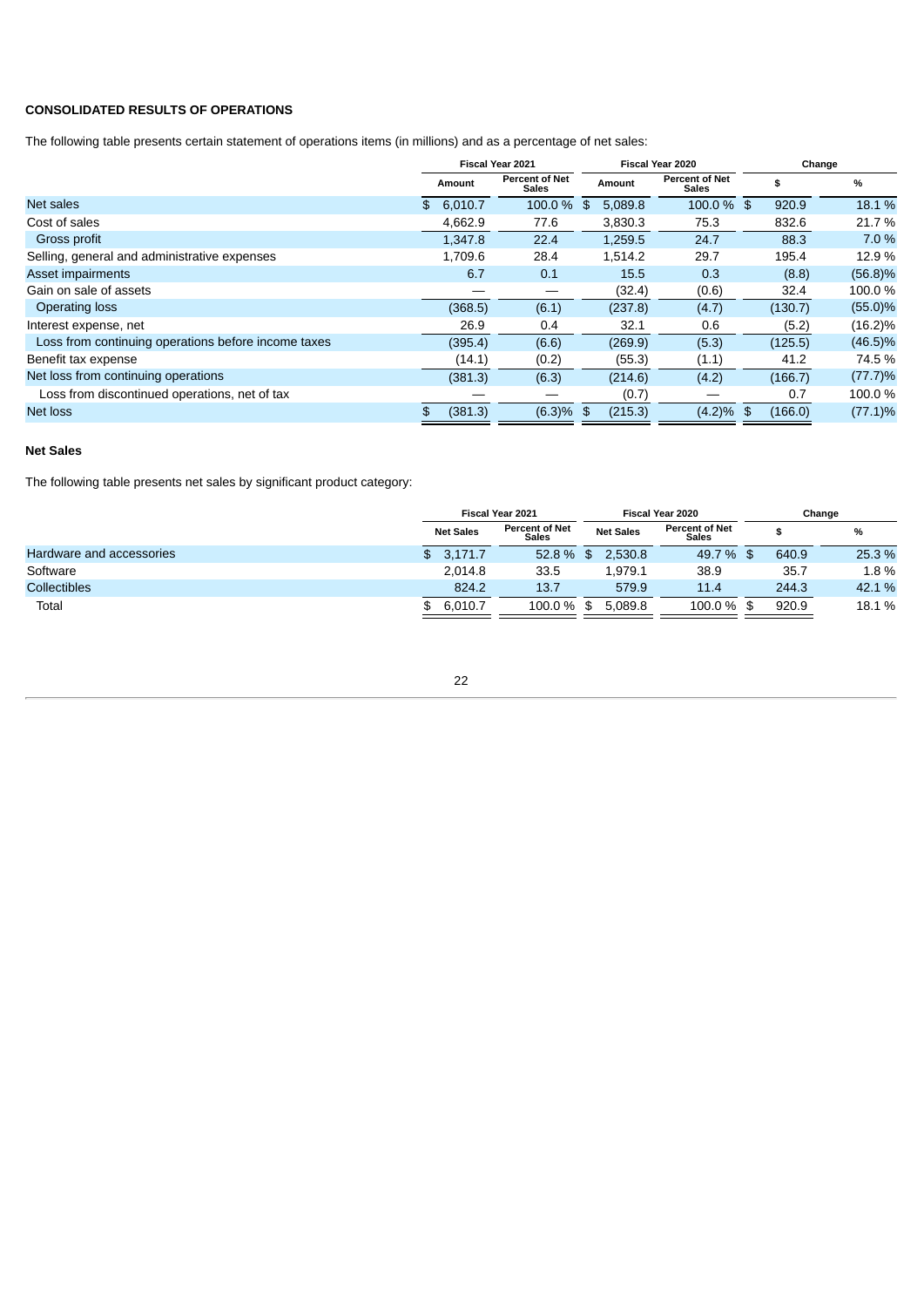The following table presents net sales by reportable segment:

|                      | Fiscal Year 2021       |                                       |                   | Fiscal Year 2020               | Change |        |  |
|----------------------|------------------------|---------------------------------------|-------------------|--------------------------------|--------|--------|--|
|                      | <b>Net Sales</b>       | <b>Percent of Net</b><br><b>Sales</b> | <b>Net Sales</b>  | <b>Percent of Net</b><br>Sales |        | %      |  |
| <b>United States</b> | 4.186.5<br>\$.         |                                       | 69.7 % \$ 3.417.1 | 67.1 % \$                      | 769.4  | 22.5 % |  |
| Canada               | 332.3                  | 5.5                                   | 258.4             | 5.1                            | 73.9   | 28.6 % |  |
| Australia            | 591.8                  | 9.8                                   | 625.3             | 12.3                           | (33.5) | (5.4)% |  |
| Europe               | 900.1                  | 15.0                                  | 789.0             | 15.5                           | 111.1  | 14.1 % |  |
| Total                | 6,010.7<br>$$^{\circ}$ | $100.0\%$ \$                          | 5.089.8           | $100.0\%$ \$                   | 920.9  | 18.1%  |  |

Net sales increased \$920.9 million, or 18.1%, in fiscal 2021 compared to fiscal 2020. Net sales during fiscal 2021 in our United States, Canada and Europe segments improved by 22.5%, 28.6% and 14.1%, respectively, while net sales in our Australia segment decreased 5.4%, when compared to fiscal 2020.

The increase in net sales was primarily attributable to ongoing demand of the new gaming consoles from Sony and Microsoft, the continued sell-through of the Nintendo gaming product lines, an increase in store traffic compared to the prior year during the onset of the COVID-19 pandemic, and the impact of our product category expansion efforts.

#### **Gross Profit**

Gross profit increased \$88.3 million, or 7.0%, in fiscal 2021 compared to fiscal 2020, and gross profit as a percentage of net sales decreased to 22.4% in fiscal 2021 compared to 24.7% in fiscal 2020. Our gross profit for fiscal 2021 reflects a shift in product mix towards higher dollar lower margin categories such as new console hardware and increased freight and credit card fees associated with the shift to ecommerce sales.

#### **Selling, General and Administrative Expenses**

Selling, general and administrative ("SG&A") expenses increased \$195.4 million, or 12.9%, in fiscal 2021 compared to fiscal 2020. SG&A expenses increased as a result of the impact the COVID-19 pandemic had on our store expenses in prior year as we experienced temporary store closures beginning in March of 2020. Contributing to the increase in SG&A expenses are costs associated with our transformation into a technology company, which include increased labor costs as the Company in-sources talent and expands its capabilities to support growth, severance expenses, and increased marketing and customer care costs. We expect to continue to incur costs associated with our transformation initiatives. The increase in SG&A expenses is partially offset by the continued benefit from lower store occupancy costs as a percent of sales driven by our cost reduction initiatives in 2020 and 2021. These net reductions include 243 permanent store closures since January 30, 2021.

#### **Asset Impairments**

Asset impairments decreased \$8.8 million, or 56.8% in fiscal 2021 compared to fiscal 2020. In the first quarter of fiscal 2021, we recognized \$0.6 million in asset impairment charges related to our right-of-use lease assets. In the fourth quarter of fiscal 2021, we incurred impairment charges of \$6.1 million related to store-level property and equipment, right-of-use asset and other asset impairment charges. See Item 8, Notes to the Consolidated Financial Statements, [Note 9](#page-47-0), "Asset Impairments," for additional information related to the impact on our segments.

#### **Gain on Sale of Assets**

During fiscal 2020 in separate unrelated transactions, and to unaffiliated third parties, we completed sale and leaseback transactions for our corporate headquarters, a refurbishment center, and ancillary office space in Grapevine, Texas for an aggregate total of \$43.7 million, the sale of our Australian headquarters in Eagle Farm, Queensland for \$27.0 million, and the sale of our Canadian headquarters in Brampton, Ontario for approximately \$16.7 million.

The net proceeds from the sale of these assets were used for general corporate purposes. As a result of the transactions that occurred during fiscal 2020, a gain on sale of assets of \$32.4 million was recognized and is included in our Consolidated Statements of Operations for fiscal 2020.

See Item 8, Notes to the Consolidated Financial Statements, [Note 10,](#page-47-1) "Leases," for additional information regarding the sale and leaseback of these facilities.

#### **Interest Expense, Net**

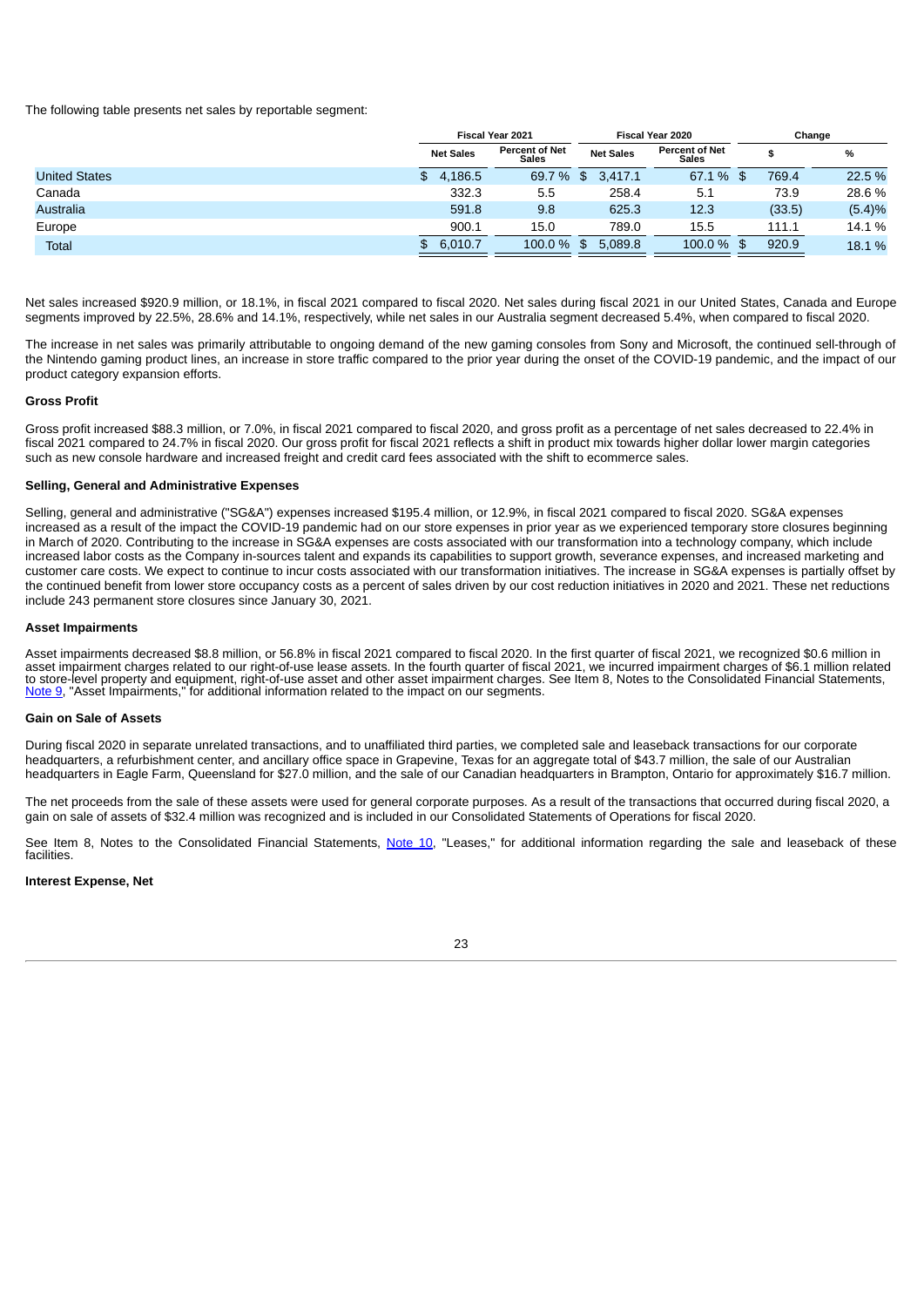Interest expense, net decreased by \$5.2 million, or 16.2%, for fiscal 2021 compared to fiscal 2020, primarily due to the voluntary early redemption of the outstanding balance of our 2023 Senior Notes in the first quarter of 2021, partially offset by a \$17.8 million make-whole premium paid upon the voluntary early redemption of the outstanding balance of such notes.

# **Income Tax**

We recognized an income tax benefit of \$14.1 million representing an effective tax rate of 3.6% in fiscal 2021, compared to an income tax benefit of \$55.3 million representing an effective tax rate of 20.5% in fiscal 2020. The effective tax rate of 3.6% is primarily due to not recognizing benefits on certain current period losses, the release of a valuation allowance on deferred tax assets in Australia and New Zealand, as well as income taxes due in certain foreign and state jurisdictions in which we operate. The effective tax rate of 20.5% in fiscal year 2020 was primarily due to the establishment of a full valuation allowance on U.S. deferred tax assets, a change in the tax status of certain foreign entities, and tax benefits associated with the availability of a five-year carryback period pursuant to the CARES Act. See Item 8, Notes to the Consolidated Financial Statements, <u>Note 15</u>, "Income Taxes," for additional information.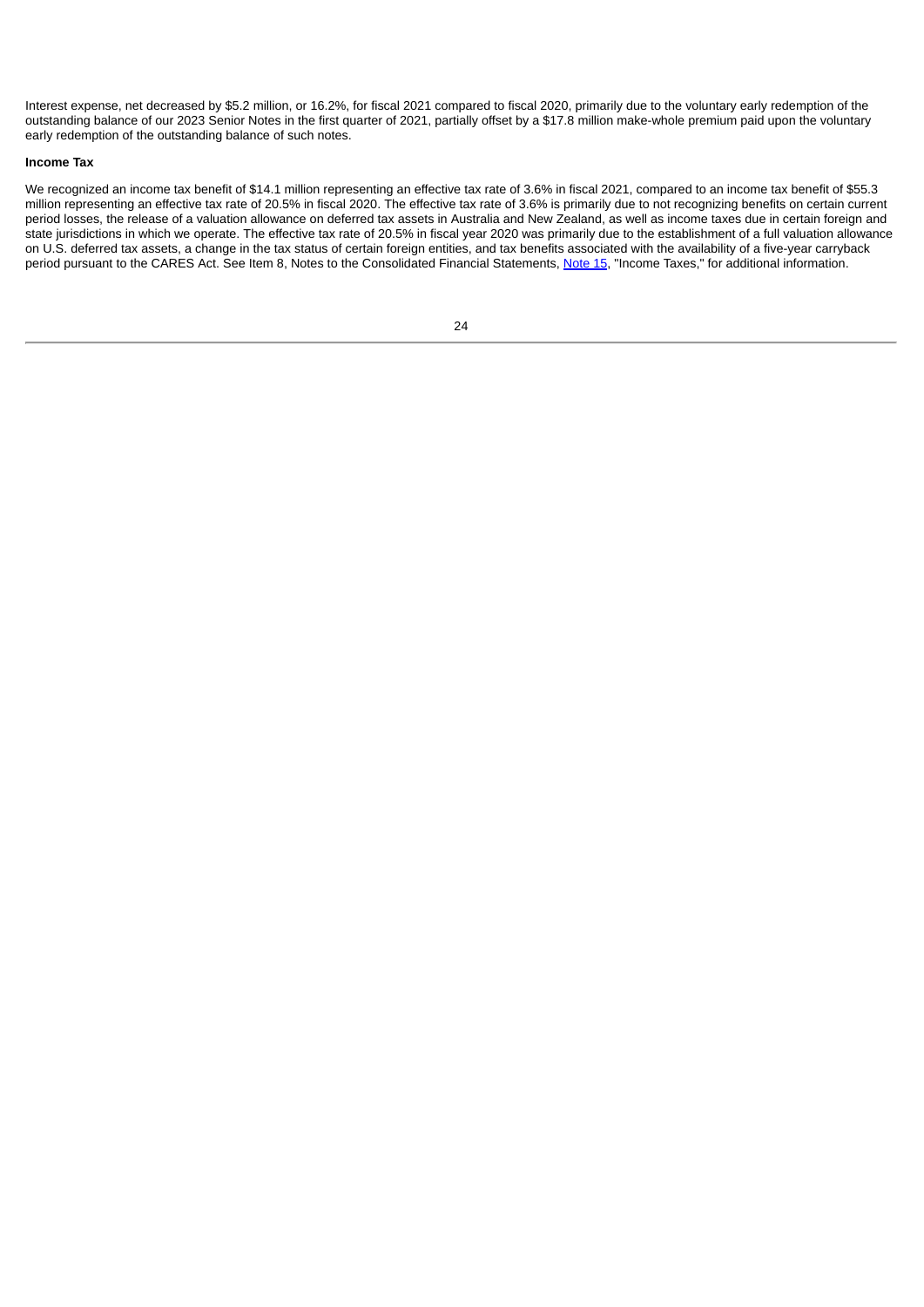# **LIQUIDITY AND CAPITAL RESOURCES**

#### **Overview**

Our principal sources of liquidity are cash from operations, cash on hand, and our revolving credit facilities. As of January 29, 2022, we had total unrestricted cash on hand of \$1,271.4 million and an additional \$389.6 million of available borrowing capacity under our revolving credit facilities.

During fiscal 2021, we sold an aggregate of 8,500,000 shares of our common stock under our at-the market equity offering program (the "ATM Transactions"). We generated \$1.68 billion in aggregate gross proceeds from sales under the ATM Transactions, and paid an aggregate of \$10.1 million in commissions to the sales agent, among other legal and administrative fees. The net proceeds generated from sales under the ATM Transactions have been, and are expected to be, used for working capital and general corporate purposes, including repayment of indebtedness, funding our transformation, growth initiatives and product category expansion efforts, capital expenditures and the satisfaction of our tax withholding obligations upon the vesting of shares of restricted stock held by our executive officers and other employees.

Additionally, during the first quarter of 2021, we repaid the remaining \$73.2 million aggregate principal amount of our then outstanding 6.75% Senior Notes due 2021 ("2021 Senior Notes") and the remaining \$216.4 million aggregate principal amount of our then outstanding 10.00% Senior Notes due 2023 ("2023 Senior Notes"). In connection with the voluntary early redemption of our 2023 Senior Notes, we paid a \$17.8 million make-whole premium. In the first quarter of 2021, we repaid our then outstanding borrowings of \$25.0 million under our asset-based revolving credit facility due November 2022 ("2022 Revolver"). In the second quarter of 2021, at the request of Micromania SAS, the six separate unsecured term loans held by our French subsidiary, Micromania SAS, for a total of €40.0 million (\$44.6 million as of January 29, 2022) were extended for five years. On November 3, 2021, we entered into an asset-based secured revolving credit facility which provides for a borrowing capacity of \$500 million with a maturity date of November 3, 2026 (the "2026 Revolver"). See Item 8, Notes to the Consolidated Financial Statements, [Note 14](#page-53-0), "Debt," for additional information.

On an ongoing basis, we evaluate and consider certain strategic operating alternatives, including divestitures, restructuring or dissolution of unprofitable business segments, as well as equity and debt financing alternatives that we believe may enhance stockholder value. The nature, amount and timing of any strategic operational change, or financing transactions that we might pursue will depend on a variety of factors, including, as of the applicable time, our available cash and liquidity and operating performance, our commitments and obligations, our capital requirements, limitations imposed under our credit arrangements and overall market conditions.

We utilize cash generated from operations and have funds available to us under the 2026 Revolver to cover seasonal fluctuations in cash flows and to support our various initiatives. Our cash and cash equivalents are carried at cost and consist primarily of U.S.and Government Prime money market funds and cash deposits with commercial banks.

Separate from the 2026 Revolver, we issue letters of credit and bank guarantees, at times supported by cash collateral. As of January 29, 2022, we had \$92.4 million of outstanding letters of credit and other bank guarantees under facilities outside of the 2026 Revolver.

See Item 8, Notes to the Consolidated Financial Statements, [Note 14](#page-53-0), "Debt," for additional information.

#### **Cash Flows**

The following table presents a summary of our cash flows from operating, investing, and financing activities, as reflected in the Consolidated Statements of Cash Flows:

|                                                                    | 2021    | 2020   |  | Change  |  |
|--------------------------------------------------------------------|---------|--------|--|---------|--|
| Cash (used in) provided by operating activities                    | (434.3) | 123.7  |  | (558.0) |  |
| Cash (used in) provided by investing activities                    | (64.8)  | 36.9   |  | (101.7) |  |
| Cash provided by (used in) financing activities                    | 1.200.6 | (55.4) |  | 1.256.0 |  |
| Exchange rate effect on cash, cash equivalents and restricted cash | (16.6)  | 16.3   |  | (32.9)  |  |
| Increase in cash, cash equivalents and restricted cash             | 684.9   | 121.5  |  | 563.4   |  |

# **Operating Activities**

In fiscal 2021, cash used in operating activities was \$434.3 million, compared to cash provided by operating activities of \$123.7 million in fiscal 2020. Cash used in operating activities during fiscal 2021 was primarily attributable to an increase in merchandise inventory levels when compared to prior year to, among other things, support our product category expansion efforts, and to mitigate the full impact of global supply chain issues. The increase in merchandise inventory levels was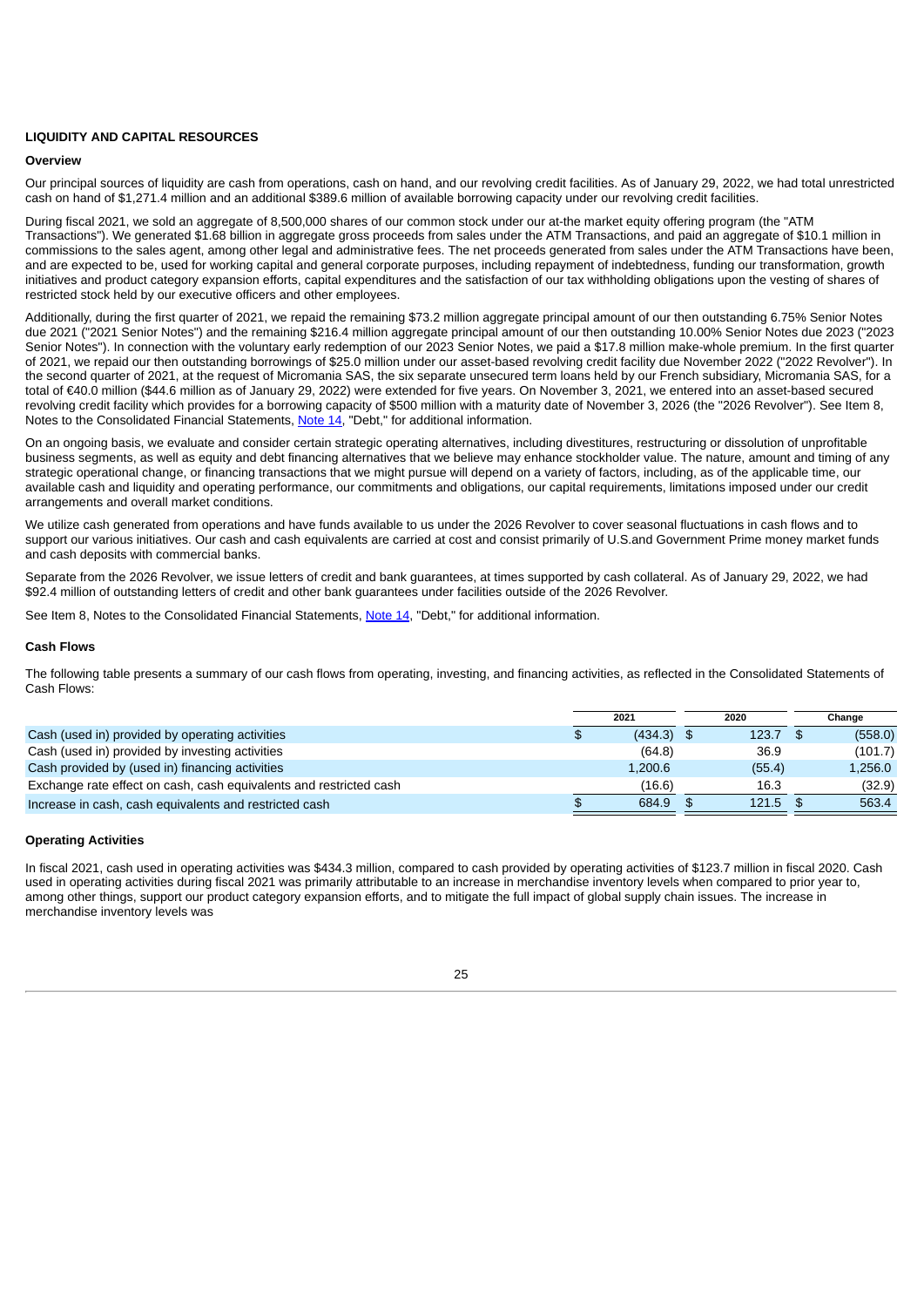accompanied by an increase in associated payables. Cash provided by operating activities in fiscal 2020 was primarily due to improvements in working capital as a result of optimizing inventory and accounts payable levels through the cash conversion cycle and more efficient carrying levels of inventory.

#### **Investing activities**

In fiscal 2021, cash used in investing activities was \$64.8 million compared to cash provided by investing activities of \$36.9 million in fiscal 2020. Cash used in investing activities during fiscal 2021 was primarily attributable to continued technological investments, and investments in two new fulfillment centers. Cash provided by investing activities in the fiscal 2020 was primarily attributable to the net proceeds from the sale and leaseback of properties including our corporate headquarters, a refurbishment center and ancillary office space in Grapevine, Texas of \$43.7 million, the sale of our Australian headquarters in Eagle Farm, Queensland for \$27.0 million, the sale of our Canadian headquarters in Brampton, Ontario for approximately \$16.7 million, and net proceeds of \$8.6 million from the sale of our corporate aircraft

#### **Financing activities**

In fiscal 2021, cash provided by financing activities was \$1,200.6 million compared to cash used in financing activities of \$55.4 million in fiscal 2020. Cash provided by financing activities in fiscal 2021 was primarily due to the sale of shares of our common stock in connection with the ATM transactions for aggregate net proceeds of \$1.673 billion. These proceeds were partially offset by a payment of \$136.8 million for withholding obligations upon the vesting of shares of restricted stock, repaid at maturity \$73.2 million of our then outstanding 2021 Senior Notes, and the voluntary early redemption of our outstanding 2023 Senior Notes for an aggregate of \$234.2 million. We also repaid \$25.0 million of our outstanding borrowing under our 2022 Revolver. Cash used in financing activities in 2020 was primarily due to the repayment of \$130.3 million of our 2021 Senior Notes through a combination of open market transactions and an optional early redemption of \$125.0 million of our 2021 Senior Notes, at par, in December 2020, partially offset by a net \$25.0 million draw down on our 2022 Revolver and \$47.1 million in proceeds from term loans entered into by our French subsidiary, Micromania SAS.

#### **Share Repurchases**

On March 4, 2019, our Board of Directors approved a share repurchase authorization allowing us to repurchase up to \$300.0 million of our Class A Common Stock. The authorization has no expiration date.

On June 11, 2019, we commenced a modified Dutch auction tender offer for up to 12.0 million shares of our Class A Common Stock with a price range between \$5.20 and \$6.00 per share. The tender offer expired on July 10, 2019. Through the tender offer, we accepted for payment 12.0 million shares at a purchase price of \$5.20 per share for a total of \$62.9 million, including fees and commissions. The shares purchased through the tender offer were immediately retired.

In addition to the equity tender offer described above, during the second half of fiscal 2019, we executed a series of open market repurchases for an aggregate of 26.1 million shares of our Class A Common Stock totaling \$135.8 million, including fees and commissions. These repurchased shares were immediately retired.

In aggregate, during fiscal 2019, we repurchased a total of 38.1 million shares of our Class A Common Stock, totaling \$198.7 million, for an average price of \$5.19 per share. We did not repurchase shares during fiscal 2021 or fiscal 2020. As of January 29, 2022, we have \$101.3 million remaining under the repurchase authorization.

# **OFF-BALANCE SHEET ARRANGEMENTS**

We had no material off-balance sheet arrangements as of January 29, 2022 other than those disclosed Item 8, Notes to the Consolidated Financial Statements, [Note 16](#page-57-0), "Commitments and Contingencies".

#### **CRITICAL ACCOUNTING ESTIMATES**

The preparation of financial statements in conformity with accounting principles generally accepted in the United States of America ("GAAP") requires us to make estimates and assumptions that affect the reported amounts of assets and liabilities, the disclosure of contingent assets and liabilities at the date of the financial statements and the reported amounts of revenues and expenses during the reporting period. In preparing these financial statements, we have made our best estimates and judgments of certain amounts included in the financial statements, giving due consideration to materiality. Changes in the estimates and assumptions used by us could have a significant impact on our financial results, and actual results could differ from those estimates. Our senior management has discussed the development and selection of these critical accounting policies, as well as the significant accounting policies disclosed in Item 8, [Note](#page-38-0)s to the Consolidated Financial Statements, Note [2,](#page-38-0) "Summary of Significant Accounting Policies," with the Audit Committee of our Board of Directors. We believe the following accounting policies are the most critical to aid in fully understanding and evaluating our reporting of transactions and events, and the estimates these policies involve our most difficult, subjective or complex judgments.

#### **Valuation of Merchandise Inventories**

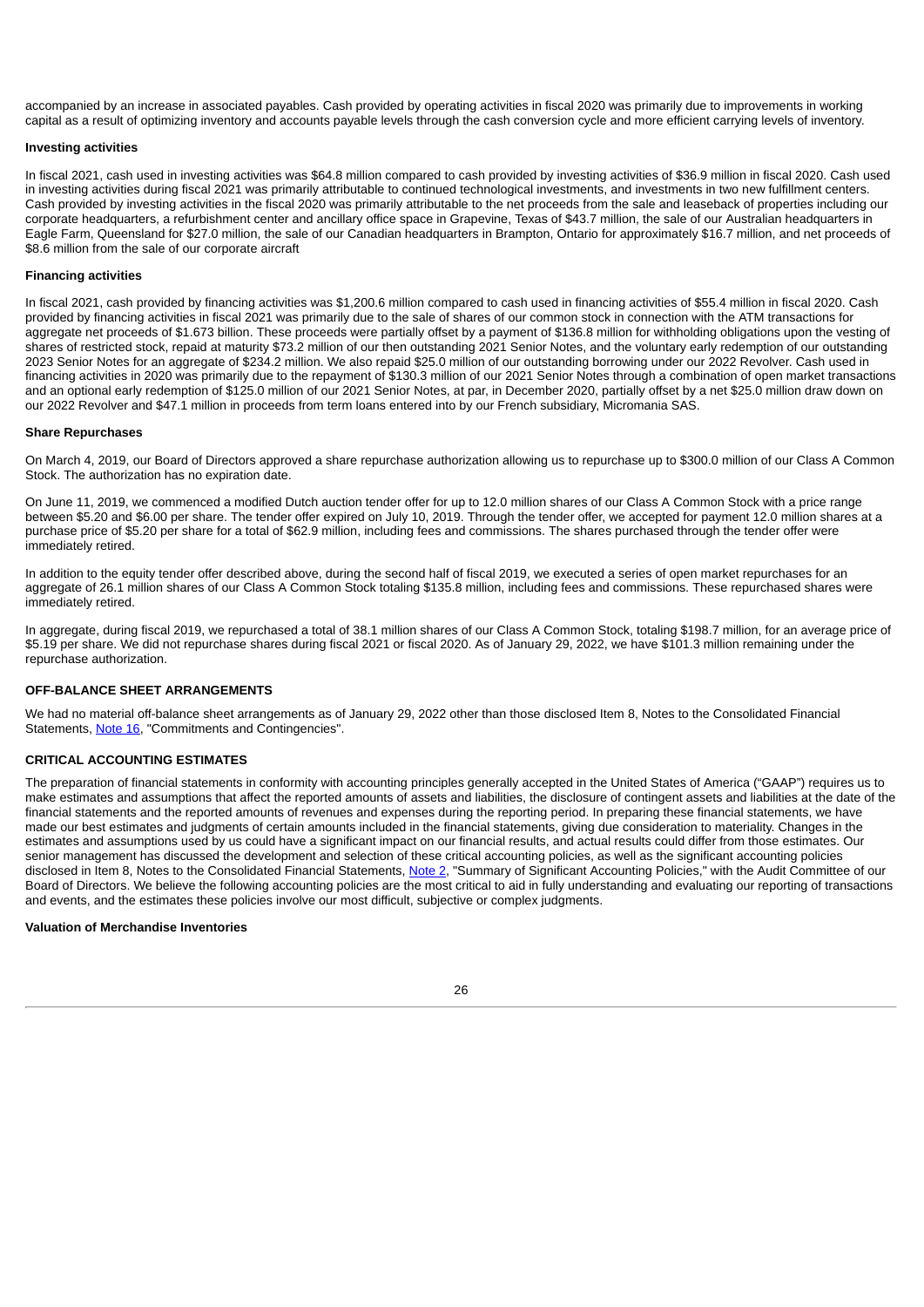Our merchandise inventories are carried at the lower of cost or market generally using the average cost method. Under the average cost method, as new product is received from vendors, its current cost is added to the existing cost of product on-hand and this amount is re-averaged over the cumulative units. Pre-owned gaming systems traded in by customers are recorded as inventory at the amount of the store credit given to the customer. In valuing inventory, we are required to make assumptions regarding the necessity of reserves required to value potentially obsolete or over-valued items at the lower of cost or market. We consider quantities on hand, recent sales, potential price protections and returns to vendors, among other factors, when making these assumptions.

Our ability to gauge these factors is dependent upon our ability to forecast customer demand and to provide a well-balanced merchandise assortment. Any inability to forecast customer demand properly could lead to increased costs associated with write-downs of inventory to reflect volumes or pricing of inventory which we believe represents the net realizable value. A 10% change in our obsolescence reserve percentage at January 29, 2022 would have affected net earnings by approximately \$1.6 million in fiscal 2021.

# **Customer Liabilities**

Our PowerUp Rewards loyalty program allows enrolled members to earn points on purchases in our stores and on some of our websites that can be redeemed for rewards and discounts. We allocate the transaction price between the product and loyalty points earned based on the relative stand-alone selling prices and expected point redemption. The portion allocated to the loyalty points is initially recorded as deferred revenue and subsequently recognized as revenue upon redemption or expiration. The two primary estimates utilized to record the deferred revenue for loyalty points earned by members are the estimated retail price per point and estimated amount of points that will never be redeemed, which is a concept known in the retail industry as "breakage." Additionally, we sell gift cards to our customers in our retail stores, through our website and through selected third parties. At the point of sale, a liability is established for the value of the gift card. We recognize revenue from gift cards when the card is redeemed by the customer and recognize estimated breakage on gift cards in proportion to historical redemption patterns.

The two primary estimates utilized to record the balance sheet liability for loyalty points earned by members are the estimated redemption rate and the estimated weighted-average retail price per point redeemed. We use historical redemption rates experienced under our loyalty program as a basis for estimating the ultimate redemption rate of points earned. We estimate breakage of loyalty points and unredeemed gift cards based on historical redemption rates. The weighted-average retail price per point redeemed is based on our most recent actual loyalty point redemptions and is adjusted as appropriate for recent changes in redemption values, including the mix of rewards redeemed. Our estimate of the amount and timing of gift card redemptions is based primarily on historical transaction experience.

We continually evaluate our methodology and assumptions based on developments in redemption patterns, retail price per point redeemed and other factors. Changes in the ultimate redemption rate and weighted-average retail price per point redeemed have the effect of either increasing or decreasing the deferred revenue balance through current period revenue by an amount estimated to cover the retail value of all points previously earned but not yet redeemed by loyalty program members as of the end of the reporting period. A 10% change in our customer loyalty program redemption rate or a 10% change in our weighted-average retail value per point redeemed at January 29, 2022, in each case, would have affected net earnings by approximately \$4.6 million in fiscal 2021. A 10% change in our gift card breakage rate at January 29, 2022 would have affected net earnings by approximately \$11.2 million in fiscal 2021.

#### **Income Taxes**

We account for income taxes utilizing an asset and liability approach, and deferred taxes are determined based on the estimated future tax effect of differences between the financial reporting and tax bases of assets and liabilities using enacted tax rates. As a result of our operations in many foreign countries, our global tax rate is derived from a combination of applicable tax rates in the various jurisdictions in which we operate.

Additionally, a valuation allowance is recorded against a deferred tax asset if it is not more likely than not that the asset will be realized. We assess the available positive and negative evidence to estimate whether sufficient future taxable income will be generated to permit use of the existing deferred tax assets. Several factors are considered in evaluating the realizability of our deferred tax assets, including the remaining years available for carry forward, the tax laws for the applicable jurisdictions, the future profitability of the specific business units, and tax planning strategies. Based on our analysis, we have determined that it is more likely than not that some portion of our deferred tax assets will not be realized. Our valuation allowances increased to \$338.3 [million as of January 29, 2022, primarily due to cumulative losses in certain jurisdictions. See Item 8, Notes to the Consolidated Financial Statements, Note](#page-54-0) 15, "Income Taxes," for additional information.

We maintain accruals for uncertain tax positions until examination of the tax year is completed by the taxing authority, available review periods expire, or additional facts and circumstances cause us to change our assessment of the appropriate accrual amount. Our liability for uncertain tax positions was \$12.9 million as of January 29, 2022. Considerable management judgment is necessary to assess the inherent uncertainties related to the interpretations of complex tax laws, regulations and taxing

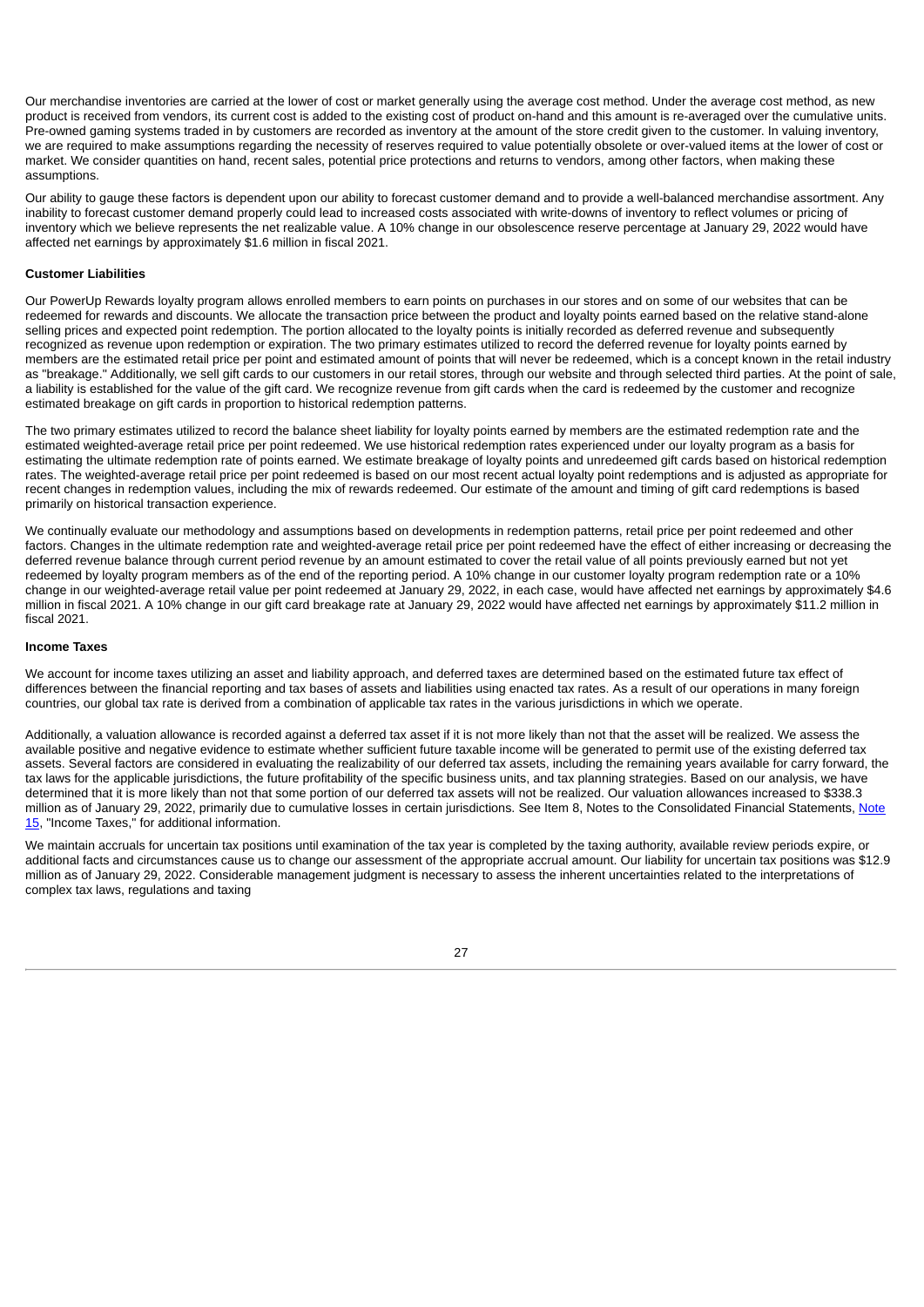authority rulings, as well as to the expiration of statutes of limitations in the jurisdictions in which we operate. We base our estimate of an annual effective tax rate at any given point in time on a calculated mix of the tax rates applicable to our operations and to estimates of the amount of income to be derived in any given jurisdiction. We file our tax returns based on our understanding of the appropriate tax rules and regulations. However, complexities in the tax rules and our operations, as well as positions taken publicly by the taxing authorities, may lead us to conclude that accruals for uncertain tax positions are required.

Our judgments and estimates concerning uncertain tax positions may change as a result of evaluation of new information, such as the outcome of tax audits or changes to or further interpretations of tax laws and regulations. Our judgments and estimates concerning realizability of deferred tax assets could change if any of the evaluation factors change. If such changes take place, there is a risk that our effective tax rate could increase or decrease in any period, impacting our net earnings.

#### **RECENT ACCOUNTING STANDARDS AND PRONOUNCEMENTS**

See Item 8, Notes to the Consolidated Financial Statements, [Note 3](#page-42-0), "New Accounting Pronouncements," for recent accounting standards and pronouncements.

#### <span id="page-29-0"></span>**ITEM 7A. QUANTITATIVE AND QUALITATIVE DISCLOSURES ABOUT MARKET RISK**

We are exposed to market risk due to foreign currency and interest rate fluctuations, each as described more fully below.

#### **Foreign Currency Risk**

We use forward exchange contracts to manage currency risk primarily related to intercompany loans denominated in non-functional currencies. The forward exchange contracts are not designated as hedges and, therefore, changes in the fair values of these derivatives are recognized in earnings, thereby offsetting the current earnings effect of the re-measurement of related intercompany loans. We recognized a gain of \$9.6 million and a loss of \$6.1 million in SG&A expenses in our Consolidated Statement of Operations related to derivative instruments for the fiscal years ended January 29, 2022 and January 30, 2021, respectively. The aggregate fair value of the forward exchange contracts as of January 29, 2022 and January 30, 2021 was a net asset of \$3.4 million and \$0.1 million, respectively, as measured by observable inputs obtained from market news reporting services, such as *Bloomberg*, and industrystandard models that consider various assumptions, including quoted forward prices, time value, volatility factors, and contractual prices for the underlying instruments, as well as other relevant economic measures. A hypothetical strengthening or weakening of 10% in the foreign exchange rates underlying the foreign currency contracts from the market rate as of January 29, 2022 would result in a gain of \$12.9 million or a loss of \$10.6 million in value of the forwards, options and swaps.

<span id="page-29-1"></span>We do not use derivative financial instruments for trading or speculative purposes. We are exposed to counterparty credit risk on all of our derivative financial instruments and cash equivalent investments. We manage counterparty risk according to the guidelines and controls established under comprehensive risk management and investment policies. We continuously monitor our counterparty credit risk and utilize a number of different counterparties to minimize our exposure to potential defaults. We do not require collateral under derivative or investment agreements.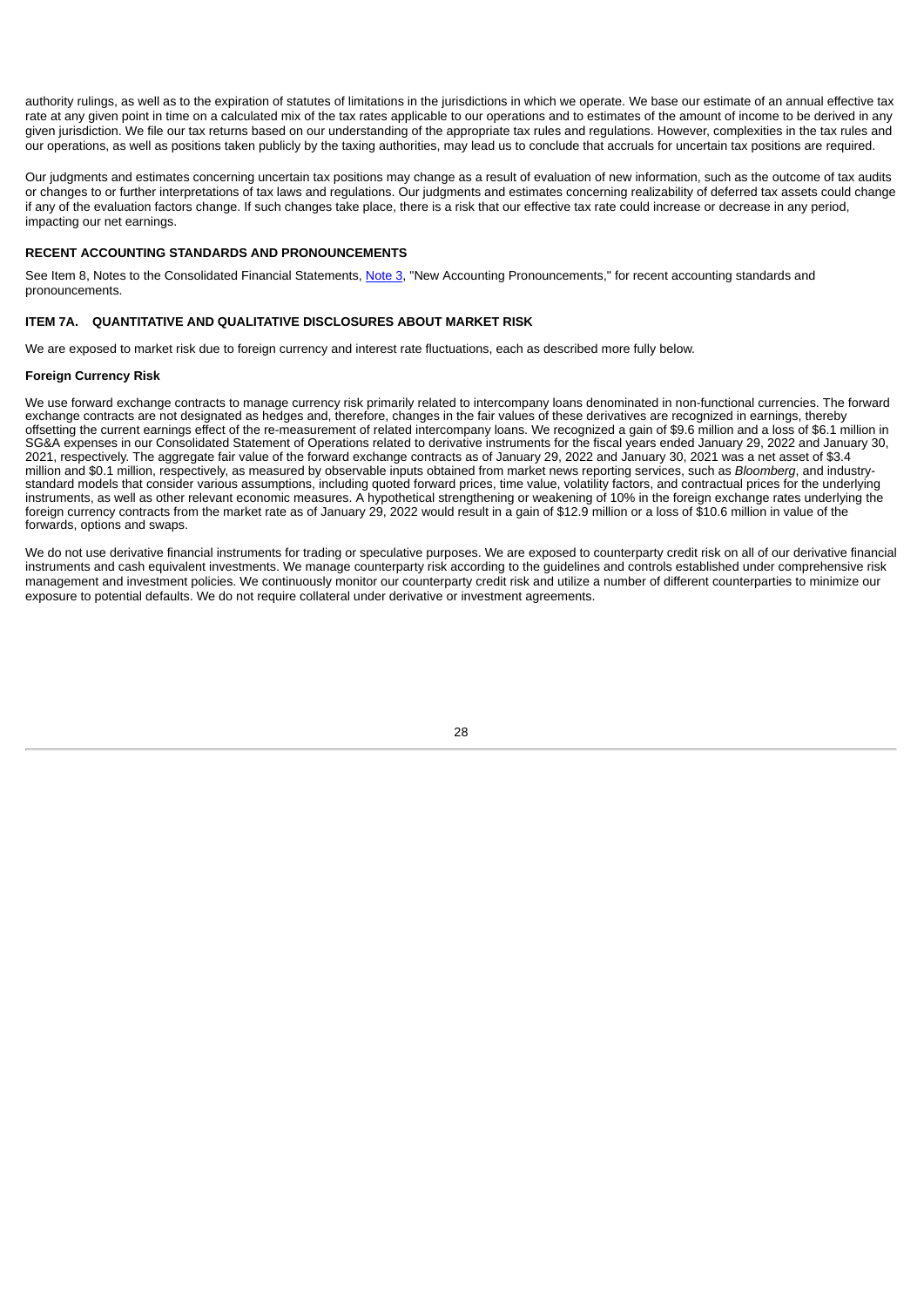# **ITEM 8. FINANCIAL STATEMENTS AND SUPPLEMENTARY DATA**

# **INDEX TO CONSOLIDATED FINANCIAL STATEMENTS**

|                                                                           | Page |
|---------------------------------------------------------------------------|------|
| <b>GameStop Corp. Consolidated Financial Statements:</b>                  |      |
| Report of Independent Registered Public Accounting Firm (PCAOB ID No. 34) |      |
| <b>Consolidated Financial Statements:</b>                                 |      |
| <b>Consolidated Balance Sheets</b>                                        | 3    |
| <b>Consolidated Statements of Operations</b>                              | 4    |
| <b>Consolidated Statements of Comprehensive Loss</b>                      | 5    |
| <b>Consolidated Statements of Cash Flows</b>                              | 6    |
| <b>Consolidated Statements of Stockholders' Equity</b>                    | 7    |
| Notes to Consolidated Financial Statements:                               |      |
| 1. General Information                                                    | 8    |
| 2. Summary of Significant Accounting Policies                             | 8    |
| 3. New Accounting Pronouncements                                          | 13   |
| 4. Discontinued Operations                                                | 13   |
| 5. Revenue                                                                | 14   |
| 6. Segment Information                                                    | 15   |
| 7. Associates' Defined Contribution Plan                                  | 16   |
| 8. Earnings Per Share.                                                    | 16   |
| 9. Asset Impairments.                                                     | 17   |
| 10. Leases                                                                | 17   |
| 11. Intangible Assets                                                     | 20   |
| 12. Fair Value Measurements and Financial Instruments                     | 21   |
| 13. Accrued and Other Current Liabilities                                 | 23   |
| 14. Debt                                                                  | 23   |
| 15. Income Taxes                                                          | 25   |
| 16. Commitments and Contingencies                                         | 27   |
| 17. Common Stock and Share-Based Compensation.                            | 28   |
|                                                                           |      |

# <span id="page-30-0"></span>29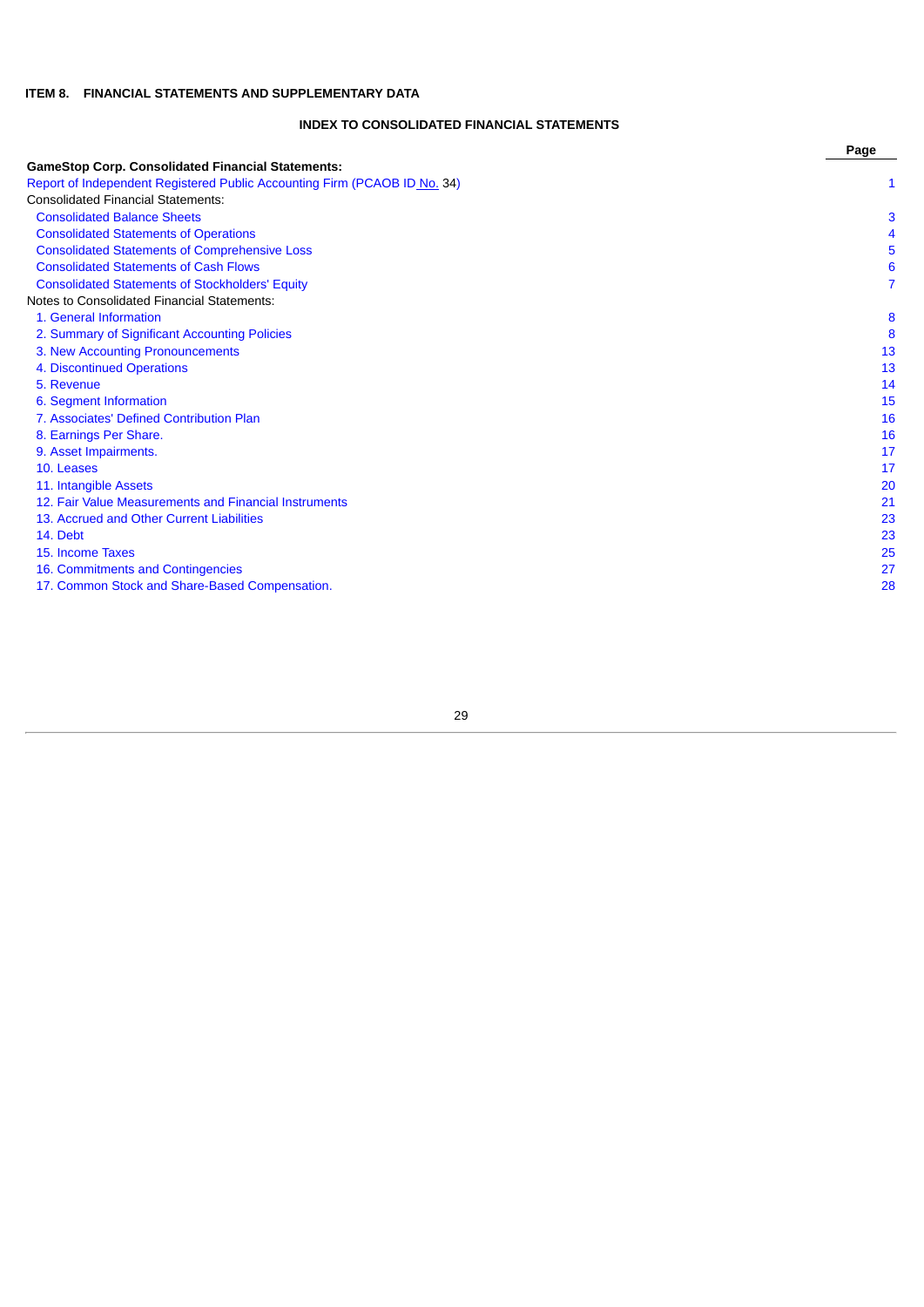#### **REPORT OF INDEPENDENT REGISTERED PUBLIC ACCOUNTING FIRM**

To the Stockholders and the Board of Directors of GameStop Corp.

#### **Opinion on the Financial Statements**

We have audited the accompanying consolidated balance sheets of GameStop Corp. and subsidiaries (the "Company") as of January 29, 2022, and January 30, 2021, the related consolidated statements of operations, comprehensive income (loss), stockholders' equity, and cash flows, for the 52 week periods ended January 29, 2022, January 30, 2021 and February 1, 2020, and the related notes and the schedule listed in the Index at Item 15 (collectively referred to as the "financial statements"). In our opinion, the financial statements present fairly, in all material respects, the financial position of the Company as of January 29, 2022, and January 30, 2021, and the results of its operations and its cash flows for the 52 week periods ended January 29, 2022, January 30, 2021 and February 1, 2020, in conformity with accounting principles generally accepted in the United States of America.

We have also audited, in accordance with the standards of the Public Company Accounting Oversight Board (United States) (PCAOB), the Company's internal control over financial reporting as of January 29, 2022, based on criteria established in *Internal Control — Integrated Framework (2013)* issued by the Committee of Sponsoring Organizations of the Treadway Commission and our report dated March 17, 2022, expressed an unqualified opinion on the Company's internal control over financial reporting.

#### **Basis for Opinion**

These financial statements are the responsibility of the Company's management. Our responsibility is to express an opinion on the Company's financial statements based on our audits. We are a public accounting firm registered with the PCAOB and are required to be independent with respect to the Company in accordance with the U.S. federal securities laws and the applicable rules and regulations of the Securities and Exchange Commission and the PCAOB.

We conducted our audits in accordance with the standards of the PCAOB. Those standards require that we plan and perform the audit to obtain reasonable assurance about whether the financial statements are free of material misstatement, whether due to error or fraud. Our audits included performing procedures to assess the risks of material misstatement of the financial statements, whether due to error or fraud, and performing procedures that respond to those risks. Such procedures included examining, on a test basis, evidence regarding the amounts and disclosures in the financial statements. Our audits also included evaluating the accounting principles used and significant estimates made by management, as well as evaluating the overall presentation of the financial statements. We believe that our audits provide a reasonable basis for our opinion.

#### **Critical Audit Matter**

The critical audit matter communicated below is a matter arising from the current-period audit of the financial statements that was communicated or required to be communicated to the audit committee and that (1) relates to accounts or disclosures that are material to the financial statements and (2) involved our especially challenging, subjective, or complex judgments. The communication of critical audit matters does not alter in any way our opinion on the financial statements, taken as a whole, and we are not, by communicating the critical audit matter below, providing a separate opinion on the critical audit matter or on the accounts or disclosures to which it relates.

#### **Valuation of Merchandise Inventories - Refer to Note 2 to the financial statements**

#### **Critical Audit Matter Description**

The Company carries merchandise inventories at the lower of cost or market generally using the average cost method. In valuing merchandise inventories, the Company is required to adjust inventory to reflect potential obsolescence or the over-valuation resulting from carrying value exceeding market value. In valuing inventory, management makes significant judgements and estimates and involves the consideration of excess quantities on hand, recent sales prices, potential price protections, returns to vendors and other factors. Such judgements and estimates are more significant for certain inventory product types.

We identified the reserve for certain merchandise inventory products as a critical audit matter because of the significant estimates and assumptions management makes to estimate the excess, slow-moving, and obsolete inventory adjustments, involving the consideration of excess quantities on hand, recent sales prices, potential price protections, returns to vendors and other factors to estimate future customer demand. This required a high degree of auditor judgment and an increased extent of effort when performing audit procedures to evaluate the methodology and the reasonableness of related assumptions, as well as the inputs and related calculations, to evaluate whether merchandise inventory reserves for certain inventory products were appropriately recorded as of January 29, 2022.

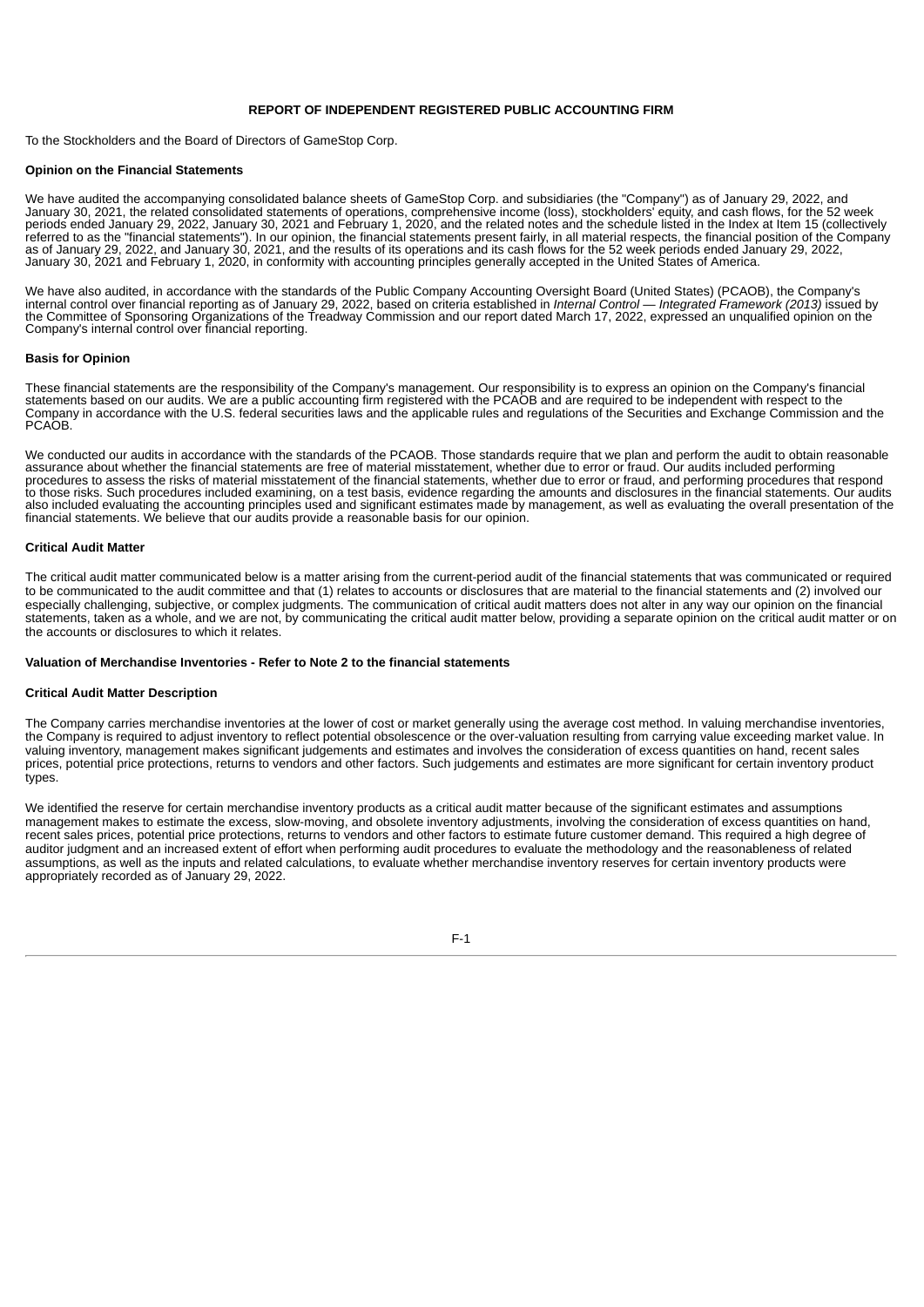# **How the Critical Audit Matter Was Addressed in the Audit**

Our audit procedures related to the excess, slow-moving, and obsolete merchandise inventory reserve for certain inventory products included the following, among others:

- a. We tested the effectiveness of controls over the valuation of inventories.
- b. We evaluated the appropriateness and consistency of management's methods and assumptions used in developing their estimate of the excess, slow-moving, and obsolete inventory reserve, which included consideration of reserve trends.
- c. We performed analysis of key product metrics, inventory turnover and product margins, to identify and evaluate slow moving inventory categories, negative margins, or other unusual trends.

/s/ DELOITTE & TOUCHE LLP

Dallas, Texas March 17, 2022

<span id="page-32-0"></span>We have served as the Company's auditor since 2013.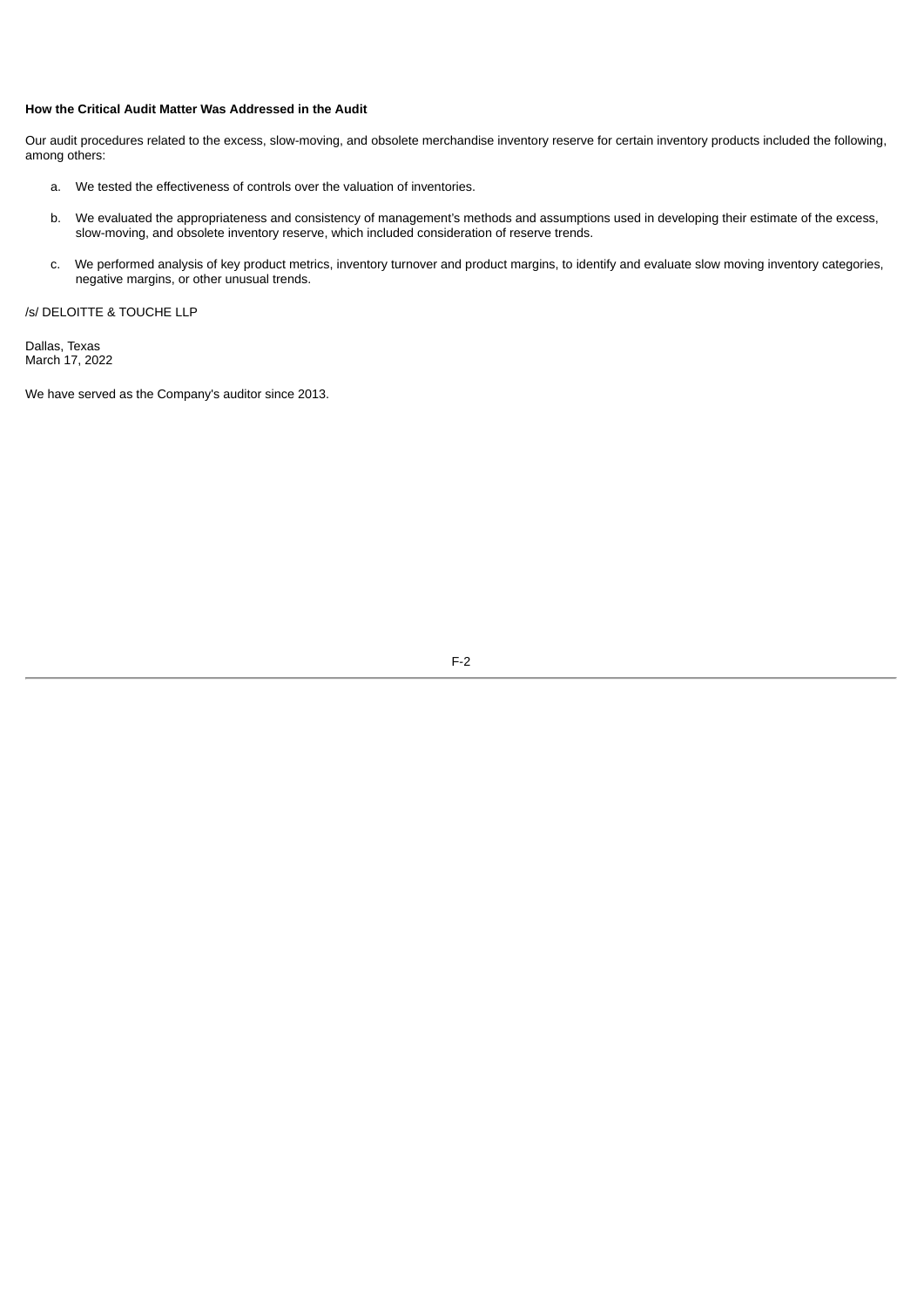#### **GAMESTOP CORP. CONSOLIDATED BALANCE SHEETS (in millions, except par value per share)**

|                                                                                                                                |    | January 29,<br>2022 |      | January 30,<br>2021 |  |
|--------------------------------------------------------------------------------------------------------------------------------|----|---------------------|------|---------------------|--|
| <b>ASSETS</b>                                                                                                                  |    |                     |      |                     |  |
| Current assets:                                                                                                                |    |                     |      |                     |  |
| Cash and cash equivalents                                                                                                      | \$ | 1.271.4             | - \$ | 508.5               |  |
| Restricted cash                                                                                                                |    | 33.1                |      | 110.0               |  |
| Receivables, net of allowances of \$3.3 and \$3.6, respectively                                                                |    | 141.1               |      | 105.3               |  |
| Merchandise inventories                                                                                                        |    | 915.0               |      | 602.5               |  |
| Prepaid expenses and other current assets                                                                                      |    | 238.2               |      | 224.9               |  |
| Total current assets                                                                                                           |    | 2,598.8             |      | 1,551.2             |  |
| Property and equipment, net                                                                                                    |    | 163.6               |      | 201.2               |  |
| Operating lease right-of-use assets                                                                                            |    | 586.6               |      | 662.1               |  |
| Deferred income taxes                                                                                                          |    | 16.3                |      |                     |  |
| Long-term restricted cash                                                                                                      |    | 15.4                |      | 16.5                |  |
| Other noncurrent assets                                                                                                        |    | 118.6               |      | 41.6                |  |
| <b>Total assets</b>                                                                                                            | \$ | 3,499.3             | \$   | 2,472.6             |  |
|                                                                                                                                |    |                     |      |                     |  |
| <b>LIABILITIES AND STOCKHOLDERS' EQUITY</b>                                                                                    |    |                     |      |                     |  |
| <b>Current liabilities:</b>                                                                                                    |    |                     |      |                     |  |
| Accounts payable                                                                                                               | \$ | 471.0               | \$   | 341.8               |  |
| Accrued liabilities and other current liabilities                                                                              |    | 668.9               |      | 626.8               |  |
| Current portion of operating lease liabilities                                                                                 |    | 210.7               |      | 227.4               |  |
| Short-term debt, including current portion of long-term debt, net                                                              |    | 4.1                 |      | 121.7               |  |
| Borrowings under revolving line of credit                                                                                      |    |                     |      | 25.0                |  |
| <b>Total current liabilities</b>                                                                                               |    | 1,354.7             |      | 1,342.7             |  |
| Long-term debt, net                                                                                                            |    | 40.5                |      | 216.0               |  |
| Operating lease liabilities                                                                                                    |    | 393.7               |      | 456.7               |  |
| Other long-term liabilities                                                                                                    |    | 107.9               |      | 20.5                |  |
| <b>Total liabilities</b>                                                                                                       |    | 1.896.8             |      | 2,035.9             |  |
| Stockholders' equity:                                                                                                          |    |                     |      |                     |  |
| Class A common stock - \$.001 par value; authorized 300.0 shares; 75.9 and 65.3 shares issued and<br>outstanding, respectively |    | 0.1                 |      | 0.1                 |  |
| Additional paid-in capital                                                                                                     |    | 1.577.5             |      | 11.0                |  |
| Accumulated other comprehensive loss                                                                                           |    | (68.7)              |      | (49.3)              |  |
| Retained earnings                                                                                                              |    | 93.6                |      | 474.9               |  |
| Total stockholders' equity                                                                                                     |    | 1.602.5             |      | 436.7               |  |
| Total liabilities and stockholders' equity                                                                                     | \$ | 3,499.3             | \$   | 2.472.6             |  |

<span id="page-33-0"></span>See accompanying notes to consolidated financial statements.

# F-3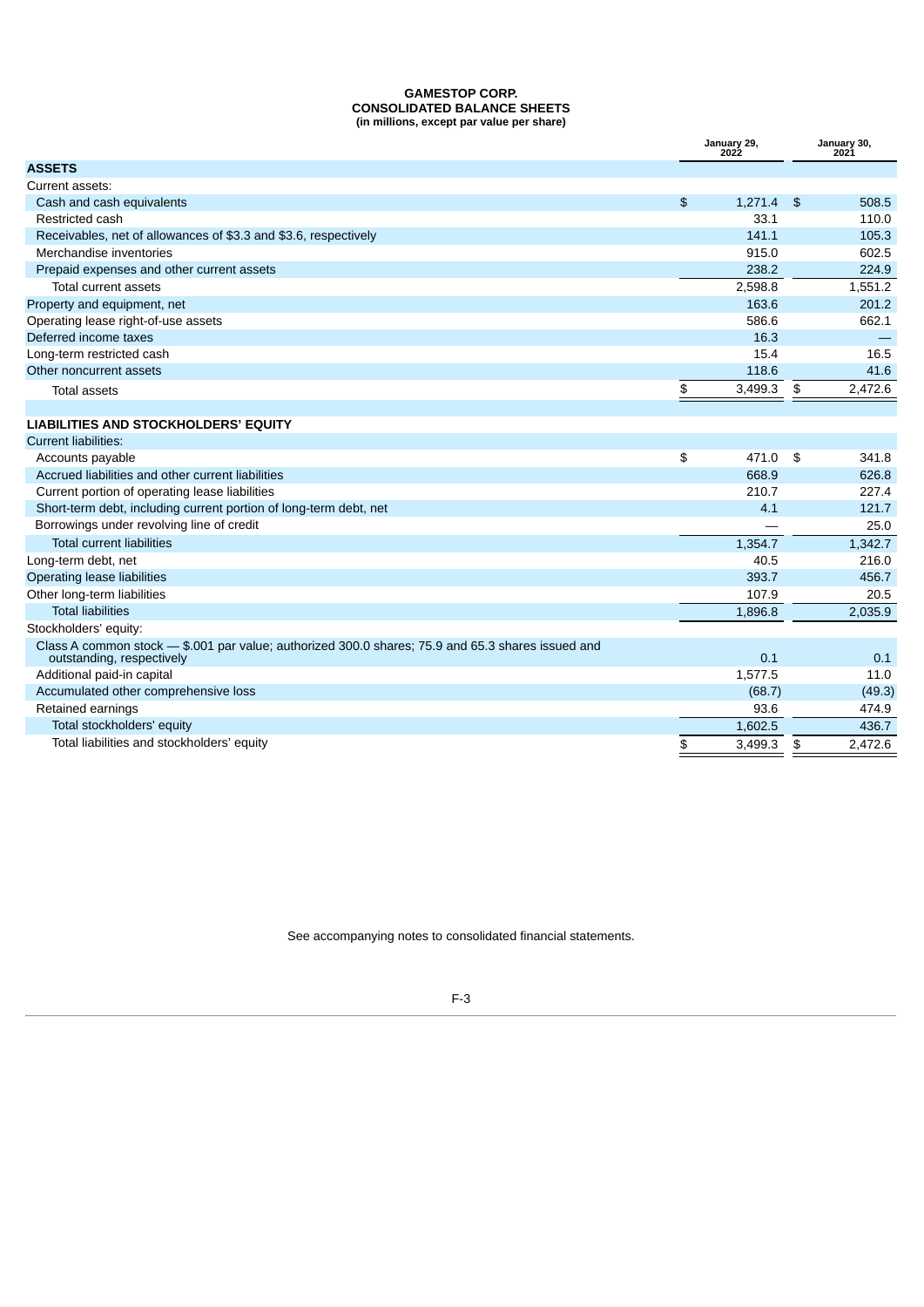#### **GAMESTOP CORP. CONSOLIDATED STATEMENTS OF OPERATIONS (in millions, except per share data)**

|                                                     |                | <b>Fiscal Year</b> |      |             |                |         |
|-----------------------------------------------------|----------------|--------------------|------|-------------|----------------|---------|
|                                                     |                | 2021               |      | 2020        |                | 2019    |
| Net sales                                           | $\mathfrak{L}$ | $6,010.7$ \$       |      | 5,089.8     | $\mathfrak{S}$ | 6,466.0 |
| Cost of sales                                       |                | 4,662.9            |      | 3,830.3     |                | 4,557.3 |
| Gross profit                                        |                | 1,347.8            |      | 1,259.5     |                | 1,908.7 |
| Selling, general and administrative expenses        |                | 1,709.6            |      | 1,514.2     |                | 1,922.7 |
| Goodwill and asset impairments                      |                | 6.7                |      | 15.5        |                | 385.6   |
| Gain on sale of assets                              |                |                    |      | (32.4)      |                |         |
| Operating loss                                      |                | (368.5)            |      | (237.8)     |                | (399.6) |
| Interest expense, net                               |                | 26.9               |      | 32.1        |                | 27.2    |
| Loss from continuing operations before income taxes |                | (395.4)            |      | (269.9)     |                | (426.8) |
| Income tax (benefit) expense                        |                | (14.1)             |      | (55.3)      |                | 37.6    |
| Net loss from continuing operations                 |                | (381.3)            |      | (214.6)     |                | (464.4) |
| Loss from discontinued operations, net of tax       |                |                    |      | (0.7)       |                | (6.5)   |
| <b>Net loss</b>                                     | \$             | (381.3)            | \$   | (215.3)     | $\frac{1}{2}$  | (470.9) |
|                                                     |                |                    |      |             |                |         |
| Basic loss per share:                               |                |                    |      |             |                |         |
| Continuing operations                               | \$             | (5.25)             | - \$ | $(3.30)$ \$ |                | (5.31)  |
| Discontinued operations                             |                |                    |      | (0.01)      |                | (0.08)  |
| Basic loss per share                                | \$             | (5.25)             | \$   | (3.31)      | \$             | (5.38)  |
|                                                     |                |                    |      |             |                |         |
| Diluted loss per share:                             |                |                    |      |             |                |         |
| Continuing operations                               | \$             | $(5.25)$ \$        |      | $(3.30)$ \$ |                | (5.31)  |
| Discontinued operations                             |                |                    |      | (0.01)      |                | (0.08)  |
| Diluted loss per share                              | \$             | (5.25)             | \$   | (3.31)      | $\frac{2}{3}$  | (5.38)  |
|                                                     |                |                    |      |             |                |         |
| Weighted-average shares outstanding:                |                |                    |      |             |                |         |
| <b>Basic</b>                                        |                | 72.6               |      | 65.0        |                | 87.5    |
| <b>Diluted</b>                                      |                | 72.6               |      | 65.0        |                | 87.5    |

<span id="page-34-0"></span>See accompanying notes to consolidated financial statements.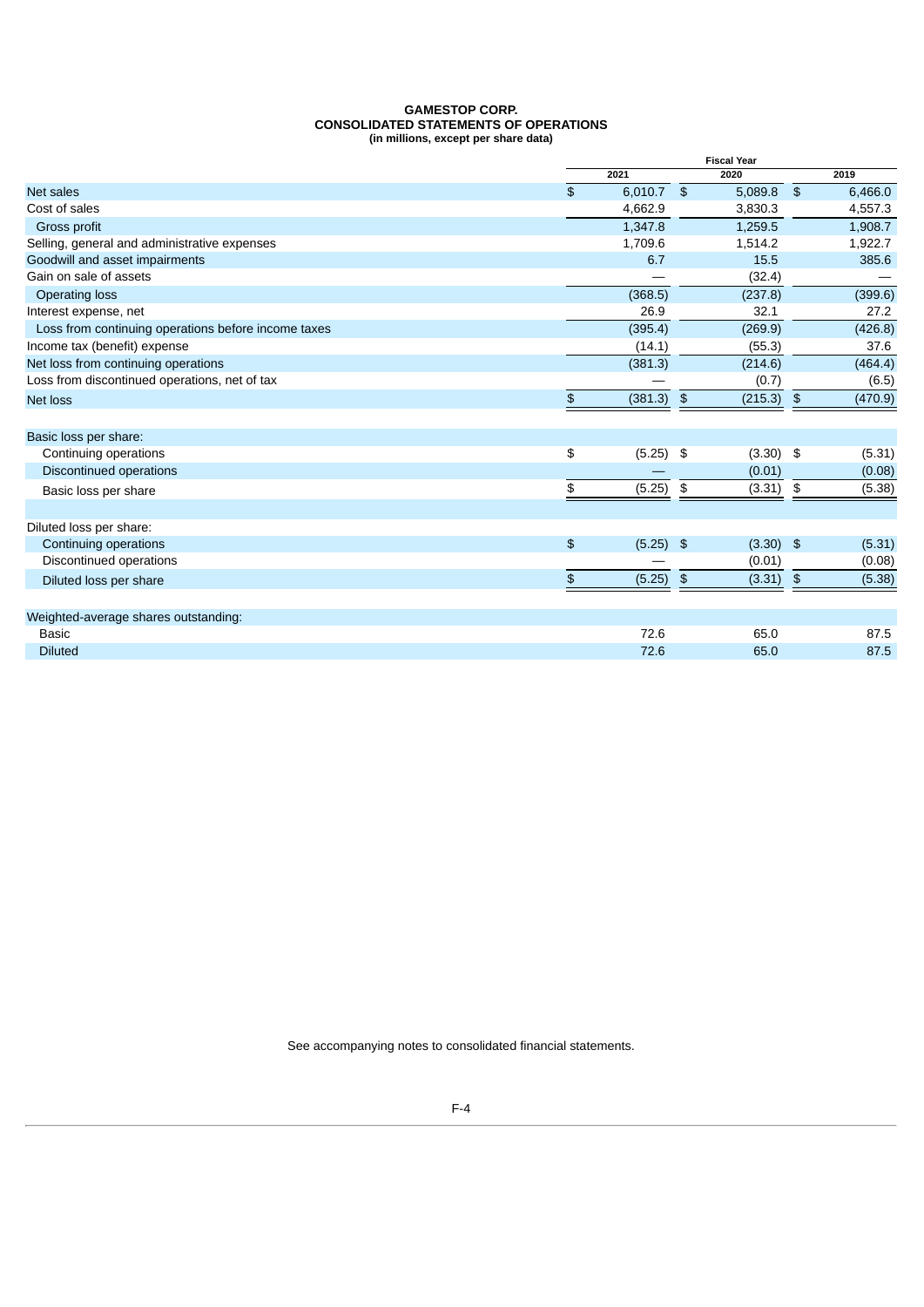#### **GAMESTOP CORP. CONSOLIDATED STATEMENTS OF COMPREHENSIVE LOSS (in millions)**

|                                          | <b>Fiscal Year</b> |  |              |  |         |
|------------------------------------------|--------------------|--|--------------|--|---------|
|                                          | 2021<br>2020       |  | 2019         |  |         |
| Net loss                                 | $(381.3)$ \$       |  | $(215.3)$ \$ |  | (470.9) |
| Other comprehensive Loss:                |                    |  |              |  |         |
| Foreign currency translation adjustments | (19.4)             |  | 29.5         |  | (24.5)  |
| Total comprehensive loss                 | (400.7)            |  | (185.8)      |  | (495.4) |

<span id="page-35-0"></span>See accompanying notes to consolidated financial statements.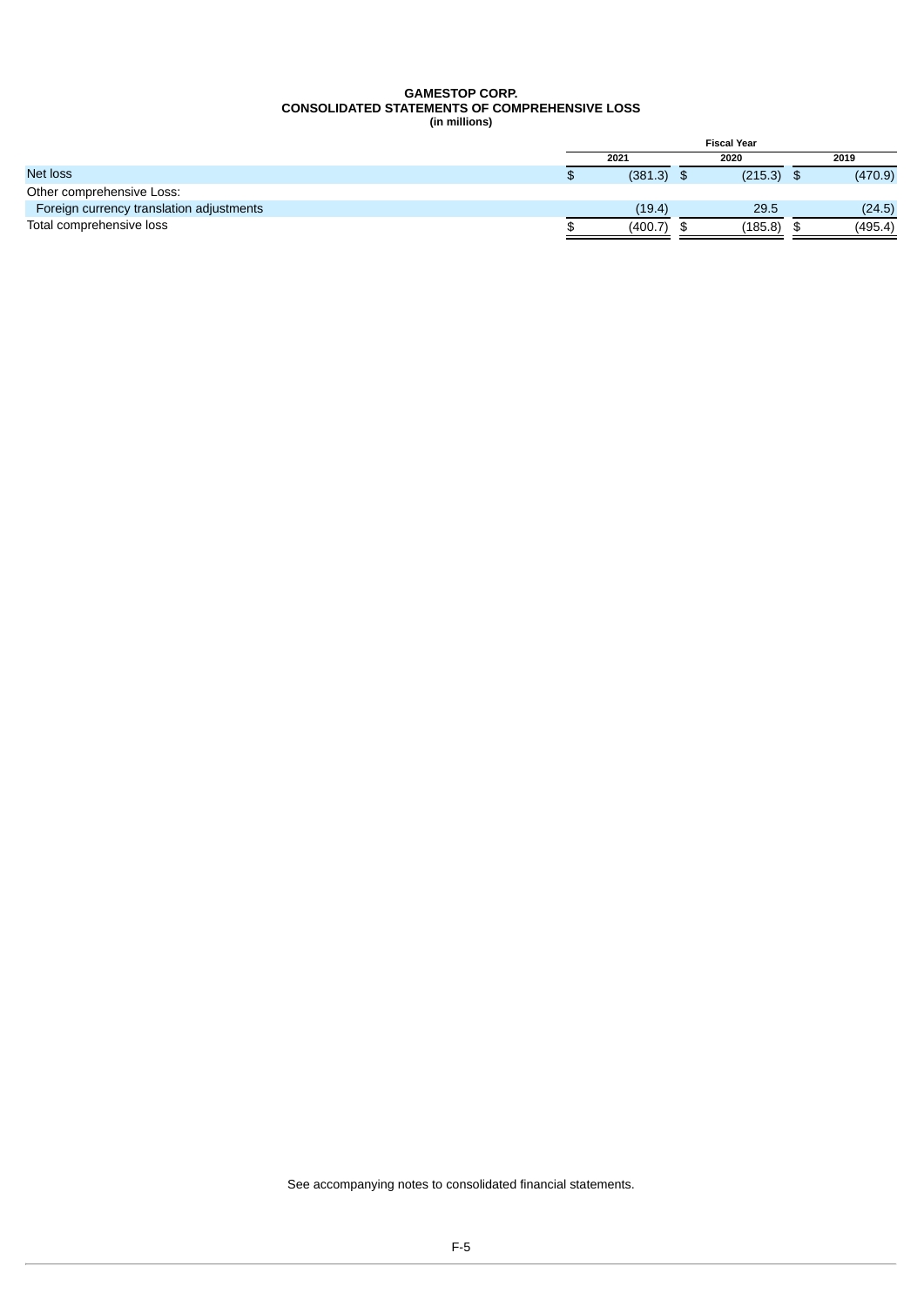### **GAMESTOP CORP. CONSOLIDATED STATEMENTS OF CASH FLOWS (in millions)**

|                                                                                                                                                                                                                                                                                                                                                                                                                                                                                                   | <b>Fiscal Year</b>                                            |                                                                        |  |                                                                                  |
|---------------------------------------------------------------------------------------------------------------------------------------------------------------------------------------------------------------------------------------------------------------------------------------------------------------------------------------------------------------------------------------------------------------------------------------------------------------------------------------------------|---------------------------------------------------------------|------------------------------------------------------------------------|--|----------------------------------------------------------------------------------|
|                                                                                                                                                                                                                                                                                                                                                                                                                                                                                                   | 2021                                                          | 2020                                                                   |  | 2019                                                                             |
| Cash flows from operating activities:                                                                                                                                                                                                                                                                                                                                                                                                                                                             |                                                               |                                                                        |  |                                                                                  |
| Net loss                                                                                                                                                                                                                                                                                                                                                                                                                                                                                          | \$<br>$(381.3)$ \$                                            | $(215.3)$ \$                                                           |  | (470.9)                                                                          |
| Adjustments to reconcile net loss to net cash flows from operating activities:                                                                                                                                                                                                                                                                                                                                                                                                                    |                                                               |                                                                        |  |                                                                                  |
| Depreciation and amortization                                                                                                                                                                                                                                                                                                                                                                                                                                                                     | 77.2                                                          | 80.7                                                                   |  | 96.2                                                                             |
| Loss (gain) on retirement of debt                                                                                                                                                                                                                                                                                                                                                                                                                                                                 | 18.2                                                          | (1.5)                                                                  |  | $\overline{\phantom{0}}$                                                         |
| Goodwill and asset impairments                                                                                                                                                                                                                                                                                                                                                                                                                                                                    | 6.7                                                           | 15.5                                                                   |  | 385.6                                                                            |
| Stock-based compensation expense                                                                                                                                                                                                                                                                                                                                                                                                                                                                  | 30.5                                                          | 7.9                                                                    |  | 8.9                                                                              |
| Deferred income taxes                                                                                                                                                                                                                                                                                                                                                                                                                                                                             | (16.3)                                                        | 80.3                                                                   |  | 61.4                                                                             |
| Loss (gain) on disposal of property and equipment, net                                                                                                                                                                                                                                                                                                                                                                                                                                            | 5.4                                                           | (27.3)                                                                 |  | 1.9                                                                              |
| Loss on divestiture                                                                                                                                                                                                                                                                                                                                                                                                                                                                               |                                                               |                                                                        |  | 9.1                                                                              |
| Other                                                                                                                                                                                                                                                                                                                                                                                                                                                                                             | (3.5)                                                         | 2.4                                                                    |  | 4.1                                                                              |
| Changes in operating assets and liabilities:                                                                                                                                                                                                                                                                                                                                                                                                                                                      |                                                               |                                                                        |  |                                                                                  |
| Receivables, net                                                                                                                                                                                                                                                                                                                                                                                                                                                                                  | (38.4)                                                        | 39.8                                                                   |  | (10.9)                                                                           |
| Merchandise inventories                                                                                                                                                                                                                                                                                                                                                                                                                                                                           | (329.6)                                                       | 282.4                                                                  |  | 361.1                                                                            |
| Prepaid expenses and other current assets                                                                                                                                                                                                                                                                                                                                                                                                                                                         | (6.5)                                                         | 8.4                                                                    |  | 3.6                                                                              |
| Prepaid income taxes and income taxes payable                                                                                                                                                                                                                                                                                                                                                                                                                                                     | (21.7)                                                        | (87.0)                                                                 |  | (75.9)                                                                           |
| Accounts payable and accrued liabilities                                                                                                                                                                                                                                                                                                                                                                                                                                                          | 224.4                                                         | (78.6)                                                                 |  | (792.8)                                                                          |
| Operating lease right-of-use assets and lease liabilities                                                                                                                                                                                                                                                                                                                                                                                                                                         | (0.9)                                                         | 19.0                                                                   |  | 4.1                                                                              |
| Changes in other long-term liabilities                                                                                                                                                                                                                                                                                                                                                                                                                                                            | 1.5                                                           | (3.0)                                                                  |  |                                                                                  |
| Net cash flows (used in) provided by operating activities                                                                                                                                                                                                                                                                                                                                                                                                                                         | (434.3)                                                       | 123.7                                                                  |  | (414.5)                                                                          |
| Cash flows from investing activities:                                                                                                                                                                                                                                                                                                                                                                                                                                                             |                                                               |                                                                        |  |                                                                                  |
| Capital expenditures                                                                                                                                                                                                                                                                                                                                                                                                                                                                              | (62.0)                                                        | (60.0)                                                                 |  | (78.5)                                                                           |
| Proceeds from sale of property and equipment                                                                                                                                                                                                                                                                                                                                                                                                                                                      | $\overline{\phantom{0}}$                                      | 95.5                                                                   |  |                                                                                  |
| Proceeds from divestitures, net of cash sold                                                                                                                                                                                                                                                                                                                                                                                                                                                      |                                                               |                                                                        |  | 5.2                                                                              |
| Proceeds from company-owned life insurance, net                                                                                                                                                                                                                                                                                                                                                                                                                                                   | –                                                             |                                                                        |  | 12.0                                                                             |
| Other                                                                                                                                                                                                                                                                                                                                                                                                                                                                                             | (2.8)                                                         | 1.4                                                                    |  | 0.4                                                                              |
| Net cash flows (used in) provided by investing activities                                                                                                                                                                                                                                                                                                                                                                                                                                         | (64.8)                                                        | 36.9                                                                   |  | (60.9)                                                                           |
| Cash flows from financing activities:                                                                                                                                                                                                                                                                                                                                                                                                                                                             |                                                               |                                                                        |  |                                                                                  |
| Proceeds from issuance of common stock, net of costs                                                                                                                                                                                                                                                                                                                                                                                                                                              | 1,672.8                                                       |                                                                        |  |                                                                                  |
| Net repayments of senior notes                                                                                                                                                                                                                                                                                                                                                                                                                                                                    | (307.4)                                                       | (130.3)                                                                |  | (404.5)                                                                          |
| Repurchase of common shares                                                                                                                                                                                                                                                                                                                                                                                                                                                                       |                                                               |                                                                        |  |                                                                                  |
|                                                                                                                                                                                                                                                                                                                                                                                                                                                                                                   |                                                               | 47.1                                                                   |  |                                                                                  |
|                                                                                                                                                                                                                                                                                                                                                                                                                                                                                                   |                                                               |                                                                        |  |                                                                                  |
|                                                                                                                                                                                                                                                                                                                                                                                                                                                                                                   | $\overline{\phantom{0}}$                                      | 150.0                                                                  |  |                                                                                  |
|                                                                                                                                                                                                                                                                                                                                                                                                                                                                                                   | (25.0)                                                        |                                                                        |  |                                                                                  |
| Settlement of stock-based awards                                                                                                                                                                                                                                                                                                                                                                                                                                                                  | (136.8)                                                       | 3.1                                                                    |  |                                                                                  |
|                                                                                                                                                                                                                                                                                                                                                                                                                                                                                                   |                                                               |                                                                        |  |                                                                                  |
|                                                                                                                                                                                                                                                                                                                                                                                                                                                                                                   |                                                               |                                                                        |  |                                                                                  |
|                                                                                                                                                                                                                                                                                                                                                                                                                                                                                                   |                                                               |                                                                        |  |                                                                                  |
|                                                                                                                                                                                                                                                                                                                                                                                                                                                                                                   |                                                               |                                                                        |  |                                                                                  |
|                                                                                                                                                                                                                                                                                                                                                                                                                                                                                                   |                                                               |                                                                        |  |                                                                                  |
|                                                                                                                                                                                                                                                                                                                                                                                                                                                                                                   |                                                               |                                                                        |  |                                                                                  |
| Proceeds from French term loans<br>Dividends paid<br>Borrowings from the revolver<br>Repayments of revolver borrowings<br>Payments of financing costs<br>Net cash flows provided by (used in) financing activities<br>Exchange rate effect on cash, cash equivalents and restricted cash<br>Increase (decrease) in cash, cash equivalents and restricted cash<br>Cash, cash equivalents and restricted cash at beginning of period<br>Cash, cash equivalents and restricted cash at end of period | \$<br>(3.0)<br>1,200.6<br>(16.6)<br>684.9<br>635.0<br>1,319.9 | (0.3)<br>(125.0)<br>(55.4)<br>16.3<br>121.5<br>513.5<br>635.0 \$<br>\$ |  | (198.7)<br>(40.5)<br>(1.0)<br>(644.7)<br>(6.9)<br>(1, 127.0)<br>1,640.5<br>513.5 |

See accompanying notes to consolidated financial statements.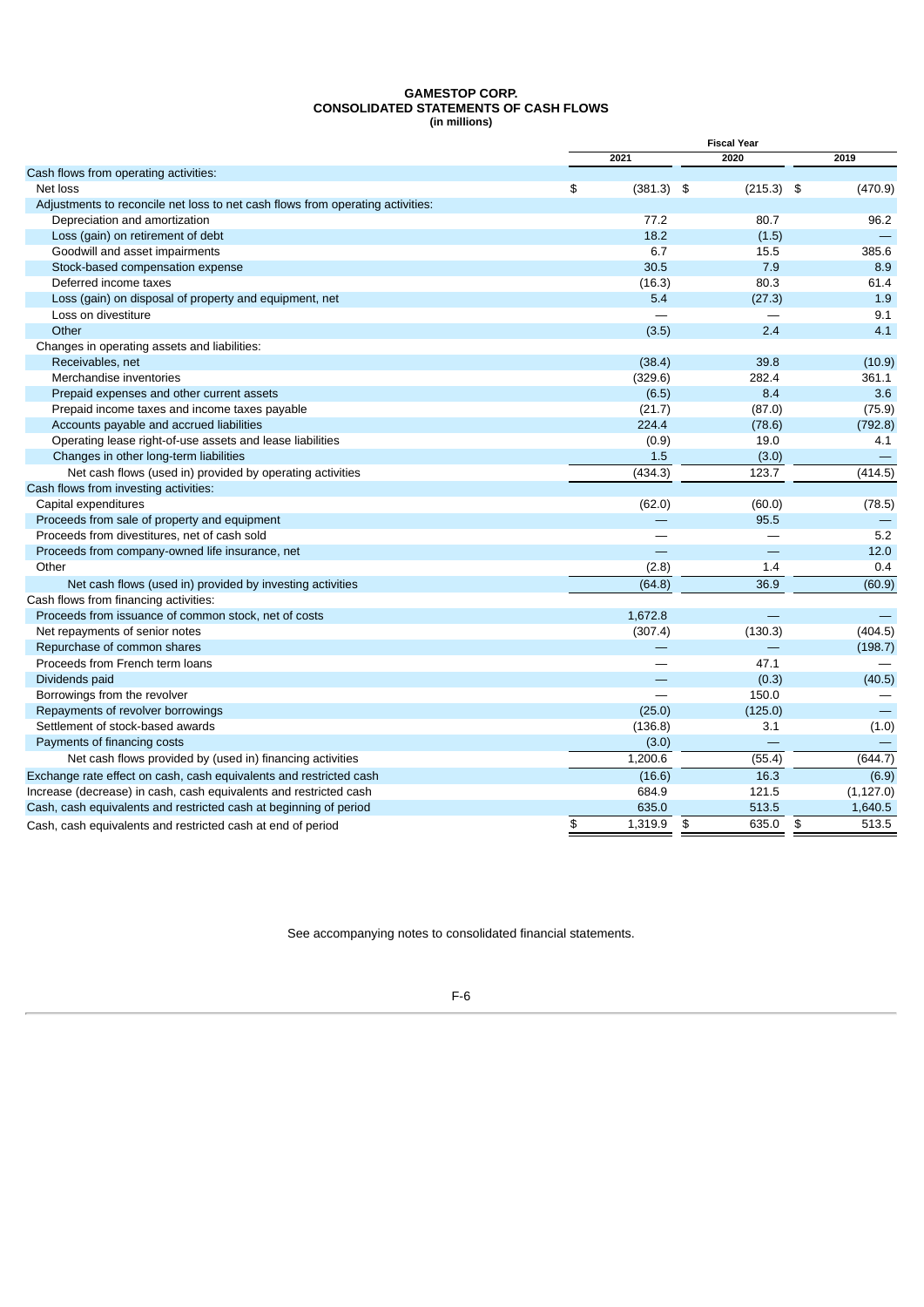#### **75.GAMESTOP CORP. CONSOLIDATED STATEMENTS OF STOCKHOLDERS' EQUITY (in millions, except for per share data)**

|                                             | <b>Common Stock</b> | <b>Class A</b> |                          | <b>Additional</b><br>Paid-in |         | Other<br><b>Comprehensive</b> |                 |     |         |               |  |  |          | <b>Accumulated</b>          |  |  |  |  | Retained | <b>Total</b> |
|---------------------------------------------|---------------------|----------------|--------------------------|------------------------------|---------|-------------------------------|-----------------|-----|---------|---------------|--|--|----------|-----------------------------|--|--|--|--|----------|--------------|
|                                             | <b>Shares</b>       |                | Amount                   |                              |         |                               | Capital<br>Loss |     |         |               |  |  | Earnings | <b>Stockholders' Equity</b> |  |  |  |  |          |              |
| Balance at February 3, 2019                 | 102.0               | \$             | 0.1                      | $\mathfrak{L}$               | 27.7    | \$                            | (54.3)          | -\$ | 1,362.7 | \$<br>1,336.2 |  |  |          |                             |  |  |  |  |          |              |
| Net loss                                    |                     |                |                          |                              |         |                               |                 |     | (470.9) | (470.9)       |  |  |          |                             |  |  |  |  |          |              |
| Foreign currency translation                |                     |                |                          |                              |         |                               | (24.5)          |     |         | (24.5)        |  |  |          |                             |  |  |  |  |          |              |
| Dividends declared, \$0.38 per common share |                     |                |                          |                              |         |                               |                 |     | (38.5)  | (38.5)        |  |  |          |                             |  |  |  |  |          |              |
| Stock-based compensation expense            |                     |                |                          |                              | 8.9     |                               |                 |     |         | 8.9           |  |  |          |                             |  |  |  |  |          |              |
| Repurchase of common shares                 | (38.1)              |                |                          |                              | (35.6)  |                               |                 |     | (163.1) | (198.7)       |  |  |          |                             |  |  |  |  |          |              |
| Settlement of stock-based awards            | 0.4                 |                |                          |                              | (1.0)   |                               |                 |     |         | (1.0)         |  |  |          |                             |  |  |  |  |          |              |
| Balance at February 1, 2020                 | 64.3                |                | 0.1                      |                              |         |                               | (78.8)          |     | 690.2   | 611.5         |  |  |          |                             |  |  |  |  |          |              |
| Net loss                                    |                     |                |                          |                              |         |                               |                 |     | (215.3) | (215.3)       |  |  |          |                             |  |  |  |  |          |              |
| Foreign currency translation                |                     |                |                          |                              |         |                               | 29.5            |     |         | 29.5          |  |  |          |                             |  |  |  |  |          |              |
| Stock-based compensation expense            |                     |                |                          |                              | 7.9     |                               |                 |     |         | 7.9           |  |  |          |                             |  |  |  |  |          |              |
| Settlement of stock-based awards            | 1.0                 |                |                          |                              | 3.1     |                               |                 |     |         | 3.1           |  |  |          |                             |  |  |  |  |          |              |
| Balance at January 30, 2021                 | 65.3                |                | 0.1                      |                              | 11.0    |                               | (49.3)          |     | 474.9   | 436.7         |  |  |          |                             |  |  |  |  |          |              |
| Net loss                                    |                     |                |                          |                              |         |                               |                 |     | (381.3) | (381.3)       |  |  |          |                             |  |  |  |  |          |              |
| Foreign currency translation                |                     |                |                          |                              |         |                               | (19.4)          |     |         | (19.4)        |  |  |          |                             |  |  |  |  |          |              |
| Stock-based compensation expense            |                     |                |                          |                              | 30.5    |                               |                 |     |         | 30.5          |  |  |          |                             |  |  |  |  |          |              |
| Issuance of common stock, net of cost       | 8.5                 |                | $\overline{\phantom{0}}$ |                              | 1,672.8 |                               |                 |     |         | 1,672.8       |  |  |          |                             |  |  |  |  |          |              |
| Settlement of stock-based awards            | 2.1                 |                |                          |                              | (136.8) |                               |                 |     |         | (136.8)       |  |  |          |                             |  |  |  |  |          |              |
| Balance at January 29, 2022                 | 75.9                | \$             | 0.1                      | \$                           | 1,577.5 | \$                            | (68.7)          | \$  | 93.6    | \$<br>1,602.5 |  |  |          |                             |  |  |  |  |          |              |

See accompanying notes to consolidated financial statements.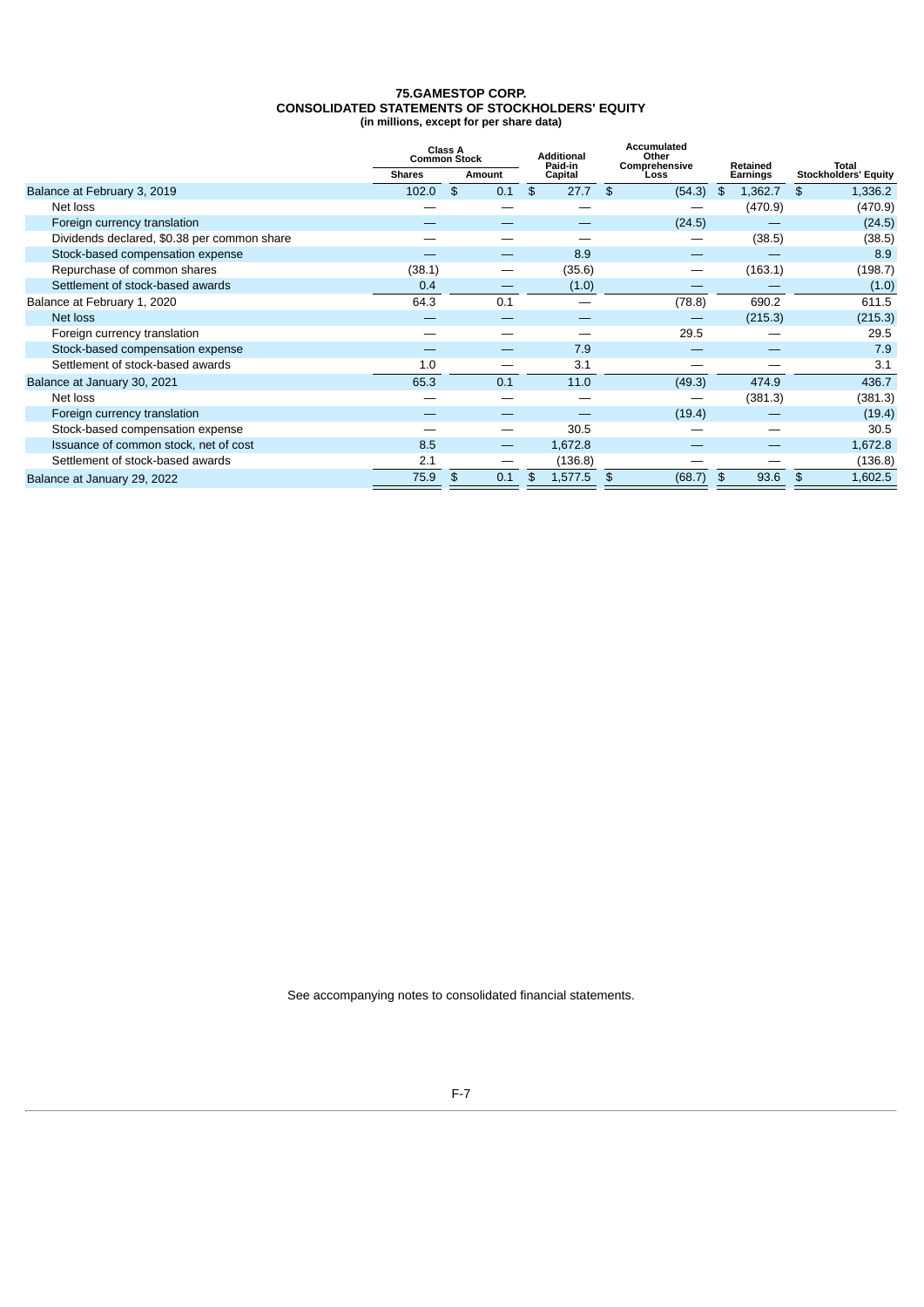# **1. General Information**

### **The Company**

GameStop Corp. ("GameStop," "we," "us," "our," or the "Company"), a Delaware corporation established in 1996, is a leading specialty retailer offering games and entertainment products through its ecommerce properties and thousands of stores.

We operate our business in four geographic segments: United States, Canada, Australia and Europe. The information contained in these consolidated financial statements refers to continuing operations unless otherwise noted. See [Note 6,](#page-45-0) "Segment Information," for additional information.

### **Basis of Presentation and Consolidation**

Our consolidated financial statements include our accounts and the accounts of our wholly owned subsidiaries. All intercompany accounts and transactions have been eliminated in consolidation. Our former Spring Mobile business is presented as discontinued operations in the statements of operations for periods presented. The Consolidated Statements of Cash flows is presented on a combined basis for all periods presented and, therefore, does not segregate cash flows from continuing and discontinued operations. The information contained in these notes to our consolidated financial statements refers to continuing operations unless otherwise noted.

Our fiscal year is composed of the 52 or 53 weeks ending on the Saturday closest to the last day of January. Fiscal year 2021 consisted of the 52 weeks ended on January 29, 2022 ("fiscal 2021"). Fiscal year 2020 consisted of the 52 weeks ended on January 30, 2021 ("fiscal 2020"). Fiscal year 2019 consisted of the 52 weeks ended on February 1, 2020 ("fiscal 2019").

### **Use of Estimates**

The preparation of financial statements in conformity with accounting principles generally accepted in the United States of America ("GAAP") requires us to make estimates and assumptions that affect the reported amounts of assets and liabilities, the disclosure of contingent assets and liabilities at the date of the financial statements and the reported amounts of revenues and expenses during the reporting period. In preparing these financial statements, we have made our best estimates and judgments of certain amounts included in the financial statements, giving due consideration to materiality. Changes in the estimates and assumptions used by us could have a significant impact on our financial results. Actual results could differ from those estimates.

### <span id="page-38-0"></span>**2. Summary of Significant Accounting Policies**

## **Cash and Cash Equivalents**

We consider all short-term, highly-liquid instruments purchased with a remaining maturity of three months or less to be cash equivalents. Our cash and cash equivalents are carried at cost, which approximates market value, and consist primarily of time deposits with highly rated commercial banks. From time to time depending upon interest rates, credit worthiness and other factors, we invest in money market investment funds holding direct U.S. Treasury obligations.

# **Restricted Cash**

Restricted cash of \$48.5 million and \$126.5 million as of January 29, 2022 and January 30, 2021, respectively, consists primarily of bank deposits that collateralize our obligations to vendors and landlords.

## **Merchandise Inventories**

Our merchandise inventories are carried at the lower of cost or market generally using the average cost method. Under the average cost method, as new product is received from vendors, its current cost is added to the existing cost of product on-hand and this amount is re-averaged over the cumulative units. Pre-owned gaming systems and other products traded in by customers are recorded as inventory at the amount of the store credit given to the customer. We are required to make adjustments to inventory to reflect potential obsolescence or over-valuation as a result of cost exceeding market. In valuing inventory, we consider quantities on hand, recent sales, potential price protections, returns to vendors and other factors. Our ability to assess these factors is dependent upon our ability to forecast customer demand and to provide a well-balanced merchandise assortment. Inventory is adjusted based on anticipated physical inventory losses or shrinkage and actual losses resulting from periodic physical inventory counts. Inventory reserves as of January 29, 2022 and January 30, 2021 were \$34.6 million and \$45.2 million, respectively.

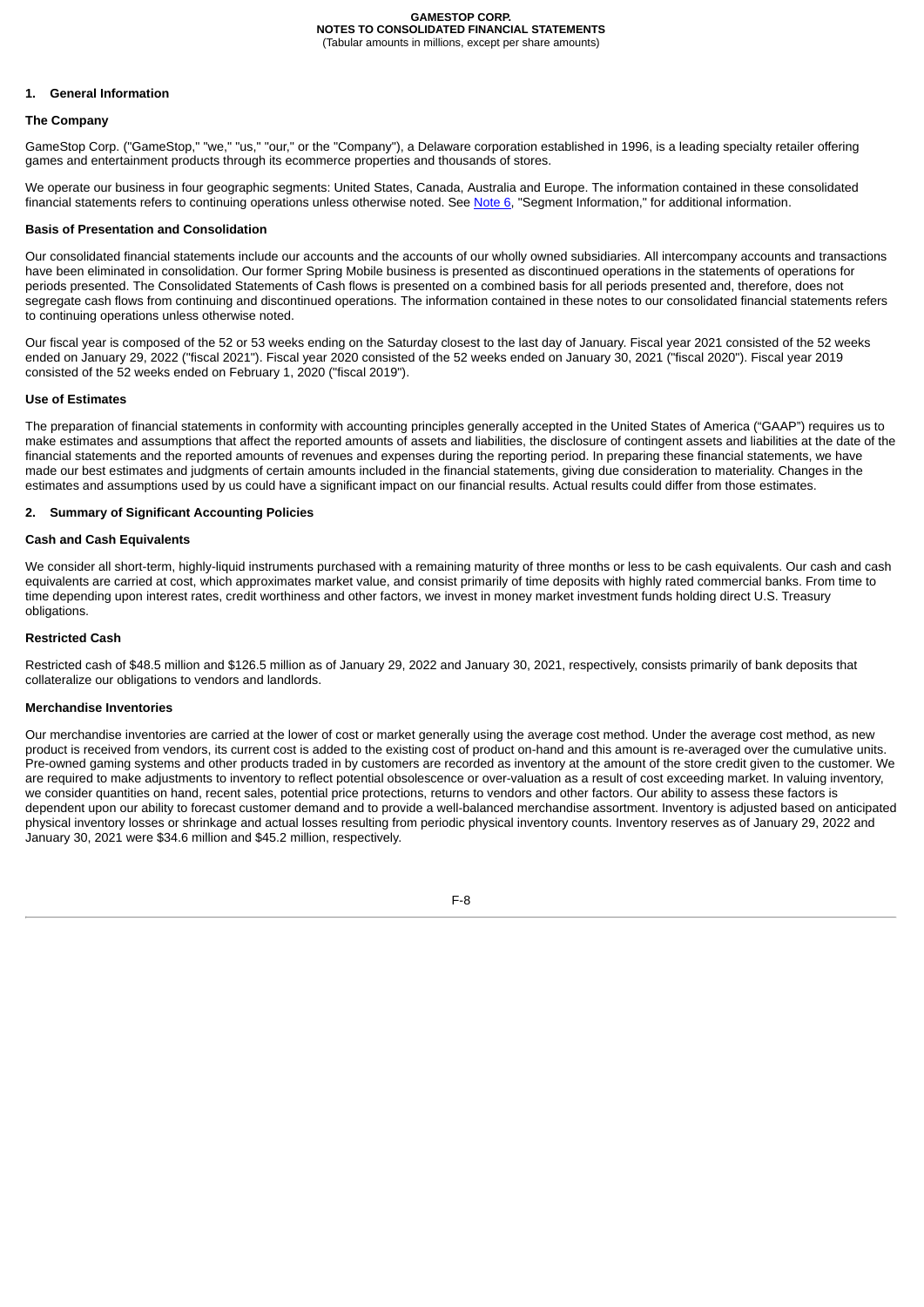### **Assets Held-for-Sale**

As of February 1, 2020, our corporate aircraft was classified as assets held-for-sale which had an estimated fair value, less costs to sell, of \$11.8 million. We recognized impairment charges of \$3.2 million on our corporate aircraft during the 52 weeks ended January 30, 2021, which was partially attributable to recent economic impacts associated with the COVID-19 pandemic. On June 5, 2020, we sold our corporate aircraft with net cash proceeds from the sale totaling \$8.6 million, net of costs to sell. No gain or loss on the sale of the aircraft was recognized.

### **Property and Equipment**

The following table presents property and equipment, net:

| <b>Useful Lives</b> |         |                  |                         |            |
|---------------------|---------|------------------|-------------------------|------------|
|                     |         |                  | <b>January 30, 2021</b> |            |
| N/A                 | \$      | 4.2              |                         | 4.6        |
| $1 - 10$            |         | 457.8            |                         | 496.6      |
| $3 - 10$            |         | 731.4            |                         | 817.7      |
|                     |         | 1.193.4          |                         | 1,318.9    |
|                     |         | (1,029.8)        |                         | (1, 117.7) |
|                     |         | 163.6            |                         | 201.2      |
|                     | (Years) | <b>Estimated</b> | <b>January 29, 2022</b> | - \$       |

Property and equipment are carried at cost less accumulated depreciation and amortization. Depreciation on fixtures and equipment is computed using the straight-line method over their estimated useful lives. Maintenance and repairs are expensed as incurred, while improvements and major remodeling costs are capitalized. Leasehold improvements are capitalized and amortized over the shorter of their estimated useful lives or the terms of the respective leases, which includes reasonably certain renewal options. Costs incurred in purchasing or developing management information systems are capitalized and included in fixtures and equipment. These costs are amortized over their estimated useful lives from the date the technology becomes operational. Our total depreciation expense was \$73.6 million, \$76.8 million and \$90.8 million for fiscal 2021, 2020 and 2019, respectively in selling, general and administrative ("SG&A") expenses in our Consolidated Statements of Operations.

We periodically review our property and equipment when events or changes in circumstances indicate that its carrying amounts may not be recoverable or its depreciation or amortization periods should be accelerated. We assess recoverability based on several factors, including our intention with respect to our stores and those stores' projected undiscounted cash flows. An impairment loss is recognized for the amount by which the carrying amount of the assets exceeds its fair value, determined based on an estimate of discounted future cash flows or readily available market information for similar assets. We recorded impairment losses of \$3.8 million, \$7.2 million and \$6.6 million in fiscal 2021, 2020 and 2019, respectively in our Consolidated Statements of Operations. See [Note 9](#page-47-0), "Asset Impairments," for additional information regarding our asset impairment charges.

## **Share Repurchases**

On March 4, 2019, our Board of Directors approved a new share repurchase authorization allowing our management to repurchase up to \$300 million of our Class A Common Stock with no expiration date. In aggregate, during fiscal 2019, we repurchased a total of 38.1 million shares of our Class A Common Stock, totaling \$198.7 million, at an average price of \$5.19 per share. We did not repurchase shares during fiscal 2021 or fiscal 2020. As of January 29, 2022, we have \$101.3 million remaining under the repurchase authorization.

#### **Digital Assets**

We account for digital assets in accordance with ASC 350, Intangibles-Goodwill and Other (Topic 350). Our digital assets are initially recorded at cost. Accordingly, if the fair market value at any point during the reporting period is lower than the carrying value, an impairment loss equal to the difference will be recognized in SG&A expenses in our Consolidated Statement of Operations. This new cost basis will not be adjusted upward for any subsequent increase in fair value. Gains or losses on the sale of digital assets, if any, will be recognized based on the fair value upon sale or disposal of the assets in SG&A expenses in our Consolidated Statement of Operations.

In January 2022, we entered into a partnership with Immutable X Pty Limited ("IMX") and Digital Worlds NFTs Ltd. ("Digital Worlds") pursuant to which the Company is entitled to receive digital assets in the form of IMX tokens once certain milestones have been achieved. Upon entering the agreements, we recognized a noncurrent receivable and deferred revenue of \$79 million determined at the fair value of the digital asset at the date of the agreement. Once the IMX tokens are received, we

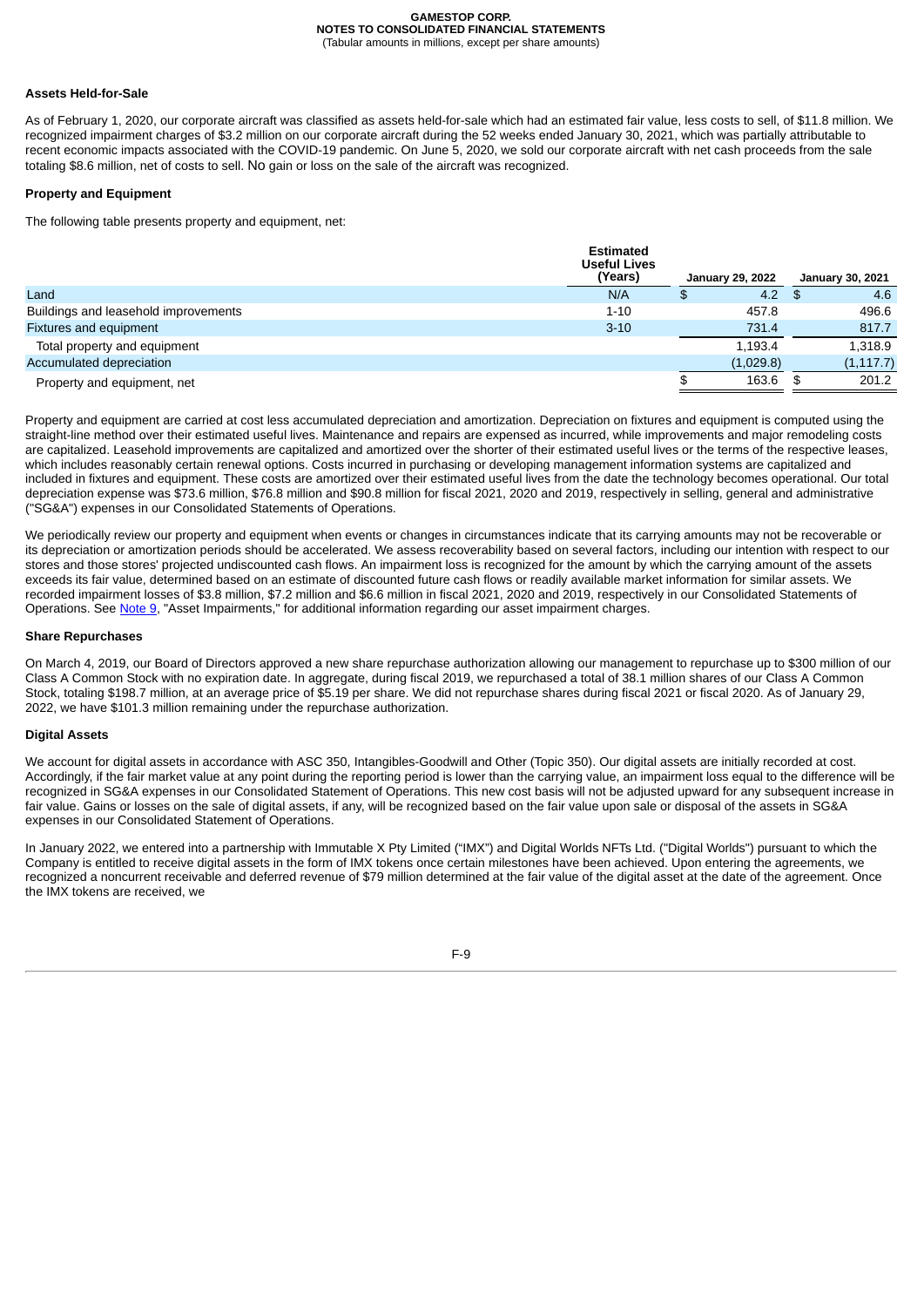would record the digital asset as an indefinite-lived intangible asset and derecognize the noncurrent receivable. The deferred revenue will be recognized over the term of the agreement. Noncurrent receivables and deferred revenue are recognized in other noncurrent assets and other long-term liabilities, respectively, on our Consolidated Balance Sheets.

### **Goodwill and Intangible Assets**

Goodwill represents the excess purchase price over tangible net assets and identifiable intangible assets acquired. Intangible assets are recorded apart from goodwill if they arise from a contractual right and are capable of being separated from the entity and sold, transferred, licensed, rented or exchanged individually. We are required to evaluate goodwill and other intangible assets not subject to amortization for impairment at least annually. This annual test is completed at the beginning of the fourth quarter of each fiscal year or when circumstances indicate the carrying value of the goodwill or other intangible assets might be impaired. Goodwill has been assigned to reporting units for the purpose of impairment testing.

We recognized goodwill impairment charges of \$363.9 million in fiscal 2019 in our Consolidated Statements of Operations, primarily due to a decline in our market capitalization. As a result of the goodwill impairment charge, we have no remaining goodwill.

Our indefinite-lived intangible assets consist of trade names that are not amortized but are required to be evaluated at least annually for impairment. If the carrying value of an individual indefinite-lived intangible asset exceeds its fair value, such individual indefinite-lived intangible asset is impaired by the amount of the excess. The fair value of our trade names are estimated by using a relief-from-royalty approach, which assumes the value of the trade name is the discounted cash flows of the amount that would be paid by a hypothetical market participant had they not owned the trade name and instead licensed the trade name from another company. As a result of our annual impairment testing in fiscal years 2021, 2020 and 2019, we recognized impairment charges totaling zero, \$1.1 million and \$2.3 million, respectively, associated with our trade names. See [Note 11](#page-49-0), "Intangible Assets" for additional information.

Our definite-lived intangible assets consist primarily of leasehold rights. The estimated useful life and amortization methodology of intangible assets are determined based on the period in which they are expected to contribute directly to cash flows. Intangible assets that are determined to have a definite life are amortized over the life of the asset.

## **Revenue Recognition**

We recognize revenue when performance obligations are satisfied by transferring goods or services to the customer in an amount that we expect to collect in exchange for those goods or services. The satisfaction of a performance obligation with a single customer may occur at a point in time or may occur over time. The significant majority of our revenue is recognized at a point in time, generally when a customer purchases and takes possession of merchandise through our stores or when merchandise purchased through our ecommerce properties is delivered to a customer. We have arrangements with customers where our performance obligations are satisfied over time, which primarily relate to extended warranties and our *Game Informer* magazine. In arrangements where we have multiple performance obligations, the transaction price is allocated to each performance obligation based on their relative stand-alone selling price (see "Loyalty Program").

Revenue is recognized net of sales discounts and net of an estimated sales return reserve. Our sales return policy is generally limited to 30 days or less and as such our sales returns are, and historically have been, immaterial. Revenues do not include sales taxes or other taxes collected from customers.

Advertising revenues for *Game Informer* are recorded upon release of magazines for sale to consumers. Subscription revenues for our PowerUp Rewards loyalty program and magazines are recognized on a straight-line basis over the subscription period. Revenue from the sales of product replacement plans is recognized on a straight-line basis over the coverage period. Customer liabilities and other deferred revenues for our PowerUp Rewards loyalty program, gift cards, customer credits, magazines and product replacement plans are included in accrued liabilities and other current liabilities on our Consolidated Balance Sheets.

We also sell a variety of digital products which generally allow consumers to download software or play games on the internet. The significant majority of the digital products we sell are unbundled and do not require us to purchase inventory or take physical possession of, or take title to, inventory. When purchasing these products from us, consumers pay a retail price and we earn a commission based on a percentage of the retail sale as negotiated with the digital product publisher. We recognize the sale of these digital products on a net basis, whereby the commissions earned are recorded as revenue.

### **Loyalty Program**

Our PowerUp Rewards loyalty program allows members to earn points on purchases that can be redeemed for rewards that include discounts or coupons. When loyalty program members purchase our product, we allocate the transaction price between the product and loyalty points earned based on the relative stand-alone selling prices and expected point redemption. The portion allocated to the loyalty points is initially recorded as deferred revenue and subsequently recognized as revenue upon redemption or expiration.

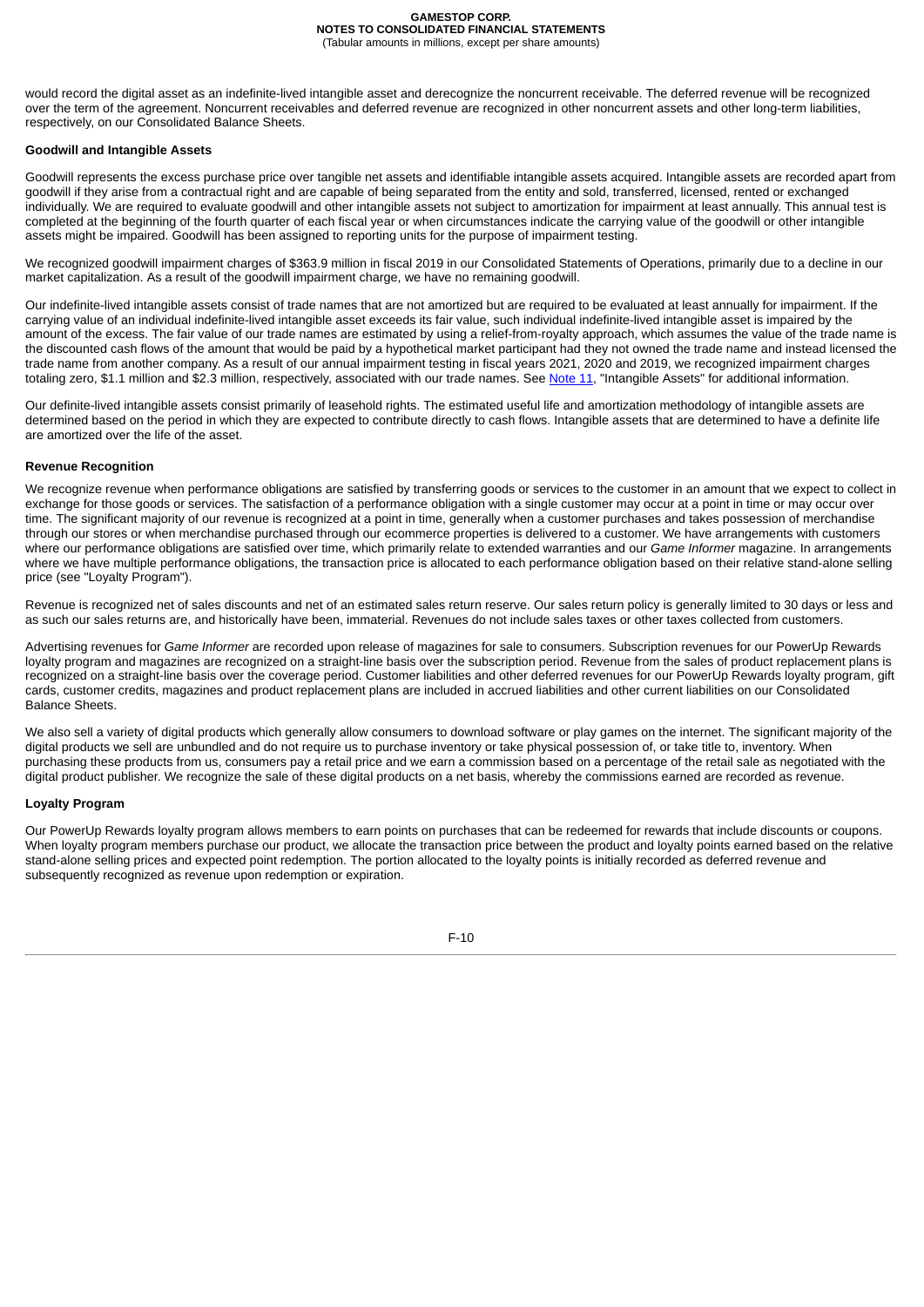The two primary estimates utilized to record the deferred revenue for loyalty points earned by members are the estimated retail price per point and estimated breakage. The estimated retail price per point is based on the actual historical retail prices of product purchased through the redemption of loyalty points. We estimate breakage of loyalty points based on historical redemption rates. We continually evaluate our methodology and assumptions based on developments in retail price per point redeemed, redemption patterns and other factors. Changes in the retail price per point and redemption rates have the effect of either increasing or decreasing the deferred revenue liability through current period revenue by an amount estimated to represent the retail value of all points previously earned but not yet redeemed by loyalty program members as of the end of the reporting period. The cost of administering the loyalty program, including program administration fees, program communications and cost of loyalty cards, is recognized in SG&A expenses in our Consolidated Statement of Operations.

### **Customer Liabilities**

We establish a liability upon the issuance of merchandise credits and the sale of gift cards. Revenue is subsequently recognized when the credits and gift cards are redeemed. In addition, we recognize breakage in revenue upon redemption and in proportion to historical redemption patterns, regardless of the age of the unused gift cards and merchandise credit liabilities. To the extent that future redemption patterns differ from those historically experienced, there will be variations in the recorded breakage.

### **Vendor Arrangements**

We participate in vendor cooperative advertising programs and other vendor marketing programs in which vendors provide us with cash consideration in exchange for marketing and advertising the vendors' products. Our accounting for cooperative advertising arrangements and other vendor marketing programs results in a significant portion of the consideration received from our vendors reducing the product costs in inventory rather than as an offset to our marketing and advertising costs. The consideration serving as a reduction in inventory is recognized in cost of sales as inventory is sold. The amount of vendor allowances to be recorded as a reduction of inventory is determined based on the nature of the consideration received and the merchandise inventory to which the consideration relates. We apply a sell-through rate to determine the timing in which the consideration should be recognized in cost of sales. Consideration received that relates to gaming products that have not yet been released to the public is deferred as a reduction of inventory.

The cooperative advertising programs and other vendor marketing programs generally cover a period from a few days up to a few weeks and include items such as product catalog advertising, in-store display promotions, internet advertising, co-op print advertising and other programs. The allowance for each event is negotiated with the vendor and requires specific performance by us to be earned. Vendor allowances of \$71.7 million, \$72.5 million and \$108.5 million were recorded as a reduction of cost of sales for fiscal 2021, 2020 and 2019, respectively, in our Consolidated Statements of Operations.

## **Cost of Sales and Selling, General and Administrative Expenses Classification**

The classification of cost of sales and SG&A expenses varies across the retail industry. We include certain purchasing, receiving and distribution costs in SG&A in the Consolidated Statements of Operations. We include processing fees associated with purchases made by credit cards and other payment methods in cost of sales in our Consolidated Statements of Operations.

## **Advertising Expenses**

We expense advertising costs for television, print, digital advertising, and other media when the advertising takes place. Advertising expenses for fiscal 2021, 2020 and 2019 totaled \$93.6 million, \$58.4 million, and \$66.7 million, respectively.

#### **Income Taxes**

Income tax expense includes federal, state, local and international income taxes. Income taxes are accounted for utilizing an asset and liability approach and deferred tax assets and liabilities are recognized for the tax consequences of temporary differences between the financial reporting basis and the tax basis of existing assets and liabilities using enacted tax rates. Deferred tax assets and liabilities are measured using the enacted tax rates expected to apply to taxable income in the years in which those temporary differences are expected to be recovered or settled. The effect on deferred tax assets and liabilities of a change in tax rates is recognized in the period that includes the enactment date. Valuation allowances are recorded to reduce deferred tax assets to the amount that will more likely than not be realized. In accordance with GAAP, we maintain liabilities for uncertain tax positions until examination of the tax year is completed by the applicable taxing authority, available review periods expire or additional facts and circumstances cause us to change our assessment of the appropriate accrual amount. See [Note 15](#page-54-0), "Income Taxes," for additional information.

We do not assert indefinite reinvestment on the undistributed earnings of our foreign subsidiaries. Income tax and/or withholding tax associated with any amounts available for distribution as of January 29, 2022 is not expected to be material to our financial statements.

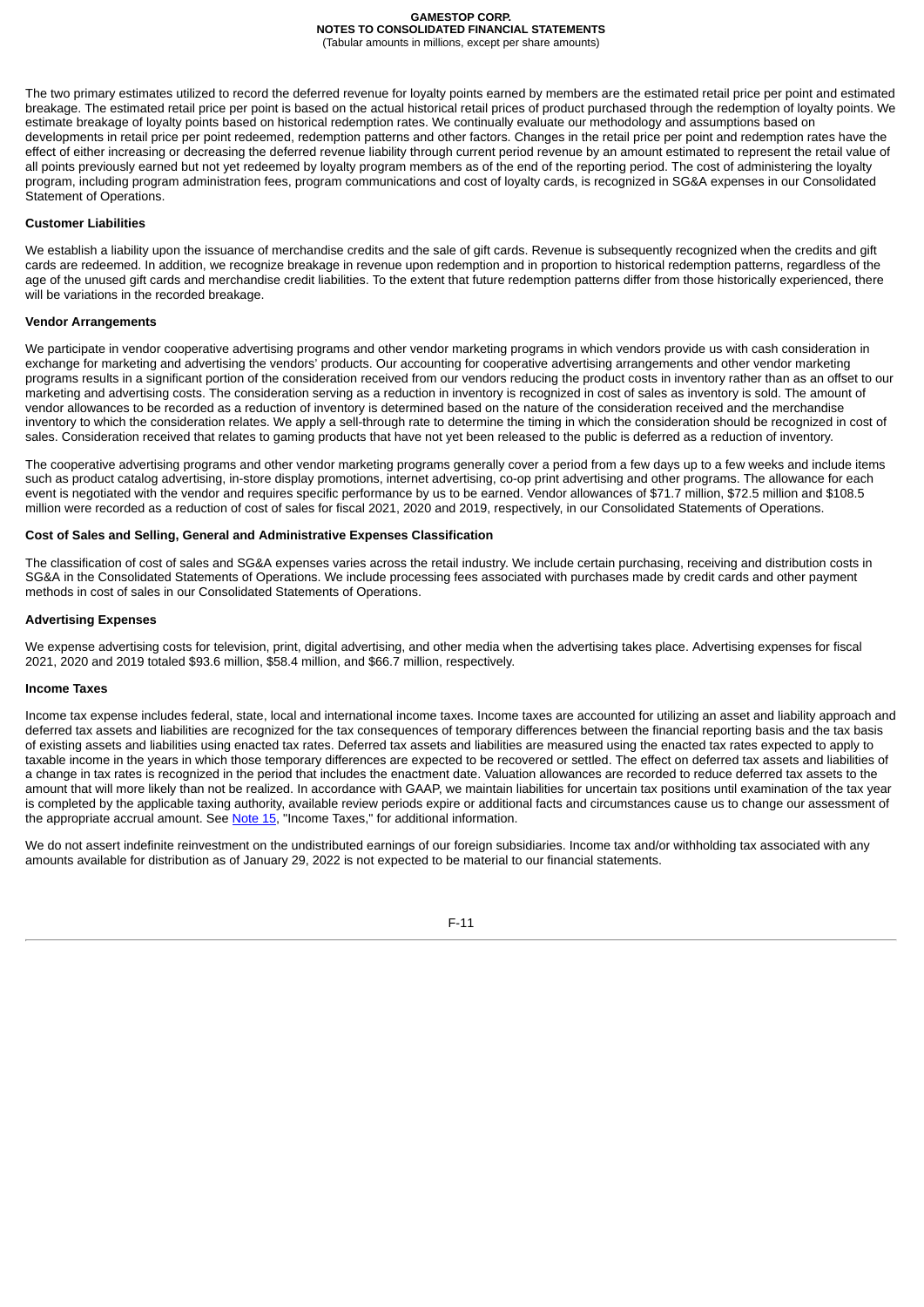#### **Leases**

We conduct the substantial majority of our business with leased real estate properties, including retail stores, warehouse facilities and office space. We also lease certain equipment and vehicles. These are generally leased under non-cancelable agreements and include various renewal options for additional periods. These agreements generally provide for minimum, and in some cases, percentage rentals, and require us to pay insurance, taxes and other maintenance costs. Percentage rentals are based on sales performance in excess of specified minimums at various stores and are accounted for in the period in which the amount of percentage rentals can be accurately estimated. All of our lease agreements are classified as operating leases.

We determine if an arrangement is considered a lease at inception. We recognize ROU assets, on the commencement date based on the present value of future minimum lease payments over the lease term, including reasonably certain renewal options. As the rate implicit in the lease is not readily determinable for most leases, we utilize our incremental borrowing rate ("IBR") to determine the present value of future payments. The incremental borrowing rate represents a significant judgment that is based on an analysis of our credit rating, country risk, corporate bond yields and the effect of collateralization. For our real estate leases, we do not separate the components of a contract, thus our future payments include minimum rent payments and fixed executory costs. For our non-real estate leases, future payments include only fixed minimum rent payments. We record the amortization of our ROU assets and the accretion of our lease liabilities as a single lease cost on a straight-line basis over the lease term, which includes option terms we are reasonably certain to exercise. We recognize our cash or lease incentives as a reduction to the ROU asset. We assess ROU assets for impairment in accordance with our longlived asset impairment policy, which is performed periodically or when events or changes in circumstances indicate that the carrying amount may not be recoverable.

### **Foreign Currency**

Generally, we have determined that the functional currencies of our foreign subsidiaries are the subsidiaries' local currencies. The assets and liabilities of the subsidiaries are translated into U.S. dollars at the applicable exchange rate as of the end of the balance sheet date and revenue and expenses are translated into U.S. dollars at an average rate over the period. Currency translation adjustments are recorded as a component of other comprehensive income in our Consolidated Statement of Comprehensive Loss. Currency translation adjustments related to divested foreign businesses are reclassified into earnings as a component of SG&A in our Consolidated Statements of Operations once the liquidation of the respective foreign businesses is substantially complete.

Transaction gains and losses arising from transactions denominated in foreign currencies as well as derivatives resulted in net losses of \$3.4 million in fiscal 2021, net losses of \$1.0 million in fiscal 2020 and net gains of \$1.0 million in fiscal 2019, and are included in SG&A expenses in the Consolidated Statements of Operations. Foreign currency transaction gains and losses are the result of decreases or increases in the value of the U.S. dollar compared to the functional currencies of the countries in which we operate internationally.

We use forward exchange contracts to manage currency risk primarily related to foreign-currency denominated intercompany assets and liabilities. The forward exchange contracts are not designated as hedges and, therefore, changes in the fair values of these derivatives are recognized in earnings, thereby offsetting the current earnings effect of the re-measurement of related intercompany loans. See [Note 12,](#page-51-0) "Fair Value Measurements and Financial Instruments," for additional information regarding our forward exchange contracts.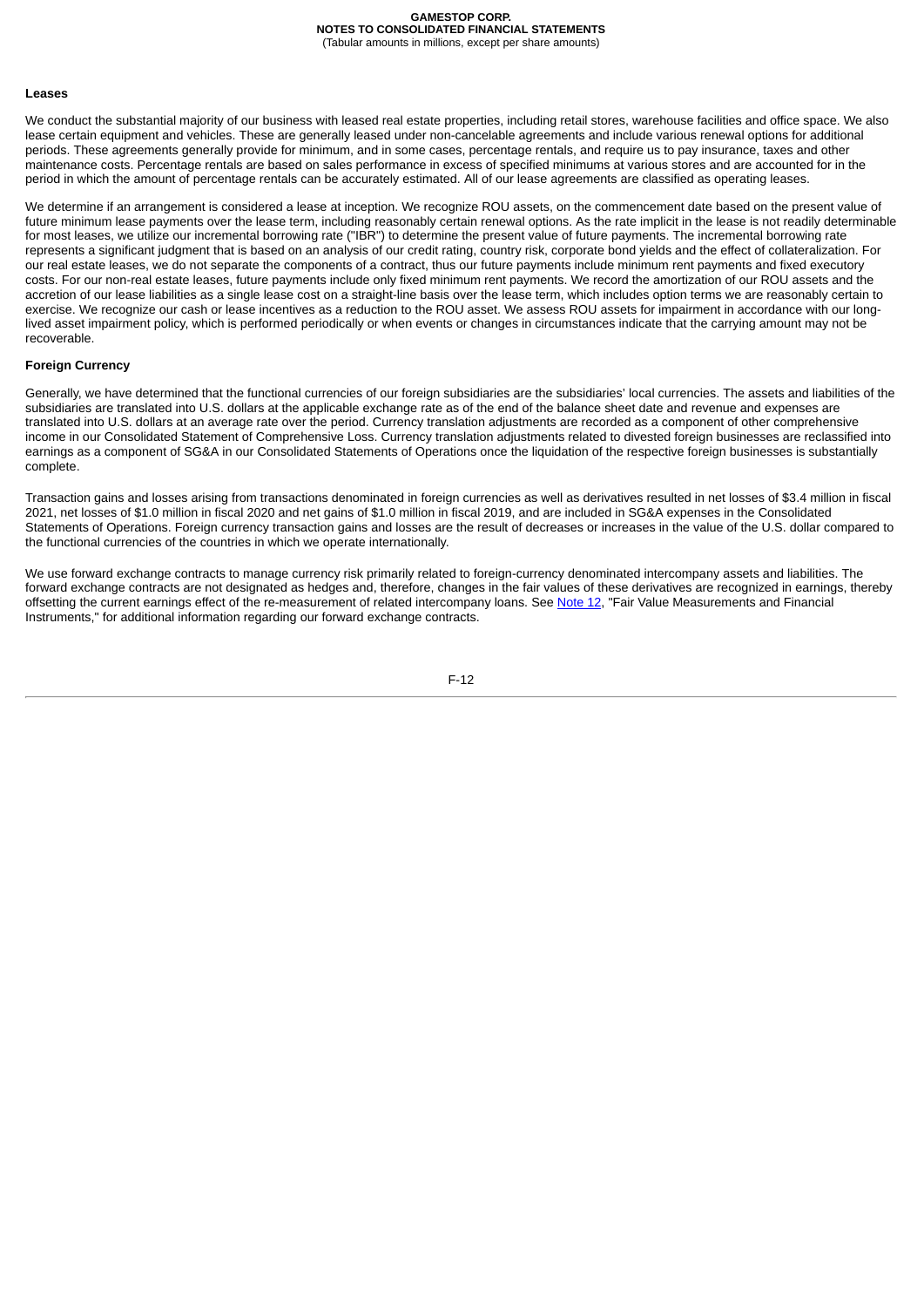### **3. New Accounting Pronouncements**

### **Recent Accounting Pronouncements**

In March 2020, the FASB issued ASU 2020-04, Reference Rate Reform (Topic 848): Facilitation of the Effects of Reference Rate Reform on Financial Reporting. This standard provides practical expedients for contract modifications with the transition from reference rates, such as LIBOR, that are expected to be discontinued. This guidance is applicable for our revolving line of credit, which uses LIBOR as a reference rate. The provisions of ASU 2020-04 are effective as of March 12, 2020 and may be adopted prospectively through December 31, 2022. As of January 30, 2022, we adopted this ASU with no material impact to our consolidated financial statements.

In December 2019, the FASB issued ASU 2019-12, Income Taxes (Topic 740): Simplifying the Accounting for Income Taxes. This standard is intended to simplify the accounting and disclosure requirements for income taxes by eliminating various exceptions in accounting for income taxes as well as clarifying and amending existing guidance to improve consistency in application of ASC 740. The provisions of ASU 2019-12 are effective for fiscal years beginning after December 15, 2021, with early adoption permitted. As of January 30, 2022, we adopted this ASU with no material impact to our consolidated financial statements.

## **4. Discontinued Operations**

On January 16, 2019, we completed the sale of all of the equity interests in our wholly owned subsidiary Spring Communications Holding, Inc. ("Spring Mobile") to Prime Acquisition Company, LLC, a wholly owned subsidiary of Prime Communications, L.P., pursuant to an Equity Purchase Agreement dated as of November 21, 2018. The historic results of Spring Mobile, are presented as discontinued operations. For fiscal years 2020 and 2019, we recognized a net loss from discontinued operations of \$0.7 million and \$6.5 million in our Consolidated Statements of Operations.

The Consolidated Statements of Cash Flows is presented on a combined basis for all periods presented, therefore, does not segregate cash flows from continuing and discontinued operations. There were no significant operating noncash items for our discontinued operations for fiscal 2019, 2020 and 2021.

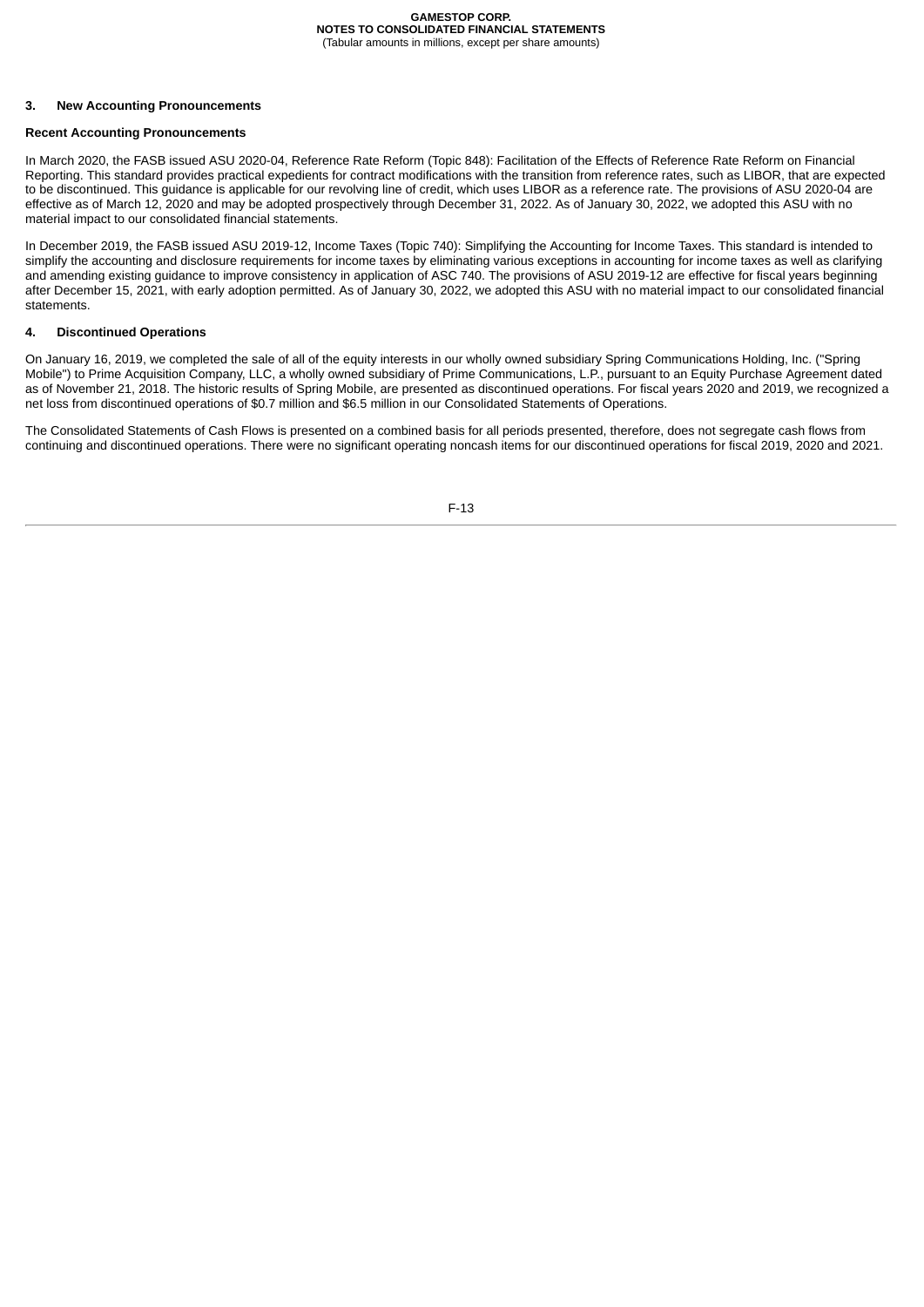### **5. Revenue**

The following table presents net sales by significant product category:

|                                         | <b>Fiscal Year</b> |         |  |         |      |         |  |  |
|-----------------------------------------|--------------------|---------|--|---------|------|---------|--|--|
|                                         |                    | 2021    |  | 2020    | 2019 |         |  |  |
| Hardware and accessories <sup>(1)</sup> | Ъ.                 | 3.171.7 |  | 2.530.8 |      | 2,722.2 |  |  |
| Software <sup>(2)</sup>                 |                    | 2,014.8 |  | 1,979.1 |      | 3,006.3 |  |  |
| <b>Collectibles</b>                     |                    | 824.2   |  | 579.9   |      | 737.5   |  |  |
| Total                                   | эъ                 | 6.010.7 |  | 5.089.8 | \$   | 6.466.0 |  |  |

(1) Includes sales of new and pre-owned hardware, accessories, hardware bundles in which hardware and digital or physical software are sold together in a single SKU, interactive game figures, strategy guides, mobile and consumer electronics, and the operations of our Simply Mac stores, which were sold in September 2019.

(2) Includes sales of new and pre-owned gaming software, digital software and PC entertainment software.

See [Note 6,](#page-45-0) "Segment Information," for net sales by geographic location.

### **Performance Obligations**

We have arrangements with customers where our performance obligations are satisfied over time, which primarily relate to extended warranties and our *Game Informer* magazine. Revenues do not include sales taxes or other taxes collected from customers. We expect to recognize revenue in future periods for remaining performance obligations we have associated with unredeemed gift cards, trade-in credits, reservation deposits and our PowerUp Rewards loyalty program (collectively, "unredeemed customer liabilities"), extended warranties and subscriptions to our *Game Informer* magazine.

Performance obligations associated with unredeemed customer liabilities are primarily satisfied at the time our customers redeem their gift cards, trade-in credits, reservation deposits or loyalty program points for products that we offer. Unredeemed customer liabilities are generally redeemed within one year of issuance.

We offer extended warranties on certain new and pre-owned gaming products with terms generally ranging from 12 to 24 months, depending on the product. Revenues for extended warranties sold are recognized on a straight-line basis over the life of the contract.

Performance obligations associated with subscriptions to our *Game Informer* magazine are satisfied when magazines are delivered in print form or when made available in digital format.

The following table presents our performance obligations:

|                                 |   |       | <b>Fiscal Year</b> |       |
|---------------------------------|---|-------|--------------------|-------|
|                                 |   | 2021  |                    | 2020  |
| Unredeemed customer liabilities | ъ | 246.6 |                    | 244.1 |
| Extended warranties             |   | 82.6  |                    | 65.1  |
| Subscription                    |   | 49.1  |                    | 39.0  |

### **Significant Judgments and Estimates**

We accrue PowerUp Rewards loyalty points at the estimated retail price per point, net of estimated breakage, which can be redeemed by our loyalty program members for discounts on products that we offer. The estimated retail price per point is based on the actual historical retail prices of products purchased through the redemption of loyalty points. We estimate breakage of loyalty points and unredeemed gift cards based on historical redemption rates.

### **Contract Balances**

Our contract liabilities primarily consist of unredeemed customer liabilities and deferred revenues associated with gift cards, extended warranties and subscriptions to our *Game Informer* magazine.

The following table presents a roll forward of our contract liabilities:

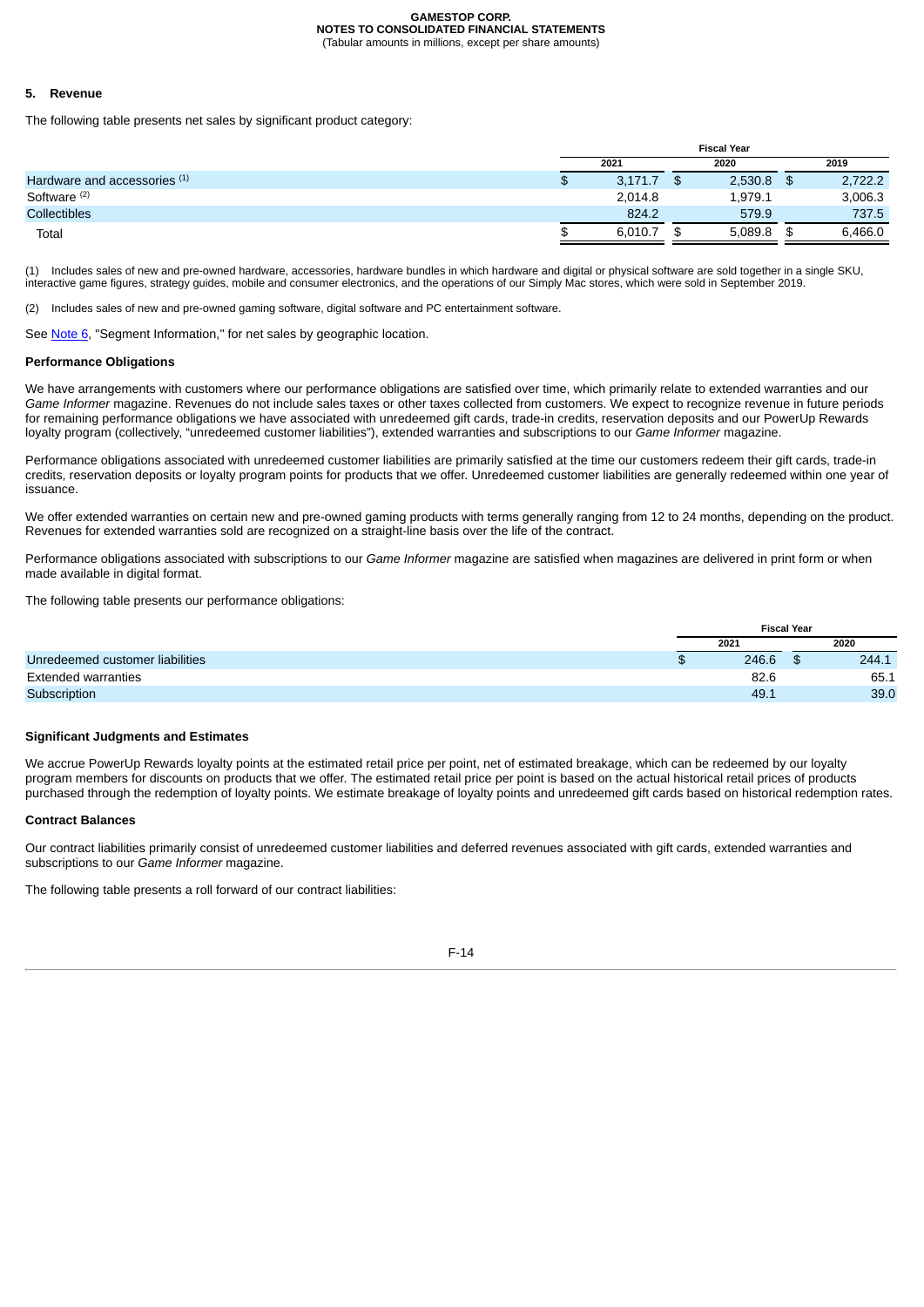|                                      |    | 2021       |  | 2020    |
|--------------------------------------|----|------------|--|---------|
| Contract liability beginning balance | \$ | $348.2$ \$ |  | 339.2   |
| Increase to contract liabilities (1) |    | 931.0      |  | 953.8   |
| Decrease to contract liabilities (2) |    | (896.1)    |  | (950.0) |
| Other adjustments (3)                |    | (4.8)      |  | 5.2     |
| Contract liability ending balance    | \$ | 378.3      |  | 348.2   |

(1) Includes issuances of gift cards, trade-in credits and loyalty points, new reservation deposits, new subscriptions to *Game Informer* and extended warranties sold.

- (2) Includes redemptions of gift cards, trade-in credits, loyalty points and reservation deposits as well as revenues recognized for *Game Informer* and extended warranties. During fiscal 2021, there were \$48.8 million of gift cards redeemed that were outstanding as of January 30, 2021. During fiscal 2020, there were \$45.1 million of gift cards redeemed that were outstanding as of February 1, 2020.
- <span id="page-45-0"></span>(3) Primarily includes foreign currency translation adjustments.

### **6. Segment Information**

We operate our business in four geographic segments: United States, Canada, Australia and Europe. We identify segments based on a combination of geographic areas and management responsibility. Segment results for the United States include retail operations in 50 states and Guam; our ecommerce website www.gamestop.com; *Game Informer* magazine; and Simply Mac, which we sold in September 2019. The United States segment also includes general and administrative expenses related to our corporate headquarters in Grapevine, Texas. We measure segment profit using operating earnings, which is defined as income from continuing operations before intercompany royalty fees, net interest expense and income taxes. Transactions between reportable segments consist primarily of royalties, management fees, inter-segment loans and related interest. There were no material inter-segment sales during fiscal 2021, 2020 and 2019. Information on total assets by segment is not disclosed as such information is not used by our chief operating decision makers to evaluate segment performance or to allocate resources and capital.

The following table presents segment information: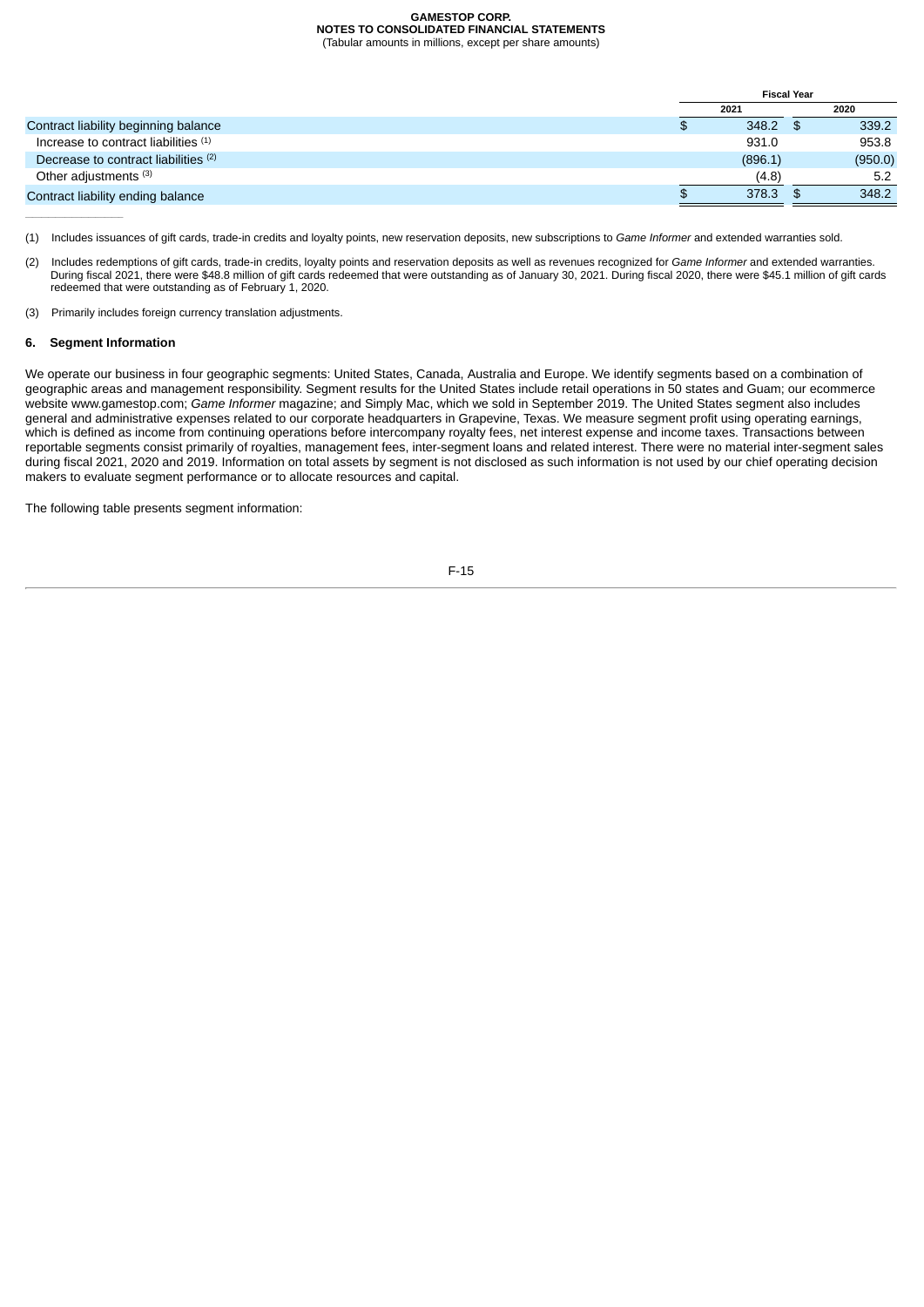|                                                      | <b>United</b><br><b>States</b> | Canada      |     | <b>Australia</b> | Europe        | <b>Total</b>  |
|------------------------------------------------------|--------------------------------|-------------|-----|------------------|---------------|---------------|
| As of and for the Fiscal Year Ended January 29, 2022 |                                |             |     |                  |               |               |
| Net sales                                            | \$<br>4,186.5                  | \$<br>332.3 | \$  | 591.8            | \$<br>900.1   | \$<br>6,010.7 |
| Operating (loss) earnings                            | (358.1)                        | (1.1)       |     | 30.6             | (39.9)        | (368.5)       |
| Depreciation and amortization                        | 50.7                           | 2.9         |     | 7.0              | 15.9          | 76.5          |
| Asset impairments                                    | 0.2                            |             |     |                  | 6.5           | 6.7           |
| Capital expenditures                                 | 42.3                           | 3.1         |     | 9.4              | 7.2           | 62.0          |
| Property and equipment, net                          | 100.1                          | 8.3         |     | 15.6             | 39.6          | 163.6         |
|                                                      |                                |             |     |                  |               |               |
| As of and for the Fiscal Year Ended January 30, 2021 |                                |             |     |                  |               |               |
| Net sales                                            | \$<br>3,417.1                  | \$<br>258.4 | -\$ | 625.3            | \$<br>789.0   | \$<br>5,089.8 |
| Operating (loss) earnings                            | (211.0)                        | (0.3)       |     | 52.2             | (78.7)        | (237.8)       |
| Depreciation and amortization                        | 51.2                           | 3.1         |     | 7.6              | 18.1          | 80.0          |
| Asset impairments                                    | 11.3                           | 0.1         |     |                  | 4.1           | 15.5          |
| Capital expenditures                                 | 54.5                           | 1.0         |     | 2.3              | 2.2           | 60.0          |
| Property and equipment, net                          | 125.2                          | 8.2         |     | 14.8             | 53.0          | 201.2         |
|                                                      |                                |             |     |                  |               |               |
| As of and for the Fiscal Year Ended February 1, 2020 |                                |             |     |                  |               |               |
| Net sales                                            | \$<br>4,497.7                  | \$<br>344.2 | \$  | 525.4            | \$<br>1,098.7 | \$<br>6,466.0 |
| Operating (loss) earnings                            | (343.9)                        | (14.9)      |     | 9.4              | (50.2)        | (399.6)       |
| Depreciation and amortization                        | 57.8                           | 3.8         |     | 8.9              | 24.7          | 95.2          |
| Goodwill and asset impairments                       | 376.7                          | 0.4         |     | 0.2              | 8.3           | 385.6         |
| Capital expenditures                                 | 56.8                           | 4.2         |     | 4.5              | 13.0          | 78.5          |
| Property and equipment, net                          | 164.9                          | 17.0        |     | 32.5             | 61.5          | 275.9         |
|                                                      |                                |             |     |                  |               |               |

# **7. Associates' Defined Contribution Plan**

We sponsor a defined contribution plan (the "Savings Plan") for the benefit of substantially all of our U.S. associates who meet certain eligibility requirements, primarily age and length of service. The Savings Plan allows associates to invest up to 60%, subject to IRS limitations, of their eligible gross cash compensation on a pre-tax basis. Our optional contributions to the Savings Plan are generally in amounts based upon a certain percentage of the associates' contributions. Our contributions to the Savings Plan during fiscal 2021, 2020 and 2019, were \$4.5 million, \$5.6 million and \$6.0 million, respectively.

### **8. Earnings Per Share**

Basic net income (loss) per common share is computed by dividing the net income (loss) available to common stockholders by the weighted-average number of common shares outstanding during the period. Diluted net income (loss) per common share is computed by dividing the net income (loss) available to common stockholders by the weighted-average number of common shares outstanding and potentially dilutive securities outstanding during the period. Potentially dilutive securities include stock options, unvested restricted stock, and unvested restricted stock units outstanding during the period, using the treasury stock method. Potentially dilutive securities are excluded from the computations of diluted earnings per share if their effect would be antidilutive. A net loss from continuing operations causes all potentially dilutive securities to be antidilutive. We have certain undistributed stock awards that participate in dividends on a non-forfeitable basis, however, their impact on earnings per share under the two-class method is negligible.

The following is a reconciliation of shares used in calculating basic and diluted net income (loss) per common share (in millions, except per share data):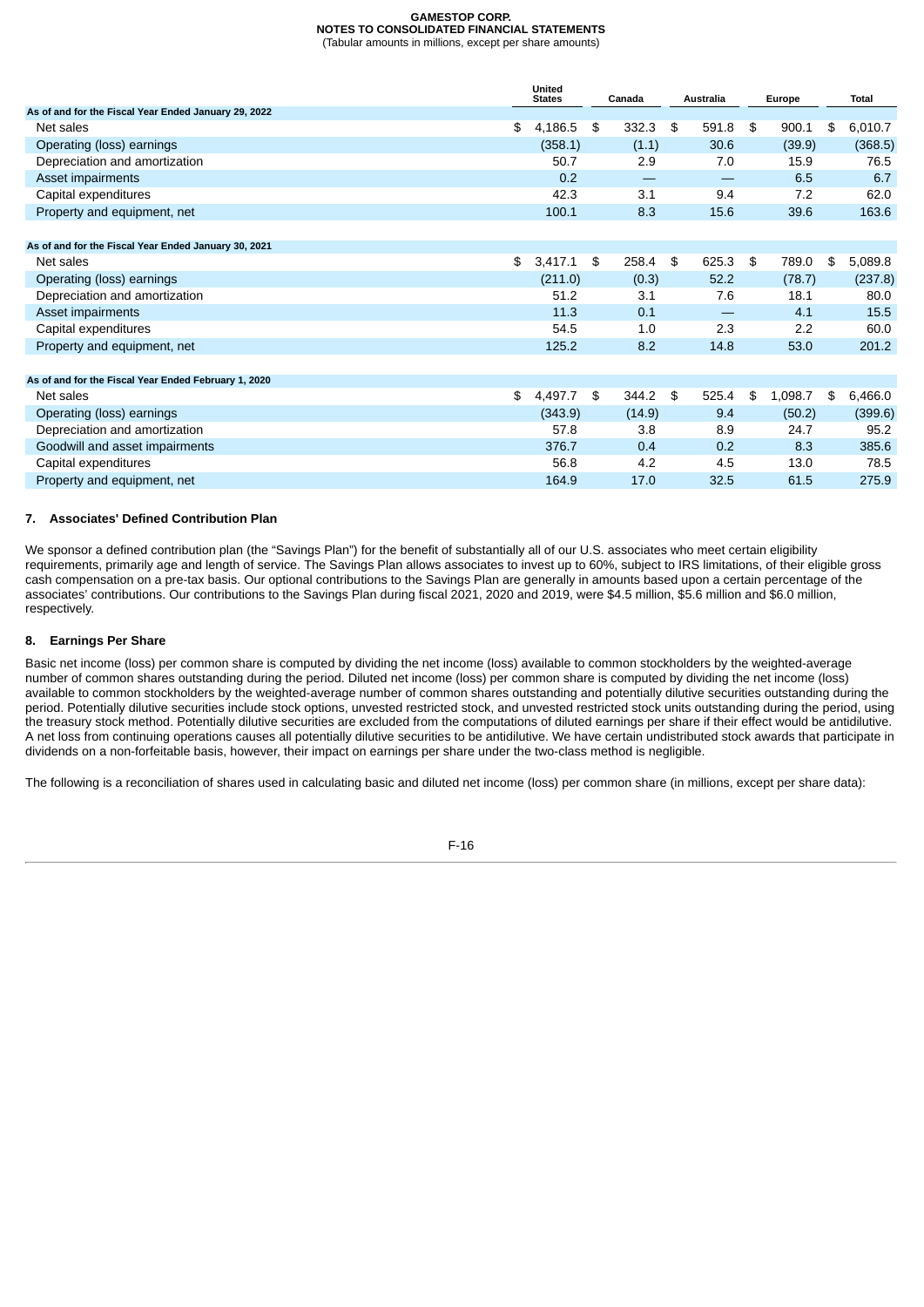|                                                              | <b>Fiscal Year</b> |      |      |  |  |
|--------------------------------------------------------------|--------------------|------|------|--|--|
|                                                              | 2021               | 2020 | 2019 |  |  |
| Weighted-average common shares outstanding                   | 72.6               | 65.0 | 87.5 |  |  |
| Dilutive effect of stock options and restricted stock awards |                    |      |      |  |  |
| Weighted-average diluted common shares                       | 72.6               | 65.0 | 87.5 |  |  |
|                                                              |                    |      |      |  |  |
| Anti-dilutive shares:                                        |                    |      |      |  |  |
| Restricted stock units                                       | 0.9                |      |      |  |  |
| <b>Restricted stock</b>                                      | 0.4                | 1.6  | 1.9  |  |  |
| Stock options                                                |                    |      | 0.2  |  |  |

<span id="page-47-0"></span>As of January 29, 2022, 8.9 million shares of our Class A common stock were directly registered with our transfer agent, ComputerShare.

## **9. Asset Impairments**

The following is a summary of our asset impairment charges, by reportable segment:

|                                          | United<br><b>States</b> |              | Canada |     | Australia                |     | Europe |     | Total |
|------------------------------------------|-------------------------|--------------|--------|-----|--------------------------|-----|--------|-----|-------|
| Fiscal 2021                              |                         |              |        |     |                          |     |        |     |       |
| Store and other asset impairment charges | \$<br>0.2               | \$           |        | \$  |                          | \$  | 6.5    | \$  | 6.7   |
| Total                                    | 0.2                     | \$           |        |     |                          | £.  | 6.5    | \$. | 6.7   |
| Fiscal 2020                              |                         |              |        |     |                          |     |        |     |       |
| Intangible asset impairment charges      | \$<br>0.5               | \$           |        | £.  | $\overline{\phantom{0}}$ | \$  | 0.6    | \$  | 1.1   |
| Corporate aircraft impairment charges    | 3.2                     |              |        |     |                          |     |        |     | 3.2   |
| Store and other asset impairment charges | 7.6                     |              | 0.1    |     |                          |     | 3.5    |     | 11.2  |
| Total                                    | 11.3                    | \$           | 0.1    | \$. |                          | \$. | 4.1    |     | 15.5  |
| Fiscal 2019                              |                         |              |        |     |                          |     |        |     |       |
| Intangible asset impairment charges      | \$<br>2.3               | \$           |        | \$  |                          | \$  |        | \$  | 2.3   |
| Corporate aircraft impairment charges    | 8.7                     |              |        |     |                          |     |        |     | 8.7   |
| Store and other asset impairment charges | 1.8                     |              | 0.4    |     | 0.2                      |     | 8.3    |     | 10.7  |
| <b>Total</b>                             | 12.8                    | $\mathbf{f}$ | 0.4    | \$. | 0.2                      | \$  | 8.3    |     | 21.7  |
|                                          |                         |              |        |     |                          |     |        |     |       |

See [Note 11,](#page-49-0) "Intangible Assets," for information regarding our prior year intangible asset impairment charges.

Store and other asset impairment charges relate to our evaluation of store property, equipment and other assets in situations where an asset's carrying value was not expected to be recovered by its future cash flows over its remaining useful life.

### <span id="page-47-1"></span>**10. Leases**

In July of 2020, we sold, in separate unrelated transactions, to unaffiliated third parties: i) our corporate headquarters and ancillary office space in Grapevine, Texas for \$28.5 million, net of costs to sell and ii) a nearby refurbishment center for \$15.2 million, net of costs to sell. In connection with each of the sales, we leased-back from the applicable purchasers our corporate headquarters for an initial term of ten years and refurbishment center for an initial term of two years. The leaseback agreement for the corporate headquarters contains three renewal periods of five years each; we recognized only the initial term of the lease as part of our right-of-use asset and lease liability for the corporate headquarters. The annual rent for the corporate headquarters will start at \$1.7 million, plus taxes, utilities, management fees and other operating and maintenance expenses and will increase by 2.25% per year. In July 2021, we extended the term of the lease for our refurbishment center by three years through July 2025, with a five year renewal period. These leaseback agreements are accounted for as operating leases.

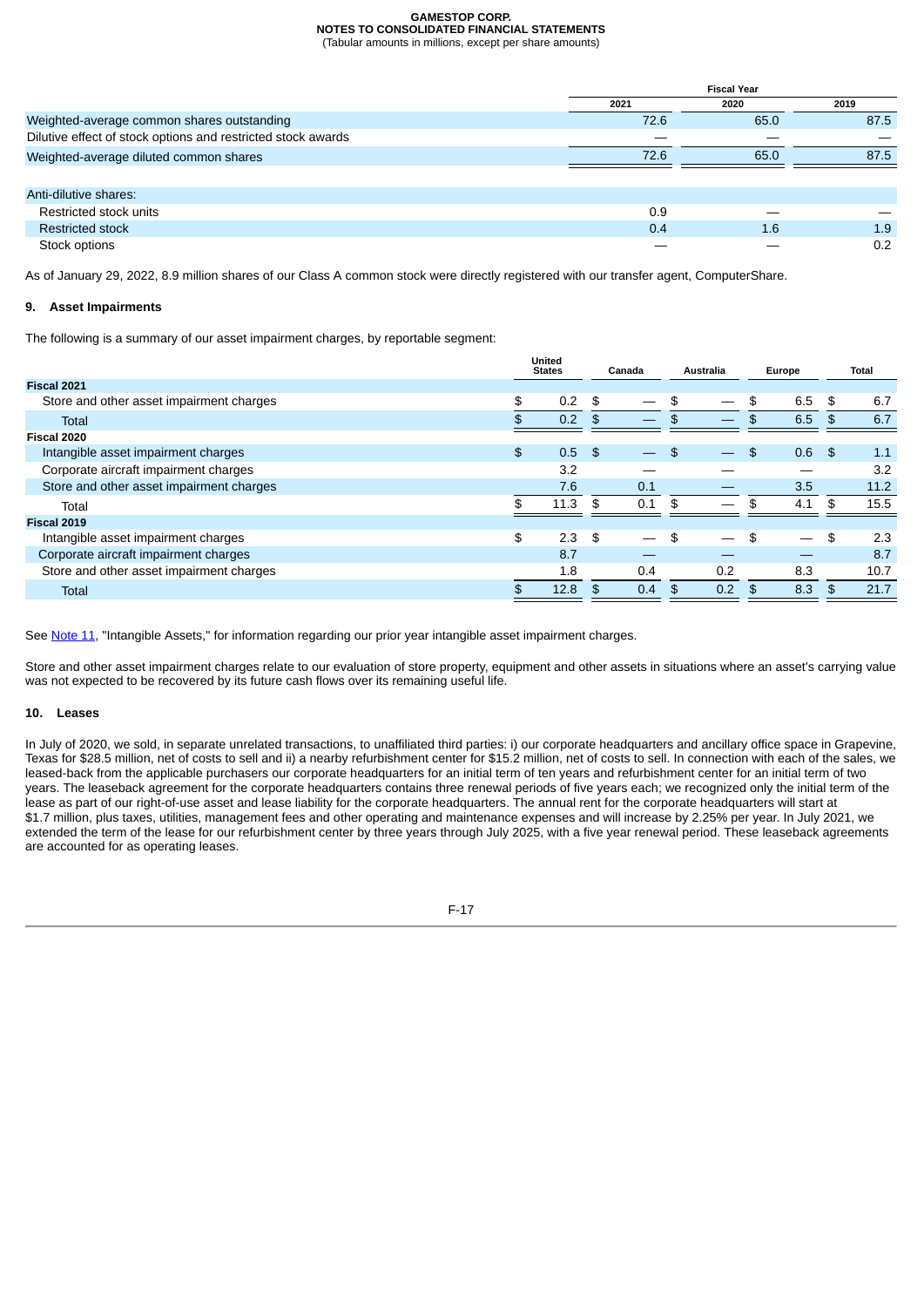# **GAMESTOP CORP. NOTES TO CONSOLIDATED FINANCIAL STATEMENTS**

(Tabular amounts in millions, except per share amounts)

With respect to the leaseback of the corporate headquarters, we agreed to provide a letter of credit to the buyer-lessor within 18 months from the closing date to secure our lease obligation. Given that the purchase price of the corporate headquarters was reduced by \$2.8 million to account for the deferred issuance of this letter of credit, we recognized a contract asset for the same amount in prepaid expenses and other current assets on our Consolidated Balance Sheets, which represents the variable consideration on the purchase price. In 2021, we issued a letter of credit of \$2.8 million and derecognized the contract asset. Upon delivering the letter of credit, we were entitled to a rent credit of an equivalent amount. This variable consideration was recognized in the total gain on sale of assets in our Consolidated Statements of Operations during the second quarter of 2020. The net proceeds from the sale of these assets were used for general corporate purposes.

In August 2020, we sold our Australian headquarters in Eagle Farm, Queensland to an unrelated party for approximately \$27.0 million, net of costs to sell, and immediately leased back the facility for a term of ten years on market rate terms at an average annual base rent of \$1.7 million, plus taxes, utilities, management fees and other operating and maintenance expenses. Additionally, in September 2020, we sold our Canadian headquarters in Brampton, Ontario for approximately \$16.7 million, net of costs to sell, and leased back the facility for a term of five years on market rate terms at an average annual base rent of \$0.9 million, plus taxes, utilities, management fees and other operating and maintenance expenses. We recognized only the initial term of the lease as part of our right-of-use asset and lease liability for both the Australian and Canadian headquarters. The net proceeds from the sale of these assets were used for general corporate purposes.

As a result of these transactions, we recognized total gain on sale of assets of \$32.4 million in our Consolidated Statements of Operations in fiscal 2020.

The following table presents rent expenses under operating leases:

|                                    | <b>Fiscal Year</b> |       | <b>Fiscal Year</b> |
|------------------------------------|--------------------|-------|--------------------|
|                                    | 2021               |       | 2020               |
| Operating lease cost               |                    | 296.3 | 311.5              |
| Variable lease cost <sup>(1)</sup> |                    | 64.1  | 79.2               |
| Total rent expense                 |                    | 360.4 | 390.7              |

(1) Variable lease cost includes percentage rentals and variable executory costs.

We had cash outflows of \$262.3 million and \$251.4 million in fiscal 2021 and 2020, respectively, associated with operating leases included in the measurement of our lease liabilities and we recognized \$205.4 million and \$132.5 million of ROU assets in fiscal 2021 and 2020, respectively, that were obtained in exchange for operating lease obligations. In fiscal 2021, we recognized \$1.3 million of store-level ROU asset impairment charges compared to \$2.9 million of store-level ROU asset impairment charges in fiscal 2020.

The following table presents the weighted-average remaining lease term, which includes reasonably certain renewal options, and the weighted-average discount rate for operating leases included in the measurement of our lease liabilities:

|                                                    | <b>January 29, 2022</b> | January 30, 2021 |
|----------------------------------------------------|-------------------------|------------------|
| eighted-average remaining lease term (years) $(1)$ |                         |                  |
| eighted-average discount rate                      |                         | 5.2%             |

(1) The weighted-average remaining lease term is weighted based on the lease liability balance for each lease as of January 29, 2022 and January 30, 2021. This weighted average calculation differs from our simple average remaining lease term due to the inclusion of reasonably certain renewal options and the effect of the lease liability value of longer term leases.

The following table presents expected lease payments associated with our operating lease liabilities, excluding percentage rentals: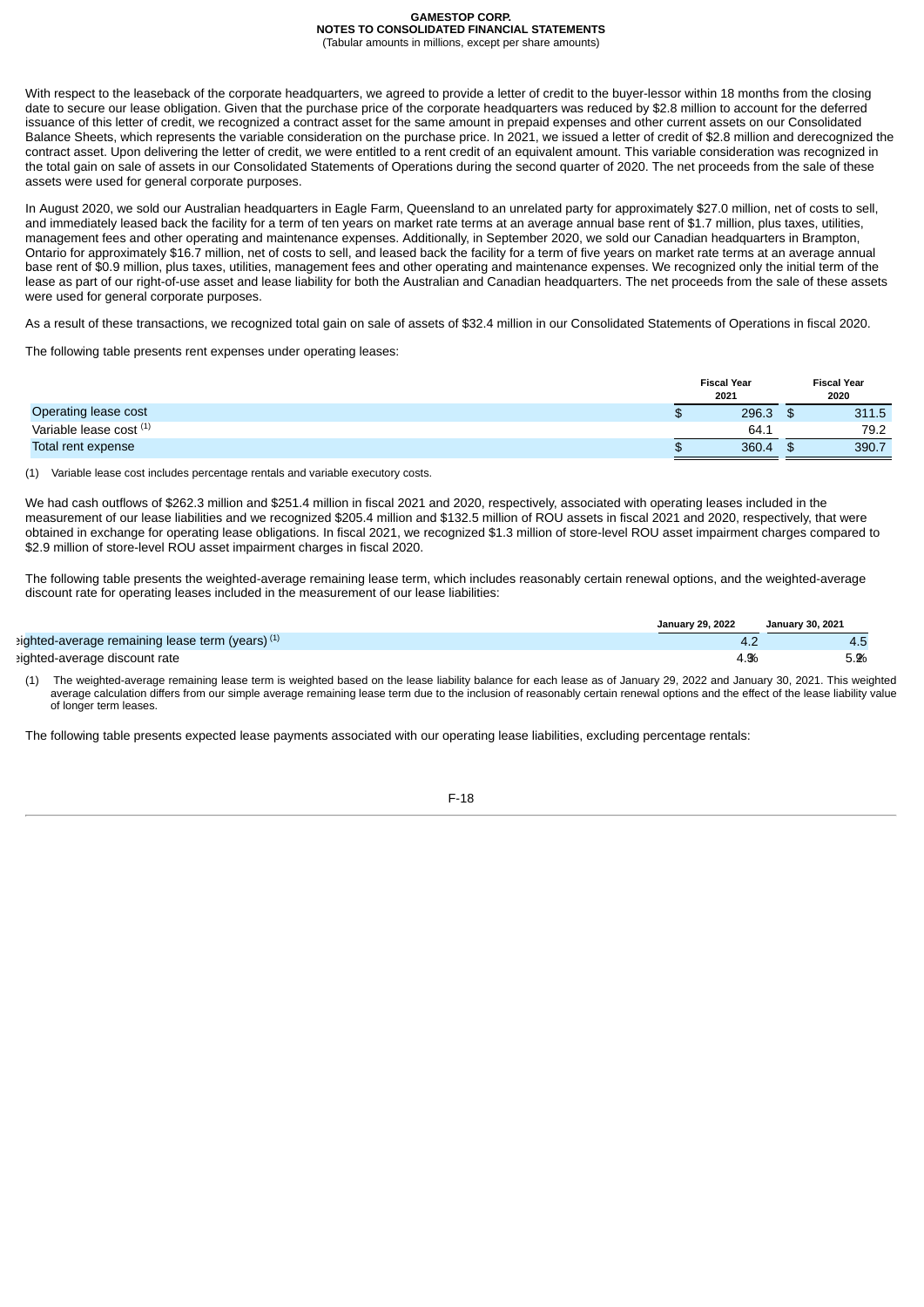# **GAMESTOP CORP. NOTES TO CONSOLIDATED FINANCIAL STATEMENTS**

(Tabular amounts in millions, except per share amounts)

| Period                                            | <b>Operating Leases<sup>(1)</sup></b> |
|---------------------------------------------------|---------------------------------------|
| Fiscal Year 2022                                  | \$<br>244.0                           |
| Fiscal Year 2023                                  | 145.3                                 |
| Fiscal Year 2024                                  | 98.0                                  |
| Fiscal Year 2025                                  | 65.3                                  |
| Fiscal Year 2026                                  | 42.5                                  |
| Thereafter                                        | 69.4                                  |
| Total remaining lease payments                    | 664.5                                 |
| Less: Interest                                    | (60.0)                                |
| Present value of lease liabilities <sup>(2)</sup> | 604.5                                 |

(1) Operating lease payments exclude legally binding lease payments for leases signed but not yet commenced.

<span id="page-49-0"></span>(2) The present value of lease liabilities consist of \$210.7 million classified as current portion of operating lease liabilities and \$393.7 million classified as long-term operating lease liabilities on our Consolidated Balance Sheets.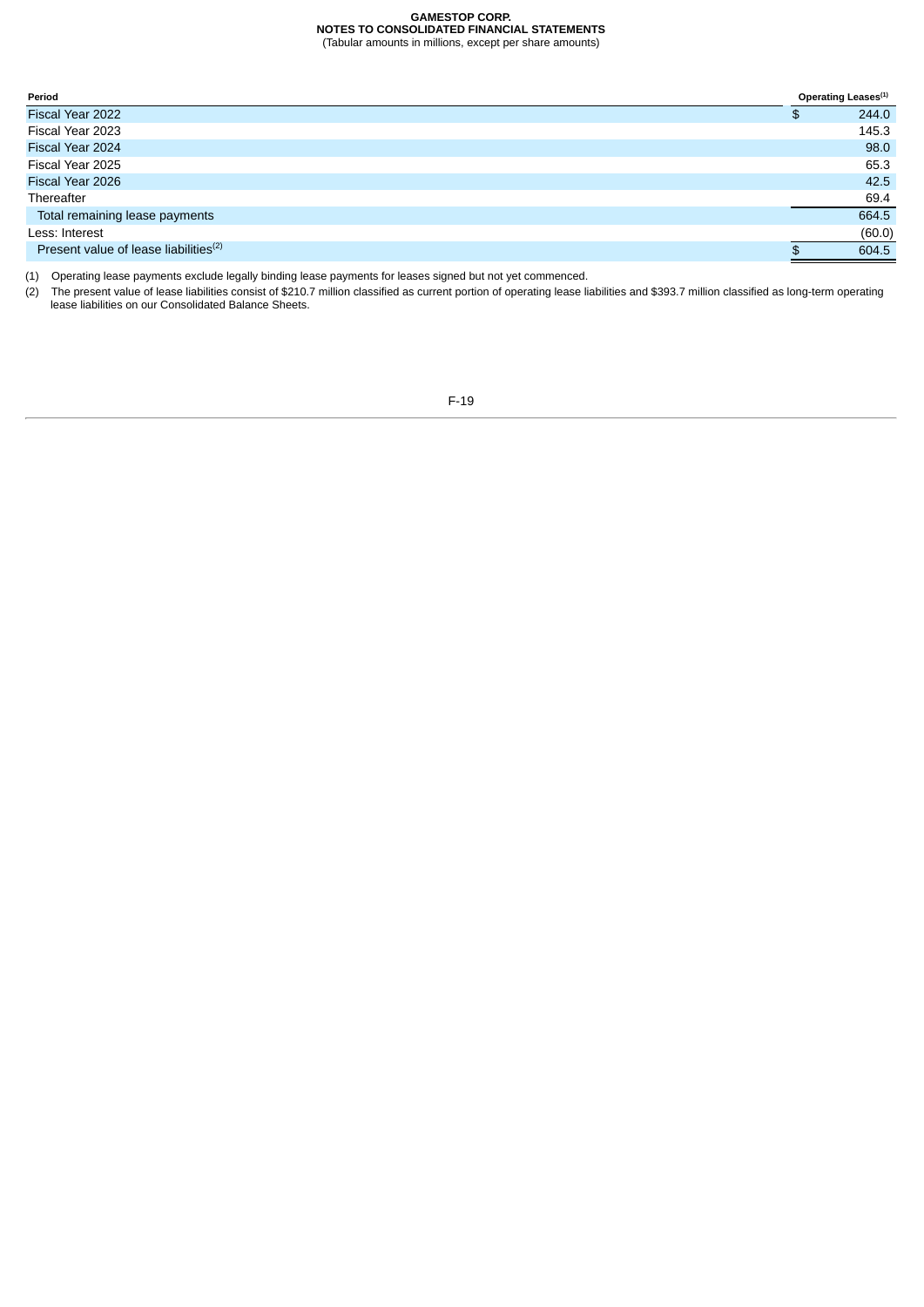# **11. Intangible Assets**

The following table presents the gross carrying amount and accumulated amortization of our intangible assets:

|    | <b>January 29, 2022</b>                    |  |                          |     |                             | <b>January 30, 2021</b> |          |          |                               |  |      |  |  |  |                 |                                    |  |                               |  |
|----|--------------------------------------------|--|--------------------------|-----|-----------------------------|-------------------------|----------|----------|-------------------------------|--|------|--|--|--|-----------------|------------------------------------|--|-------------------------------|--|
|    | Gross<br>Carrying<br>Amount <sup>(1)</sup> |  |                          |     | Accumulated<br>Amortization |                         |          |          | <b>Net Carrying</b><br>Amount |  |      |  |  |  | Gross<br>Amount | <b>Accumulated</b><br>Amortization |  | <b>Net Carrying</b><br>Amount |  |
|    |                                            |  |                          |     |                             |                         |          |          |                               |  |      |  |  |  |                 |                                    |  |                               |  |
| \$ |                                            |  | $\overline{\phantom{0}}$ | \$  |                             |                         |          |          |                               |  | 5.7  |  |  |  |                 |                                    |  |                               |  |
|    |                                            |  |                          |     |                             |                         |          |          |                               |  |      |  |  |  |                 |                                    |  |                               |  |
|    | 74.7                                       |  | (67.9)                   |     | 6.8                         |                         | 93.3     |          | (80.5)                        |  | 12.8 |  |  |  |                 |                                    |  |                               |  |
|    | 31.7                                       |  | (31.7)                   |     |                             |                         | 32.7     |          | (32.7)                        |  |      |  |  |  |                 |                                    |  |                               |  |
|    | 111.7                                      |  | (99.6)                   | \$. | 12.1                        | \$.                     | 131.7    |          | (113.2)                       |  | 18.5 |  |  |  |                 |                                    |  |                               |  |
|    |                                            |  | $5.3$ \$                 |     |                             |                         | $5.3$ \$ | Carrying | $5.7$ \$                      |  |      |  |  |  |                 |                                    |  |                               |  |

(1) The change in the gross carrying amount of intangible assets from January 30, 2021 to January 29, 2022 is due to the impact of exchange rate fluctuations.

#### **Indefinite-lived Intangible Assets**

Indefinite-lived intangible assets are expected to contribute to cash flows indefinitely and, therefore, are not subject to amortization but are subject to annual impairment testing. We test our indefinite-lived intangible assets on an annual basis during the fourth quarter or when circumstances indicate the carrying value might be impaired.

Our trade names consisted of Micromania, our retail operations business in France, which we acquired in 2008; and formerly ThinkGeek, a collectibles retailer, which we acquired in 2015. We no longer operate stores under the ThinkGeek brand. As a result of an impairment test performed during fiscal 2020, we recognized an impairment charge of \$0.6 million and \$0.5 million and related to our Micromania and ThinkGeek trade names, respectively.

As a result of impairment testing performed during fiscal 2019, we recognized an impairment charge of \$2.3 million related to our ThinkGeek trade name. The impairment charge was primarily the result of increases in discount rate assumptions and downward revisions to our forecasted cash flows, consistent with those utilized in the valuation of our reporting units for goodwill impairment testing.

### **Finite-lived Intangible Assets**

Leasehold rights, the majority of which were recorded as a result of the purchase of SFMI Micromania SAS ("Micromania") in 2008, represent the value of rights of tenancy under commercial property leases for properties located in France. Rights pertaining to individual leases can be sold by us to a new tenant or recovered by us from the landlord if the exercise of the automatic right of renewal is refused. Leasehold rights are amortized on a straight-line basis over the expected lease term, not to exceed 20 years, with no residual value.

Other intangible assets include design portfolio and favorable leasehold interests. The design portfolio reflects the collection of product designs and ideas that were created by Geeknet and recorded as a result of the Geeknet acquisition, which have been fully amortized. Favorable leasehold interests represent the value of the contractual monthly rental payments that are less than the current market rent at stores acquired as part of the Micromania acquisition. Favorable leasehold interests are amortized on a straight-line basis over their remaining lease term with no expected residual value. As of January 29, 2022, these amounts have been fully amortized.

As of January 29, 2022, the total weighted-average amortization period for our finite-lived intangible assets was approximately 7 years. The intangible assets are being amortized based upon the pattern in which the economic benefits of the intangible assets are being utilized, with no expected residual value.

Intangible asset amortization expense during fiscal 2021, 2020 and 2019 was \$3.6 million, \$4.0 million and \$5.4 million, respectively. The following table presents the estimated aggregate intangible asset amortization expense for the next five fiscal years: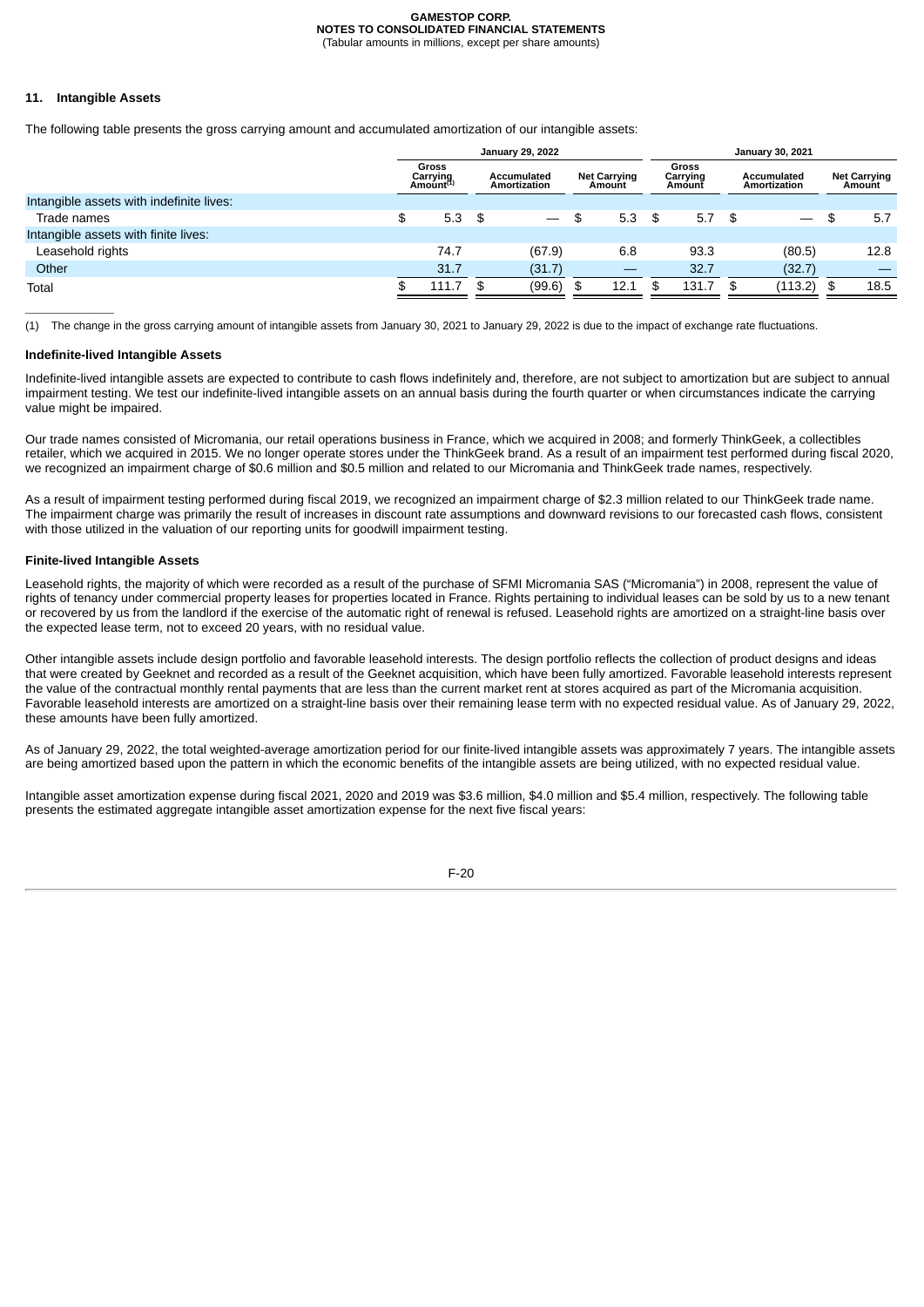| Period      | Projected<br>Amortization<br><b>Expense</b> |
|-------------|---------------------------------------------|
| Fiscal 2022 | 2.1                                         |
| Fiscal 2023 | 1.6                                         |
| Fiscal 2024 | 1.3                                         |
| Fiscal 2025 | 0.9                                         |
| Fiscal 2026 | 0.6                                         |
|             |                                             |

### <span id="page-51-0"></span>**12. Fair Value Measurements and Financial Instruments**

Fair value is defined as the price that would be received from selling an asset or paid to transfer a liability in an orderly transaction between market participants at the measurement date. Applicable accounting standards require disclosures that categorize assets and liabilities measured at fair value into one of three different levels depending on the observability of the inputs employed in the measurement. Level 1 inputs are quoted prices in active markets for identical assets or liabilities. Level 2 inputs are observable inputs other than quoted prices included within Level 1 for the asset or liability, either directly or indirectly through market-corroborated inputs. Level 3 inputs are unobservable inputs for the asset or liability reflecting our assumptions about pricing by market participants.

## **Assets and Liabilities that are Measured at Fair Value on a Recurring Basis**

Assets and liabilities that are measured at fair value on a recurring basis include our foreign currency contracts, life insurance policies we own that have a cash surrender value, and certain nonqualified deferred compensation liabilities.

We value our foreign currency contracts, our life insurance policies with cash surrender values and certain nonqualified deferred compensation liabilities based on Level 2 inputs using quotations provided by major market news services, such as *Bloomberg*, and industry-standard models that consider various assumptions, including quoted forward prices, time value, volatility factors, and contractual prices for the underlying instruments, as well as other relevant economic measures, all of which are observable in active markets. When appropriate, valuations are adjusted to reflect credit considerations, generally based on available market evidence.

The following table presents our assets and liabilities measured at fair value on a recurring basis, which utilize Level 2 inputs:

|                                                   | <b>January 29, 2022</b> |  | <b>January 30, 2021</b> |
|---------------------------------------------------|-------------------------|--|-------------------------|
| Assets:                                           |                         |  |                         |
| Foreign currency contracts (1)                    | \$<br>3.8 <sup>5</sup>  |  | 2.5                     |
| Company-owned life insurance <sup>(2)</sup>       | 0.6                     |  | 2.7                     |
| Total assets                                      | 4.4                     |  | 5.2                     |
| Liabilities:                                      |                         |  |                         |
| Foreign currency contracts <sup>(3)</sup>         | \$<br>0.4 <sup>5</sup>  |  | 2.4                     |
| Nonqualified deferred compensation <sup>(3)</sup> | 0.6                     |  | 0.6                     |
| <b>Total liabilities</b>                          | 1.0                     |  | 3.0                     |

(1) Recognized in prepaid expenses and other current assets on our Consolidated Balance Sheets.

(2) Recognized in other non-current assets on our Consolidated Balance Sheets.

 $\mathcal{L}_\text{max}$ 

(3) Recognized in accrued liabilities and other current liabilities on our Consolidated Balance Sheets.

We use forward exchange contracts to manage currency risk primarily related to intercompany loans and third party accounts payable denominated in nonfunctional currencies. These foreign currency contracts are not designated as hedges and, therefore, changes in the fair values of these derivatives are recognized in earnings, thereby offsetting the current earnings effect of the re-measurement of related intercompany loans denominated in foreign currencies. The total gross notional value of derivatives related to our foreign currency contracts was \$169.3 million and \$206.9 million as of January 29, 2022 and January 30, 2021, respectively.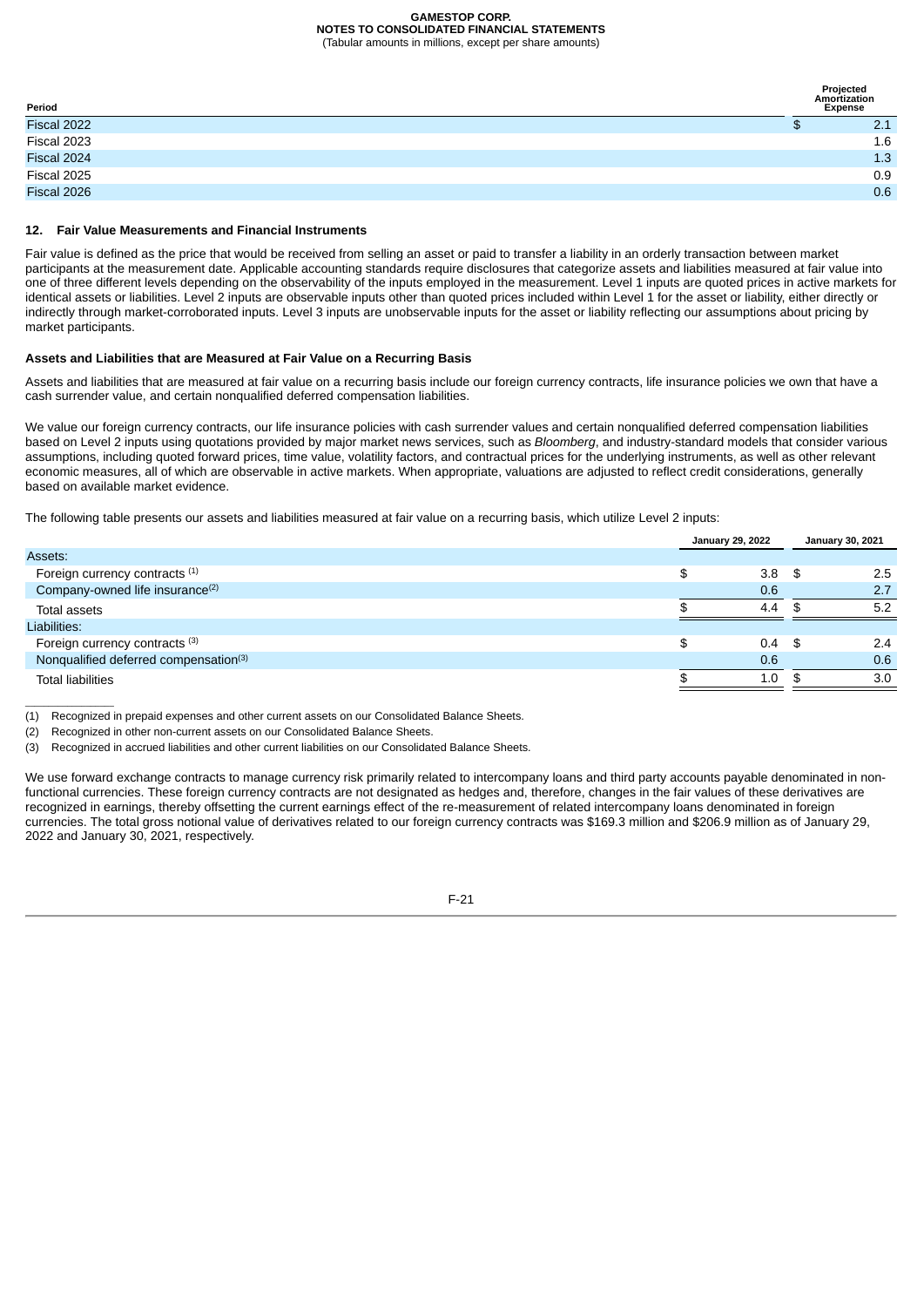The following table presents activity related to the trading of derivative instruments and the offsetting impact of related balances denominated in foreign currencies recognized in SG&A expenses in our Consolidated Statements of Operations:

|                                                                                                                                          | <b>Fiscal Year</b> |        |  |            |  |             |  |
|------------------------------------------------------------------------------------------------------------------------------------------|--------------------|--------|--|------------|--|-------------|--|
|                                                                                                                                          |                    | 2021   |  | 2020       |  | 2019        |  |
| Gains (losses) on the changes in fair value of derivative instruments                                                                    |                    | 9.6    |  | $(6.1)$ \$ |  | 4.1         |  |
| (Losses) gains on the re-measurement of related intercompany loans and third-party accounts<br>payable denominated in foreign currencies |                    | (13.0) |  |            |  | (3.1)       |  |
| Net (losses) gains                                                                                                                       |                    | (3.4)  |  | (1.0)      |  | $1.0 \cdot$ |  |

We do not use derivative financial instruments for trading or speculative purposes. We are exposed to counterparty credit risk on all of our derivative financial instruments and cash equivalent investments. We manage counterparty risk according to the guidelines and controls established under comprehensive risk management and investment policies. We continuously monitor our counterparty credit risk and utilize a number of different counterparties to minimize our exposure to potential defaults. We do not require collateral under derivative or investment agreements.

### **Assets that are Measured at Fair Value on a Nonrecurring Basis**

Assets that are measured at fair value on a nonrecurring basis relate primarily to property and equipment and other intangible assets, which are remeasured when the estimated fair value is below its carrying value. For these assets, we do not adjust carrying value to fair value; rather, when we determine that impairment has occurred, the carrying value of the asset is reduced to its fair value.

In fiscal 2021, we recognized impairment charges totaling \$6.7 million associated with store-level assets to reflect their fair values of \$7.8 million.

In fiscal 2020, we recognized impairment charges totaling \$11.2 million associated with store-level assets to reflect their fair values of \$7.0 million. We also recognized impairment charges of \$3.2 million, \$0.5 million and \$0.6 million related to our corporate aircraft, ThinkGeek trade name and Micromania trade name, respectively to reflect their fair values of \$8.6 million, zero, and \$5.7 million, respectively. We sold our corporate aircraft on June 5, 2020.

The fair value estimates of trade name intangibles and store-level property and equipment are based on significant unobservable inputs (Level 3) developed using company-specific information. These assets were valued using variations of the discounted cash flow method, which require assumptions associated with, among others, projected sales and cost estimates, capital expenditures, royalty rates, discount rates, terminal values and remaining useful lives. See [Note 2](#page-38-0), "Summary of Significant Accounting Policies," for additional information related to our valuation methods.

### **Other Fair Value Disclosures**

The carrying values of our cash equivalents, net receivables, accounts payable and short-term borrowings approximate their fair values due to their shortterm maturities.

As of January 29, 2022, our government-subsidized low interest French term loans due October 2022 through October 2026 ("French Term Loans") had a carrying value of \$44.6 million and a fair value of \$37.7 million. The fair values of our French Term Loans were estimated based on a model that discounted future principal and interest payments at interest rates available to us at the end of the period for similar debt of the same maturity, which is a Level 2 input as defined by the fair value hierarchy.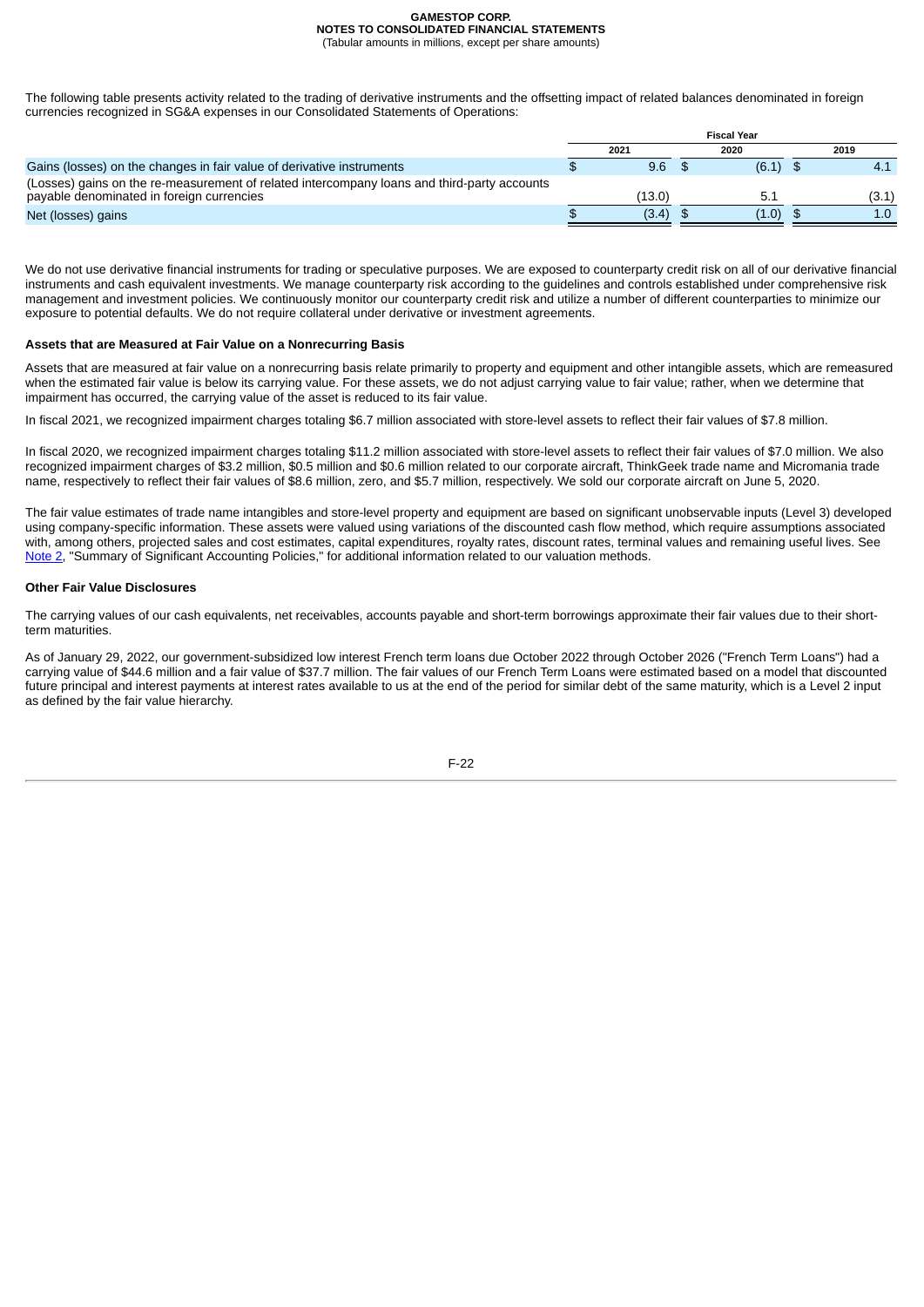## **13. Accrued and Other Current Liabilities**

The following table presents our accrued and other current liabilities:

|                                                                                      | <b>January 29, 2022</b> |  | <b>January 30, 2021</b> |
|--------------------------------------------------------------------------------------|-------------------------|--|-------------------------|
| Customer-related liabilities                                                         | \$<br>$247.5$ \$        |  | 251.7                   |
| Deferred revenue                                                                     | 142.3                   |  | 119.9                   |
| Employee benefits, compensation and related taxes                                    | 97.9                    |  | 104.4                   |
| Checks and transfers yet to be presented for payment from zero balance cash accounts | 5.3                     |  | 4.1                     |
| Income and other taxes payable                                                       | 30.7                    |  | 47.1                    |
| Other accrued liabilities                                                            | 145.2                   |  | 99.6                    |
| Total accrued and other current liabilities                                          | 668.9                   |  | 626.8                   |

## **14. Debt**

The following table presents the carrying value of our debt:

|                                                                   |    | <b>January 29, 2022</b>  |  | <b>January 30, 2021</b> |
|-------------------------------------------------------------------|----|--------------------------|--|-------------------------|
| Revolving credit facility due 2022                                | £. | $\overline{\phantom{a}}$ |  | 25.0                    |
| French Term Loans                                                 |    | 44.6                     |  | 48.6                    |
| 6.75% Senior Notes due 2021                                       |    |                          |  | 73.2                    |
| 10.00% Senior Notes due 2023                                      |    |                          |  | 216.4                   |
| Less: Senior Notes unamortized debt financing costs               |    |                          |  | (0.5)                   |
| Total debt, net                                                   | \$ | $44.6$ \$                |  | 362.7                   |
| Less: short-term debt and current portion of long-term debt $(1)$ |    | (4.1)                    |  | (146.7)                 |
| Long-term debt, net                                               |    | 40.5                     |  | 216.0                   |

(1) Represents the current portion of the French Term Loans and the 6.75% Senior Notes due due 2021 ("2021 Senior Notes"), net of the associated unamortized debt financing costs. Prior periods include loan advances under our then outstanding asset-based revolving credit facility due November 2022 ("2022 Revolver"). The revolving credit facility of 2026 has replaced the revolving credit facility of 2022.

### **2021 Debt Payments**

On March 15, 2021, we repaid our outstanding borrowings of \$25.0 million under the 2022 Revolver.

On March 15, 2021, we repaid at maturity \$73.2 million outstanding principal amount of our 2021 Senior Notes.

On April 30, 2021, we completed the voluntary early redemption of \$216.4 million outstanding principal amount of our 10.00% Senior Notes due 2023 ("2023 Senior Notes"). This voluntary early redemption covered the entire amount of then outstanding 2023 Senior Notes, which represented all of our long-term debt as of the end of fiscal 2020. In connection with the voluntary early redemption of our 2023 Senior Notes, we paid approximately \$219.1 million in aggregate consideration, including accrued and unpaid interest. In connection with the voluntary early redemption of our 2023 Senior Notes, we paid a \$17.8 million make-whole premium which is recognized in interest expense in our Consolidated Statements of Operations. Additionally, we accelerated amortization of \$0.4 million deferred financing costs associated with our 2023 Senior Notes.

### **French Term Loans**

During 2020, our French subsidiary, Micromania SAS, entered into six separate unsecured term loans for a total of €40.0 million, or \$44.6 million, as of January 29, 2022. In the second quarter of 2021, at the request of Micromania SAS, these term loans were extended for five years, with an amortization plan for the principal starting in October 2022. In connection with the extension, the interest rate increased from zero to 0.7% for three of the term loans totaling €20.0 million, and 1% for the remaining three term loans totaling €20.0 million. The French government has guaranteed 90% of the term loans pursuant to a state guaranteed loan program instituted in connection with the COVID-19 pandemic.

Each of Micromania SAS's term loans, as described above, restrict the ability of Micromania SAS to make distributions and loans to its affiliates, and include various events that would result in the automatic acceleration of the loans thereunder, including failure to pay any principal or interest when due, acceleration of other indebtedness, a change of control and certain bankruptcy, insolvency or receivership events.

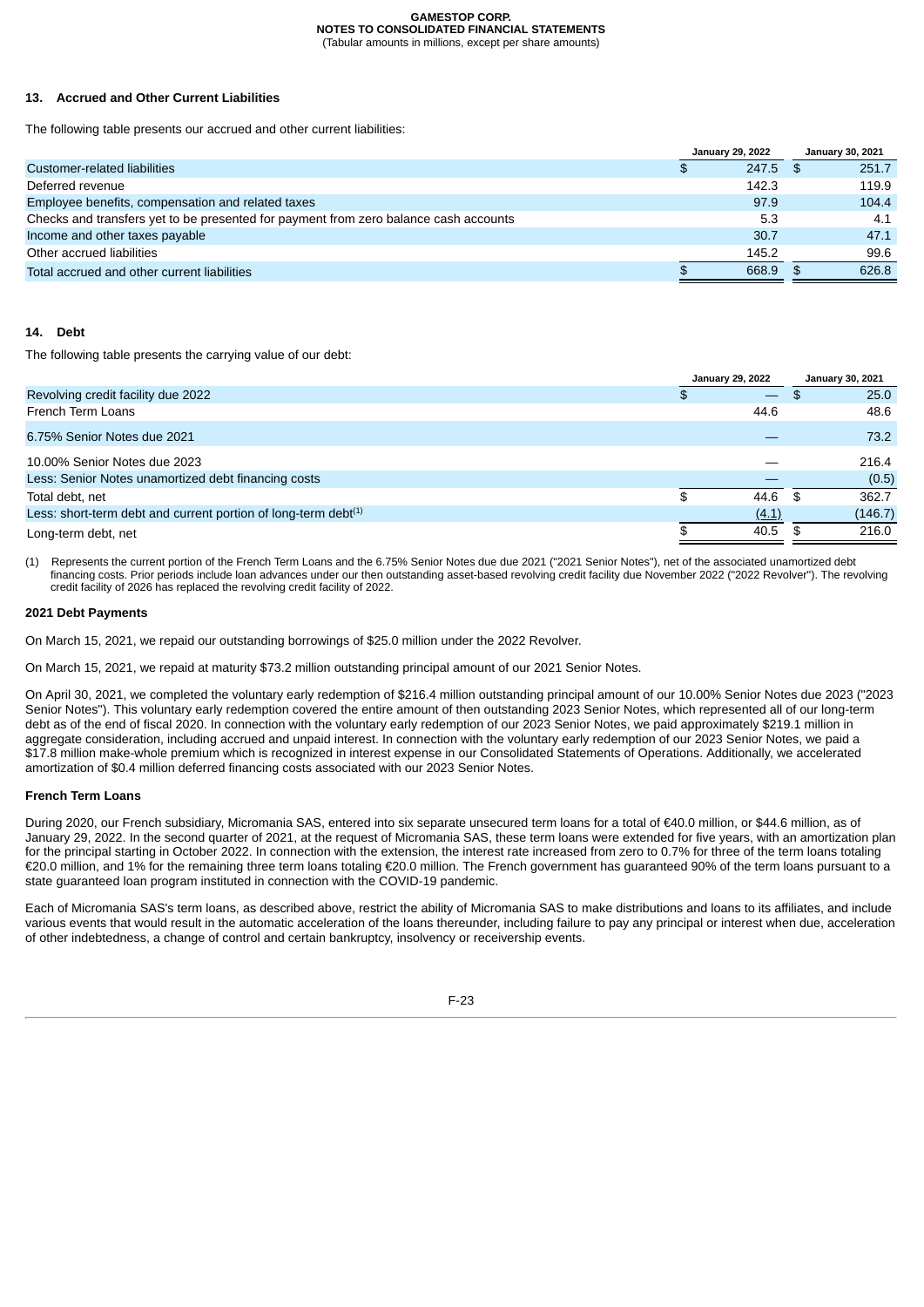#### **Credit Facility**

In November 2021 we entered into a credit agreement (the "Credit Agreement") for a secured asset-based credit facility comprised of a \$500 million revolving line of credit which matures in November 2026 ("2026 Revolver"). The 2026 Revolver includes a \$50 million swing loan revolving sub-facility, a \$50 million Canadian revolving sub-facility, and a \$250 million letter of credit sublimit. Borrowings under the 2026 Revolver accrue interest at an adjusted LIBOR rate plus an applicable margin (ranging from 1.25% to 1.50%) or an adjusted prime rate plus an applicable margin (ranging from 0.25% to 0.50%). The 2026 Revolver replaced the 2022 Revolver.

The obligations of the borrowers under the Credit Agreement are guaranteed by the Company and certain of its subsidiaries, subject to exceptions that, among other things, limit the ability of the Company's foreign subsidiaries to guarantee obligations owing by the Company and its domestic subsidiaries. The obligations of the Company and each subsidiary of the Company that is a borrower and/or a guarantor under the Credit Agreement are secured by substantially all of the assets of the Company and each such subsidiary, subject to customary exceptions.

The Credit Agreement places certain restrictions on the Company and its subsidiaries, including, but not limited to, limitations on additional liens, investments, acquisitions, loans, guarantees, the incurrence of additional indebtedness, certain fundamental changes, certain dispositions, certain dividends and distributions, and certain related party transactions. The Credit Agreement also provides for customary events of default, including, but not limited to, payment defaults, breaches of covenants and certain events of bankruptcy, insolvency and reorganization. In addition, in the event that excess availability under the 2026 Revolver is at any time less than the greater of (1) \$12.5 million or (2) 10% of the lesser of the total commitment or the borrowing base, we will be subject to a fixed charge coverage ratio covenant of 1.0:1.0 (the "Availability Reduction").

As of January 29, 2022, total availability under the 2026 Revolver, after giving effect to the Availability Reduction was \$389.6 million, with no outstanding borrowings and outstanding standby letters of credit of \$60.4 million.

# **Cash Paid for Interest**

The following table presents cash paid for interest, net of interest income:

<span id="page-54-0"></span>

|                                   | Fiscai fear |      |  |       |      |       |  |
|-----------------------------------|-------------|------|--|-------|------|-------|--|
|                                   | 2021        |      |  | 2020  | 2019 |       |  |
| Cash paid for interest            |             | 18.3 |  | 32.8  |      | 43.5  |  |
| Cash received for interest income |             | --   |  | (1.4) |      | (9.2) |  |
| Cash paid for interest, net       |             | 18.3 |  | 31.4  |      | 34.3  |  |
|                                   |             |      |  |       |      |       |  |

**Fiscal Year**

$$
F-24
$$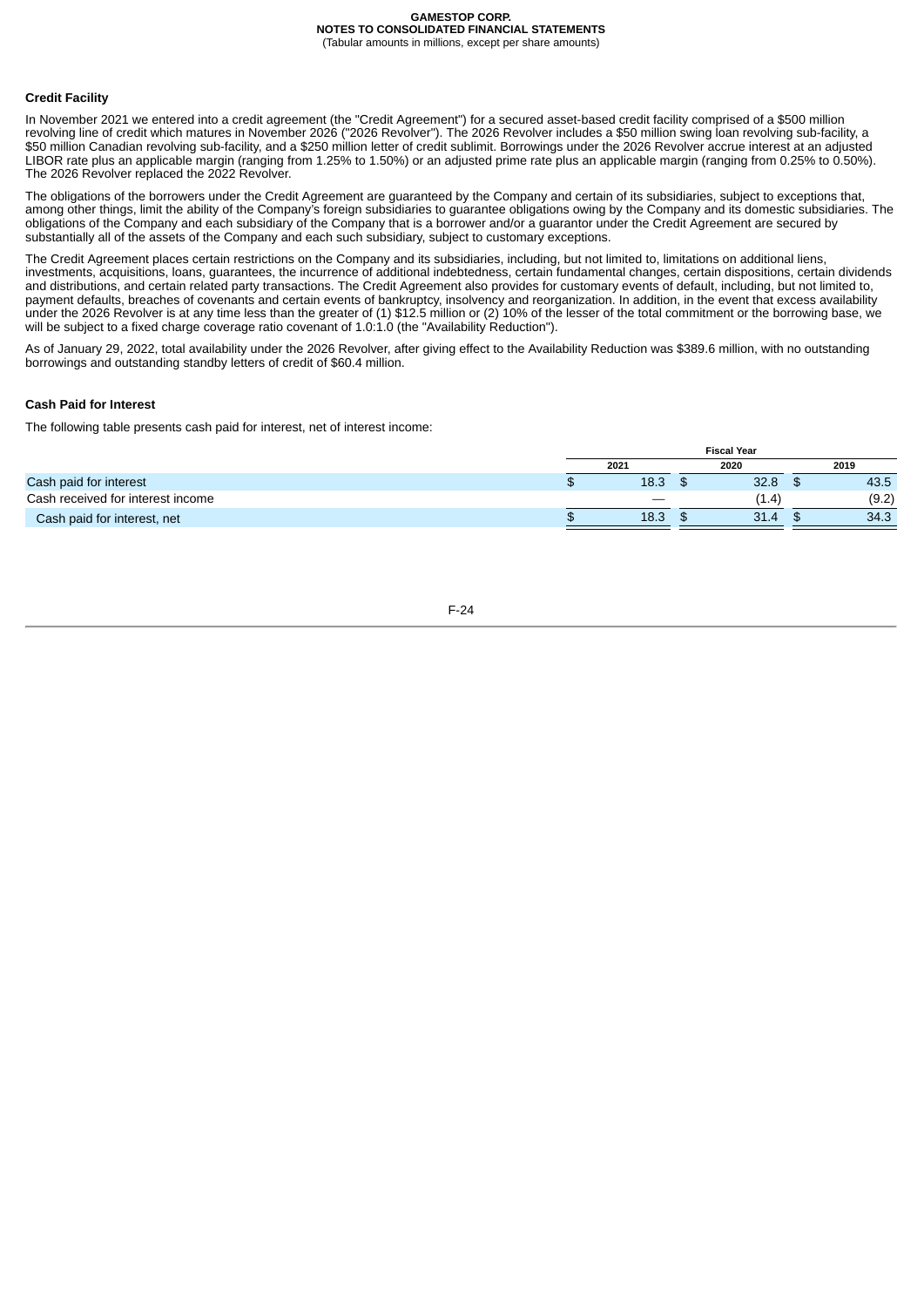## **15. Income Taxes**

The following table presents the (benefit) provision for income taxes from continuing operations:

|                                    | <b>Fiscal Year</b> |                     |  |        |  |
|------------------------------------|--------------------|---------------------|--|--------|--|
|                                    | 2021               | 2020                |  | 2019   |  |
| Current tax (benefit) expense:     |                    |                     |  |        |  |
| Federal                            | \$<br>$(13.2)$ \$  | $(154.9)$ \$        |  | (25.3) |  |
| <b>State</b>                       | 7.6                | (1.5)               |  | 1.5    |  |
| Foreign                            | 7.8                | 18.8                |  | (0.1)  |  |
|                                    | 2.2                | (137.6)             |  | (23.9) |  |
| Deferred tax (benefit) expense:    |                    |                     |  |        |  |
| Federal                            | –                  | 45.5                |  | 12.6   |  |
| <b>State</b>                       |                    | 7.6                 |  | 3.2    |  |
| Foreign                            | (16.3)             | 29.2                |  | 45.7   |  |
|                                    | (16.3)             | 82.3                |  | 61.5   |  |
| Total income tax (benefit) expense | (14.1)             | $(55.3)$ \$<br>- \$ |  | 37.6   |  |
|                                    |                    |                     |  |        |  |

The following table presents the components of loss from continuing operations before income taxes:

|                      | <b>Fiscal Year</b> |         |               |         |    |         |  |  |
|----------------------|--------------------|---------|---------------|---------|----|---------|--|--|
|                      |                    | 2021    |               | 2020    |    | 2019    |  |  |
| <b>United States</b> | ۰D                 | (362.7) | ∿D.           | (224.6) | \$ | (352.8) |  |  |
| International        |                    | (32.7   |               | (45.3)  |    | (74.0)  |  |  |
| <b>Total</b>         | ۰D                 | (395.4) | $\rightarrow$ | (269.9) | \$ | (426.8) |  |  |
|                      |                    |         |               |         |    |         |  |  |

The following is a reconciliation of income tax expense (benefit) from continuing operations computed at the U.S. Federal statutory tax rate to income tax (benefit) expense reported in our Consolidated Statements of Operations:

|                                                        |        | <b>Fiscal Year</b> |         |  |  |  |
|--------------------------------------------------------|--------|--------------------|---------|--|--|--|
|                                                        | 2021   | 2020               | 2019    |  |  |  |
| Federal statutory tax rate                             | 21.0 % | 21.0 %             | 21.0%   |  |  |  |
| State income taxes, net of federal effect              | 3.1    | 5.0                | (1.0)   |  |  |  |
| Foreign income tax rate differential                   | 0.4    | (3.9)              | (0.5)   |  |  |  |
| Change in valuation allowance                          | (33.6) | (41.8)             | (17.9)  |  |  |  |
| Change in unrecognized tax benefits                    | (1.4)  |                    | 3.4     |  |  |  |
| Foreign tax credit                                     |        |                    | 0.2     |  |  |  |
| Withholding tax expense                                | (0.3)  | (0.3)              | (0.2)   |  |  |  |
| Stock-based compensation                               | 6.4    |                    |         |  |  |  |
| Impairment of goodwill                                 |        |                    | (15.4)  |  |  |  |
| Nondeductible interest                                 |        |                    | (0.1)   |  |  |  |
| U.S. impact of foreign operations                      |        | 7.6                |         |  |  |  |
| Incremental benefit of net operating loss carryback    | 3.6    | 23.5               |         |  |  |  |
| Loss on worthless debt and related investment          | 5.5    | 10.7               |         |  |  |  |
| Simply Mac loss on sale                                |        | –                  | $1.6\,$ |  |  |  |
| Other (including permanent differences) <sup>(1)</sup> | (1.1)  | (1.3)              | 0.1     |  |  |  |
|                                                        | 3.6%   | 20.5 %             | (8.8)%  |  |  |  |

(1) Other is comprised of numerous items, none of which is individually or in the aggregate greater than 5% of income tax expense calculated at the statutory rate.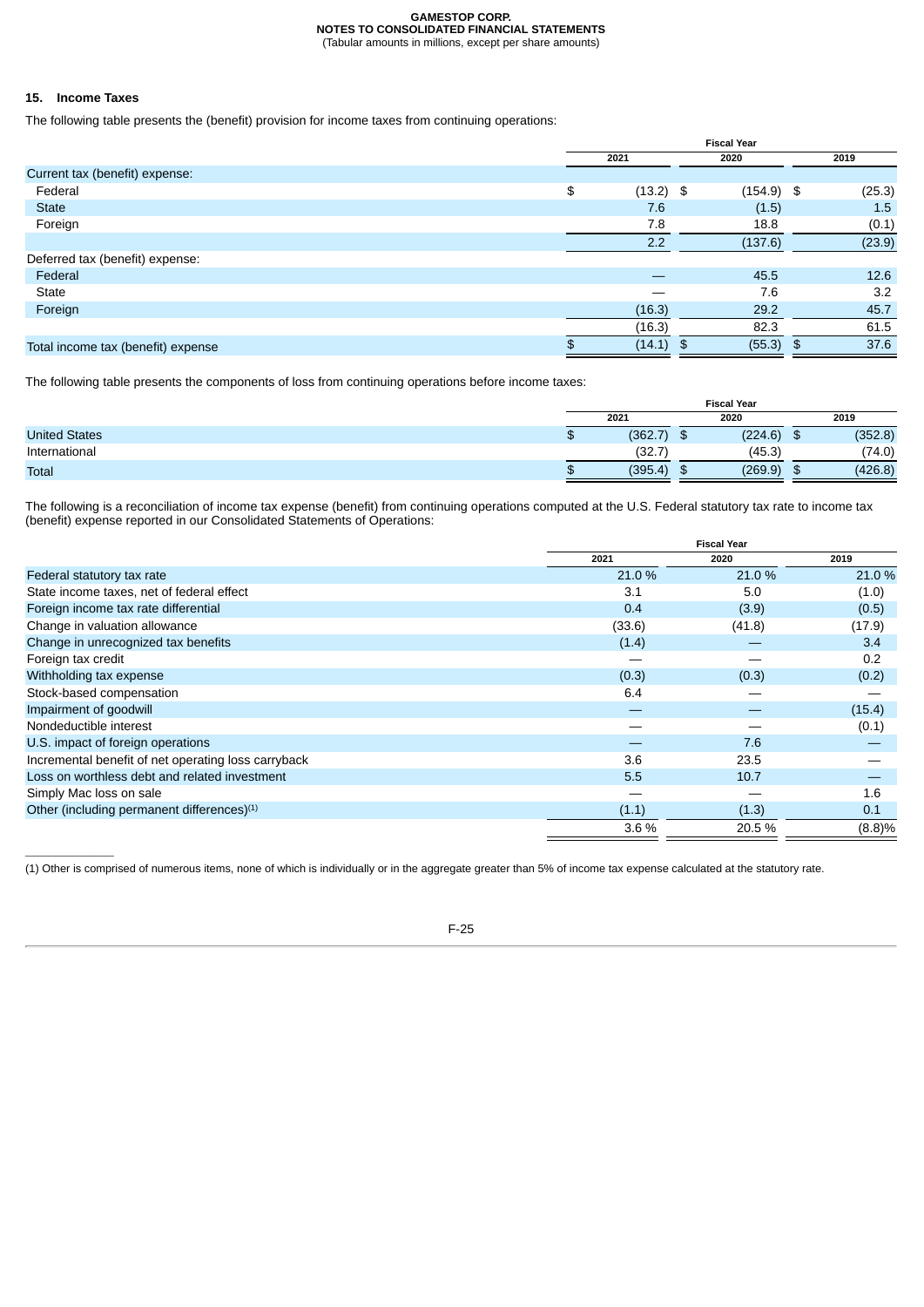Differences between financial accounting principles and tax laws cause differences between the bases of certain assets and liabilities for financial reporting purposes and tax purposes. The tax effects of these differences, to the extent they are temporary, are recorded as deferred tax assets and liabilities which are presented in the table below.

|                                                                              | <b>January 29, 2022</b> |    | <b>January 30, 2021</b> |
|------------------------------------------------------------------------------|-------------------------|----|-------------------------|
| Deferred tax asset:                                                          |                         |    |                         |
| Inventory                                                                    | \$<br>8.6               | \$ | 1.5                     |
| Deferred rents                                                               | 0.9                     |    | 2.1                     |
| Operating lease liabilities                                                  | 180.0                   |    | 212.3                   |
| Stock-based compensation                                                     | 4.7                     |    | 1.5                     |
| Net operating losses and other loss carryforwards                            | 219.8                   |    | 111.8                   |
| <b>Customer liabilities</b>                                                  | 15.1                    |    | 18.1                    |
| Credits                                                                      | 25.1                    |    | 27.6                    |
| Accrued compensation                                                         | 9.3                     |    | 12.9                    |
| Intangible assets                                                            | 25.5                    |    | 29.8                    |
| Goodwill                                                                     | 0.9                     |    | 1.2                     |
| Other                                                                        | 48.1                    |    | 24.5                    |
| Total deferred tax assets                                                    | 538.0                   |    | 443.3                   |
| Valuation allowance                                                          | (338.3)                 |    | (225.7)                 |
| Total deferred tax assets, net                                               | 199.7                   |    | 217.6                   |
| Deferred tax liabilities:                                                    |                         |    |                         |
| Property and equipment                                                       | (5.4)                   |    | (7.9)                   |
| Prepaid expenses                                                             | (0.9)                   |    | (2.0)                   |
| Operating lease right-of-use assets                                          | (177.1)                 |    | (207.4)                 |
| Other                                                                        |                         |    | (0.3)                   |
| Total deferred tax liabilities                                               | (183.4)                 |    | (217.6)                 |
| Net deferred tax assets                                                      | 16.3                    | \$ |                         |
| The above amounts are reflected in the consolidated financial statements as: |                         |    |                         |
| Deferred income taxes - assets                                               | \$<br>16.3              | \$ |                         |
| Deferred income taxes - liabilities                                          | \$                      | \$ |                         |

During fiscal 2021, we increased our valuation allowances by approximately \$128.9 million in various jurisdictions where it was determined that it was more likely than not that existing gross and/or net deferred tax assets would not be realized, primarily due to cumulative losses in those jurisdictions. We also decreased our valuation allowances by approximately \$16.3 million in Australia and New Zealand where it was determined in the current period that it is more likely than not that deferred tax assets will be realized. As of January 29, 2022, we maintain full valuation allowances on our deferred tax assets in all jurisdictions except for Australia and New Zealand. We will continue to assess the realizability of our gross and net deferred tax assets in all tax jurisdictions in which we do business in future periods.

With respect to state and local jurisdictions and countries outside of the United States, we and our subsidiaries are typically subject to examination for three years to six years after the income tax returns have been filed. Although the outcome of tax audits is always uncertain, we believe that adequate amounts of tax, interest and penalties have been provided for in the accompanying consolidated financial statements for any adjustments that might be incurred due to state, local or foreign audits.

As of January 29, 2022, we have approximately \$8.0 million of net operating loss carryforwards in various foreign jurisdictions that expire in years 2027 through 2042, as well as \$363.1 million of foreign net operating loss carryforwards that have no expiration date. In addition, we have approximately \$22.2 million of foreign tax credit carryforwards that expire in years 2024 through 2027. We also have approximately \$56.1 million of U.S. federal net operating loss carryovers acquired through the ThinkGeek acquisition that will expire in years 2023 through 2035. Section 382 under the Internal Revenue Code imposes limits on the amount of tax attributes that can be utilized where there has been an ownership change. The federal and state net operating loss carryovers acquired through the ThinkGeek acquisition experienced an ownership change on July 17, 2015, and we have determined that these net operating loss carryforwards will be subject to future limitation. As of January 29, 2022 we have a \$168.6 million U.S. federal income tax receivable resulting from the carryback of net operating losses allowed pursuant to the CARES Act. Income tax receivable is recognized in prepaid expenses and other current assets on our Consolidated Balance Sheets.

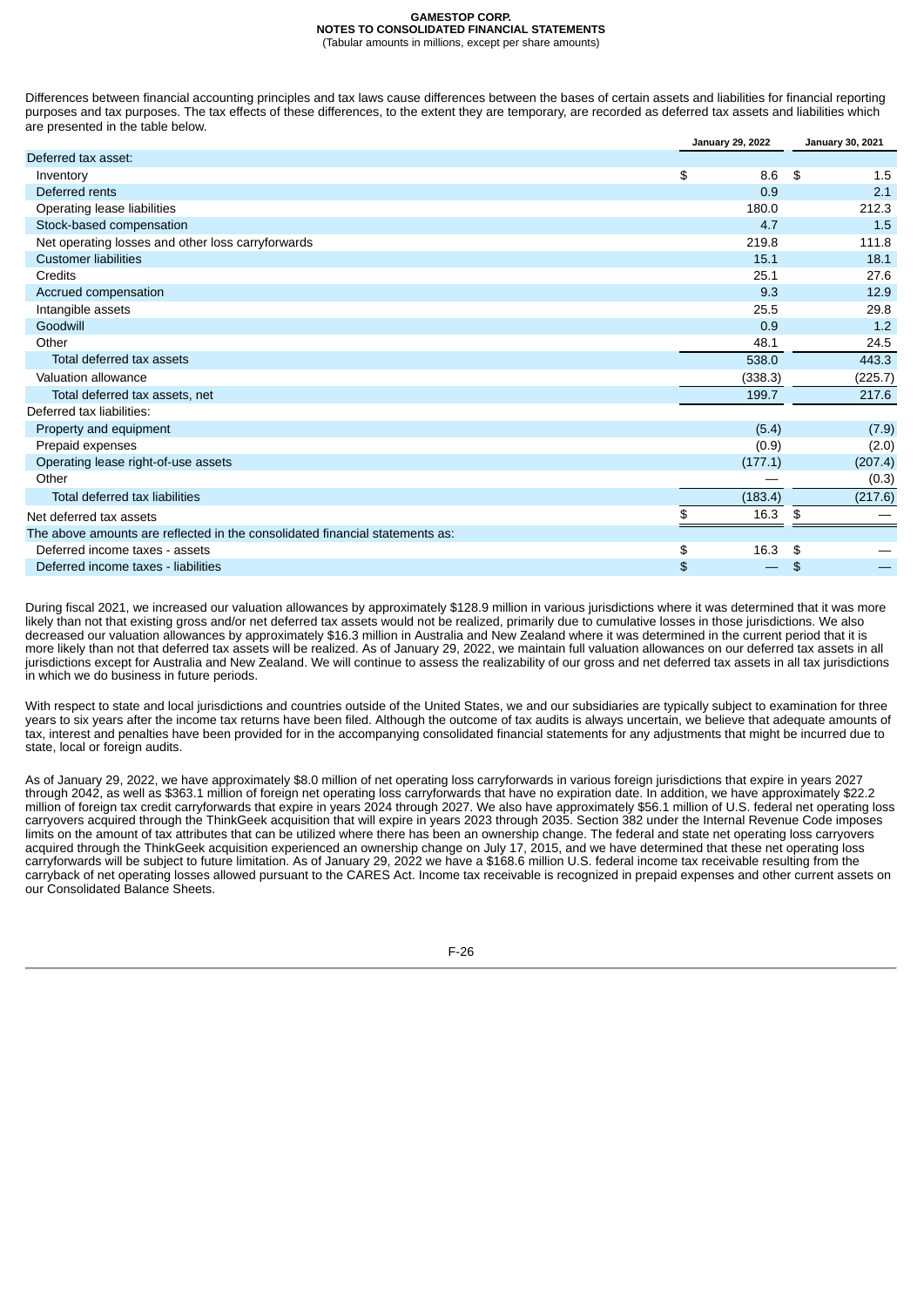## **GAMESTOP CORP. NOTES TO CONSOLIDATED FINANCIAL STATEMENTS**

(Tabular amounts in millions, except per share amounts)

As of January 29, 2022, the gross amount of unrecognized tax benefits was approximately \$9.1 million. If we were to prevail on all uncertain tax positions, the net effect would be a benefit to our effective tax rate of approximately \$9.1 million, exclusive of any benefits related to interest and penalties.

The following table presents a reconciliation of the changes in the gross balances of unrecognized tax benefits:

|                                                                            | <b>Fiscal Year</b> |       |      |       |  |        |
|----------------------------------------------------------------------------|--------------------|-------|------|-------|--|--------|
|                                                                            | 2021               |       | 2020 |       |  | 2019   |
| Beginning balance of unrecognized tax benefits                             |                    | 5.7   | - \$ | 6.5   |  | 22.5   |
| Increases related to current period tax positions                          |                    | 4.0   |      |       |  | 0.4    |
| Increases related to prior period tax positions                            |                    | 0.7   |      | 1.2   |  | 1.6    |
| Decreases related to prior period tax positions                            |                    |       |      |       |  | (10.2) |
| Reductions as a result of a lapse of the applicable statute of limitations |                    | (0.8) |      | (0.6) |  | (4.3)  |
| Reductions as a result of settlements with taxing authorities              |                    | (0.5) |      | (1.4) |  | (3.5)  |
| Ending balance of unrecognized tax benefits                                |                    | 9.1   |      | 5.7   |  | 6.5    |

We recognize accrued interest and penalties related to unrecognized tax benefits in income tax expense in our Consolidated Statement of Operations. As of January 29, 2022, January 30, 2021, and February 1, 2020, we had approximately \$3.8 million, \$3.4 million and \$2.8 million, respectively, in interest and penalties related to unrecognized tax benefit accrued, of which approximately \$0.4 million of expense, \$0.6 million of benefit and \$2.6 million of benefit were recognized through income tax expense in fiscal 2021, 2020 and 2019, respectively. If we were to prevail on all uncertain tax positions, the reversal of these accruals related to interest and penalties would also be a benefit to our effective tax rate.

It is reasonably possible that the amount of the unrecognized benefit with respect to certain of our unrecognized tax positions could significantly increase or decrease within the next 12 months as a result of settling ongoing audits. However, as audit outcomes and the timing of audit resolutions are subject to significant uncertainty and given the nature and complexity of the issues involved, we are unable to reasonably estimate the possible amount of change in the unrecognized tax benefits, if any, that may occur within the next 12 months as a result of ongoing examinations. Nevertheless, we believe we are adequately reserved for our uncertain tax positions as of January 29, 2022.

We do not assert indefinite reinvestment on the undistributed earnings of our foreign subsidiaries. Income tax and/or withholding tax associated with any amounts available for distribution as of January 29, 2022 is not expected to be material to our financial statements.

## **Cash Paid for Income Taxes**

The following table presents cash paid for income taxes, net of refunds:

|                                            | <b>Fiscal Year</b> |       |  |        |  |        |
|--------------------------------------------|--------------------|-------|--|--------|--|--------|
|                                            | 2021               |       |  | 2020   |  | 2019   |
| Cash paid for income taxes                 |                    | 21.4  |  | 8.3    |  | 66.8   |
| Cash refunds received                      |                    | (4.5) |  | (57.4) |  | (15.7) |
| Cash paid (refunded) for income taxes, net |                    | 16.9  |  | (49.1) |  | 51.1   |

### **Common16. Commitments and Contingencies**

## **Commitments**

As of January 29, 2022, we had standby letters of credit outstanding in the amount of \$92.4 million and other bank guarantees outstanding in the amount of \$15.8 million, of which \$46.1 million are cash collateralized.

As of January 29, 2022, we have purchase obligations of \$699.7 million with payment dates through fiscal 2022 that represent outstanding purchase orders for merchandise from vendors. These purchase orders are generally cancellable until shipment of the products.

See [Note 10,](#page-47-1) "Leases," for information regarding commitments related to our non-cancelable operating leases.

### **Legal Proceedings**

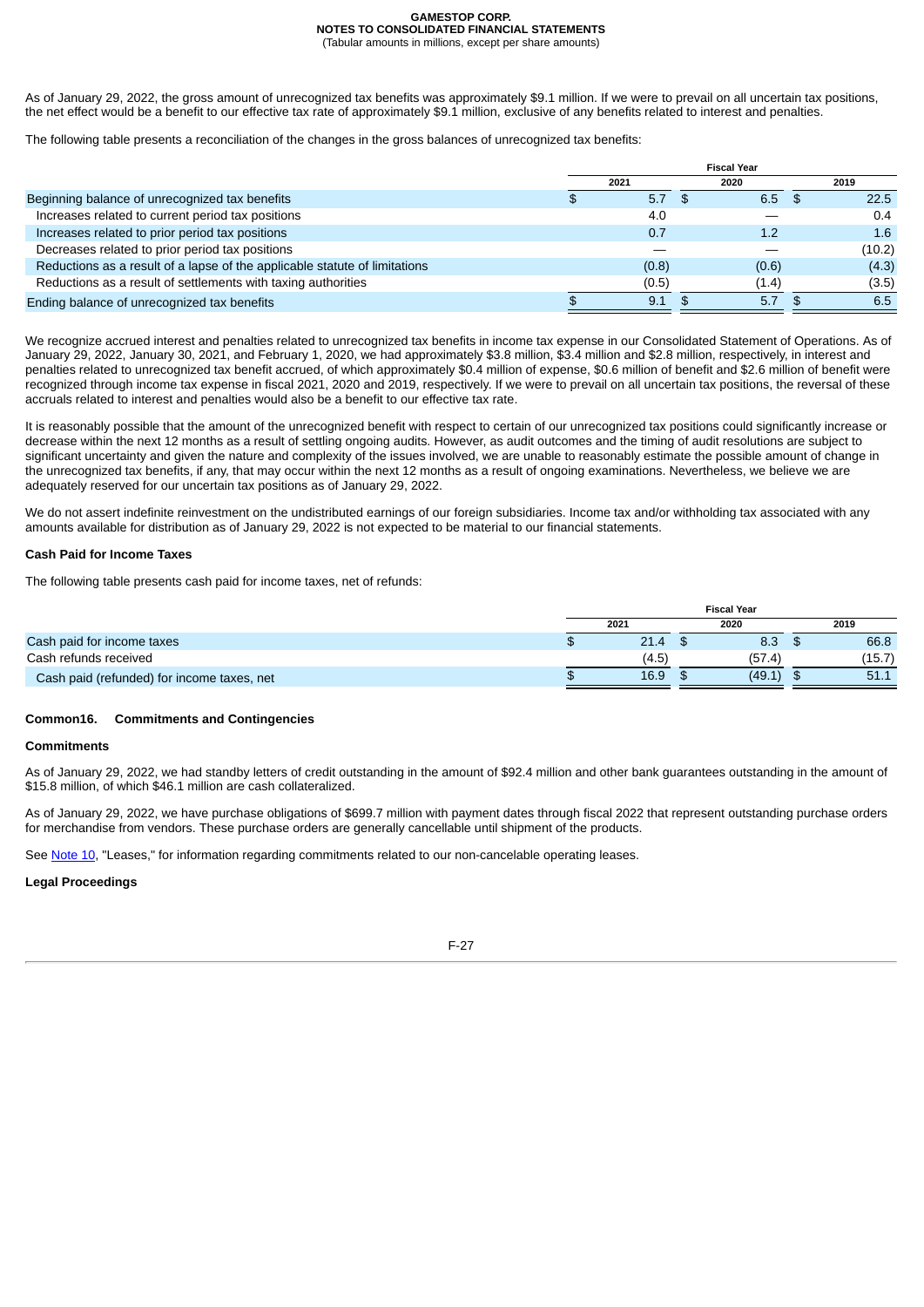In the ordinary course of business, we are, from time to time, subject to various legal proceedings, including matters involving wage and hour associate class actions, stockholder actions and consumer class actions. We may enter into discussions regarding settlement of these and other types of lawsuits, and may enter into settlement agreements, if we believe settlement is in the best interest of our stockholders. We do not believe that any such existing legal proceedings or settlements, individually or in the aggregate, will have a material effect on our financial condition, results of operations or liquidity.

### **17. Common Stock and Share-Based Compensation**

### **Common Stock**

The holders of Class A Common Stock are entitled to one vote per share on all matters to be voted on by stockholders. Holders of Class A Common Stock will share in any dividend declared by our Board of Directors. In the event of our liquidation, dissolution or winding up, all holders of common stock are entitled to share ratably in any assets available for distribution to holders of shares of common stock.

During 2021, we sold an aggregate of 8,500,000 shares of our common stock under our at-the market equity offering program (the "ATM Transactions"). We generated \$1.68 billion in aggregate gross proceeds from sales under the ATM Transactions and paid an aggregate of \$10.1 million in commissions to the sales agent, among other legal and administrative fees. These commissions and fees are recognized in additional paid-in capital on our Consolidated Balance Sheets and SG&A expenses in our Consolidated Statements of Operations.

In fiscal 2021 and 2020, we had 77.2 million and 69.9 million shares of Class A Common Stock, including unvested restricted shares, legally issued and outstanding.

### **Share-Based Compensation**

In June 2019, we adopted the GameStop Corp. 2019 Incentive Plan (the "2019 Plan"), which provides for the grant of equity awards to our officers, associates, consultants, advisors and directors and which replaced the Amended and Restated GameStop Corp. 2011 Incentive Plan (the "2011 Plan"). Awards under the 2019 Plan may take the form of stock options, stock appreciation rights, restricted stock awards, restricted stock units, performance awards and other share-based awards, or any combination of the foregoing. The 2019 Plan allows for 6,500,000 shares of Company Class A Common Stock, plus any shares subject to 2011 Plan awards that expire, are forfeited, canceled or terminated after the adoption of the 2019 Plan. No awards were granted under the 2011 Plan after the adoption of the 2019 Plan. We have also granted restricted stock pursuant to certain "inducement" (i.e., non-plan) award agreements, in accordance with NYSE Listing Rule 303A.08. These inducement awards have generally mirrored the terms of restricted stock awards issued under our stockholder approved equity plans.

### *Stock Options*

There were no options granted during fiscal 2021, 2020 and 2019. As of January 29, 2022, there were no outstanding and exercisable options.

There were no options exercised during fiscal 2021 and 138,480 options exercised during fiscal 2020. There was no intrinsic value of both options exercisable and options outstanding as of January 29, 2022.

#### *Restricted Stock Units*

Restricted Stock Units (RSUs) represent a right to receive one share or the value of one share upon the terms and conditions set forth in the applicable plan and award agreement. We grant RSUs to certain of our associates, officers and non-associate directors. We used the stock price on the grant date to estimate the fair value of our RSUs. The grant date fair value of RSUs is amortized to expense on a straight-line basis over the vesting period. The weighted average grant date fair value per share of our RSUs granted during the year was \$179.45 in 2021. RSUs granted in 2021 are not dividend eligible.

### *Restricted Stock Award*

The fair value of restricted stock awards (RSAs) is recognized as compensation expense on a straight-line basis between the grant date and the date the RSAs become fully vested. We have granted RSAs to certain of our associates, officers and non-associate directors. We estimate the fair value of RSAs on the grant date based on the quoted market price of our common stock.

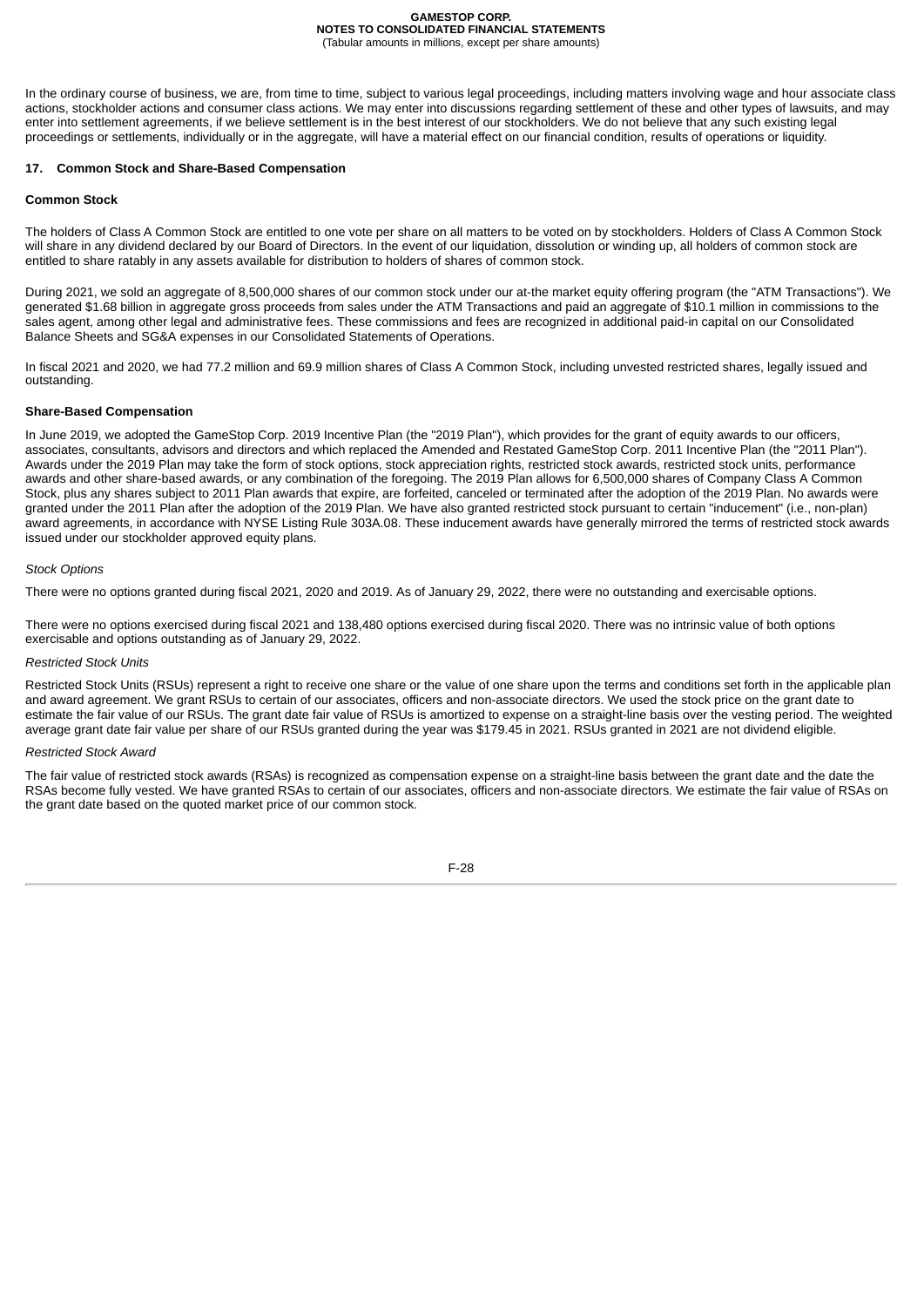### **GAMESTOP CORP. NOTES TO CONSOLIDATED FINANCIAL STATEMENTS**

(Tabular amounts in millions, except per share amounts)

Shares of restricted stock granted by us are considered to be legally issued and outstanding as of the date of grant, notwithstanding that the shares remain subject to risk of forfeiture if the vesting conditions for such shares are not met and are included in the number of shares of Class A Common Stock outstanding disclosed on the cover page of this annual report on Form 10-K as of March 11, 2022. In accordance with accounting guidance, the financial statement presentation excludes unvested shares of restricted Class A Common Stock, as restricted shares are treated as issued and outstanding for financial statement presentation purposes only after such shares have vested and, therefore, have ceased to be subject to a risk of forfeiture.

Time-based RSAs and RSUs generally vest in installments, generally over a three or four year period following the date of issuance, subject to continued service with us, and subject further to accelerated vesting in the case of retirement eligibility and certain termination events.

Performance-based RSAs vest based on the achievement of certain performance measures. RSAs subject to performance measures may generally be earned in greater or lesser percentages if performance goals are exceeded or not achieved by specified amounts.

The following table presents a summary of our RSAs activity:

|                                      |                  | <b>Time-Based Restricted Stock Awards</b> |                                                                |                          | <b>Performance-Based Restricted Stock Awards</b>               |  |
|--------------------------------------|------------------|-------------------------------------------|----------------------------------------------------------------|--------------------------|----------------------------------------------------------------|--|
|                                      | <b>Shares</b>    |                                           | Weighted-<br>Average<br><b>Grant Date</b><br><b>Fair Value</b> | Shares <sup>(1)</sup>    | Weighted-<br>Average<br><b>Grant Date</b><br><b>Fair Value</b> |  |
| Nonvested shares at January 30, 2021 | $3,005,950$ \$   |                                           | 5.83                                                           | 1.560.164                | \$<br>6.79                                                     |  |
| Granted                              | 185,743 \$       |                                           | 117.67                                                         |                          | \$                                                             |  |
| Vested                               | $(2,745,804)$ \$ |                                           | 5.84                                                           | $\overline{\phantom{0}}$ | \$                                                             |  |
| Forfeited                            | $(250, 278)$ \$  |                                           | 42.30                                                          | (1,367,029)              | \$<br>7.09                                                     |  |
| Nonvested shares at January 29, 2022 | 195,611          | \$.                                       | 65.16                                                          | 193,135                  | \$<br>4.66                                                     |  |

(1) On March 11, 2022, the Company determined that the performance measures have not been achieved and the performance-based RSA shares have been forfeited.

The following table presents a summary of our RSUs activity:

|                                      |                          | <b>Time-Based Restricted Stock Units</b>                       |
|--------------------------------------|--------------------------|----------------------------------------------------------------|
|                                      | <b>Shares</b>            | Weighted-<br>Average<br><b>Grant Date</b><br><b>Fair Value</b> |
| Nonvested shares at January 30, 2021 | $\overline{\phantom{m}}$ | \$                                                             |
| Granted                              | 1,001,565                | 179.45                                                         |
| Vested                               | (341)                    | 204.36                                                         |
| Forfeited                            | (64, 360)                | 197.15                                                         |
| Nonvested shares at January 29, 2022 | 936,864                  | 178.22<br>\$                                                   |

In fiscal 2021, 2020 and 2019, there were 1.3 million, 4.6 million and 3.4 million, respectively, of unvested restricted stock and restricted stock units.

In fiscal 2021, 2020 and 2019, we granted 185,743, 2,068,176 and 2,398,748 shares, respectively, of time-based restricted stock with weighted-average grant date fair values of \$117.67, \$4.65 and \$8.05, respectively. In fcal 2020 and 2019, we granted 501,612 and 1,199,042 shares, respectively, of performance-based restricted stock with weighted-average grant date fair values of \$4.58 and \$7.95, respectively. There were no grants of performancebased restricted stock in fiscal 2021.

During fiscal 2021, 2020 and 2019, we included compensation expense relating to the grants of restricted share awards and units in the amounts of \$30.5 million, \$7.9 million and \$8.9 million, respectively, in SG&A expenses in our Consolidated Statements of Operations. As of January 29, 2022, there was \$10.3 million of unrecognized compensation expense related to nonvested time-based restricted shares that is expected to be recognized over a weightedaverage period of 2.8 years. As of January 29, 2022, there was \$151.2 million of unrecognized compensation expense related to nonvested time-based restricted stock units that is expected to be recognized over a weighted-average period of 3.6 years.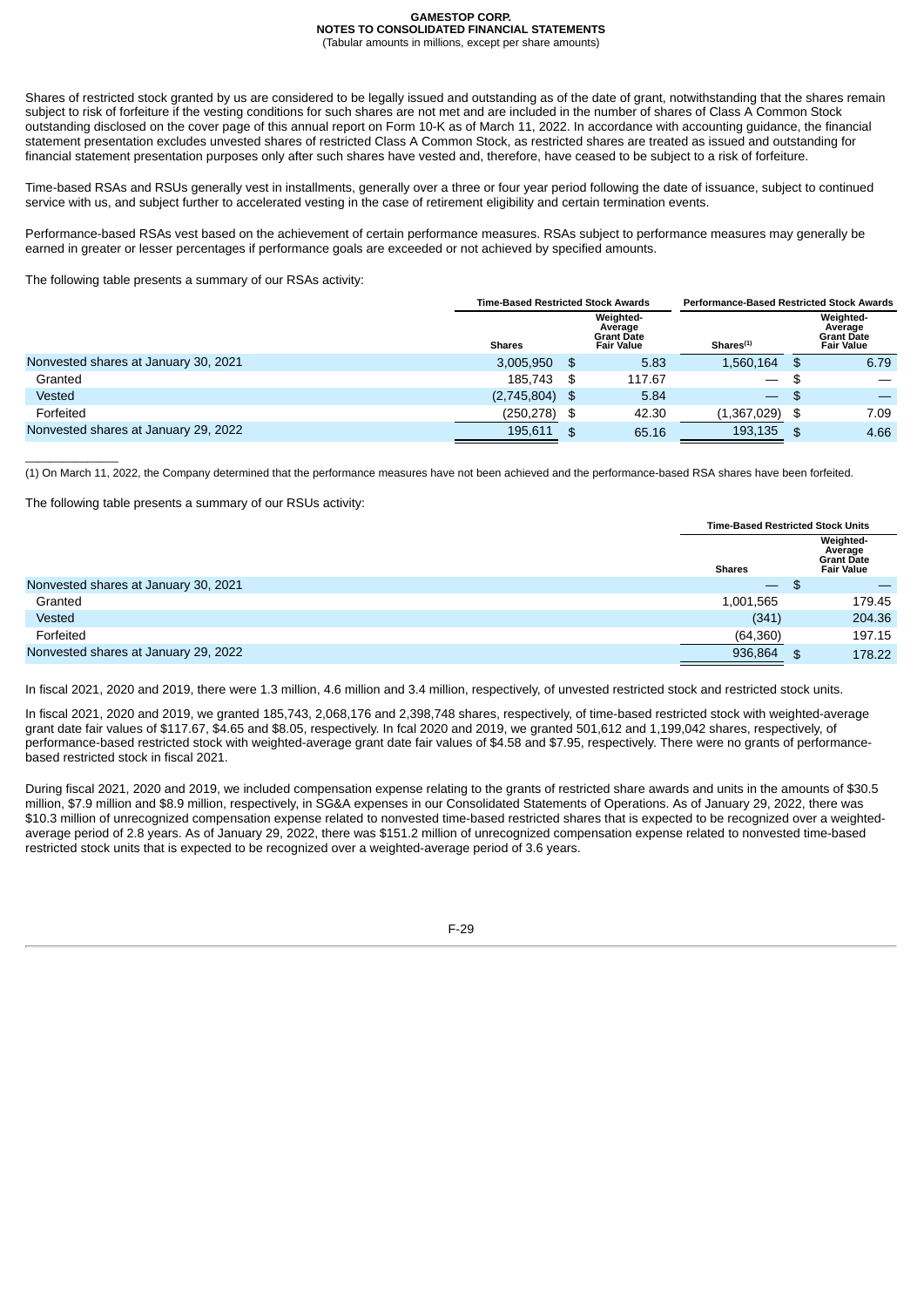# **GAMESTOP CORP. NOTES TO CONSOLIDATED FINANCIAL STATEMENTS**

(Tabular amounts in millions, except per share amounts)

The total income tax expense, inclusive of excess tax deficiencies and valuation allowances, associated with stock-based compensation was zero, \$1.0 million and \$1.2 million for fiscal 2021, 2020 and 2019, respectively. The total fair value of RSAs and RSUs vested, as of their respective vesting dates, was \$16.8 million, \$5.1 million, and \$4.6 million during fiscal 2021, 2020 and 2019.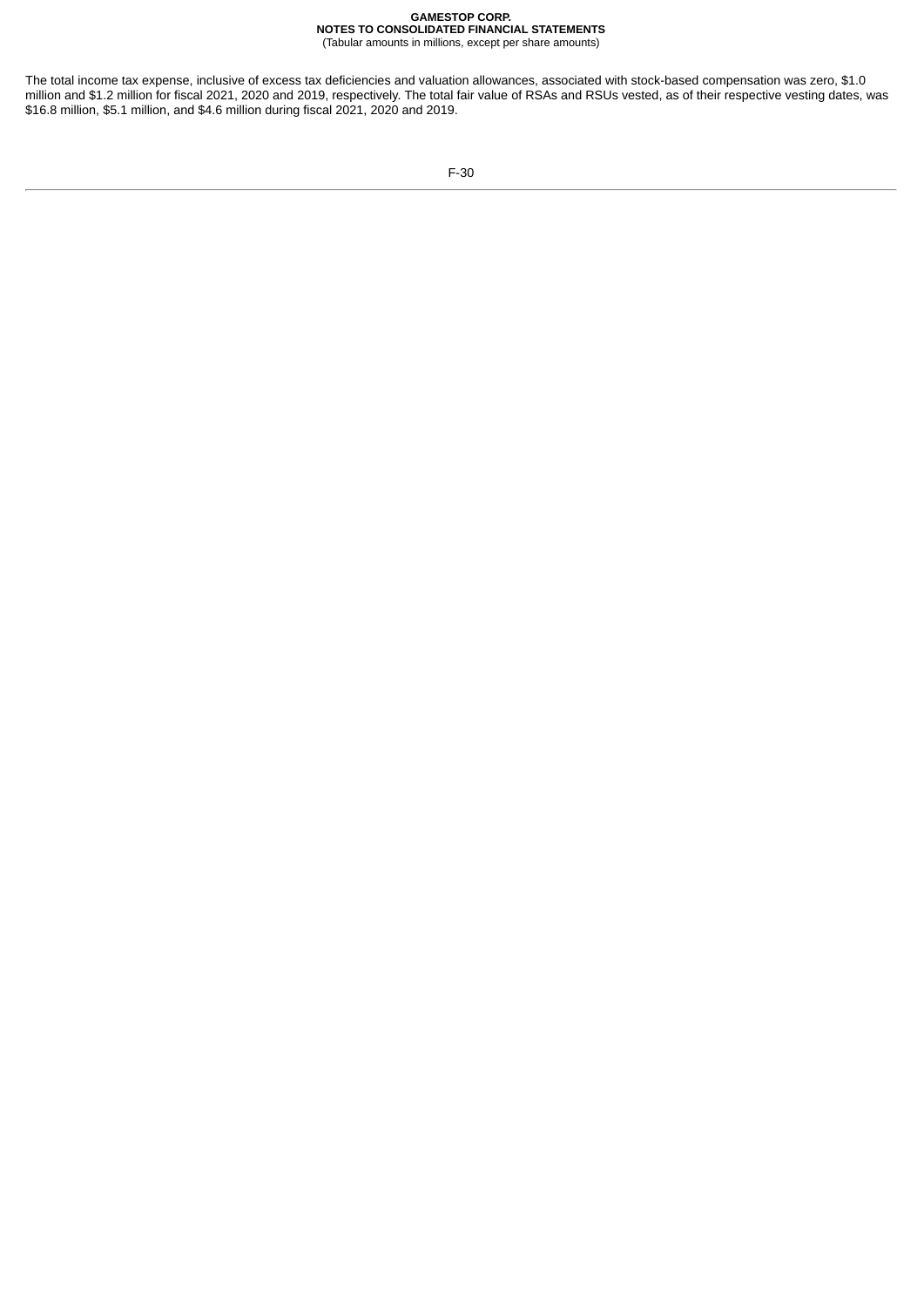# **ITEM 9. CHANGES IN AND DISAGREEMENTS WITH ACCOUNTANTS ON ACCOUNTING AND FINANCIAL DISCLOSURE**

None.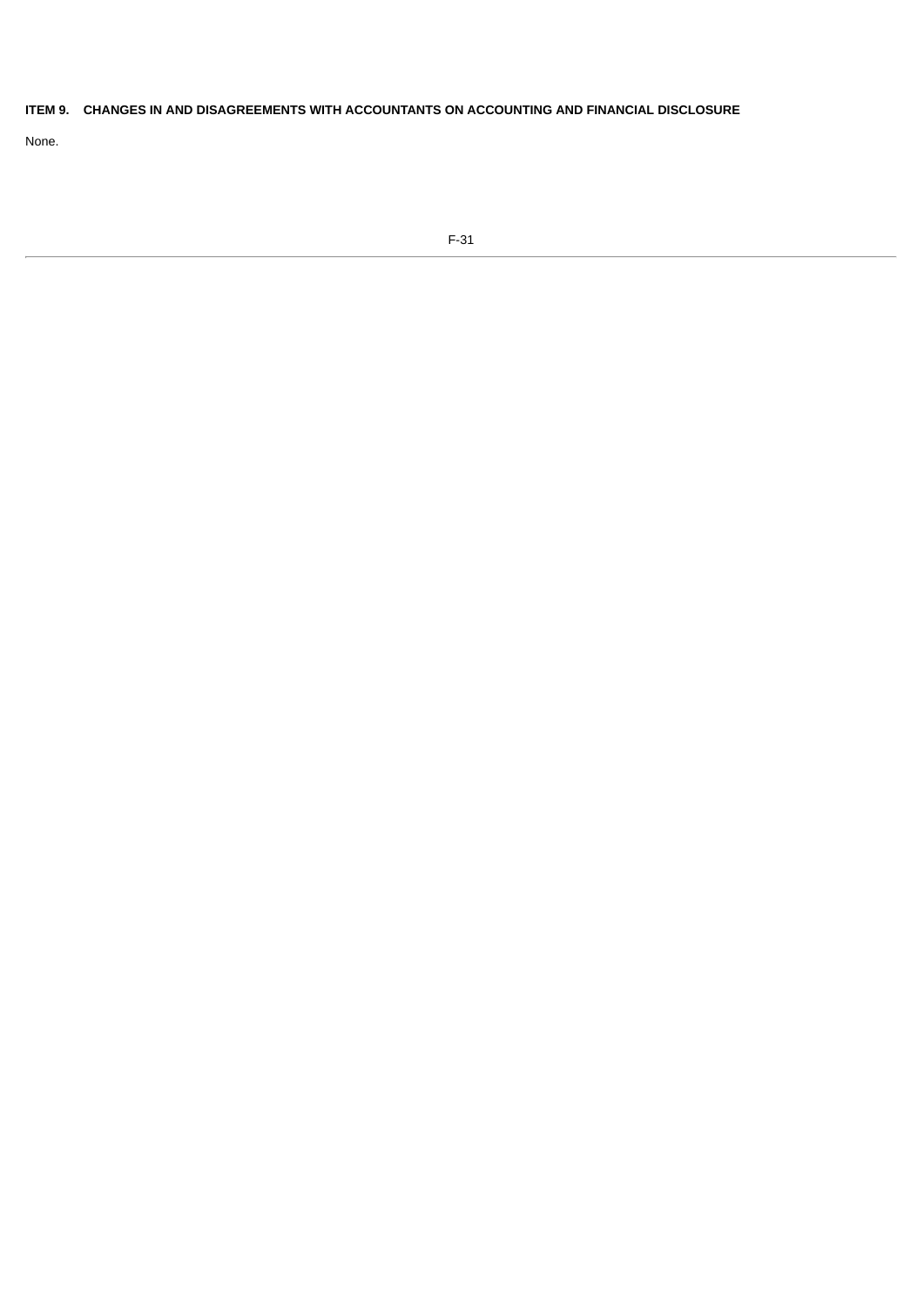# **ITEM 9A. CONTROLS AND PROCEDURES**

### **Evaluation of Disclosure Controls and Procedures**

As of the end of the period covered by this report, our management conducted an evaluation, under the supervision and with the participation of our principal executive officer and principal financial officer, of our disclosure controls and procedures (as defined in Rules 13a-15(e) and 15d-15(e) under the Exchange Act). Disclosure controls and procedures are designed to provide reasonable assurance that the information required to be disclosed in the reports that we file or submit under the Exchange Act has been appropriately recorded, processed, summarized and reported on a timely basis and are effective in ensuring that such information is accumulated and communicated to management, including our principal executive officer and principal financial officer, as appropriate to allow timely decisions regarding required disclosure. Based on this evaluation, our principal executive officer and principal financial officer concluded that, as of the end of the period covered by this report, our disclosure controls and procedures are effective at the reasonable assurance level. Notwithstanding the foregoing, a control system, no matter how well designed and operated, can provide only reasonable, not absolute, assurance that it will detect or uncover failures to disclose material information otherwise required to be set forth in our periodic reports.

### **Management's Annual Report on Internal Control Over Financial Reporting**

Our management is responsible for establishing and maintaining adequate internal control over financial reporting, as such term is defined in Rules 13a-15(f) and 15d-15(f). Our internal control over financial reporting is designed to provide reasonable assurance regarding the reliability of financial reporting and the preparation of financial statements for external reporting purposes in accordance with GAAP.

A company's internal control over financial reporting includes policies and procedures that: (i) pertain to the maintenance of records that, in reasonable detail, accurately and fairly reflect the transactions and dispositions of the assets of the Company, (ii) provide reasonable assurance that transactions are recorded as necessary to permit preparation of financial statements in accordance with GAAP, and that receipts and expenditures of the Company are being made only in accordance with duly documented authorizations of management and directors of the Company, and (iii) provide reasonable assurance regarding prevention or timely detection of unauthorized acquisition, use or disposition of the Company's assets that could have a material effect on the financial statements.

Due to inherent limitations, internal control over financial reporting may not prevent or detect misstatements. Projections of any evaluation of effectiveness for future periods are subject to the risk that controls may become inadequate because of changes in conditions, or that the degree of compliance with the policies or procedures may deteriorate.

Under the supervision and with the participation of our management, including our principal executive officer and principal financial officer, we conducted an evaluation of the effectiveness of our internal control over financial reporting, as of January 29, 2022, based on the Internal Control-Integrated Framework (2013) issued by the Committee of Sponsoring Organizations of the Treadway Commission, known as "COSO". Based on such evaluation, the Company's management concluded that as of January 29, 2022, the Company's internal control over financial reporting was effective at a reasonable assurance level.

Deloitte & Touche LLP, our independent registered public accounting firm, has audited the effectiveness of our internal control over financial reporting as of January 29, 2022. Deloitte & Touche LLP's opinion, as stated in their report which appears on the following page, is consistent with management's report on internal control over financial reporting as set forth above.

There was no change in our internal control over financial reporting (as such term is defined in Rules 13a-15(f) and 15d-15(f) under the Exchange Act) during our most recently completed fiscal quarter that has materially affected or is reasonably likely to material affect our internal control over financial reporting.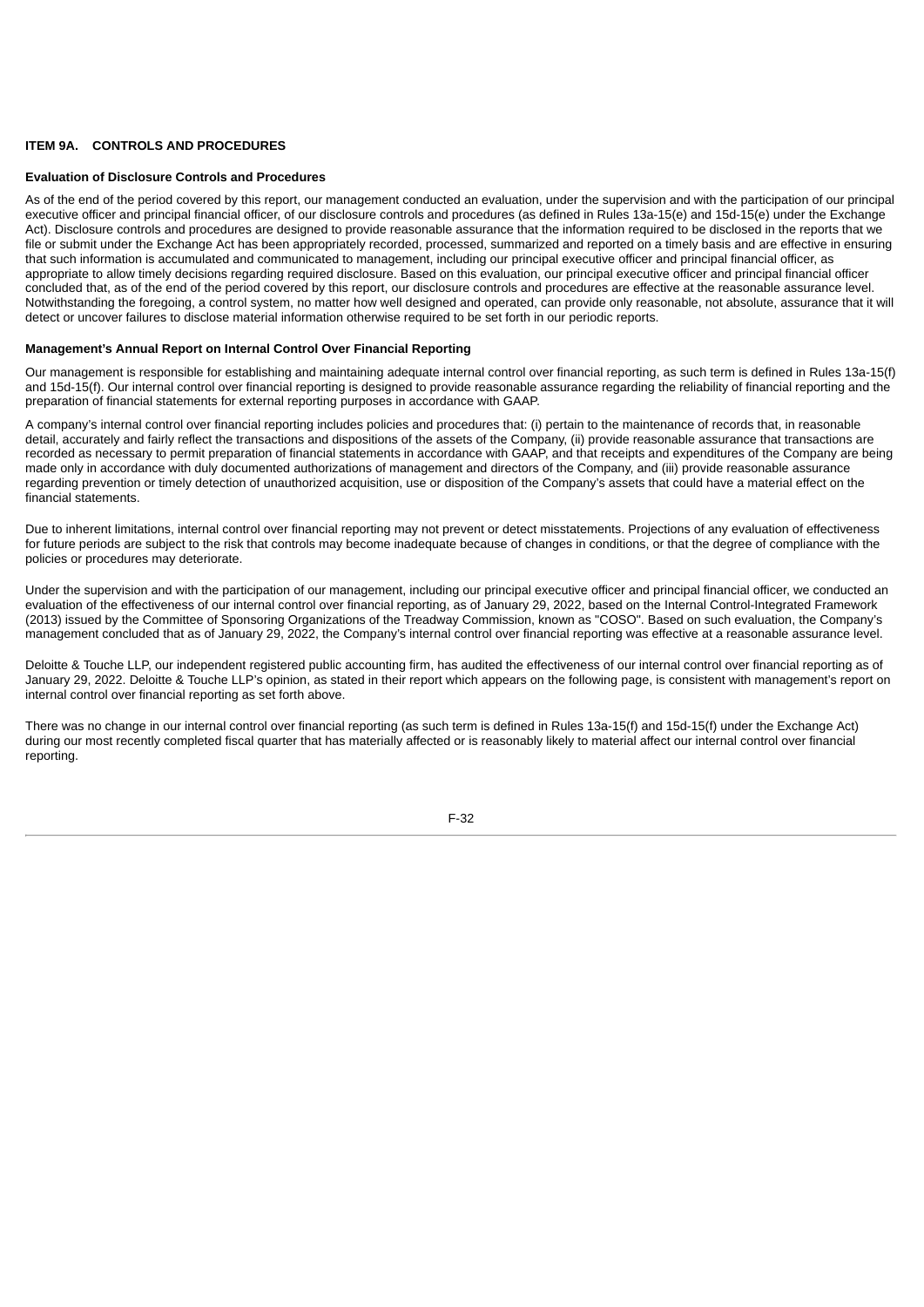## **REPORT OF INDEPENDENT REGISTERED PUBLIC ACCOUNTING FIRM**

To the Stockholders and the Board of Directors of GameStop Corp.

### **Opinion on Internal Control over Financial Reporting**

We have audited the internal control over financial reporting of GameStop Corp. and subsidiaries (the "Company") as of January 29, 2022, based on criteria established in Internal Control — Integrated Framework (2013) issued by the Committee of Sponsoring Organizations of the Treadway Commission (COSO). In our opinion, the Company maintained, in all material respects, effective internal control over financial reporting as of January 29, 2022, based on criteria established in Internal Control — Integrated Framework (2013) issued by COSO.

We have also audited, in accordance with the standards of the Public Company Accounting Oversight Board (United States) (PCAOB), the consolidated financial statements as of and for the 52 week period ended January 29, 2022, of the Company and our report dated March 17, 2022, expressed an unqualified opinion on those financial statements.

### **Basis for Opinion**

The Company's management is responsible for maintaining effective internal control over financial reporting and for its assessment of the effectiveness of internal control over financial reporting, included in the accompanying Management's Annual Report on Internal Control Over Financial Reporting. Our responsibility is to express an opinion on the Company's internal control over financial reporting based on our audit. We are a public accounting firm registered with the PCAOB and are required to be independent with respect to the Company in accordance with the U.S. federal securities laws and the applicable rules and regulations of the Securities and Exchange Commission and the PCAOB.

We conducted our audit in accordance with the standards of the PCAOB. Those standards require that we plan and perform the audit to obtain reasonable assurance about whether effective internal control over financial reporting was maintained in all material respects. Our audit included obtaining an understanding of internal control over financial reporting, assessing the risk that a material weakness exists, testing and evaluating the design and operating effectiveness of internal control based on the assessed risk, and performing such other procedures as we considered necessary in the circumstances. We believe that our audit provides a reasonable basis for our opinion.

## **Definition and Limitations of Internal Control over Financial Reporting**

A company's internal control over financial reporting is a process designed to provide reasonable assurance regarding the reliability of financial reporting and the preparation of financial statements for external purposes in accordance with generally accepted accounting principles. A company's internal control over financial reporting includes those policies and procedures that (1) pertain to the maintenance of records that, in reasonable detail, accurately and fairly reflect the transactions and dispositions of the assets of the company; (2) provide reasonable assurance that transactions are recorded as necessary to permit preparation of financial statements in accordance with generally accepted accounting principles, and that receipts and expenditures of the company are being made only in accordance with authorizations of management and directors of the company; and (3) provide reasonable assurance regarding prevention or timely detection of unauthorized acquisition, use, or disposition of the company's assets that could have a material effect on the financial statements.

Because of its inherent limitations, internal control over financial reporting may not prevent or detect misstatements. Also, projections of any evaluation of effectiveness to future periods are subject to the risk that controls may become inadequate because of changes in conditions, or that the degree of compliance with the policies or procedures may deteriorate.

/s/ DELOITTE & TOUCHE LLP

Dallas, Texas March 17, 2022

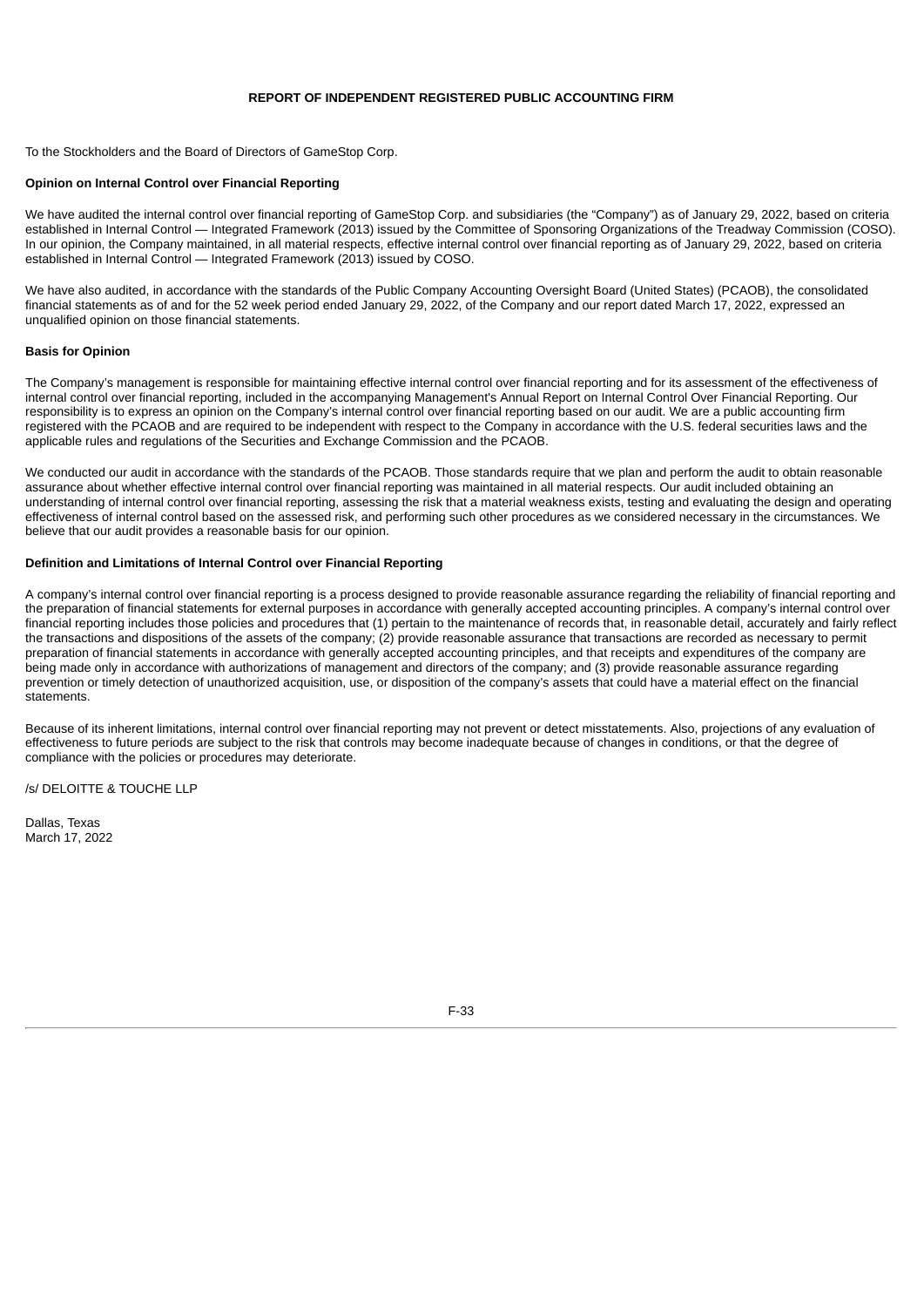## **ITEM 9B. OTHER INFORMATION**

On May 26, 2021, we received a request from the Staff of the SEC for the voluntary production of documents and information concerning an SEC investigation into the trading activity in our securities and the securities of other companies. On August 25, 2021, the SEC issued a subpoena calling for additional documents, as a follow up to the initial request. We are completing production of the requested documents and have been and intend to continue cooperating fully with the SEC Staff regarding this matter. This inquiry is not expected to adversely impact us.

### **ITEM 9C. DISCLOSURE REGARDING FOREIGN JURISDICTIONS THAT PREVENT INSPECTIONS**

**Not applicable**

### **PART III**

## **ITEM 10. DIRECTORS, EXECUTIVE OFFICERS AND CORPORATE GOVERNANCE\***

### **Code of Ethics**

We have adopted a Code of Ethics for Senior Financial and Executive Officers that is applicable to our Chief Executive Officer, Chief Financial Officer, Chief Accounting Officer, any Senior Vice President or Vice President employed in a finance or accounting role and any managing director or finance director of all our foreign subsidiaries. We have also adopted a Code of Standards, Ethics and Conduct applicable to all of our associates. Each of the Code of Ethics and Code of Standards, Ethics and Conduct are available on our website at www.gamestop.com.

In accordance with SEC rules, we intend to disclose any amendment (other than any technical, administrative, or other non-substantive amendment) to either of the above Codes, or any waiver of any provision thereof with respect to any of the executive officers listed in the paragraph above, on our website (www.gamestop.com) within four business days following such amendment or waiver.

### **ITEM 11. EXECUTIVE COMPENSATION\***

## **ITEM 12. SECURITY OWNERSHIP OF CERTAIN BENEFICIAL OWNERS AND MANAGEMENT AND RELATED STOCKHOLDER MATTERS\***

# **ITEM 13. CERTAIN RELATIONSHIPS AND RELATED TRANSACTIONS, AND DIRECTOR INDEPENDENCE\***

### **ITEM 14. PRINCIPAL ACCOUNTANT FEES AND SERVICES\***

\* The information not otherwise provided herein that is required by Items 10, 11, 12, 13 and 14 will be set forth in the definitive proxy statement relating to our 2022 Annual Meeting of Stockholders to be held on or around June 2, 2022 which is to be filed with the SEC pursuant to Regulation 14A under the Securities Exchange Act of 1934, as amended. This definitive proxy statement relates to a meeting of stockholders involving the election of directors and the portions therefrom required to be set forth in this Form 10-K by Items 10, 11, 12, 13 and 14 are incorporated herein by reference pursuant to General Instruction G(3) to Form 10-K.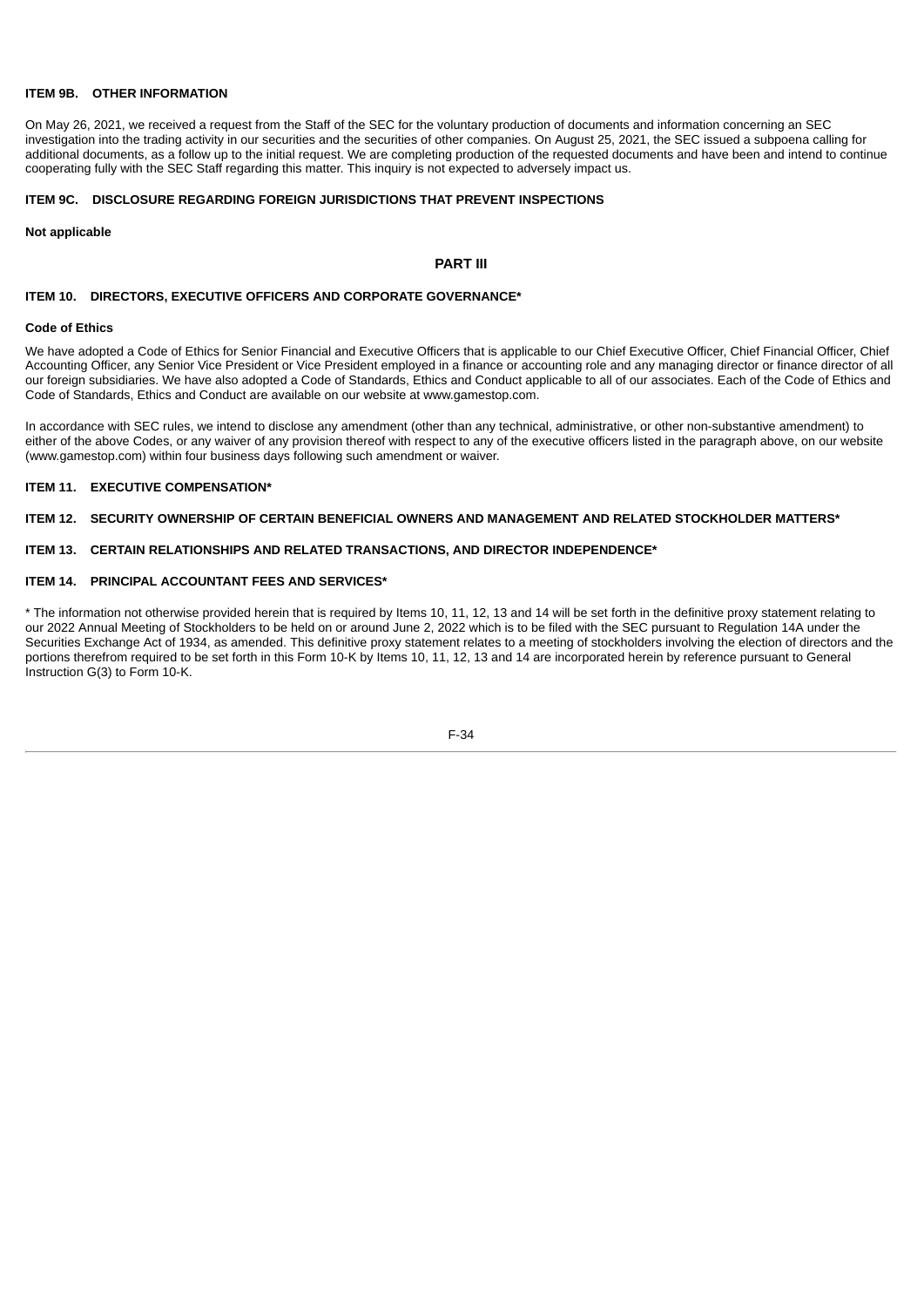# **PART IV**

# **ITEM 15. EXHIBITS AND FINANCIAL STATEMENT SCHEDULE**

(a) The following documents are filed as a part of this Form 10-K

# (1) [Index to Consolidated Financial Statements](#page-30-0)

Our consolidated financial statements, together with the report of Deloitte & Touche LLP, our independent registered public accounting firm, are included in Part II, Item 8 of this Form 10-K.

(2) Financial Statement Schedules required to be filed by Item 8 of this Form 10-K:

The following financial statement schedule for the 52 weeks ended January 29, 2022, 52 weeks ended January 30, 2021 and the 52 weeks ended February 1, 2020 is filed as part of this Form 10-K and should be read in conjunction with our Consolidated Financial Statements appearing elsewhere in this Form 10-K. Other schedules have been omitted because they are not applicable.

#### **Schedule II — Valuation and Qualifying Accounts**

For fiscal years 2021, 2020 and 2019:

|                                             | <b>Balance</b> at<br><b>Beginning</b><br>of Period |      | <b>Charged to</b><br>Costs and<br><b>Expenses</b> | Charged<br>to Other<br><b>Accounts-</b><br>Accounts<br>Payable <sup>(1)</sup> | Deductions-<br><b>Write-Offs</b><br>Net of<br><b>Recoveries</b> | <b>Balance</b> at<br>End of<br>Period |
|---------------------------------------------|----------------------------------------------------|------|---------------------------------------------------|-------------------------------------------------------------------------------|-----------------------------------------------------------------|---------------------------------------|
|                                             |                                                    |      |                                                   | (In millions)                                                                 |                                                                 |                                       |
| <b>Inventory Reserve</b>                    |                                                    |      |                                                   |                                                                               |                                                                 |                                       |
| Fiscal year 2021                            | \$<br>45.2                                         | - \$ | 26.9                                              | \$<br>$21.2$ \$                                                               | $(58.7)$ \$                                                     | 34.6                                  |
| Fiscal year 2020                            | \$<br>58.0                                         | \$   | 25.5                                              | \$<br>15.1                                                                    | \$<br>$(53.4)$ \$                                               | 45.2                                  |
| Fiscal year $2019^{(2)}$                    | \$<br>69.4                                         | \$   | 35.4                                              | \$<br>$20.5$ \$                                                               | $(67.3)$ \$                                                     | 58.0                                  |
| Valuation Allowance for Deferred Tax Assets |                                                    |      |                                                   |                                                                               |                                                                 |                                       |
| Fiscal year 2021                            | \$<br>225.7                                        | \$   | 128.9                                             | \$<br>$\qquad \qquad -$                                                       | \$<br>$(16.3)$ \$                                               | 338.3                                 |
| Fiscal year 2020                            | \$<br>112.7                                        | \$   | 113.0                                             | \$<br>$\overline{\phantom{0}}$                                                | \$                                                              | \$<br>225.7                           |
| Fiscal year 2019                            | \$<br>32.9                                         | \$   | 83.1                                              | \$<br>$\overline{\phantom{0}}$                                                | \$<br>$(3.3)$ \$                                                | 112.7                                 |
|                                             |                                                    |      |                                                   |                                                                               |                                                                 |                                       |

(1) Consists primarily of amounts received from vendors for defective allowances.

(2) The fiscal year 2019 includes the disposition of \$0.3 million of Simply Mac inventory reserves as of the date of the sale. Simply Mac was sold in September 2019.

### (b) Exhibits

|                   | <b>EXHIBIT INDEX</b>                                                                        |                                                                              |                    |  |  |
|-------------------|---------------------------------------------------------------------------------------------|------------------------------------------------------------------------------|--------------------|--|--|
| Exhibit<br>Number | <b>Description</b>                                                                          | Previously Filed as an Exhibit to and<br>Incorporated by Reference From      | <b>Date Filed</b>  |  |  |
| 3.1               | Third Amended and Restated Certificate of Incorporation.                                    | Quarterly Report on Form 10-Q for the<br>fiscal quarter ended August 3, 2013 | September 11, 2013 |  |  |
| 3.2               | Fifth Amended and Restated Bylaws.                                                          | Current Report on Form 8-K                                                   | March 6, 2017      |  |  |
| 4.1               | <b>Description of Securities</b>                                                            | Annual Report on Form 10-K for the fiscal<br>year ended February 1, 2020     | March 27, 2020     |  |  |
| $10.1*$           | Letter Agreement, dated June 9, 2021, between GameStop Corp. and<br><b>Matthew Furlong.</b> | Current Report on Form 8-K                                                   | June 9, 2021       |  |  |
| $10.2*$           | Letter Agreement, dated June 9, 2021, between GameStop Corp. and Mike<br>Recupero.          | Current Report on Form 8-K                                                   | June 9, 2021       |  |  |
| $10.3*$           | Letter Agreement dated June 23, 2020 between GameStop Corp. and Diana<br>Saadeh-Jajeh.      | Current Report on Form 8-K                                                   | July 2, 2020       |  |  |

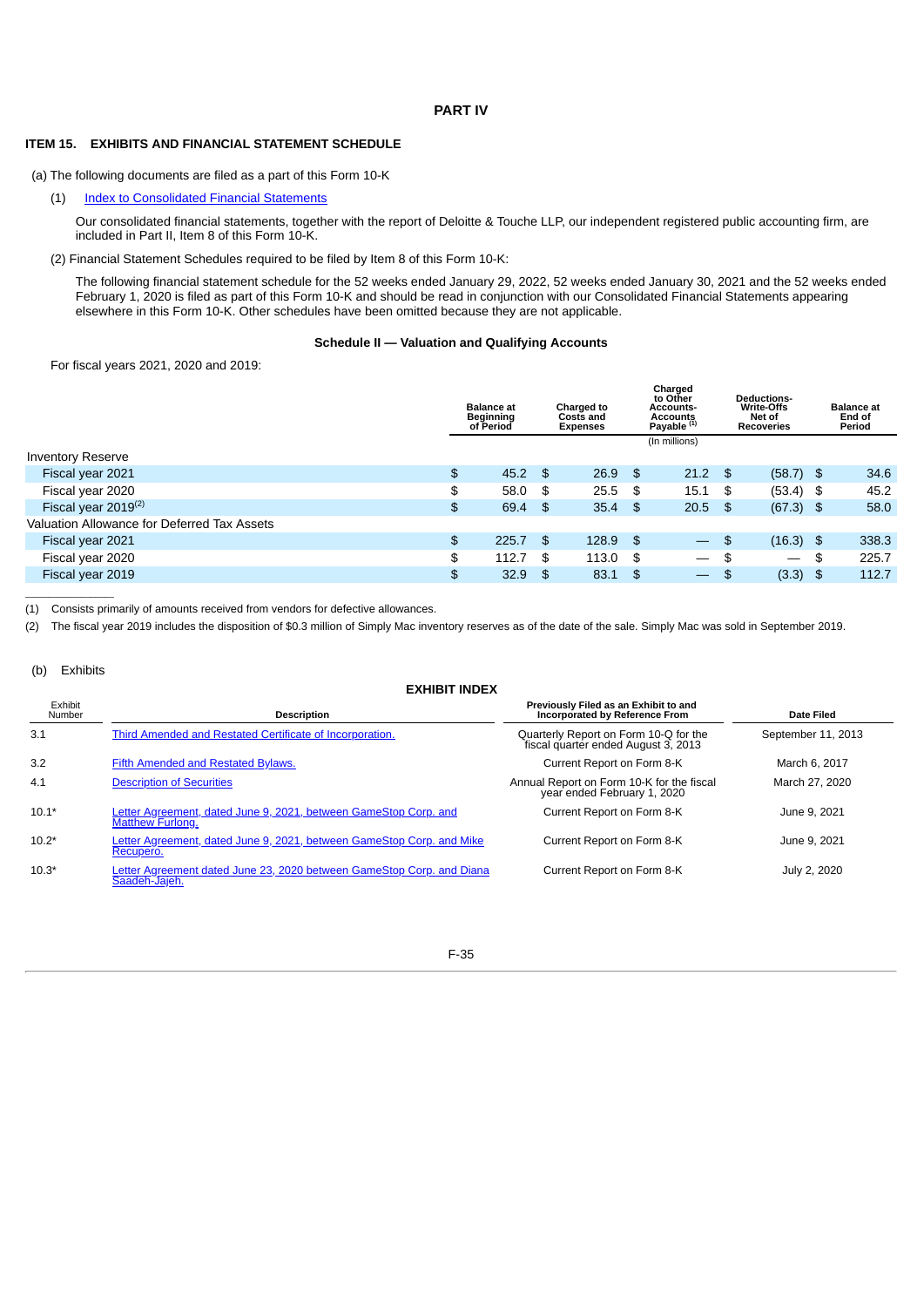| Exhibit<br>Number | <b>Description</b>                                                                                                                                                                                                                                                                                                                                                                                                                                                                                                                                                                                                                                                                                                                                                                             | Previously Filed as an Exhibit to and<br>Incorporated by Reference From  | <b>Date Filed</b> |
|-------------------|------------------------------------------------------------------------------------------------------------------------------------------------------------------------------------------------------------------------------------------------------------------------------------------------------------------------------------------------------------------------------------------------------------------------------------------------------------------------------------------------------------------------------------------------------------------------------------------------------------------------------------------------------------------------------------------------------------------------------------------------------------------------------------------------|--------------------------------------------------------------------------|-------------------|
| $10.4*$           | <b>Employment Agreement between George Sherman and the Company dated</b><br>March 21, 2019                                                                                                                                                                                                                                                                                                                                                                                                                                                                                                                                                                                                                                                                                                     | Current Report on Form 8-K                                               | March 21, 2019    |
| $10.5*$           | Employment Agreement between James A. Bell and the Company dated<br>May 30, 2019                                                                                                                                                                                                                                                                                                                                                                                                                                                                                                                                                                                                                                                                                                               | Current Report on Form 8-K                                               | May 30, 2019      |
| $10.6*$           | Employment Agreement between Frank M. Hamlin and the Company dated<br>May 30, 2019                                                                                                                                                                                                                                                                                                                                                                                                                                                                                                                                                                                                                                                                                                             | Current Report on Form 8-K                                               | May 30, 2019      |
| $10.7*$           | <b>Employment Agreement between Chris R. Homeister and the Company</b><br>dated May 30, 2019                                                                                                                                                                                                                                                                                                                                                                                                                                                                                                                                                                                                                                                                                                   | Current Report on Form 8-K                                               | May 30, 2019      |
| $10.8*$           | <b>Employment Agreement between Jenna Owens and the Company dated</b><br>March 23, 2021                                                                                                                                                                                                                                                                                                                                                                                                                                                                                                                                                                                                                                                                                                        | Current Report on Form 8-K                                               | March 23, 2021    |
| $10.9*$           | Transition and Separation Agreement, between GameStop Corp. and<br>George E. Sherman, dated April 18, 2021                                                                                                                                                                                                                                                                                                                                                                                                                                                                                                                                                                                                                                                                                     | Current Report on Form 8-K                                               | April 19, 2021    |
| $10.10*$          | Transition and Separation Agreement between GameStop Corp. and James<br>A. Bell. dated February 23, 2021                                                                                                                                                                                                                                                                                                                                                                                                                                                                                                                                                                                                                                                                                       | Current Report on Form 8-K                                               | February 23, 2021 |
| $10.11*$          | Transition and Separation Agreement between GameStop Corp. and Frank<br>M. Hamlin, dated March 21, 2021                                                                                                                                                                                                                                                                                                                                                                                                                                                                                                                                                                                                                                                                                        | Current Report on Form 8-K                                               | March 23, 2021    |
| $10.12*$          | Transition and Separation Agreement between GameStop Corp. and Chris<br>R. Homeister, dated April 28, 2021                                                                                                                                                                                                                                                                                                                                                                                                                                                                                                                                                                                                                                                                                     | Current Report on Form 8-K                                               | April 30, 2021    |
| 10.13             | Credit Agreement, dated November 3, 2021, by and among GameStop<br>Corp., the Borrowers party thereto, the Guarantors party thereto, the other<br>borrowers and quarantors from time to time party thereto, the lenders and<br>issuers from time to time party thereto, Wells Fargo Bank, National<br>Association, as Administrative Agent, Collateral Agent and Australian<br>Security Trustee, Wells Fargo Bank, National Association, Bank of America,<br>N.A., JPMorgan Chase Bank, N.A., Regions Bank, and Fifth Third Bank<br>National Association, as Co-Syndication Agents, Wells Fargo Bank, National<br>Association, BofA Securities Inc., JPMorgan Chase Bank, N.A., Regions<br>Bank, and Fifth Third Bank, National Association, as Joint Lead Arrangers<br>and Joint Bookrunners. | Current Report on Form 8-K                                               | November 4, 2021  |
| 10.14             | Protocol Services and License Agreement, by and among immutable X and<br>GameStop Corp.                                                                                                                                                                                                                                                                                                                                                                                                                                                                                                                                                                                                                                                                                                        | Current Report on Form 8-K                                               | February 3. 2022  |
| 10.15             | Grant Agreement, dated January 28, 2022, by and among Digital Worlds<br><b>NFTs LTD and GameStop Corp</b>                                                                                                                                                                                                                                                                                                                                                                                                                                                                                                                                                                                                                                                                                      | Current Report on Form 8-K                                               | February 3, 2022  |
| $10.16*$          | Amended and Restated 2011 Incentive Plan                                                                                                                                                                                                                                                                                                                                                                                                                                                                                                                                                                                                                                                                                                                                                       | Current Report on Form 8-K                                               | June 27, 2013     |
| $10.17*$          | <b>GameStop Corp 2019 Incentive Plan</b>                                                                                                                                                                                                                                                                                                                                                                                                                                                                                                                                                                                                                                                                                                                                                       | Definitive Proxy Statement for 2019 Annual<br>Meeting of Stockholders    | May 14, 2019      |
| $10.18*$          | Form of Long-Term Incentive Award Agreement. (2011 Plan)                                                                                                                                                                                                                                                                                                                                                                                                                                                                                                                                                                                                                                                                                                                                       | Annual Report on Form 10-K for the fiscal<br>year ended February 3, 2018 | April 2, 2018     |
| 10.19             | Open Market Sale AgreementSM, dated December 8, 2020, by and among<br>GameStop Corp. and Jefferies LLC                                                                                                                                                                                                                                                                                                                                                                                                                                                                                                                                                                                                                                                                                         | Current Report on Form 8-K                                               | December 8, 2020  |
| 10.20             | Agreement, dated as of January 10, 2021, by and among GameStop Corp.,<br><b>RC Ventures LLC and Ryan Cohen</b>                                                                                                                                                                                                                                                                                                                                                                                                                                                                                                                                                                                                                                                                                 | Current Report on Form 8-K                                               | January 11, 2021  |
| $10.21*$          | Form of Restricted Stock Unit Award Agreement. (2019 Plan)                                                                                                                                                                                                                                                                                                                                                                                                                                                                                                                                                                                                                                                                                                                                     | Filed herewith.                                                          |                   |
| 21.1              | <b>Subsidiaries</b>                                                                                                                                                                                                                                                                                                                                                                                                                                                                                                                                                                                                                                                                                                                                                                            | Filed herewith.                                                          |                   |
| 23.1              | Consent of Deloitte & Touche LLP.                                                                                                                                                                                                                                                                                                                                                                                                                                                                                                                                                                                                                                                                                                                                                              | Filed herewith.                                                          |                   |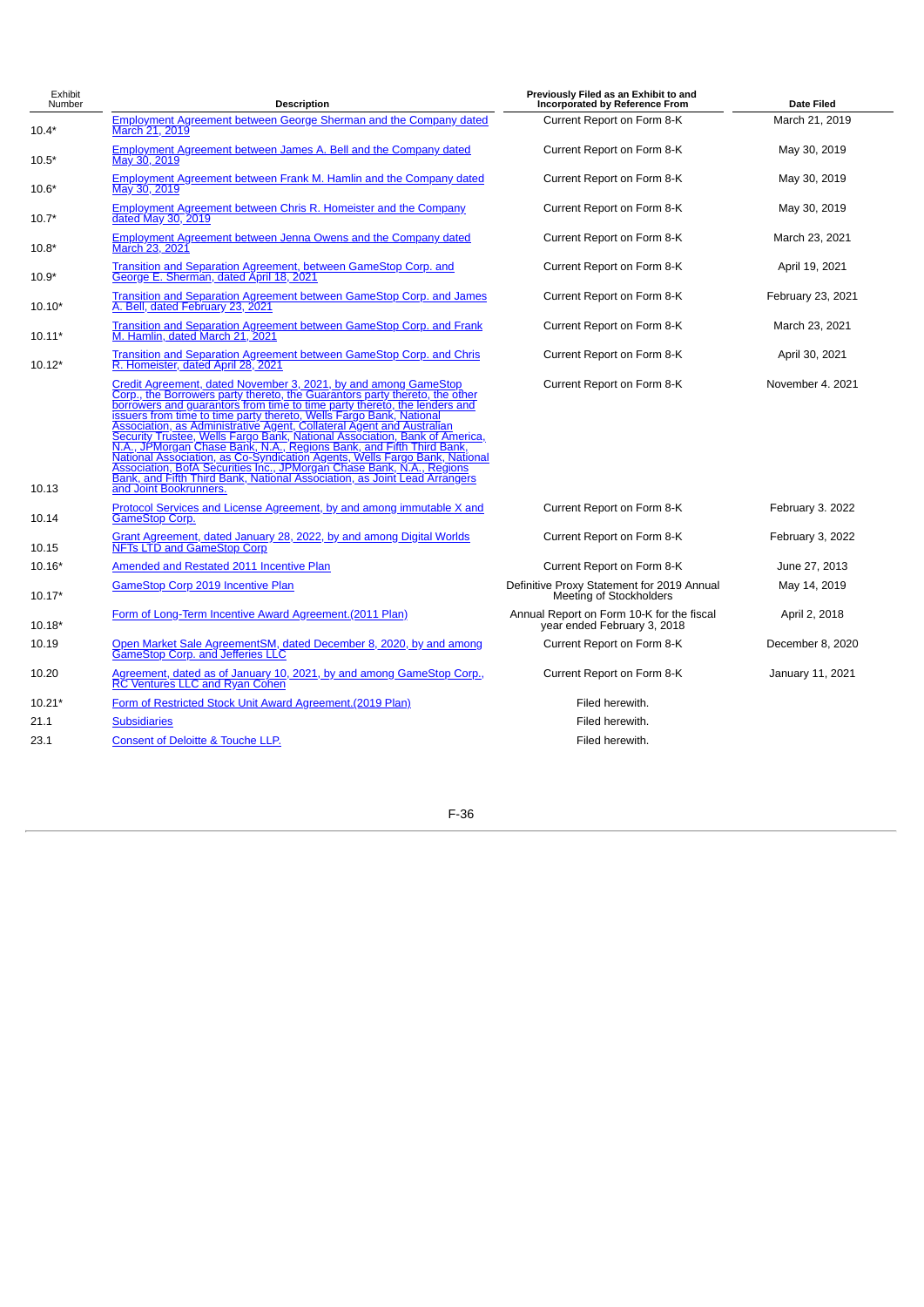| Exhibit<br>Number | <b>Description</b>                                                                                                                                                                                                    | Previously Filed as an Exhibit to and<br>Incorporated by Reference From | <b>Date Filed</b> |
|-------------------|-----------------------------------------------------------------------------------------------------------------------------------------------------------------------------------------------------------------------|-------------------------------------------------------------------------|-------------------|
| 31.1              | Certification of Chief Executive Officer pursuant to Rule 13a-14(a)/15d-14(a)<br>under the Securities Exchange Act of 1934, as adopted pursuant to<br>Section 302 of the Sarbanes-Oxley Act of 2002.                  | Filed herewith.                                                         |                   |
| 31.2              | Certification of Chief Financial Officer pursuant to Rule 13a-14(a)/15d-14(a)<br>under the Securities Exchange Act of 1934, as adopted pursuant to<br>Section 302 of the Sarbanes-Oxley Act of 2002.                  | Filed herewith.                                                         |                   |
| 32.1              | Certification of Chief Executive Officer pursuant to Rule 13a-14(b) under the<br>Securities Exchange Act of 1934 and 18 U.S.C. Section 1350, as adopted<br>pursuant to Section 906 of the Sarbanes-Oxley Act of 2002. | Furnished herewith.                                                     |                   |
| 32.2              | Certification of Chief Financial Officer pursuant to Rule 13a-14(b) under the<br>Securities Exchange Act of 1934 and 18 U.S.C. Section 1350, as adopted<br>pursuant to Section 906 of the Sarbanes-Oxley Act of 2002. | Furnished herewith.                                                     |                   |
| 101.INS           | XBRL Instance Document.- the instance document does not appear in the<br>Interactive Data File because its XBRL tags are embedded within the inline<br>XBRL document.                                                 | Submitted electronically herewith.                                      |                   |
| 101.SCH           | inline XBRL Taxonomy Extension Schema.                                                                                                                                                                                | Submitted electronically herewith.                                      |                   |
| 101.CAL           | inline XBRL Taxonomy Extension Calculation Linkbase.                                                                                                                                                                  | Submitted electronically herewith.                                      |                   |
| 101.DEF           | inline XBRL Taxonomy Extension Definition Linkbase.                                                                                                                                                                   | Submitted electronically herewith.                                      |                   |
| 101.LAB           | inline XBRL Taxonomy Extension Label Linkbase.                                                                                                                                                                        | Submitted electronically herewith.                                      |                   |
| 104               | Cover Page Interactive Data File (formatted as inline XBRL and contained in<br>Exhibit 101).                                                                                                                          | Submitted electronically herewith.                                      |                   |
|                   | * This exhibit is a management or compensatory contract.                                                                                                                                                              |                                                                         |                   |

# **ITEM 16. FORM 10-K SUMMARY**

None.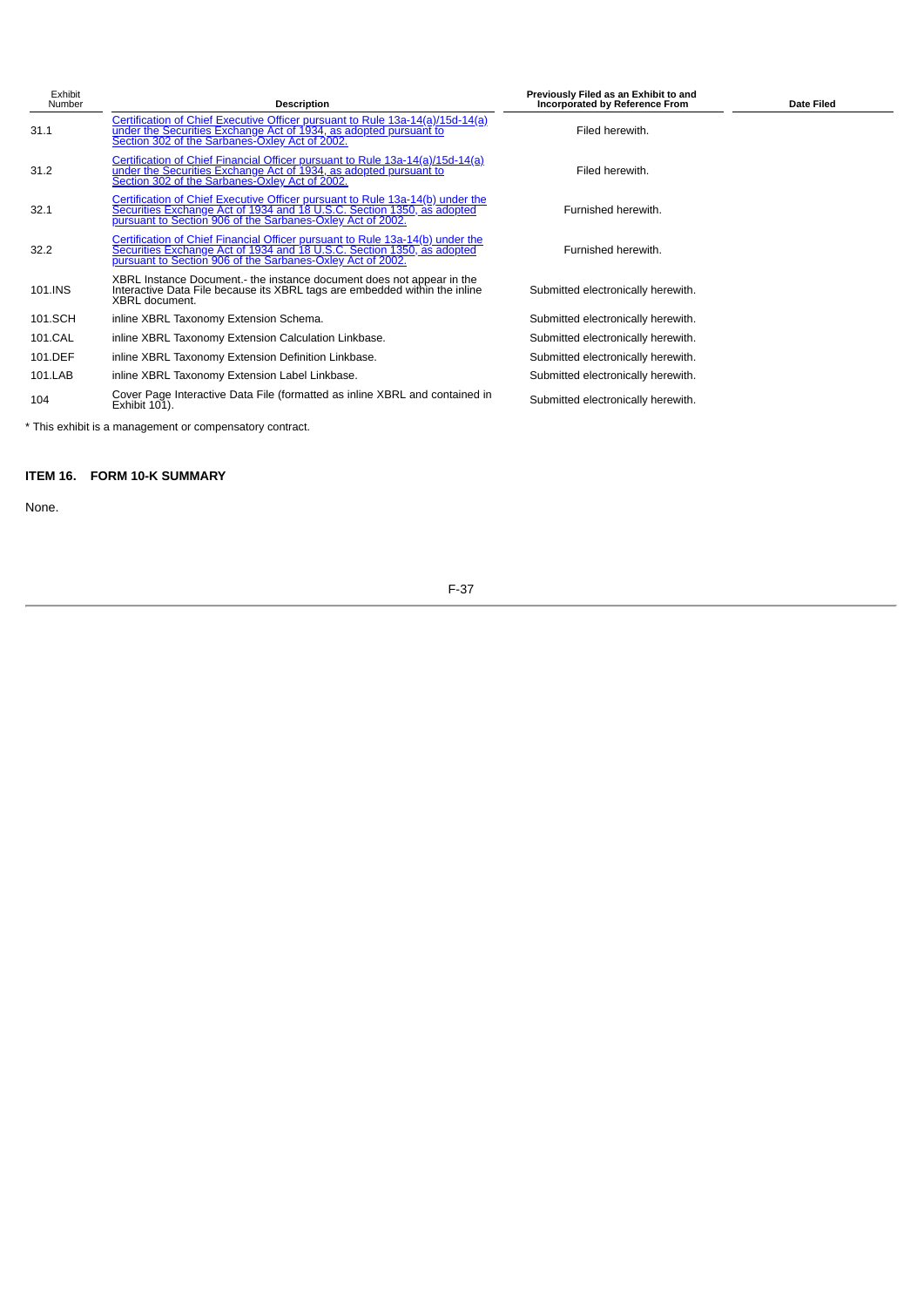# **SIGNATURES**

Pursuant to the requirements of Section 13 or 15(d) of the Securities Exchange Act of 1934, the registrant has duly caused this Form 10-K to be signed on its behalf by the undersigned, thereunto duly authorized.

GAMESTOP CORP.

By: /s/ MATTHEW FURLONG

Matthew Furlong

*Chief Executive Officer*

Date: March 17, 2022

Pursuant to the requirements of the Securities Exchange Act of 1934, this Form 10-K has been signed below by the following persons on behalf of the registrant and in the capacities and on the dates indicated.

| Name                           | Capacity                                        | Date           |
|--------------------------------|-------------------------------------------------|----------------|
| <b>MATTHEW FURLONG</b><br>/s/  | <b>Chief Executive Officer and Director</b>     | March 17, 2022 |
| <b>Matthew Furlong</b>         | (Principal Executive Officer)                   |                |
| <b>MICHAEL RECUPERO</b><br>/s/ | <b>Chief Financial Officer</b>                  | March 17, 2022 |
| Michael Recupero               | (Principal Financial Officer)                   |                |
| DIANA SAADEH-JAJEH<br>/s/      | Senior Vice President, Chief Accounting Officer | March 17, 2022 |
| Diana Saadeh-Jajeh             | (Principal Accounting Officer)                  |                |
| /s/ ALAN ATTAL                 | Director                                        | March 17, 2022 |
| Alan Attal                     |                                                 |                |
| <b>LARRY CHENG</b><br>/s/      | Director                                        | March 17, 2022 |
| Larry Cheng                    |                                                 |                |
| <b>RYAN COHEN</b><br>/s/       | <b>Director</b>                                 | March 17, 2022 |
| Ryan Cohen                     |                                                 |                |
| <b>JIM GRUBE</b><br>/s/        | Director                                        | March 17, 2022 |
| Jim Grube                      |                                                 |                |
| /s/ YANG XU                    | Director                                        | March 17, 2022 |
| Yang Xu                        |                                                 |                |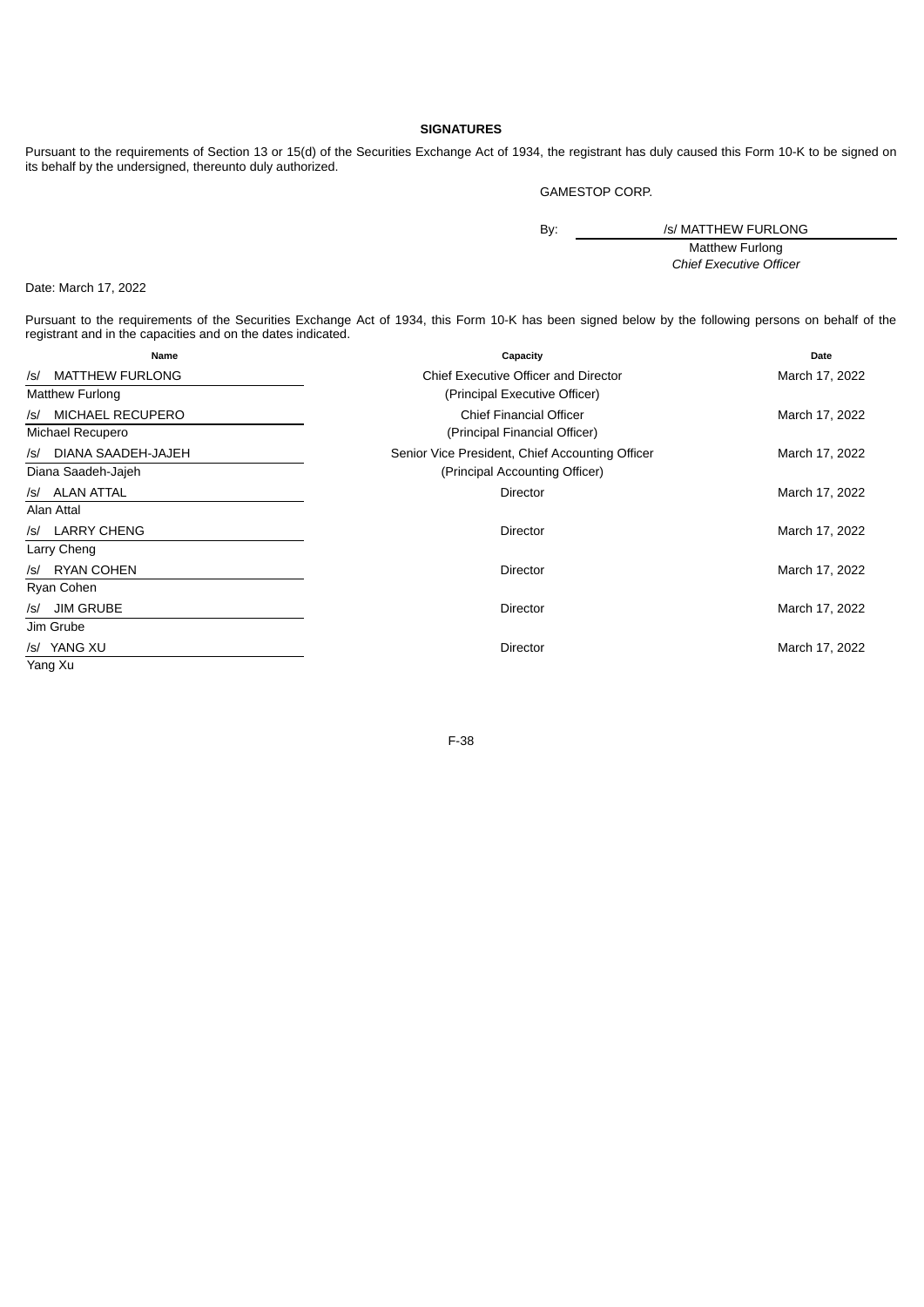## **GAMESTOP CORP. 2019 INCENTIVE PLAN**

## **RESTRICTED STOCK UNIT GRANT NOTICE**

<span id="page-69-0"></span>GameStop Corp., a Delaware corporation (the "Company"), pursuant to its 2019 Incentive Plan (the "Plan"), hereby awards to the Participant identified below Restricted Stock Units with respect to the number of shares of the Company's Class A common stock (the "Shares") indicated below in this Restricted Stock Unit Grant Notice (the *"*Grant Notice*"*). This award of Restricted Stock Units (this "Award") is effective on the grant date indicated below and is subject to the terms set forth in the Plan, this Grant Notice and in the Restricted Stock Unit Award Terms and Conditions attached hereto (the "Terms and Conditions"). Together, this Grant Notice and the attached Terms and Conditions constitute the "Agreement." The terms and conditions of the Plan are incorporated by reference in their entirety into this Agreement. Unless otherwise indicated, capitalized terms used in this Agreement shall have the meanings given to them in the Plan.

| Participant:                                                            | ###PARTICIPANT NAME###                                                                                                                                                                                                                                                                                                                                                                                                                                                                                                    |
|-------------------------------------------------------------------------|---------------------------------------------------------------------------------------------------------------------------------------------------------------------------------------------------------------------------------------------------------------------------------------------------------------------------------------------------------------------------------------------------------------------------------------------------------------------------------------------------------------------------|
| <b>Grant Date:</b>                                                      | ###GRANT DATE###                                                                                                                                                                                                                                                                                                                                                                                                                                                                                                          |
| <b>Total Number of Restricted Stock Units Subject</b><br>to this Award: | ###TOTAL AWARDS###                                                                                                                                                                                                                                                                                                                                                                                                                                                                                                        |
| <b>Vesting Schedule:</b>                                                | 5% of the Restricted Stock Units subject to this Award shall vest on the<br>first anniversary of the Grant Date; 15% of the Restricted Stock Units<br>subject to this Award shall vest on the second anniversary of the Grant<br>Date; and 20% of the Restricted Stock Units subject to this Award shall<br>vest on each of the dates that are 30, 36, 42 and 48 months following the<br>Grant Date, subject in each case to the Participant's continued service<br>with the Company through the applicable vesting date. |

This Agreement has been delivered to the Participant, and the Participant has been asked to accept the Award, by electronic means. By accepting the Award, the Participant acknowledges that he or she has read and understands this Agreement, and agrees to all the provisions of this Agreement. If the Participant does not accept the Award within 30 days of the date that this Agreement is delivered to the Participant or such later date specified by the Company, the Award will be canceled and the Participant will have no rights in respect of the Award.

US 8113740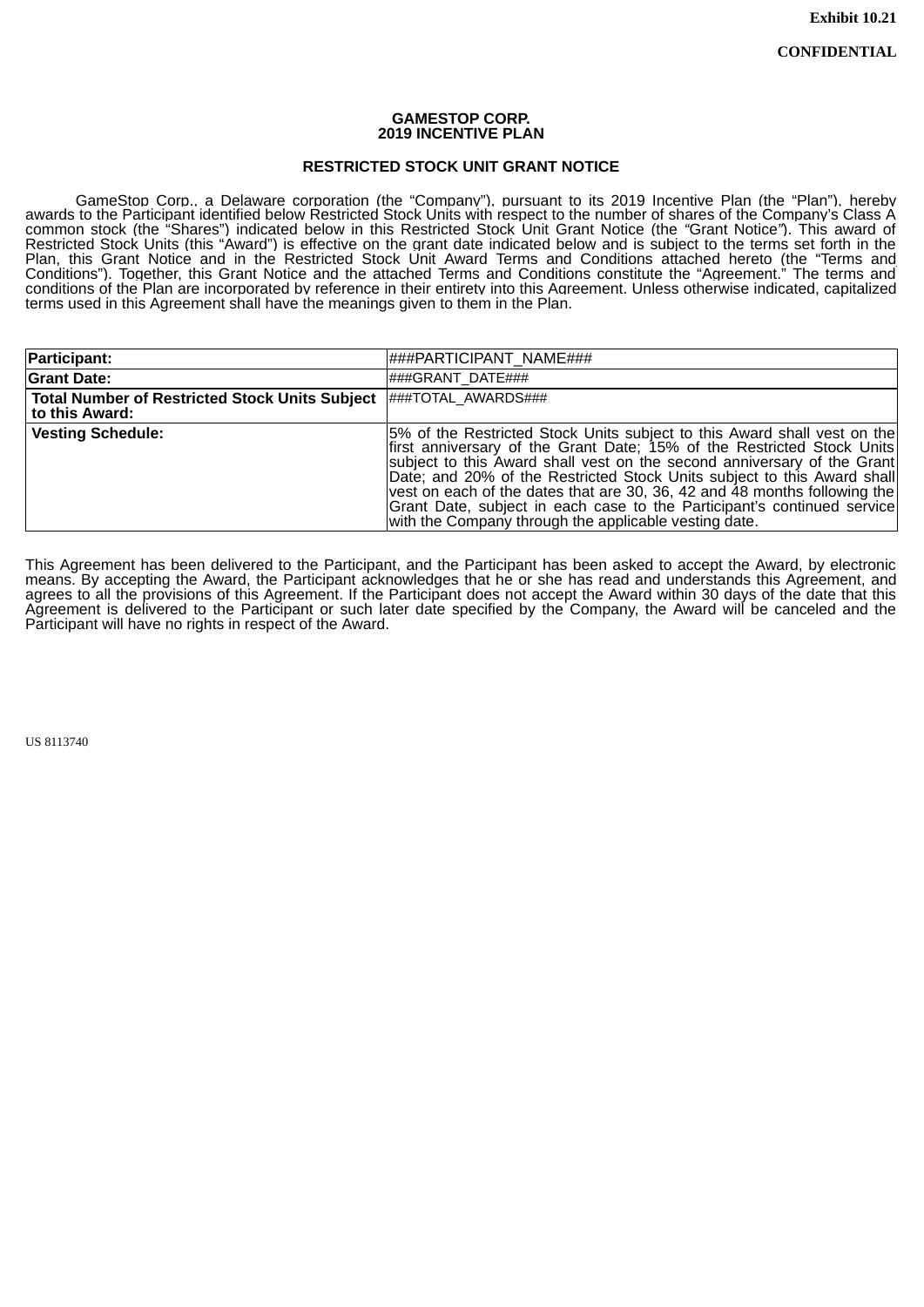### **GAMESTOP CORP. 2019 INCENTIVE PLAN RESTRICTED STOCK UNIT AWARD TERMS AND CONDITIONS**

**1. Award of Restricted Stock Units.** Subject to the Participant's acceptance of this Award, the Company has granted to the Participant the number of Restricted Stock Units set forth in the Grant Notice, upon the terms and conditions set forth in this Agreement and the Plan. Each Restricted Stock Unit represents the right to receive one Share at the times and subject to the terms and conditions set forth in this Agreement and the Plan.

**2. Date of Grant.** Subject to Participant's acceptance of this Award, the Restricted Stock Units evidenced by this Agreement were granted on the Grant Date set forth in the Grant Notice.

# **3. Vesting of Restricted Stock Units.**

(a) <u>Vesting</u>. Subject to the Participant's abiding by the terms herein (including the Restrictive Covenants set forth on <u>Exhibit A),</u> the Restricted Stock Units subject hereto will become vested in such amounts and at such times as are set forth in the Grant Notice, subject to acceleration on such basis as determined by the Committee or set forth in the Participant's employment agreement with or offer letter from the Company.

(b) Service with Affiliates. Solely for purposes of this Agreement, service with the Company will be deemed to include service with a subsidiary of the Company (for only so long as such entity remains a subsidiary of the Company).

(c) Effect of Termination of Service. If the Participant's service with the Company ceases for any reason, then unless otherwise specified in the Grant Notice or determined by the Committee, all Restricted Stock Units that remain unvested as of the time of such cessation will be forfeited immediately and automatically.

No Fractional Shares. No fractional Shares will be issued hereunder. If the number of Restricted Stock Units vesting on a given vesting date is not a whole number, such number of Restricted Stock Units will be rounded down to the nearest whole number and any fractional Restricted Stock Unit otherwise then vesting will be cancelled without consideration.

# **4. Settlement of Restricted Stock Units.**

(a) Within 60 days following the vesting of Restricted Stock Units subject hereto, the Company shall issue to the Participant, either by book-entry registration or issuance of a stock certificate or certificates, a number of Shares equal to the number of Restricted Stock Units then vesting.

(b) The Participant will not be deemed for any purpose to be, or have rights as, a stockholder of the Company by virtue of the grant of Restricted Stock Units until Shares are issued in settlement of such Restricted Stock Units pursuant to Section 4(a) above.

(c) Notwithstanding the foregoing, to the extent provided in Prop. Treas. Reg. § 1.409A-1(b)(4)(ii) or any successor provision, the Company may delay settlement of Restricted Stock Units if it reasonably determines that such settlement would violate federal securities laws or any other applicable law.

**5. Non-Transferability of Restricted Stock Units.** The Restricted Stock Units subject hereto may not be sold, pledged, assigned, hypothecated, gifted, transferred or disposed of in any manner, either voluntarily or involuntarily, by operation of law or otherwise, other than by will or by the laws of descent and distribution.

**6. Dividend Equivalents.** If the Company declares and pays a cash dividend or distribution with respect to its Shares, the Restricted Stock Units subject hereto will be increased by a number of additional Restricted Stock Units determined by dividing (a) the total dividend or distribution that would

-1-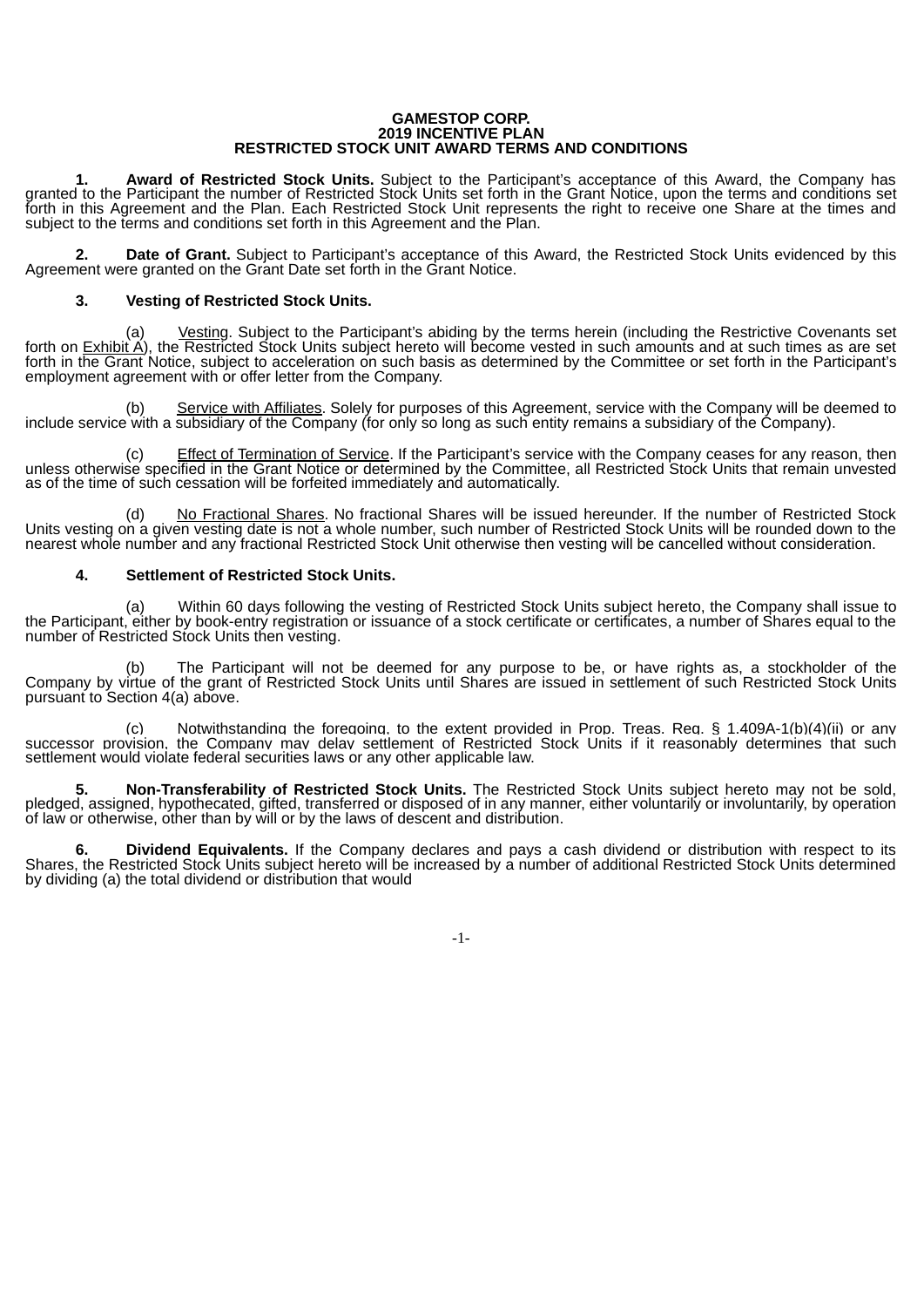then be payable with respect to a number of Shares equal to the number of Restricted Stock Units outstanding hereunder on the dividend or distribution record date, by (b) the Fair Market Value on the date the dividend or distribution is paid. Additional Restricted Stock Units credited under this paragraph will be subject to the same terms and conditions (including the same vesting schedule and delivery timing) as the Restricted Stock Units in respect of which such additional Restricted Stock Units are credited.

**7. Investment Representations.** The Participant represents and warrants to the Company that the Participant is acquiring the Restricted Stock Units (and upon vesting and settlement of the Restricted Stock Units, will be acquiring Shares) for investment for the Participant's own account, not as a nominee or agent, and not with a view toward any distribution or resale thereof. As a further condition to the settlement of the Restricted Stock Units, the Company may require that certain agreements, undertakings, representations, certificates, legends and/or information or other matters, as the Company may deem necessary or advisable, be executed, agreed to and/or provided to the Company to assure compliance with all applicable laws or regulations.

**8. Section 409A.** This Award is intended to be exempt from Section 409A of the Code and should be interpreted accordingly. Nonetheless, the Company does not guarantee the tax treatment of this Award.

## **9. Withholding.**

(a) The Participant acknowledges that the issuance of Shares hereunder will give rise to taxable income and, to the extent required by law, tax withholding. Notwithstanding any other provision of this Award, the obligations of the Company hereunder are conditioned on the Participant timely paying, or otherwise making arrangements satisfactory to the Company regarding the timely satisfaction of, any required tax withholding.

Without limiting the generality of the foregoing, if the Company does not elect to settle any required withholding through the withholding of Shares subject to this Award, the Company may require the Participant to sell Shares issuable hereunder to satisfy the required withholding. Accordingly, the Participant hereby irrevocably authorizes the Company to (i) sell on the Participant's behalf such number of Shares issuable hereunder as the Company determines to be appropriate to generate cash proceeds sufficient to satisfy the required withholding, and (ii) to remit proceeds equal to the required withholding to the applicable tax authorities (or to retain proceeds equal to the required withholding, to the extent the Company has already deposited such amount with the applicable tax authorities). To the extent the proceeds of such sale exceed the required withholding, the excess proceeds will be paid to the Participant. The Participant acknowledges that he or she will be responsible for all broker's fees and other costs of such sale and that the Company is under no obligation to arrange for such sale at any particular price. The Participant further agrees to execute such additional documents as may be reasonably necessary to facilitate such transactions.

# **10. Company Policies and Plans.**

In consideration for the grant of this Award, the Participant agrees to be subject to any policies of the Company regarding clawback, securities trading and hedging or pledging of securities as may be in effect from time to time, or as may otherwise be required by applicable law, regulation or exchange listing standard.

As a condition to Participant's receipt of the Restricted Stock Units set forth in the Grant Notice, Participant hereby waives his or her rights to participate in either of the Company's VP Severance Plan or the Company's SVP Severance Plan, to the extent applicable to the Participant, and agrees that as of the date hereof Participant has no further rights pursuant to either such VP Severance Plan or such SVP Severance Plan and is no longer a Participant (as defined in either the VP Severance Plan or the SVP Severance Plan) in it.

**11. Restrictive Covenants**. In consideration for, and as a condition of, the grant of this Award, the Participant agrees to the restrictive covenants attached hereto as Exhibit A (collectively, the "<u>Řestrictive Covenants</u>"). Participant acknowledges and agrees that Participant's receipt of the

-2-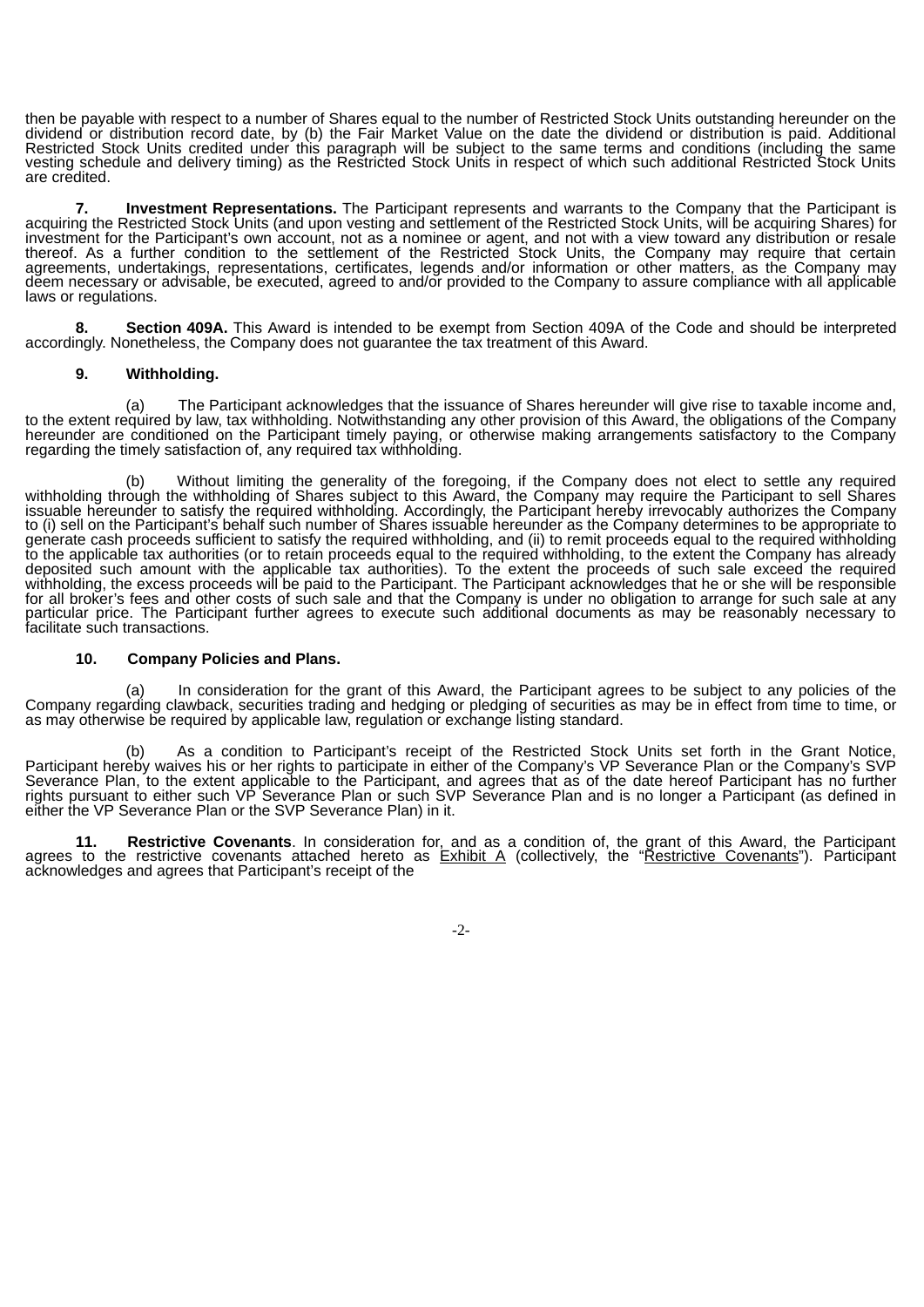Restricted Stock Units granted under this Agreement further aligns Participant's interests with the long-term business interests of the Company and each subsidiary of the Company for which Participant provide services (each, an "<u>Employer</u>"). The Participant agrees and acknowledges that the Restrictive Covenants are an integral part of this Agreement, the Participant acknowledges that the Participant's agreement to the terms of this Agreement, including Exhibit A attached hereto, is a material inducement for the Company to provide the Award, and the Participant would not have been granted the Restricted Stock Units hereunder had Participant not agreed to be bound by the terms and conditions of the Restrictive Covenants.

**12. Clawback**. Notwithstanding any other provision of this Agreement and in accordance with Section 12.17 of the Plan, if the Participant violates any Restrictive Covenants, in addition to all other rights and remedies the Company may have, the Company's obligation to vest or settle the Award granted hereunder shall terminate as of the date of such violation, and the Participant shall within 30 days of such violation, repay to the Company an amount equal to the sum of the value of all Restricted Stock Units previously settled hereunder, determined as of the date the Restricted Stock Units were settled in accordance with Section 4 hereof (the "Clawback Amount").

**13. Administration.** The Participant represents that the Participant has read the Plan and is familiar with its terms, and hereby accepts the Award subject to the terms and provisions of the Plan. It is expressly understood that the Committee is authorized to administer, interpret and adopt rules for the administration of the Plan and this Award, all of which will be binding upon the Participant.

**14. Adjustments.** The number of Restricted Stock Units subject hereto will be subject to adjustment in accordance with Section 11.6 of the Plan.

**15. Amendment.** The Committee may, with the consent of the Participant or otherwise as permitted by the Plan, at any time or from time to time amend the terms and conditions of this Award; provided, however, that Exhibit A may not be amended or modified without the consent of both the Participant and the Employer, in writing.

**16. Severability**. The invalidity, illegality or unenforceability of all or any portion of any provision in Exhibit A shall not in any way affect, impair, invalidate or render unenforceable this Agreement or Exhibit A or any other portion of such provision or any other provision hereof. In the event that any provision herein is determined to be invalid, illegal or unenforceable, for any reason (including by reason of the geographical or business scope or duration thereof), any court (or arbitrator) having jurisdiction thereof shall have the power to reform such provision to the extent necessary for such provision to be enforceable to the maximum extent compatible with applicable law. If a court of competent jurisdiction (or arbitrator) cannot modify an offending provision (or portion thereof) to be made valid or enforceable (or if the court is restricted by applicable law from performing such modification), then it shall sever only the offending provision (or portion thereof) from Exhibit A, and all remaining provisions (and portions thereof) shall remain enforceable.

**17. Waiver.** The waiver by any party hereto of a breach by any other party hereto of a provision of Exhibit A shall not operate or be construed as a waiver of any subsequent breach by such party. Any settlement or decision not to enforce the terms of Exhibit A with respect to any other employee shall have no effect on Participant's obligations hereunder and shall not be deemed a waiver of Exhibit A.

**18. No Continuation of Service.** This Award will not confer upon the Participant any right to continue in service with the Company, nor affect the right of the Company to terminate the Participant's service at any time, for any reason, even if such termination would result in the forfeiture of this Award.

**19. Entire Agreement.** This Agreement, including terms of the Plan incorporated herein and the Restrictive Covenants attached hereto, contains the parties' entire agreement regarding the Award and merges and supersedes all prior and contemporaneous discussions, agreements and understandings of every nature relating hereto; *provided, however*, that Exhibit A is in addition to, and complements (and does not supersede or replace) any other obligation that Participant may have to Employer with respect to confidentiality or non-disclosure, intellectual property assignment, non-competition, or non-

-3-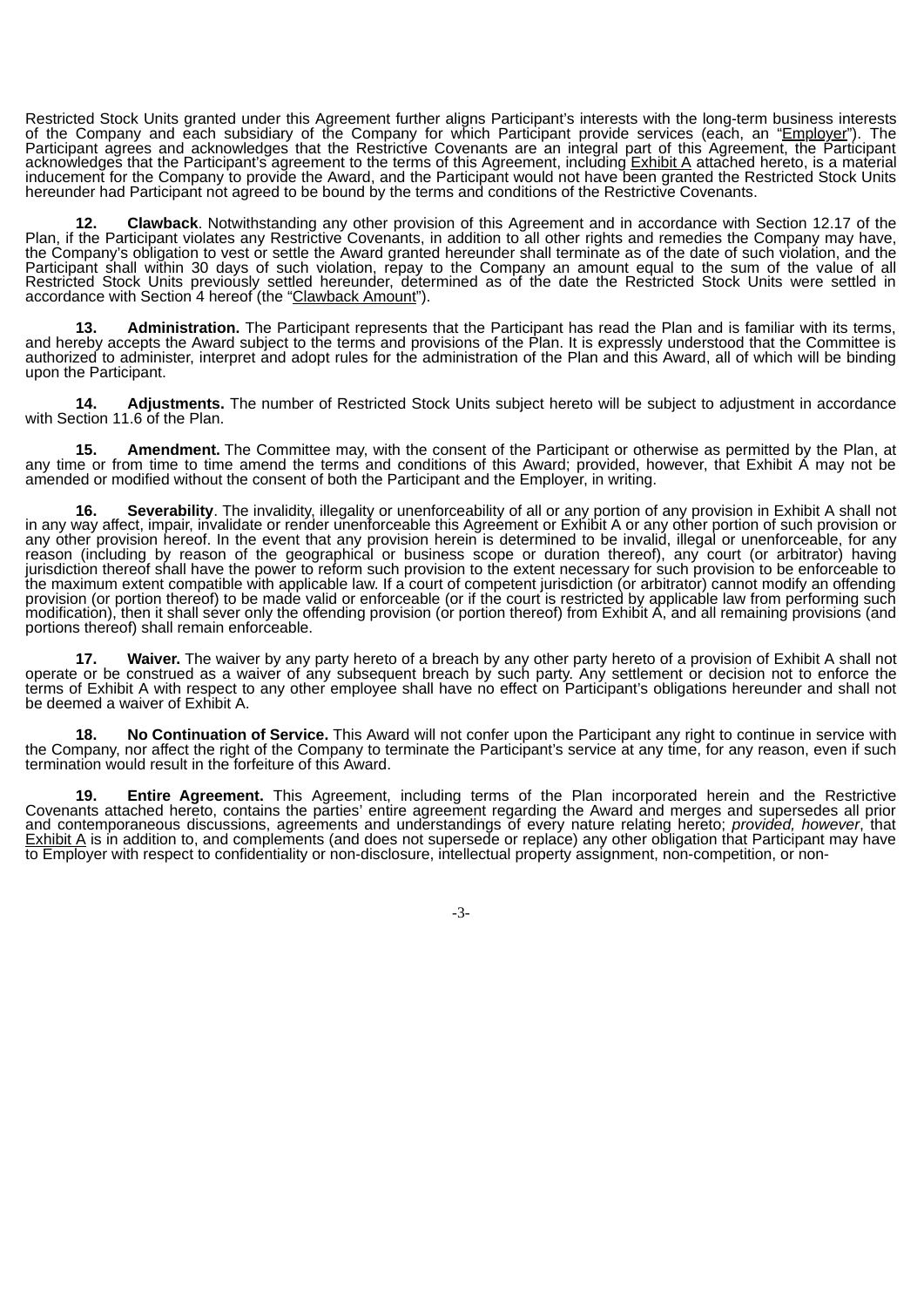solicitation (regardless of whether such obligation arises by contract, statute, common law or otherwise).

**20. Governing Law.** This Agreement will be construed in accordance with the laws of the State of Delaware, without regard to the application of the principles of conflicts of laws; *provided, however*, that Exhibit A will be construed in accordance with the laws of the State of Texas, without regard to the application of the principles of conflicts of laws.

**21. Exculpation.** This Award and all documents, agreements, understandings and arrangements relating hereto have been issued on behalf of the Company by officers acting on its behalf and not by any person individually. None of the officers, Directors or stockholders of the Company shall have any personal liability with respect to this Award. The Participant shall look solely to the assets of the Company for satisfaction of any liability of the Company in respect of this Award and will not seek recourse or commence any action against any of the Directors, officers or stockholders of the Company, or any of their personal assets, for the performance or payment of any obligation hereunder. The foregoing shall also apply to any future documents, agreements, understandings, arrangements and transactions between the parties with respect to this Award.

**22. Captions.** The captions in this Agreement are for convenience of reference only, and are not intended to affect the substance or interpretation of the provisions contained herein.

**23. Dispute Resolution.** Any dispute relating to this Award or Exhibit A will be resolved exclusively pursuant to the GameStop C.A.R.E.S. Rules of Dispute Resolution Including Arbitration. As provided in the GameStop C.A.R.E.S. Rules of Dispute Resolution Including Arbitration, either party may seek temporary or immediate injunctive relief in aid of arbitration, to maintain the status quo pending arbitration, or to prevent violation of the provisions of Exhibit A concerning non-competition, non-solicitation, or the use or disclosure of trade secrets or confidential information. Participant hereby irrevocably submits to the exclusive jurisdiction of any Texas State or United States Federal Court sitting in Tarrant County, Texas with respect to such proceedings in aid of arbitration or to enforce any award, judgment or order of the arbitrator with respect to any controversy arising out of the Award or Exhibit A.

**24. Attorney.** The Participant is hereby advised to consult with an attorney prior to signing the Restrictive Covenants, and the Participant represents that the Participant either has consulted with, or has had the opportunity to consult with, an attorney before entering into this Agreement.

**25. Electronic Delivery of Documents.** The Participant authorizes the Company to deliver electronically any prospectuses or other documentation related to this Award, the Plan and any other compensation or benefit plan or arrangement in effect from time to time (including, without limitation, reports, proxy statements or other documents that are required to be delivered to participants in such plans or arrangements pursuant to federal or state laws, rules or regulations). For this purpose, electronic delivery will include, without limitation, delivery by means of e-mail or e-mail notification that such documentation is available at a specified website address. Upon written request, the Company will provide to the Participant a paper copy of any document also delivered to the Participant electronically. The authorization described in this paragraph may be revoked by the Participant at any time by written notice to the Company.

[*Exhibit A redacted*]

-4-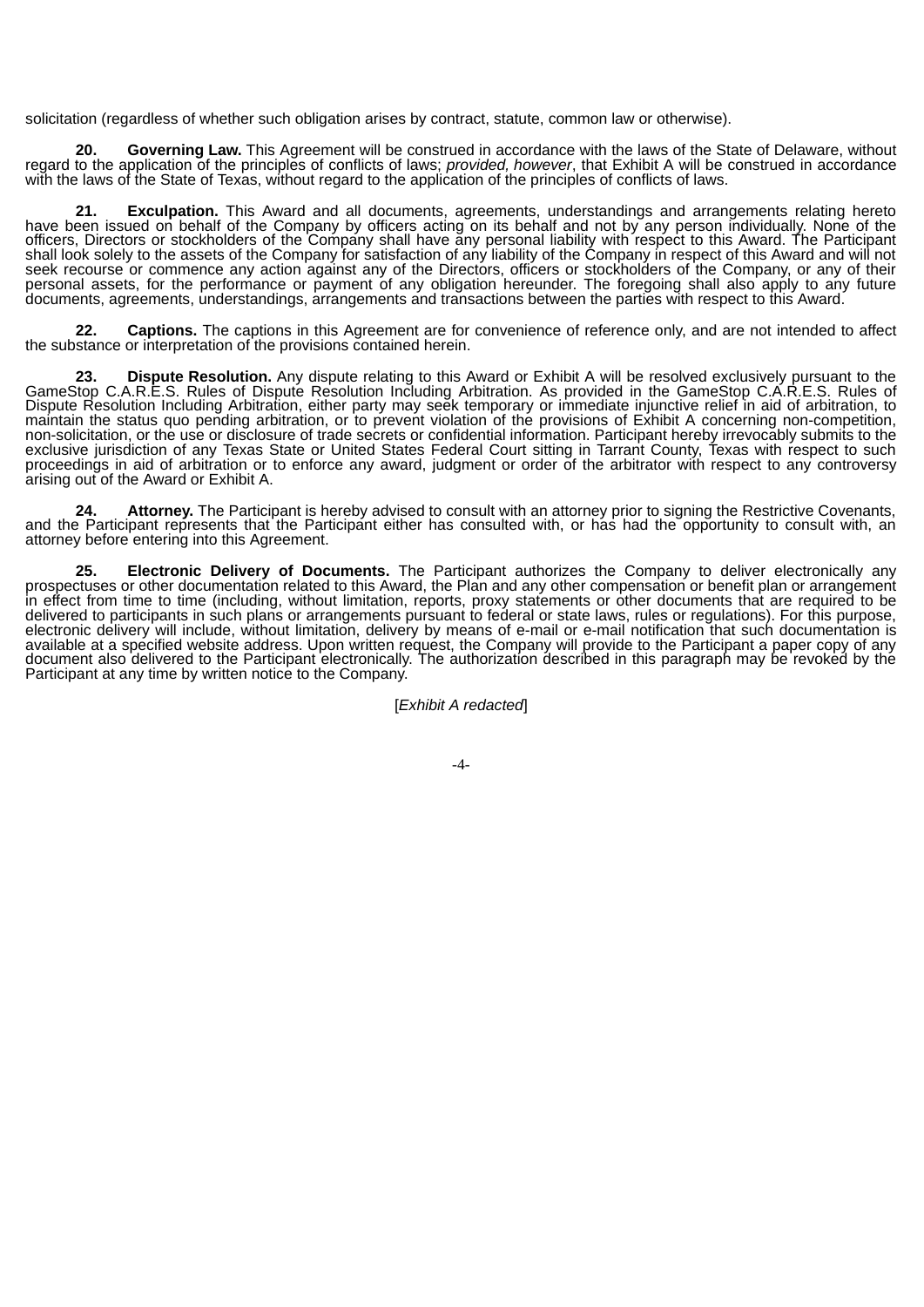#### **GAMESTOP CORP.**

#### **SUBSIDIARIES**

ELBO Inc., a Delaware corporation, is a wholly-owned subsidiary of GameStop Corp. EB International Holdings, Inc., a Delaware corporation, is a wholly-owned subsidiary of ELBO, Inc. Geeknet, Inc., a Delaware corporation, is a wholly-owned subsidiary of GameStop Corp. GameStop, Inc., a Minnesota corporation, is a wholly-owned subsidiary of GameStop Corp. Sunrise Publications, Inc., a Minnesota corporation, is a wholly-owned subsidiary of GameStop, Inc. GME Entertainment, LLC, a Delaware limited liability company, is a wholly-owned subsidiary of GameStop Corp. GameStop Texas Ltd., a Delaware corporation, is a wholly-owned subsidiary of GameStop, Inc. SOCOM LLC, a Delaware limited liability company, is a wholly-owned subsidiary of GameStop Texas Ltd. GS Mobile, Inc., a Delaware corporation, is a wholly-owned subsidiary of GameStop Corp. Marketing Control Services, Inc., a Virginia corporation, is a wholly-owned subsidiary of GameStop Corp. Nordic Bear Holdings Limited, an Irish company, is a wholly-owned subsidiary of EB International Holdings, Inc. GameStop Limited, an Irish company, is a wholly-owned subsidiary of GameStop Europe Holdings S.à r.l. GameStop Global Holdings S.à r.l., a Luxembourg company, is a wholly-owned subsidiary of EB International Holdings, Inc. Electronics Boutique Australia Pty. Limited, an Australian company, is a wholly-owned subsidiary of GameStop Global Holdings S.à r.l. Electronics Boutique Canada Inc., a Canadian corporation, is a wholly-owned subsidiary of GameStop Global Holdings S.à r.l. GameStop Europe Holdings S.à r.l., a Luxembourg company, is a wholly-owned subsidiary of GameStop Global Holdings S.à r.l. Micromania GameStop SAS, a French company, is a wholly-owned subsidiary of GameStop Global Holdings S.à r.l. Micromania Group SAS, a French company, is a wholly-owned subsidiary of Micromania GameStop SAS. Micromania SAS, a French company, is a wholly-owned subsidiary of Micromania Group SAS. GameStop Europe Services Limited, an Irish company, is a wholly-owned subsidiary of GameStop Europe Holdings S.à r.l. GameStop Deutschland GmbH, a German company, is a wholly-owned subsidiary of GameStop Europe Holdings S.à r.l. GameStop Italy S.r.l., an Italian company, is a wholly-owned subsidiary of GameStop Europe Holdings S.à r.l. GameStop Denmark ApS, a Danish private company, is a wholly-owned subsidiary of GameStop Europe Holdings S.à r.l. GameStop Sweden AB, a Swedish company, is a wholly-owned subsidiary of GameStop Europe Holdings S.à r.l. GameStop Schweiz GmbH, a Swiss company, is a wholly-owned subsidiary of GameStop Europe Holdings S.à r.l. GameStop Austria GmbH, an Austrian company, is a wholly-owned subsidiary of GameStop Europe Holdings S.à r.l. GameStop Oy, a Finnish company, is a wholly-owned subsidiary of GameStop Europe Holdings S.à r.l. Polarford Limited, an Irish company, is a wholly-owned subsidiary of GameStop Europe Holdings S.à r.l. GameStop Service Holdings, LLC, a Delaware limited liability company, is a wholly-owned subsidiary of GameStop, Inc. GameStop Service Company, LLC, a Delaware limited liability company, is a wholly-owned subsidiary of GameStop Service Holdings, LLC GameStop Iberia S.L., a Spanish company, is a wholly-owned subsidiary of GameStop Europe Holdings S.à r.l. GameStop Pennsylvania, LLC, a Delaware limited liability company, is a wholly-owned subsidiary of GameStop Texas Ltd.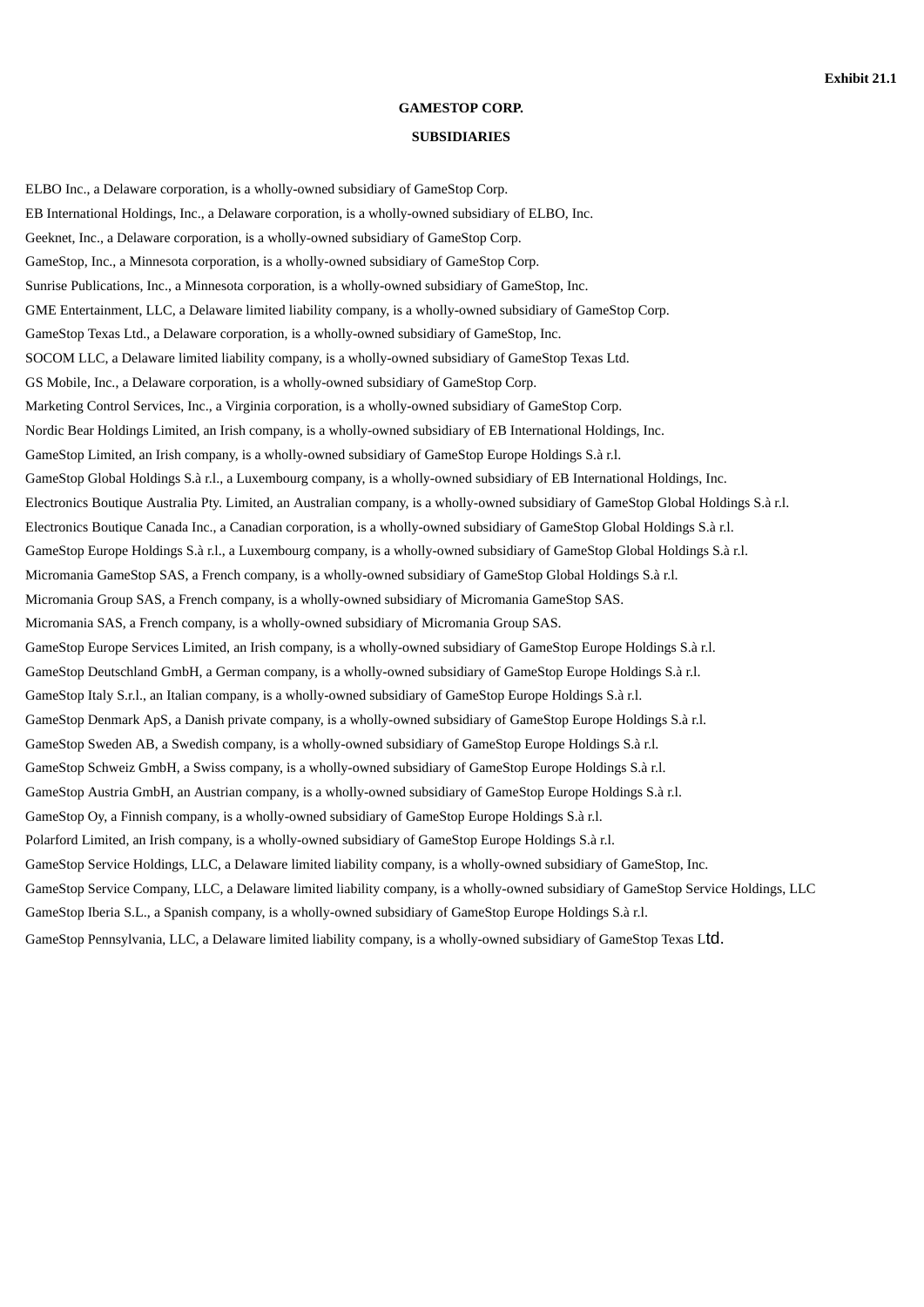# **CONSENT OF INDEPENDENT REGISTERED PUBLIC ACCOUNTING FIRM**

We consent to the incorporation by reference in Registration Statements No. 333-251197 on Form S-3 and Registration Statement Nos. 333- 144777, 333-164697, 333-175900, 333-230890, 333-232330, 333-232485 on Form S-8 of our reports dated March 17, 2022, relating to the consolidated financial statements and financial statement schedule of GameStop Corp. and subsidiaries ("GameStop") and the effectiveness of GameStop's internal control over financial reporting, appearing in the Annual Report on Form 10-K of GameStop for the 52 week period ended January 29, 2022.

/s/ DELOITTE & TOUCHE LLP

Dallas, Texas March 17, 2022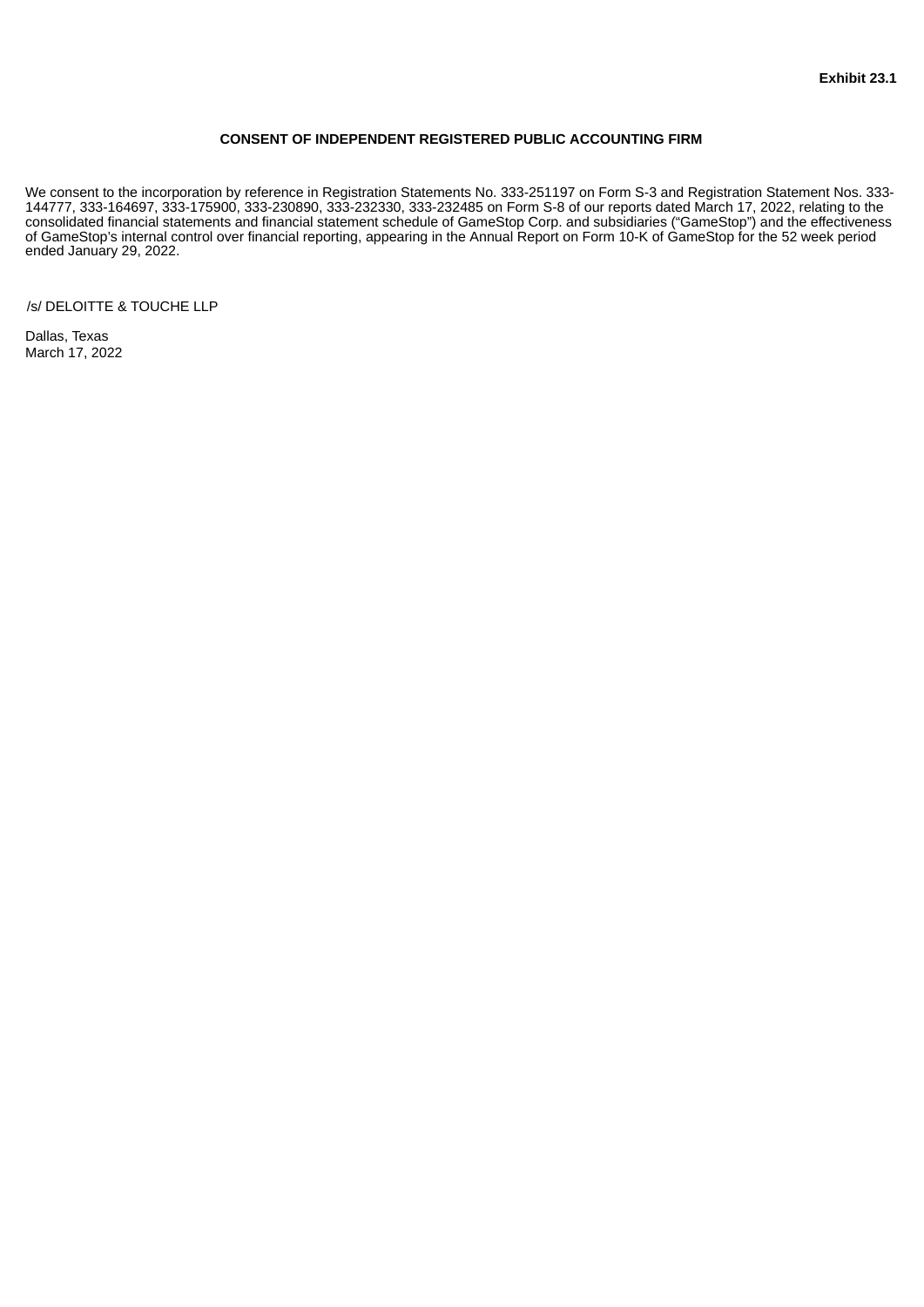# **CERTIFICATION PURSUANT TO 17 CFR 240.13a-14(a)/15d-14(a), AS ADOPTED PURSUANT TO SECTION 302 OF THE SARBANES-OXLEY ACT OF 2002**

I, Matthew Furlong, certify that:

- 1 I have reviewed this Annual Report on Form 10-K of GameStop Corp.;
- 2 Based on my knowledge, this report does not contain any untrue statement of a material fact or omit to state a material fact necessary to make the statements made, in light of the circumstances under which such statements were made, not misleading with respect to the period covered by this report;
- 3 Based on my knowledge, the financial statements, and other financial information included in this report, fairly present in all material respects the financial condition, results of operations and cash flows of the registrant as of, and for, the periods presented in this report;
- The registrant's other certifying officer and I are responsible for establishing and maintaining disclosure controls and procedures (as defined in Exchange Act Rules 13a-15(e) and 15d-15(e)) and internal control over financial reporting (as defined in Exchange Act Rules 13a-15(f) and 15d- $15(f)$ ) for the registrant and have:
	- a. designed such disclosure controls and procedures, or caused such disclosure controls and procedures to be designed under our supervision, to ensure that material information relating to the registrant, including its consolidated subsidiaries, is made known to us by others within those entities, particularly during the period in which this report is being prepared;
	- b. designed such internal control over financial reporting, or caused such internal control over financial reporting to be designed under our supervision, to provide reasonable assurance regarding the reliability of financial reporting and the preparation of financial statements for external purposes in accordance with generally accepted accounting principles;
	- c. evaluated the effectiveness of the registrant's disclosure controls and procedures and presented in this report our conclusions about the effectiveness of the disclosure controls and procedures, as of the end of the period covered by this report based on such evaluation; and
	- d. disclosed in this report any change in the registrant's internal control over financial reporting that occurred during the registrant's most recent fiscal quarter (the registrant's fourth fiscal quarter in the case of an annual report) that has materially affected, or is reasonably likely to materially affect, the registrant's internal control over financial reporting; and
- 5 The registrant's other certifying officer and I have disclosed, based on our most recent evaluation of internal control over financial reporting, to the registrant's auditors and the audit committee of the registrant's board of directors (or persons performing the equivalent functions):
	- a. all significant deficiencies and material weaknesses in the design or operation of internal control over financial reporting which are reasonably likely to adversely affect the registrant's ability to record, process, summarize and report financial information; and
	- b. any fraud, whether or not material, that involves management or other employees who have a significant role in the registrant's internal control over financial reporting.

By: /s/ Matthew Furlong

Matthew Furlong *Chief Executive Officer GameStop Corp.*

Date: March 17, 2022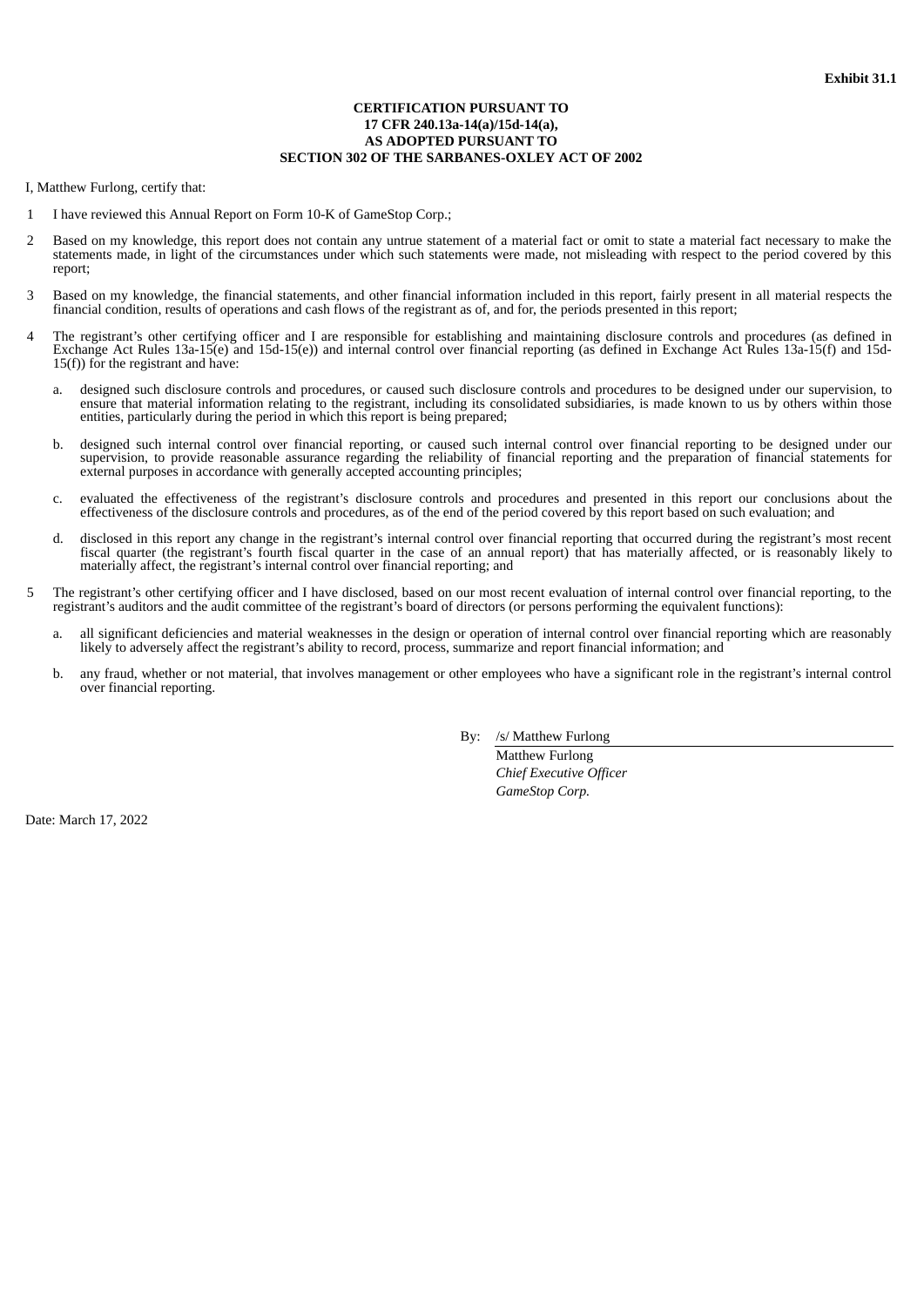## **CERTIFICATION PURSUANT TO 17 CFR 240.13a-14(a) /15d-14(a), AS ADOPTED PURSUANT TO SECTION 302 OF THE SARBANES-OXLEY ACT OF 2002**

I, Michael Recupero, certify that:

- 1 I have reviewed this Annual Report on Form 10-K of GameStop Corp.;
- 2 Based on my knowledge, this report does not contain any untrue statement of a material fact or omit to state a material fact necessary to make the statements made, in light of the circumstances under which such statements were made, not misleading with respect to the period covered by this report;
- 3 Based on my knowledge, the financial statements, and other financial information included in this report, fairly present in all material respects the financial condition, results of operations and cash flows of the registrant as of, and for, the periods presented in this report;
- The registrant's other certifying officer and I are responsible for establishing and maintaining disclosure controls and procedures (as defined in Exchange Act Rules 13a-15(e) and 15d-15(e)) and internal control over financial reporting (as defined in Exchange Act Rules 13a-15(f) and 15d- $15(f)$ ) for the registrant and have:
	- a. designed such disclosure controls and procedures, or caused such disclosure controls and procedures to be designed under our supervision, to ensure that material information relating to the registrant, including its consolidated subsidiaries, is made known to us by others within those entities, particularly during the period in which this report is being prepared;
	- b. designed such internal control over financial reporting, or caused such internal control over financial reporting to be designed under our supervision, to provide reasonable assurance regarding the reliability of financial reporting and the preparation of financial statements for external purposes in accordance with generally accepted accounting principles;
	- c. evaluated the effectiveness of the registrant's disclosure controls and procedures and presented in this report our conclusions about the effectiveness of the disclosure controls and procedures, as of the end of the period covered by this report based on such evaluation; and
	- d. disclosed in this report any change in the registrant's internal control over financial reporting that occurred during the registrant's most recent fiscal quarter (the registrant's fourth fiscal quarter in the case of an annual report) that has materially affected, or is reasonably likely to materially affect, the registrant's internal control over financial reporting; and
- 5 The registrant's other certifying officer and I have disclosed, based on our most recent evaluation of internal control over financial reporting, to the registrant's auditors and the audit committee of the registrant's board of directors (or persons performing the equivalent functions):
	- a. all significant deficiencies and material weaknesses in the design or operation of internal control over financial reporting which are reasonably likely to adversely affect the registrant's ability to record, process, summarize and report financial information; and
	- b. any fraud, whether or not material, that involves management or other employees who have a significant role in the registrant's internal control over financial reporting.

By: /s/ Michael Recupero

Michael Recupero *Chief Financial Officer GameStop Corp.*

Date: March 17, 2022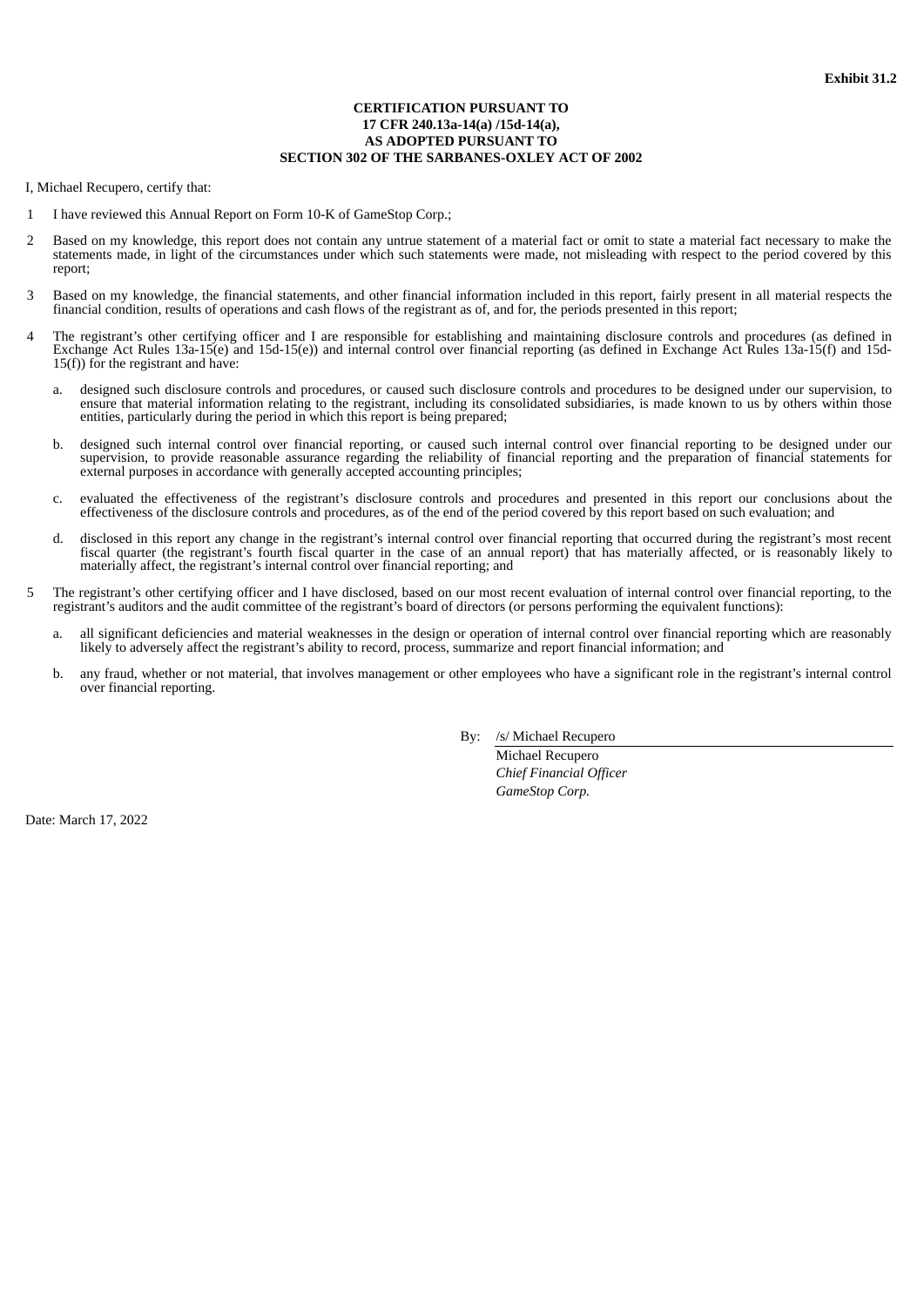### **CERTIFICATION PURSUANT TO RULE 13a-14(b) UNDER THE SECURITIES EXCHANGE ACT OF 1934 AND 18 U.S.C. SECTION 1350, AS ADOPTED PURSUANT TO SECTION 906 OF THE SARBANES-OXLEY ACT OF 2002**

In connection with the annual report of GameStop Corp. (the "Company") on Form 10-K for the period ended January 29, 2022 as filed with the Securities and Exchange Commission on the date hereof (the "Report"), I, Matthew Furlong, Chief Executive Officer of the Company, certify, to the best of my knowledge, pursuant to Rule 13a-14(b) under the Securities Exchange Act of 1934 and 18 U.S.C. Section 1350, as adopted pursuant to Section 906 of the Sarbanes-Oxley Act of 2002, that:

- (1) The Report fully complies with the requirements of Section 13(a) or 15(d) of the Securities Exchange Act of 1934; and
- (2) The information contained in the Report fairly presents, in all material respects, the financial condition and results of operations of the Company.

/s/ Matthew Furlong Matthew Furlong *Chief Executive Officer GameStop Corp.*

March 17, 2022

A signed original of this written statement required by Section 906, or other document authenticating, acknowledging, or otherwise adopting the signature that appears in typed form within the electronic version of this written statement required by Section 906, has been provided to the Company and will be retained by the Company and furnished to the Securities and Exchange Commission or its staff upon request.